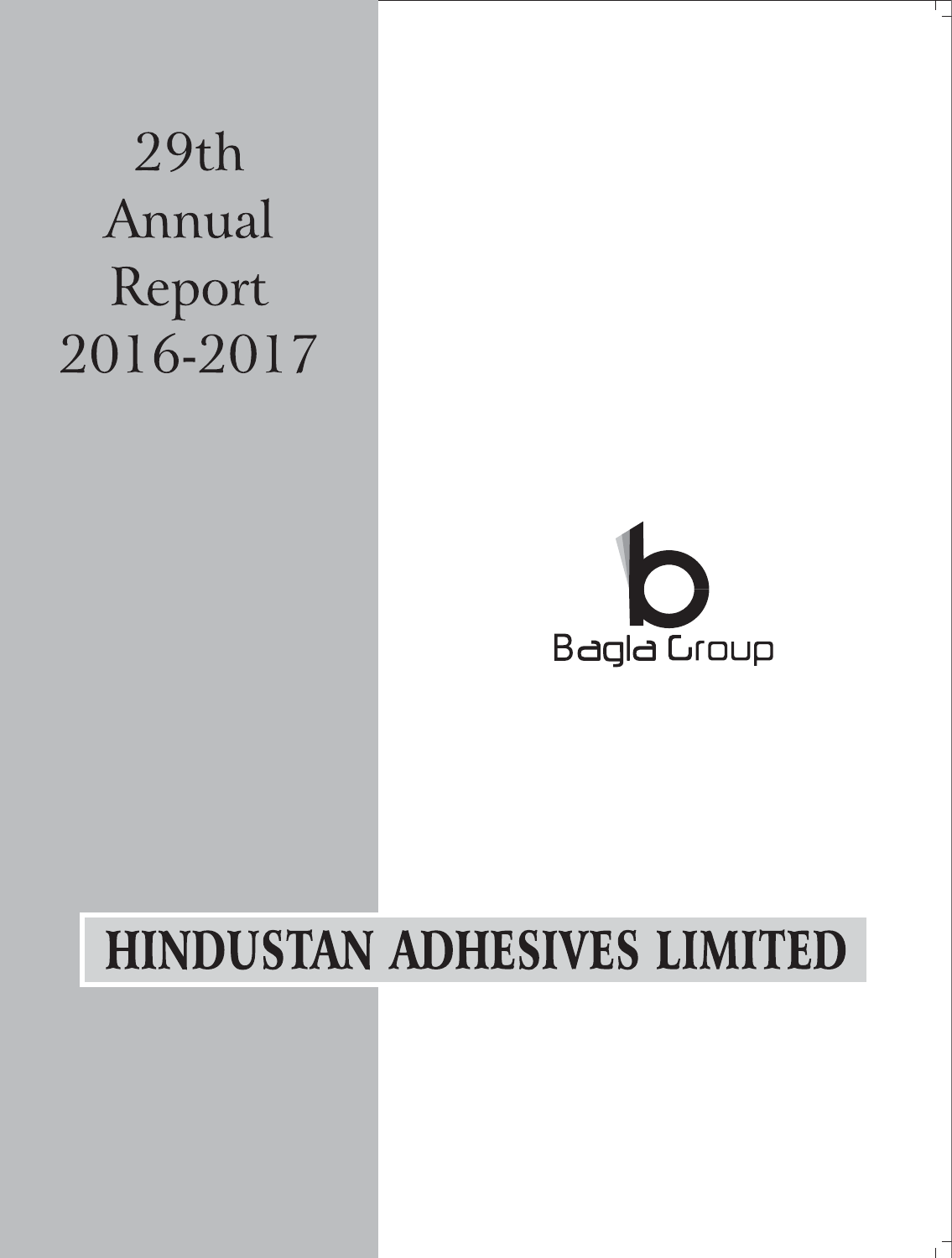

# **29TH ANNUAL REPORT 2016 - 2017**

## **BOARD OF DIRECTORS:**

Mr. L. K. Bagla Mr. M. S. Bagla Mr. K. C. Gupta Mr. Pawan Geetaram Sharma Mr. Suresh Sridhar Ajila Mrs. Urmila Goenka Mr. Amit Kumar Mr. Nakul Bagla (CFO)

#### **COMPANY SECRETARY:**

Mr. S. S. Dua

#### **AUDITORS:**

M/s. Salarpuria & Partners Chartered Accountants, 1008 Chiranjiv Tower, 43, Nehru Place, New Delhi-110019

#### **BANKERS:**

IDBI Bank, Indian Red Cross Society Building 1 Red Cross Road, New Delhi - 110001

Allahabad Bank, International Branch, 3<sup>rd</sup> Floor, 17, Parliament Street, New Delhi - 110 001

## **SHARE TRANSFER & DEMAT AGENT:**

Link Intime India Pvt. Ltd. 44, Community Centre, 2nd Floor, Naraina Industrial Area, Phase-I, Near PVR Naraina, New Delhi-110028

#### **REGISTERED OFFICE;**

340/2-A, G. T. Road, Shahdara, Delhi-110095 CIN: L74899DL1988PLC031191

## **FACTORY:**

**Unit - I :** 29th Mile Stone, G.T. Road Village Achheja, Tehsil-Dadri Distt. -Gautam Budh Nagar (U.P.) 203207.

**Unit -II :** Plot No. 15, K.I.E Industrial Estate, Village - Mundiyaki, Pargana- Manglour, Tehsil Roorkee, Dist. Haridwar- 247 667 (Uttarakhand)

## **SHARES LISTED AT:**

Mumbai, Kolkata Stock Exchanges

| Contents<br>Page No.                                       |
|------------------------------------------------------------|
|                                                            |
|                                                            |
|                                                            |
|                                                            |
|                                                            |
|                                                            |
|                                                            |
|                                                            |
|                                                            |
|                                                            |
|                                                            |
| Consolidated Notes Forming Part of Financial Statements 68 |
|                                                            |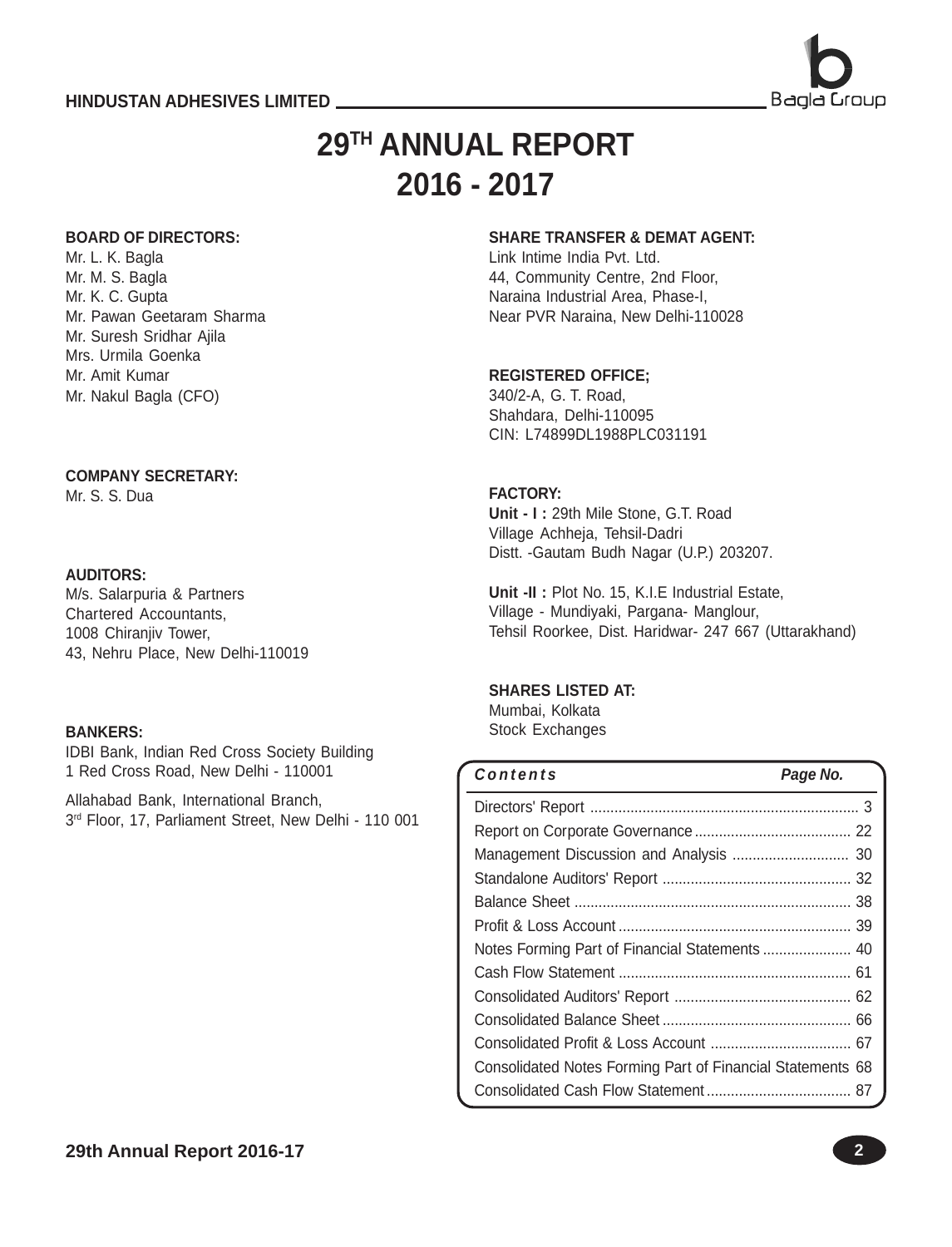

*(Amount in lakhs)*

# **DIRECTORS' REPORT FOR THE FINANCIAL YEAR 2016-2017**

To,

The Members,

The Directors have pleasure in presenting the 29<sup>th</sup> Annual Report of the company together with the financial statements, for the year ended on 31st March 2017.

## **FINANCIAL PERFORMANCE OF THE COMPANY**

During the Financial Year 2016-2017, The Financial position of the Company is as under:

| וכוואו ווו ומוטיותן                                  |                                             |                                             |                                             |                                             |  |  |  |  |
|------------------------------------------------------|---------------------------------------------|---------------------------------------------|---------------------------------------------|---------------------------------------------|--|--|--|--|
| <b>PARTICULARS</b>                                   |                                             | <b>STANDALONE</b>                           | <b>CONSOLIDATED</b>                         |                                             |  |  |  |  |
|                                                      | <b>Year Ended</b><br><b>31st March 2017</b> | <b>Year Ended</b><br><b>31st March 2016</b> | <b>Year Ended</b><br><b>31st March 2017</b> | <b>Year Ended</b><br><b>31st March 2016</b> |  |  |  |  |
| Total Income                                         | 7505.74                                     | 6925.98                                     | 7671.72                                     | 7065.97                                     |  |  |  |  |
| <b>Profit Before Interest,</b><br>Depreciation & tax | 1168.23                                     | 979.35                                      | 1176.41                                     | 966.99                                      |  |  |  |  |
| Interest & Financial Charges                         | 289.78                                      | 340.54                                      | 293.40                                      | (344.18)                                    |  |  |  |  |
| Depreciation                                         | 342.81                                      | 313.62                                      | 361                                         | (333.99)                                    |  |  |  |  |
| <b>Profit before Taxation</b>                        | 535.64                                      | 325.19                                      | 522.01                                      | 288.82                                      |  |  |  |  |
| Less: - Provisions for Income Tax                    | (110)                                       | (137.50)                                    | (110)                                       | (137.50)                                    |  |  |  |  |
| Mat Credit adjustments                               | (0.38)                                      |                                             | (0.38)                                      |                                             |  |  |  |  |
| Deferred tax Assets/(liabilities)                    | 65.84                                       | 24.40                                       | 65.84                                       | 24.40                                       |  |  |  |  |
| Net profit after tax                                 | 491.10                                      | 212.09                                      | 477.47                                      | 175.72                                      |  |  |  |  |
| Equity                                               | 511.63                                      | 511.63                                      | 511.63                                      | 511.63                                      |  |  |  |  |
| Earnings Per Share                                   | 9.60                                        | 4.15                                        | 9.33                                        | 3.43                                        |  |  |  |  |

## **DIVIDEND:**

Your Directors are pleased to recommend the interim dividend of Rs. 1/– per Equity Share of Rs. 10/– each on 51,16,300 Equity shares, aggregating Rs. 51,16,300 /– (Rupees Fifty One Lakhs Sixteen Thousand Three Hundred only), declared by the Board of Directors on 12th November, 2016, as the final dividend for the financial year ended 31st March, 2017.

## **RESERVES:**

Taking into account overall financial performances of the Company. Your Directors do not transfer any amount to General Reserve Account.

## **STATE OF COMPANY'S AFFAIR:**

The Company is pleased to inform the shareholders that it has purchased land in the Kutch region of the state of Gujarat to set up the latest and most advanced production facilities for manufacturing Carton Sealing Tapes for both the domestic and the international markets, the production of such facilities will commence production by the end of the current financial year.

The total investment in the new project is approximately Rs. 35 crores, financial closure of which has been completed with the support of our existing bankers, unsecured loans and internal accruals of the company.

The Company continues to make efforts to increase the sales of Carton Sealing Tapes in the domestic markets and other Specialty Adhesive Coated products by providing the customers an excellent quality product backed by dedicated customer services.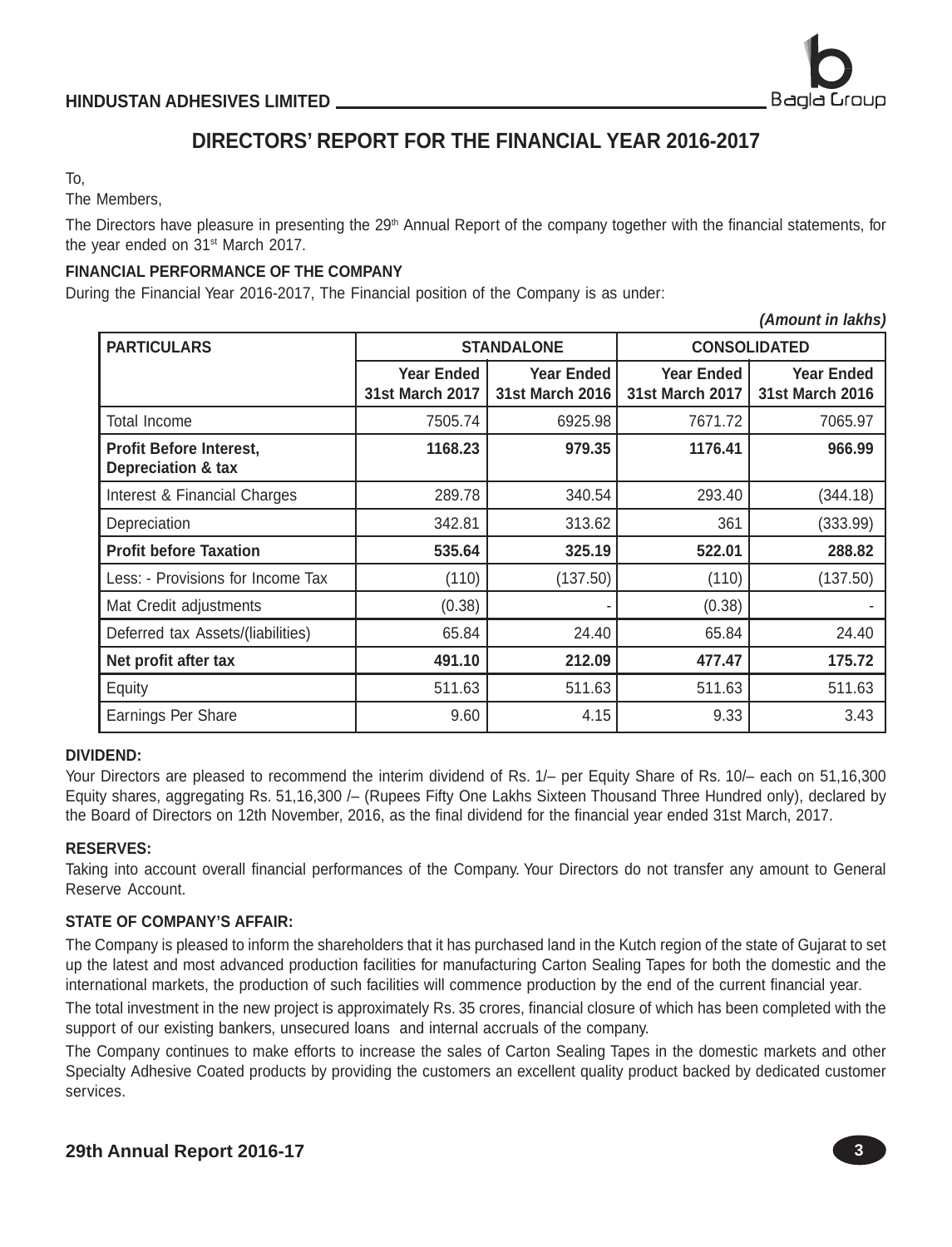

The company sees a good future in the sales of Carton Sealing Tapes and the acceptance of the new products developed by the Company for the Indian market and as well expected growth in the FMCG sector in India for all manufactured products and services. The Company continues to focus on building its Brand and Image as a quality supplier of Adhesive Coated Products in India.

The Company has also been developing high value added POF shrink films during the current year. This will enhance the turnover and bring good profits to the Company during the next year.

The Company had also strategically invested in a subsidiary company named Bagla Wellness Private Limited for promoting wellness and fitness by setting up fitness centers in New Delhi and is also exploring other opportunities in the field of Wellness and Health care, and the company expects this business to start making profits from the coming years.

#### **CHANGE IN THE NATURE OF BUSINESS**

During the financial year under review, no changes have occurred in the nature of the Company's business.

## **MATERIAL CHANGES BETWEEN THE END OF FINANCIAL YEAR AND DATE OF THE DIRECTOR REPORT:**

The Company has committed to plough back the cash accruals in the company for investing in the new expansion project at Kutch region for expanding the operations of carton sealing tapes for which it has more than 25 years of experience.

There have been no material changes and commitments affecting the financial position of the Company which have occurred between the end of the financial year and date of the director report of the Company to which the financial statements relates.

## **SIGNIFICANT & MATERIAL ORDERS PASSED BY THE REGULATORS OR COURTS OR TRIBUNAL**

There have been no significant and material orders passed by the regulators or courts or tribunals impacting the going concern status and Company's operations.

## **STATEMENT IN RESPECT OF ADEQUACY OF INTERNAL FINANCIAL CONTROLS WITH REFERENCE TO THE FINANCIAL STATEMENT:**

Based on the framework of internal financial controls and compliance systems established and maintained by the Company, work performed by the Internal, Statutory and Secretarial Auditors and the reviews performed by Management and the relevant Board Committees, including the Audit Committee, the Board is of the opinion that the Company's internal financial controls were adequate and effective during the financial year 2016-17.

## **COMPANY'S POLICY ON DIRECTORS' APPOINTMENT AND REMUNERATION INCLUDING CRITERIA FOR DETERMINING QUALIFICATIONS, POSITIVE ATTRIBUTES, INDEPENDENCE OF A DIRECTOR AND OTHER MATTERS PROVIDED UNDER SUB-SECTION (3) OF SECTION 178:**

The Board has on the recommendation of the Nomination and Remuneration Committee framed a policy for selection and appointment of Directors, Senior Management and their remuneration. The Remuneration Policy is stated in the Corporate Governance Report and also available on the Company website www.bagla-group.com

## **SUBSIDIARIES, ASSOCIATES AND JOINT VENTURES:**

During the year under Review, Your Company has one Subsidiary named Bagla Wellness Private Limited. Your Company does not have any associate/joint venture company for the year ended March 31, 2017.

Pursuant to Section 129(3) of the Companies Act, 2013 read with Rule 5 of the Companies (Accounts) Rules, 2014, the statement containing salient features of the financial statements of the Company's Subsidiaries', Associates' and Joint Ventures in Form AOC-1 is attached as "Annexure A".

## **PARTICULARS OF LOANS, GUARANTEES OR INVESTMENTS UNDER SECTION 186:**

The Company has not given any Loan, any guarantee and security in connection with a Loan to any other body corporate or person and however, the company has made investment during the year under review the details of which are referred in Notes to Financial Statement.

#### **DEPOSITS:**

During the year under review, your Company did not accept any deposits within the meaning of provisions of Chapter V- Acceptance of Deposits by Companies of the Companies Act, 2013 read with the Companies (Acceptance of Deposits) Rules, 2014.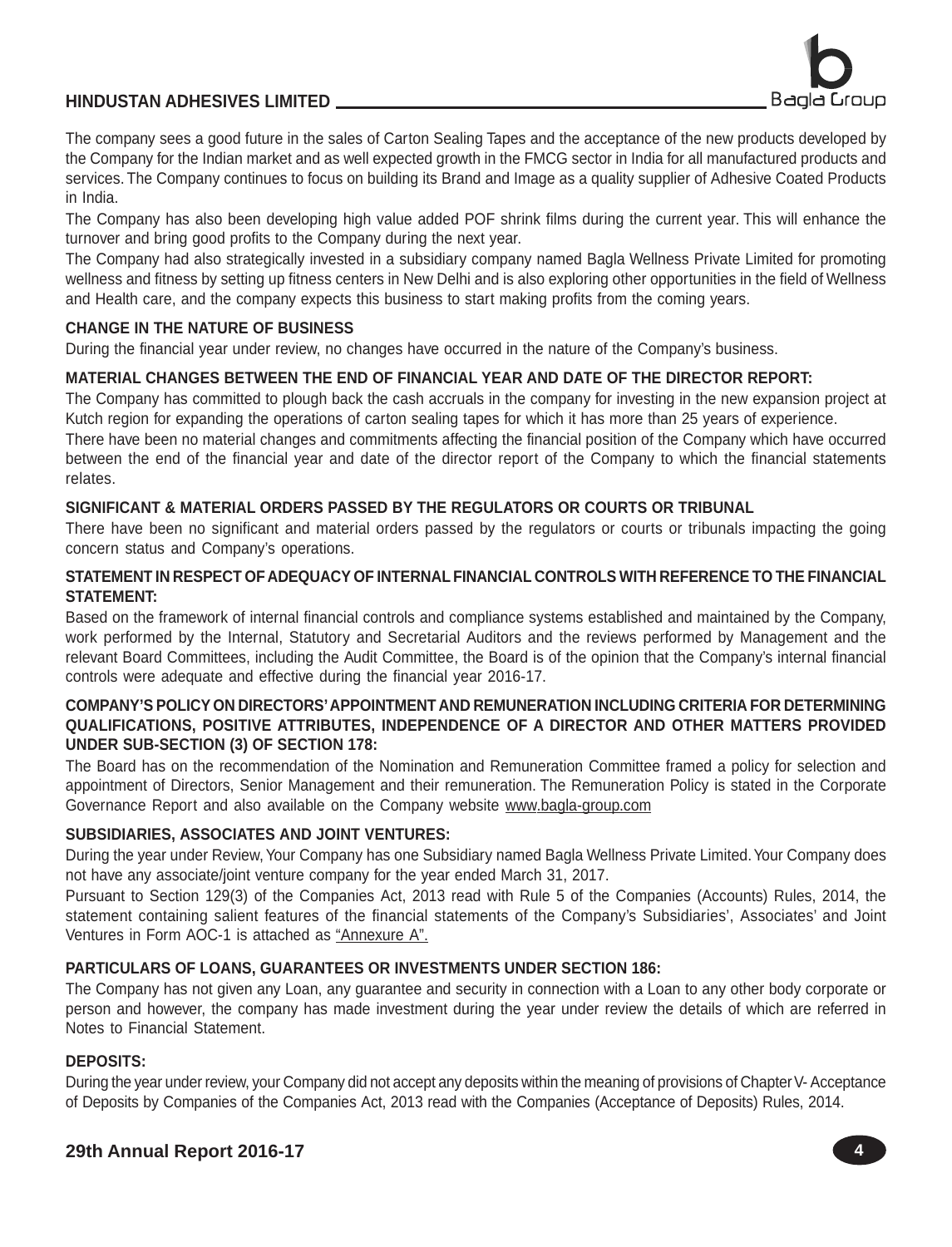

## **AUDITORS AND AUDITORS' REPORT**

## **(1) STATUTORY AUDITORS:**

Pursuant to Section 139 of the Act and Rules made thereunder, **M/s. Salarpuria & Partners**, Chartered Accountants, were appointed as statutory auditors of the Company at the 26<sup>th</sup> Annual General Meeting held on 12<sup>th</sup> September, 2014 for a period of 3 years commencing from the closure of the 26<sup>th</sup> Annual general Meeting till the closure of the 29<sup>th</sup> Annual General Meeting. Their term as auditors is up to the conclusion of the forthcoming AGM. In accordance with the provisions of Section 139 of the Act, **M/s. SPMR & Associates**, Chartered Accountants (Firm Registration No. 007578N ) are proposed to be appointed as auditors for a period of 5 years commencing from the conclusion of this AGM till the conclusion of the 34<sup>th</sup> AGM of the Company to be held in 2022, subject to ratification of their appointment at every AGM, if so required under the Act.

**M/s. SPMR & Associates** have consented to their appointment as Statutory Auditors and have confirmed that their appointment, if made, will be in accordance with Section 139 read with Section 141 of the Act. Members are requested to approve the appointment of **M/s. SPMR & Associates** and authorize the Board of Directors to fix their remuneration. The Notes on financial statement referred to in the Auditors' Report are self-explanatory and do not call for any further comments.

## **(2) SECRETARIAL AUDITORS:**

Pursuant to the provisions of Section 204 of the Act and The Companies (Appointment and Remuneration of Managerial Personnel) Rules, 2014, the Board of Directors of the Company had appointed **Mr. Puneet Kumar Pandey**, a Company Secretary in Practice to undertake the Secretarial Audit of the Company for the year ended 31st March, 2017. The Secretarial Audit Report is annexed as **"Annexure B".**

*The Secretarial Audit Report for the financial year ended 31st March, 2017 do not contain any qualification, reservation, adverse remark or disclaimer.*

#### **(3) INTERNAL AUDITOR**

As per section 138 of the Companies Act, 2013, the Company is required to have Internal Auditor. In this connection, the Board of Directors of the Company has on the recommendation of the Audit Committee, approved the appointment of **M/s. Navin Sudhir & Associates** as the Internal Auditor of the Company.

#### **SHARE CAPITAL:**

The paid up Equity Share Capital as on 31st March, 2017 was ' 5.11 Crores. During the year under review, the Company has not issued any shares.

The Company has not issued shares with differential voting rights. It has neither issued employee stock options nor sweat equity shares and does not have any scheme to fund its employees to purchase the shares of the Company.

## **EXTRACT OF THE ANNUAL RETURN:**

The extracts of Annual Return in Form MGT – 9 pursuant to the provisions of Section 92 read with Rule 12 of the Companies (Management and Administration) Rules, 2014 for the Financial Year 2016-17 is furnished in **"Annexure C"** and is attached to this report.

#### **CONSERVATION OF ENERGY, TECHNOLOGY ABSORPTION, FOREIGN EXCHANGE EARNINGS AND OUTGO:**

The information on conservation of energy, technology absorption and foreign exchange earnings and outgo stipulated under Section 134(3)(m) of the Companies Act, 2013 read with Rule 8 of The Companies (Accounts) Rules, 2014, is annexed herewith as **"ANNEXURE D".**

#### **CORPORATE SOCIAL RESPONSIBILITY:**

The Company is not required to constitute a Corporate Social Responsibility Committee as it does not fall within purview of Section 135(1) of the Companies Act, 2013 and hence it is not required to formulate policy on corporate social responsibility.

#### **DIRECTORS AND KEY MANAGERIAL PERSONNEL:**

The Company has received the necessary declaration from each Independent Directors in accordance with Section 149(7) of the Companies Act, 2013, that he meets the criteria of independence as laid out in sub-section (6) of Section149 of the Companies Act, 2013.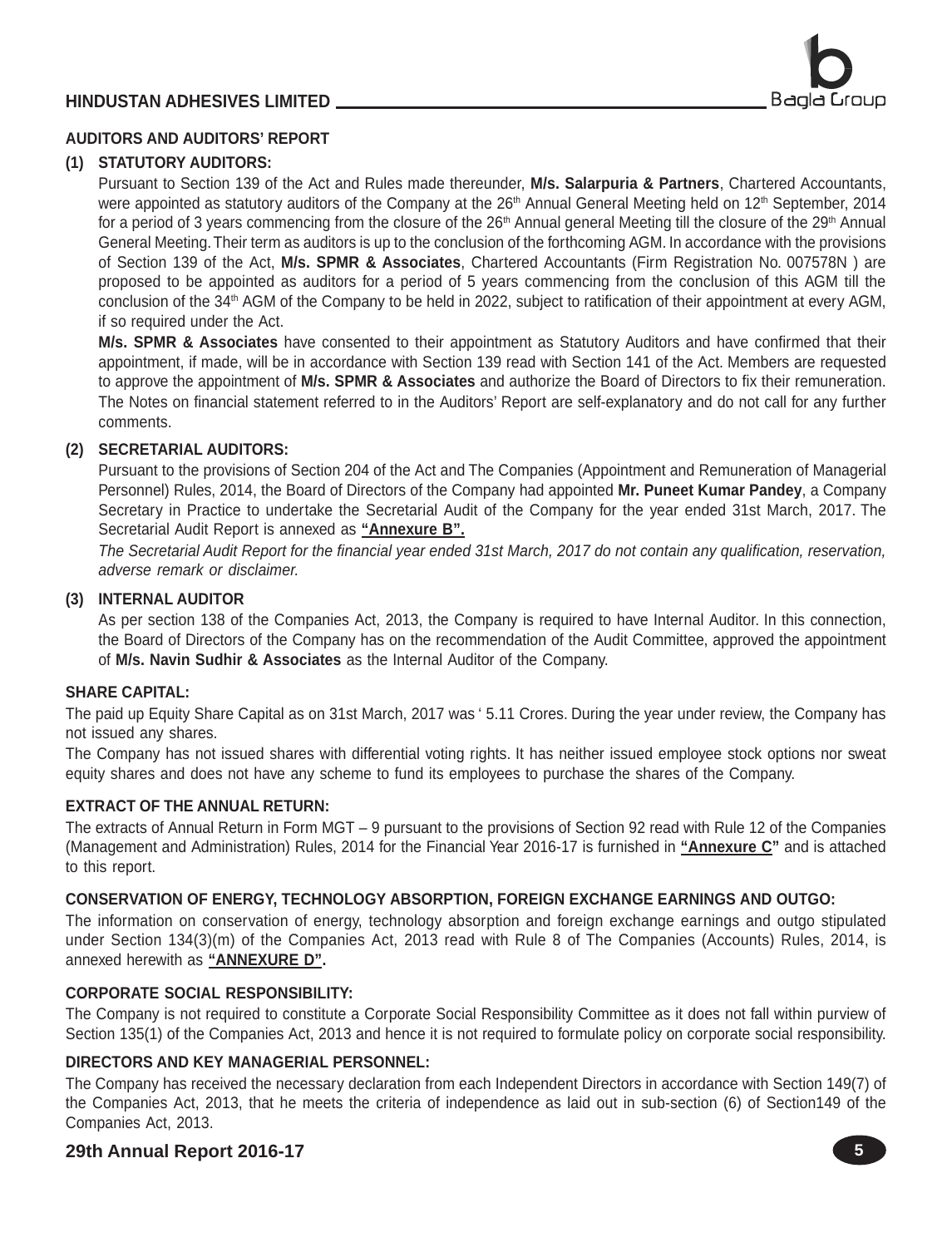

Pursuant to provisions of Section 152 of Companies Act, 2013 and the Articles of Association of the Company Mrs. Urmila Goenka, (DIN 01165727) Director of the Company is liable to retire by rotation and being eligible, offer herself for re-appointment. Mr. Shri Kishan Mittal (DIN:00810155) who was appointed as the Additional non executive Independent director of the Company by the Board with effect from 21st August, 2017 and who holds office under Section 161 of the Companies Act, 2013 ("the Act") upto the date of the forthcoming Annual General Meeting but who is eligible for re-appointment, and in respect of whom the Company has received a notice in writing from a member proposing his candidature for the office of Director under the provision of Section 160 of the Companies Act, 2013.

Pursuant to the provisions of section 203 of the Act, the key managerial personnel of the Company are -Mr. M.S. Bagla, Managing Director, Mr. Nakul Bagla, Chief Financial Officer and Mr. Sarabjeet Singh Dua, Company Secretary. There has been no change in the key managerial personnel during the year

## **NUMBER OF MEETINGS OF BOARD OF DIRECTORS:**

Four meetings of the board were held during the year. For details of the meetings of the board, please refer to the corporate governance report, which forms part of this report.

## **BOARD EVALUATION**

In line with the requirement of Regulation 25(3) of the SEBI (Listing Obligations and Disclosure Requirements) Regulations, 2015, a meeting of the Independent Directors of the Company was held on  $31<sup>ST</sup>$  March, 2017, wherein the performance of the non-independent directors including Chairman was evaluated.

The Board, based on the recommendation of the Nomination and Remuneration Committee ("NRC"), evaluated the effectiveness of its functioning and that of the Committees and of individual directors by seeking their inputs on various aspects of Board/Committee Governance.

The aspects covered in the evaluation included the contribution to and monitoring of corporate governance practices, participation in the long-term strategic planning and fulfillment of Directors' obligations and fiduciary responsibilities, including but not limited to active participation at the Board and Committee meetings.

## **AUDIT COMMITTEE:**

The Company being a Listed Company was required to constitute an Audit Committee under Section 177(1) of the Companies Act, 2013 and Rule 6 of the Companies (Meetings of Board and its Powers) Rules, 2014. The Composition of the Audit Committee is provided in the Corporate Governance Report forming part of this report. All the recommendations made by the Audit Committee were accepted by the Board.

## **STAKEHOLDERS RELATIONSHIP COMMITTEE:**

The Company was required to constitute a Stakeholders Relationship Committee under Section 178(5) of the Companies Act, 2013. The Composition of the Stakeholders Relationship Committee is provided in the Corporate Governance Report forming part of this report.

## **VIGIL MECHANISM / WHISTLE BLOWER POLICY:**

Pursuant to the provisions of Section 177 (9) & (10) of the Companies Act, 2013 read with Rule 7 of Companies (Meetings of Board and its Powers) Rules, 2014 and as per the listing regulations, the Company has adopted a Whistle Blower Policy, which provides for a vigil mechanism that encourages and supports its Directors and employees to report instances of unethical behavior, actual or suspected, fraud or violation of the Company's Code of Conduct or Ethics Policy. It also provides for adequate safeguards against victimization of persons who use this mechanism. The policy adopted by the company is also posted on the website of the company. www.bagla-group.com

## **NOMINATION AND REMUNERATION COMMITTEE:**

The Company being a Listed Company was required to constitute a Nomination and Remuneration Committee under Section 178(1) of the Companies Act, 2013 and Rule 6 of the Companies (Meetings of Board and its Powers) Rules, 2014. The Composition of the Nomination and Remuneration Committee is provided in the Corporate Governance Report forming part of this report.

Remuneration of the Key Managerial Personnel and Employees of the Company is based on the performance of the company. Remuneration of the employees are revised on timely basis and based on their performances. The company generally sees the ability and review the performance of the candidate before the appointment of the Director.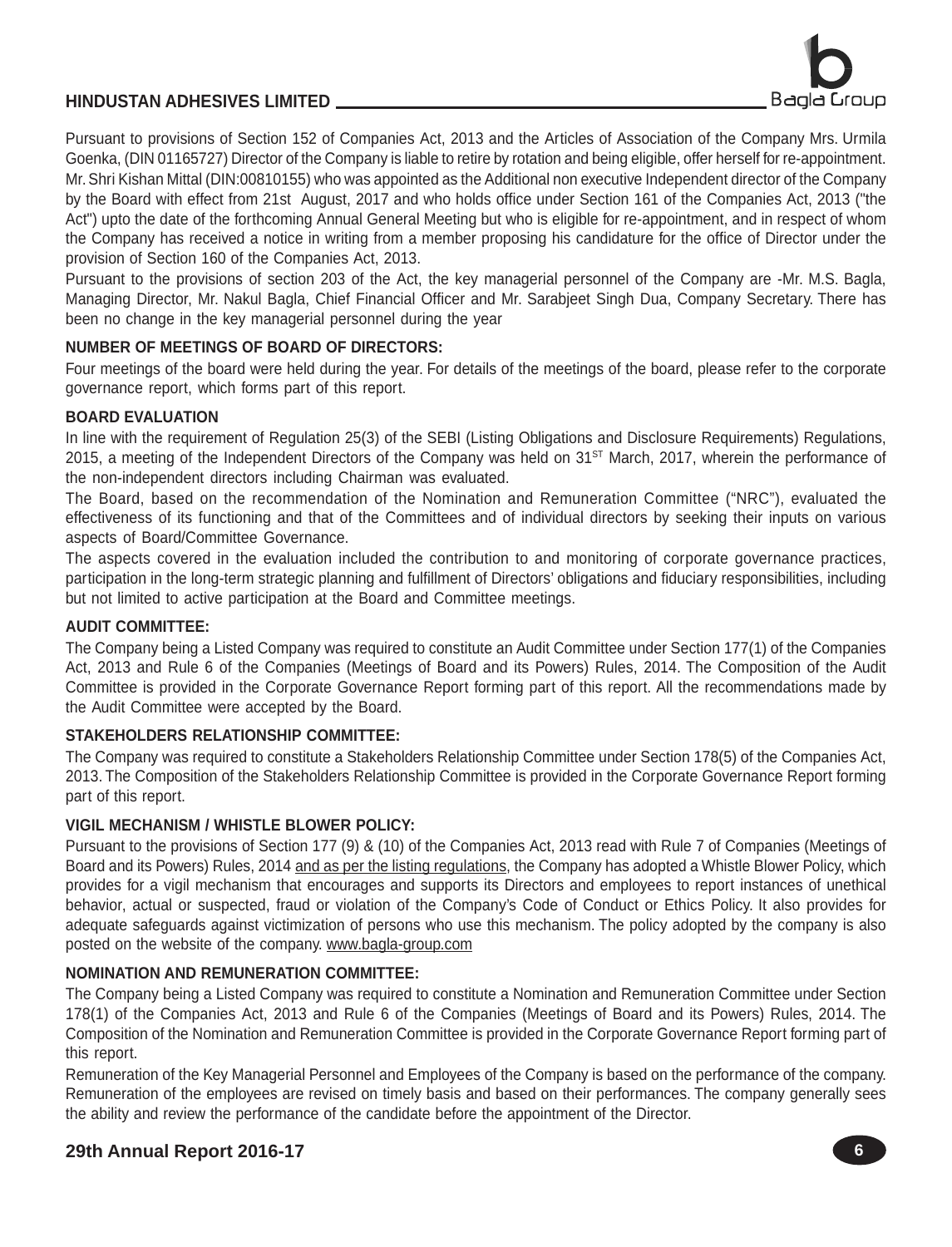

## **PARTICULARS OF CONTRACTS OR ARRANGEMENTS WITH RELATED PARTIES:**

The particulars of contracts or arrangements with related parties referred to in Section 188(1) of the Companies Act 2013 for the Financial Year 2016-17 in the prescribed format, **Form AOC 2** has been enclosed with the report as **"ANNEXURE E"**.

#### **RISK MANAGEMENT POLICY:**

The Company does not have any Risk Management Policy as the element of risk threatening the Company's existence is very minimal.

#### **DISCLOSURE UNDER SEXUAL HARASSMENT OF WOMEN AT WORKPLACE (PREVENTION, PROHIBITION & REDRESSAL) ACT, 2013**

The Company has in place an Anti Sexual Harassment Policy, in line with the requirements of the Sexual Harassment of Women at Workplace (Prevention, Prohibition and Redressal) Act, 2013. During the year under review, the Company did not receive any complaint.

#### **DECLARATION OF INDEPENDENT DIRECTORS:**

The Independent Directors have submitted their disclosures to the Board that they fulfill the criteria of independence as stipulated in Section 149(6) of the Companies Act, 2013 so as to qualify themselves for their continuance as Independent Directors under the provisions of the Companies Act, 2013 and the relevant rules.

#### **PARTICULARS OF EMPLOYEES AND RELATED DISCLOSURES:**

In terms of the provisions of Section 197(12) of the Companies Act, 2013 read with Rules 5(2) and 5(3) of the Companies (Appointment and Remuneration of Managerial Personnel) Rules, 2014, none of the employees drawing remuneration in excess of the limits set out in the said Rules.

Disclosures pertaining to remuneration and other details as required under Section 197(12) of the Companies Act, 2013 read with Rule 5(1) of the Companies (Appointment and Remuneration of Managerial Personnel) Rules, 2014 has been enclosed with the report as **"ANNEXURE F".**

#### **DIRECTORS' RESPONSIBILITY STATEMENT:**

Accordingly, pursuant to Section 134 (3) (c) and 134 (5) of the Companies Act, 2013, the Board of Directors, to the best of their knowledge and ability, confirm that:

- a) in the preparation of the annual financial statements for the year ended March 31, 2017, the applicable Accounting Standards had been followed along with proper explanation relating to material departures.
- b) for the financial year ended March 31, 2017, such accounting policies as mentioned in the Notes to the financial statements have been applied consistently and judgments and estimates that are reasonable and prudent have been made so as to give a true and fair view of the state of affairs of the Company and of the Profit of the Company for the year ended March 31, 2017.
- c) that proper and sufficient care has been taken for the maintenance of adequate accounting records in accordance with the provisions of the Companies Act, 2013 for safeguarding the assets of the Company and for preventing and detecting fraud and other irregularities.
- d) the annual financial statements have been prepared on a going concern basis.
- e) that proper internal financial controls were followed by the Company and that such internal financial controls are adequate and were operating effectively.
- f) That proper systems to ensure compliance with the provisions of all applicable laws were in place and that such systems were adequate and operating effectively.

#### **ACKNOWLEDGEMENT:**

The Board appreciates and places on record the contribution made by the employees during the year under review. The Board also places on record their appreciation of the support and co-operation of all stakeholders particularly shareholders, bankers, financial institutions, customers, suppliers and business partners.

> By order of the Board of Directors of **HINDUSTAN ADHESIVES LIMITED**

**(L.K. BAGLA)** Place : New Delhi CHAIRMAN CHAIRMAN

Date : 21/08/2017 DIN: 01596548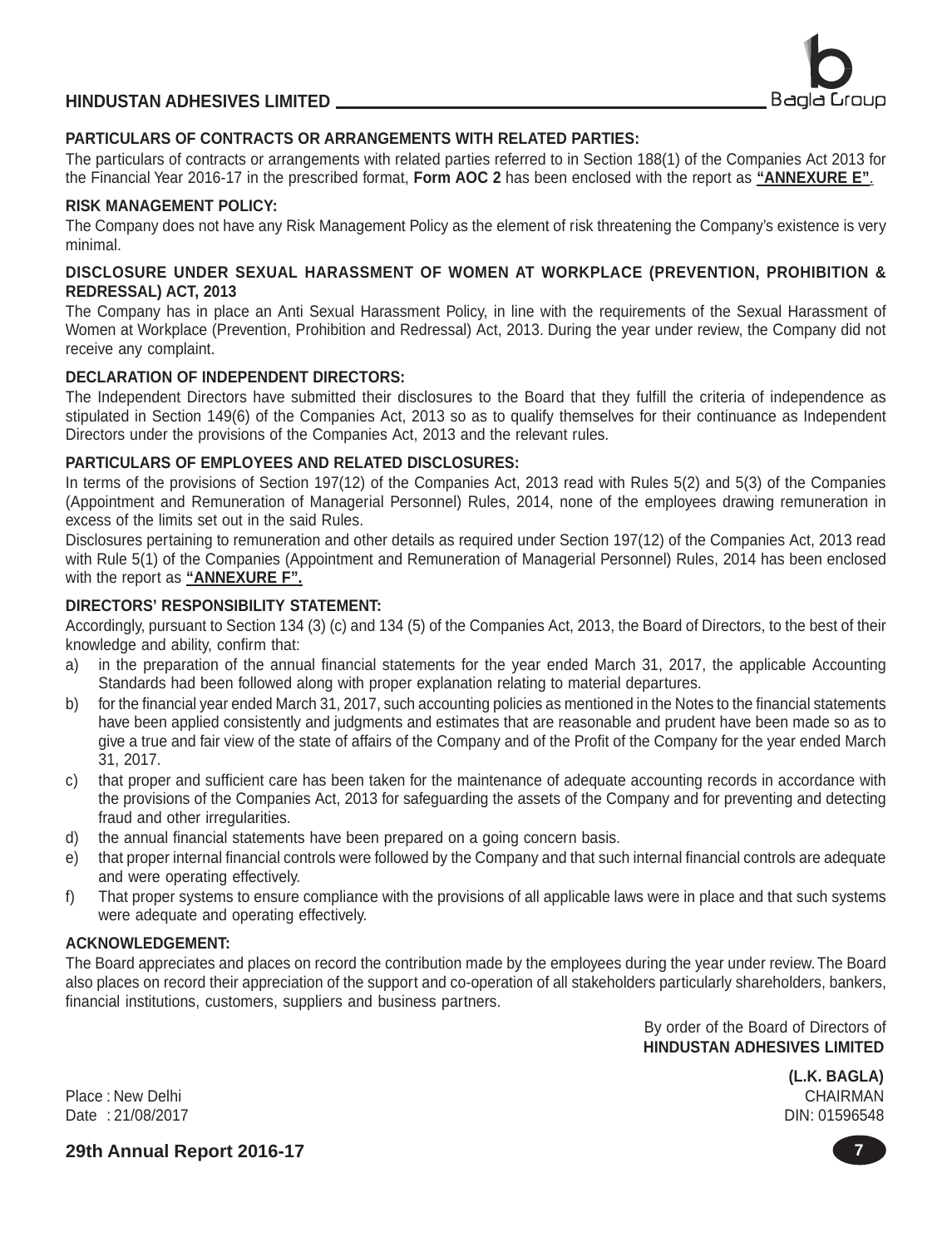

## **ANNEXURE A**

# **Form AOC-1**

(Pursuant to first proviso to sub-section (3) of section 129 Read with rule 5 of Companies (Accounts) Rules, 2014)

## **Statement containing salient features of the financial statement of Subsidiaries/ Associate Companies/ Joint Ventures**

## **Part "A": Subsidiaries**

(Information in respect of each subsidiary to be presented with amounts in Rs.)

| SI. No. | <b>Particulars</b>                                                                                                                | <b>Details</b>                        |
|---------|-----------------------------------------------------------------------------------------------------------------------------------|---------------------------------------|
| 1.      | Name of the subsidiary                                                                                                            | <b>BAGLA WELLNESS PRIVATE LIMITED</b> |
| 2.      | Reporting period for the subsidiary concerned,<br>if different from the holding company's<br>reporting period                     |                                       |
| 3.      | Reporting currency and Exchange rate as on the<br>last date of the relevant Financial year in the<br>case of foreign Subsidiaries | N.A.                                  |
| 4.      | Share capital                                                                                                                     | 25,00,000                             |
| 5.      | Reserves & surplus                                                                                                                | 3,252,157.51                          |
| 6.      | <b>Total assets</b>                                                                                                               | 9,697,289.51                          |
| 7.      | <b>Total Liabilities</b>                                                                                                          | 39,45,132.00                          |
| 8.      | <b>Investments</b>                                                                                                                | <b>Nil</b>                            |
| 9.      | <b>Turnover</b>                                                                                                                   | 16,551,689                            |
| 10.     | <b>Profit before taxation</b>                                                                                                     | (13, 63, 149.09)                      |
| 11.     | <b>Provision for taxation</b>                                                                                                     | <b>NIL</b>                            |
| 12.     | <b>Profit after taxation</b>                                                                                                      | (13, 63, 149.09)                      |
| 13.     | <b>Proposed Dividend</b>                                                                                                          | <b>NIL</b>                            |
| 14.     | % of shareholding                                                                                                                 | 64.80                                 |

#### **Notes:**

1. Names of subsidiaries which are yet to commence operations: None

2. Names of subsidiaries which have been liquidated or sold during the year: None

## For **SALARPURIA & PARTNERS**

Firm Registration No.-302113E Chartered Accountants

| (Kamal Kumar Gupta) | (S.S.DUA)         | (L.K. BAGLA)    | (M.S. BAGLA)    | (N.M. BAGLA) |
|---------------------|-------------------|-----------------|-----------------|--------------|
| Partner             | Company Secretary | Chairman        | Ma. Director    | CFO          |
| M. No. : 089190     |                   | (DIN: 01596548) | (DIN: 01425646) |              |
| Place: New Delhi    |                   |                 |                 |              |

**29th Annual Report 2016-17 8**

Date : 21.08.2017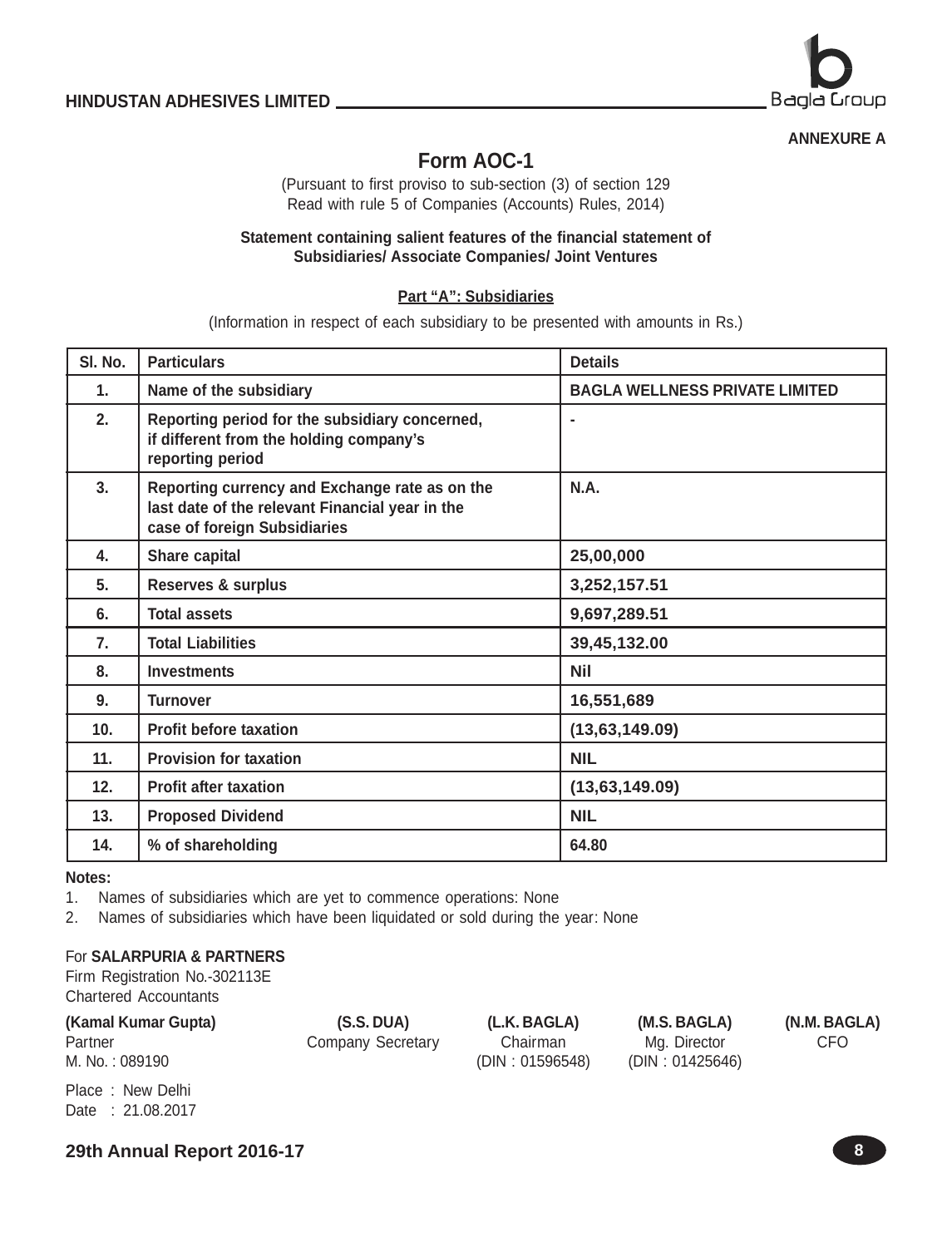

## **ANNEXURE-B**

# **FORM NO. MR-3**

## **SECRETARIAL AUDIT REPORT FOR THE FINANCIAL YEAR ENDED MARCH 31, 2017 [Pursuant to Section 204(1) of the Companies Act, 2013 and Rule No. 9 of the Companies (Appointment and Remuneration of Managerial Personnel) Rules, 2014]**

To, The Members, **HINDUSTAN ADHESIVES LIMITED** 340/2A, G.T. ROAD, SHAHDARA, DELHI – 110095

I have conducted the secretarial audit of the compliance of applicable statutory provisions and the adherence to good corporate practices by **HINDUSTAN ADHESIVES LIMITED** (hereinafter called the Company). Secretarial Audit was conducted in a manner that provided me a reasonable basis for evaluating the corporate conducts/statutory compliances and expressing my opinion thereon.

Based on my verification of Company's books, papers, minute books, forms and returns filed and other records maintained by the Company and also the information provided by the Company, its officers, agents and authorized representatives during the conduct of secretarial audit, the explanations and clarifications given to me and the representations made by the Management, I hereby report that in my opinion, the Company has, during the audit period covering the financial year ended on March 31, 2017, complied with the statutory provisions listed hereunder and also that the Company has proper Board processes and compliance mechanism in place to the extent, in the manner and subject to the reporting made hereinafter:

I have examined the books, papers, minute books, forms and returns filed and other records maintained by the Company for the financial year ended on March 31, 2017 according to the provisions of:

- (i) The Companies Act, 2013 ('The Act') and the rules made there under;
- (ii) The Securities Contracts (Regulation) Act, 1956 ('SCRA') and the rules made there under;
- (iii) The Depositories Act, 1996 and the Regulations and Bye-laws framed there under;
- (iv) Foreign Exchange Management Act, 1999 and the rules and regulations made thereunder to the extent of Foreign Direct Investment, Overseas Direct Investment and External Commercial Borrowings (ECB);

#### **Not Applicable**

- (v) The following Regulations and Guidelines prescribed under the Securities and Exchange Board of India Act, 1992 ('SEBI Act'):
	- a. The Securities and Exchange Board of India (Substantial Acquisition of Shares and Takeovers) Regulations, 2011.
	- b. The Securities and Exchange Board of India (Prohibition of Insider Trading) Regulations, 1992 and Securities and Exchange Board of India (Prohibition of Insider Trading) Regulations, 2015;
	- c. The Securities and Exchange Board of India (Issue of Capital and Disclosure Requirements) Regulations, 2009.

#### **Not Applicable**

d. The Securities and Exchange Board of India (Employee Stock Option Scheme and Employee Stock Purchase Scheme) Guidelines, 1999.

#### **Not Applicable**

e. The Securities and Exchange Board of India (Issue and Listing of Debt Securities) Regulations, 2008.

#### **Not Applicable**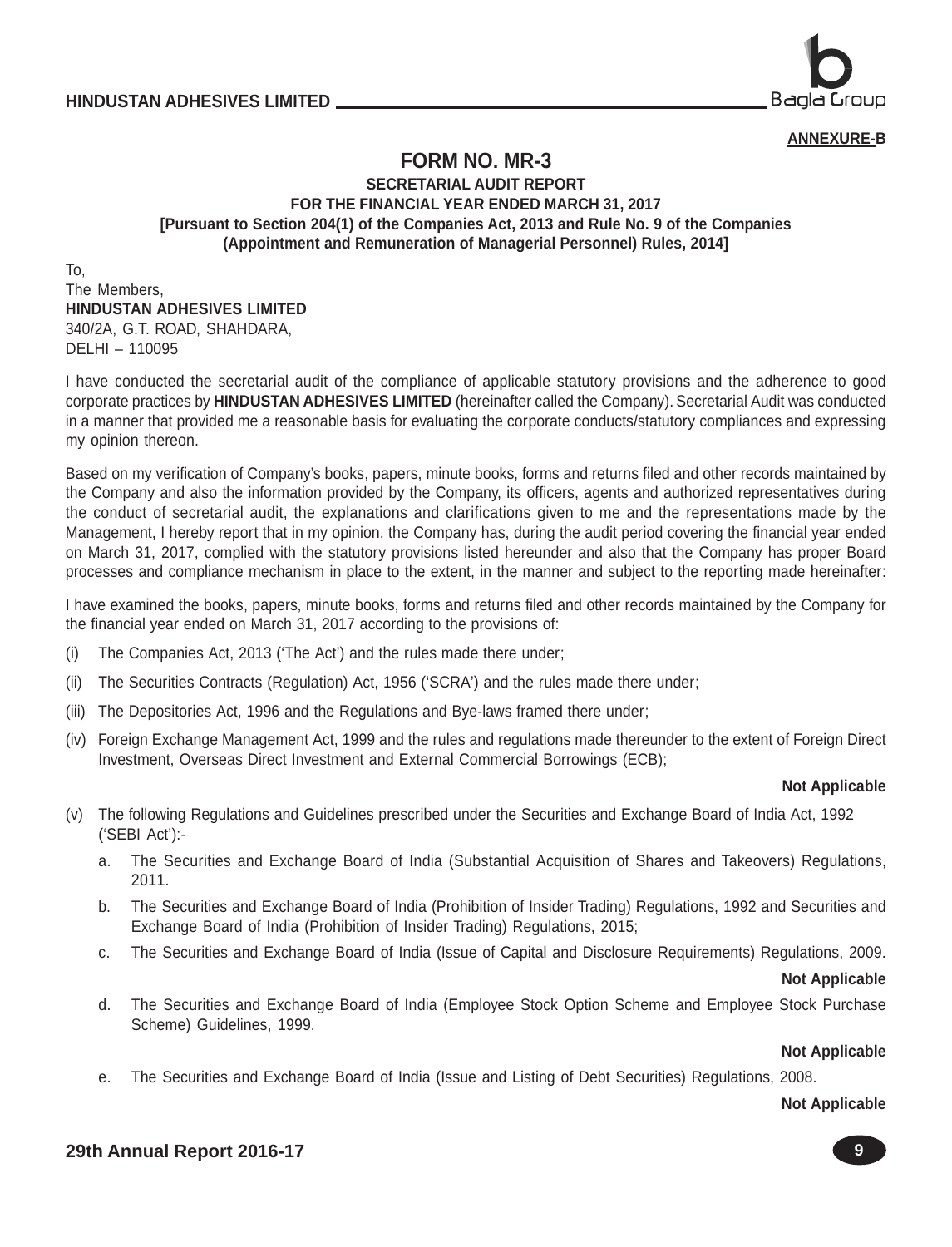- f. The Securities and Exchange Board of India (Registrars to an Issue and Share Transfer Agents) Regulations, 1993 regarding the Companies Act and dealing with client.
- g. The Securities and Exchange Board of India (Delisting of Equity Shares) Regulations, 2009.
- h. The Securities and Exchange Board of India (Buyback of Securities) Regulations, 1998.
- (vi) RBI Act, 1934 **Not Applicable**
- (vii) Non-Banking Financial (Non-Deposit Accepting or Holding) Companies Prudential Norms (Reserve Bank) Directions, 2007.

# (viii) Industrial and Labour Laws which inter-alia includes **(based on the confirmation received from the Management):**

The Minimum Wages Act, 1948

The Payment of Bonus Act, 1965

The Payment of Gratuity Act, 1972

The Employee's Provident Fund & Miscellaneous Provisions Act, 1952

The Employee's State Insurance Act, 1948

Factory Act, 1948

Payment of Wages Act, 1936

The Workmen's Compensation Act, 1923

Contact Labour (Regulation and Abolition) Act, 1970

I have also examined compliance with the applicable clauses of the following:

- (i) Secretarial Standards issued by The Institute of Company Secretaries of India with respect to board and general meetings.
- (ii) The Securities Exchange Board of India (Listing Obligations and Disclosure Requirements) Regulations, 2015 entered into by the Company with BSE Limited.

# **I further report that:**

The Board of Director of the Company is duly constituted with proper balance of Executive Directors, Non-Executive Directors and Independent Directors. The changes in the composition of the Board of Directors that took place during the period under review were carried out in compliance with the provisions of the Act.

Adequate notice is given to all Directors to schedule the Board Meetings. Agenda and detailed notes on Agenda were sent to the Directors at least seven days in advance, and a system exists for seeking and obtaining further information and clarifications on the agenda items before the meeting and for meaningful participation at the meeting.

I further report that based on the information received and records maintained by the Company, there are adequate Systems and processes in the Company commensurate with the size and operations of the Company to monitor and ensure compliance with applicable laws, rules, regulations and guidelines.

Place : Delhi **Puneet Kumar Pandey** Date : 21/08/2017 M No- A29848 C P No.10913



**Not Applicable**

**Not Applicable**

**Not Applicable**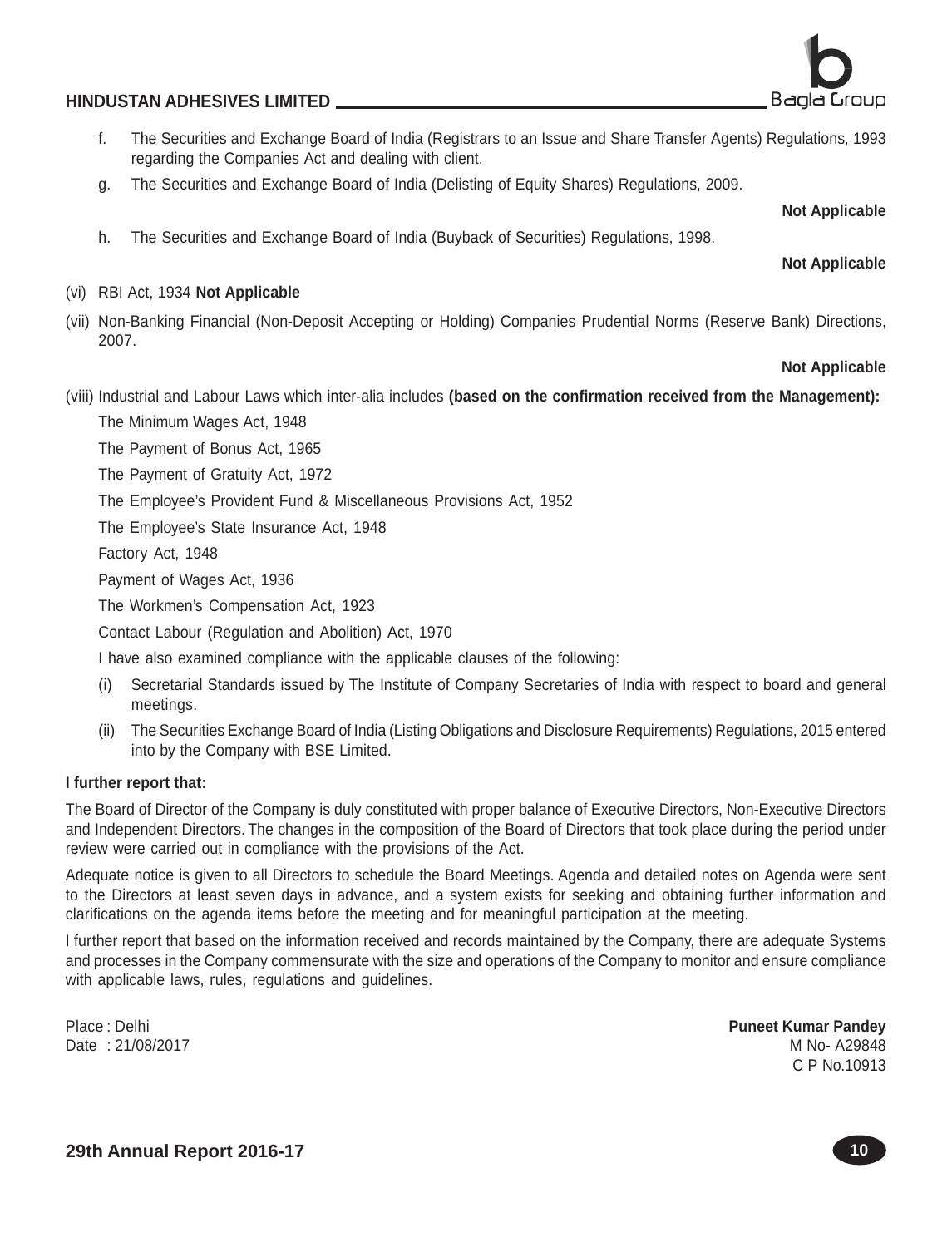

## **ANNEXURE C**

# **FORM NO. MGT-9**

**EXTRACT OF ANNUAL RETURN**

As on the financial year ended on 31<sup>st</sup> March, 2017.

*[Pursuant to Section 92(3) of the Companies Act, 2013 and Rule 12(1) of the Companies (Management and Administration) Rules, 2014]*

## **I. REGISTRATION AND OTHER DETAILS**:

|     | <b>CIN</b>                                                                        | L74899DL1988PLC031191                                                                                                                                                                             |
|-----|-----------------------------------------------------------------------------------|---------------------------------------------------------------------------------------------------------------------------------------------------------------------------------------------------|
| Ш.  | Registration Date                                                                 | 05/04/1988                                                                                                                                                                                        |
|     | iii. Name of the Company                                                          | HINDUSTAN ADHESIVES LIMITED                                                                                                                                                                       |
| iv. | Category/Sub-Category of the Company                                              | Listed Public Limited Company                                                                                                                                                                     |
| v.  | Address of the Registered office and contact details                              | 340/2A, G.T. Road, Shahdara, Delhi - 110095<br>Phone: 011-41650348                                                                                                                                |
|     | vi. Whether listed company                                                        | Yes                                                                                                                                                                                               |
|     | vii. Name, Address and Contact details of Registrar<br>and Transfer Agent, if any | Link Intime India Private Limited<br>44, Community Centre, 2 <sup>nd</sup> Floor,<br>Naraina Industrial Area, Phase - 1,<br>Near PVR Naraina, New Delhi - 110028<br>Phone No. 011-4141-0592,93,94 |

## **II. PRINCIPAL BUSINESS ACTIVITIES OF THE COMPANY:**

All the business activities contributing 10% or more of the total turnover of the company shall be stated:-

| Sr. Name and Description of<br>No. main products/ services | NIC Code of<br>the Product/ service | % to total turnover<br>of the company |
|------------------------------------------------------------|-------------------------------------|---------------------------------------|
| I SELF ADHESIVE TAPES                                      | 2429                                | $67.01\%$                             |
| I POF FILM                                                 | 2429                                | 32.99%                                |

#### **III. PARTICULARS OF HOLDING, SUBSIDIARY AND ASSOCIATE COMPANIES:**

| Sr. | <b>Name and Address</b><br>No. of the Company                                                     | <b>CIN/GLN</b>        | Holding/<br>Subsidiary/<br>Associate | $%$ of<br>shares held | Applicable<br>Section                    |
|-----|---------------------------------------------------------------------------------------------------|-----------------------|--------------------------------------|-----------------------|------------------------------------------|
|     | BAGLA WELLNESS PRIVATE LIMITED<br>Reg Off: 7 Old Post Office St, Kolkata,<br>West Bengal - 700001 | U51109WB2006PTC108394 | Subsidiary                           | 64.80                 | $2(87)$ of the<br>Companies<br>Act. 2013 |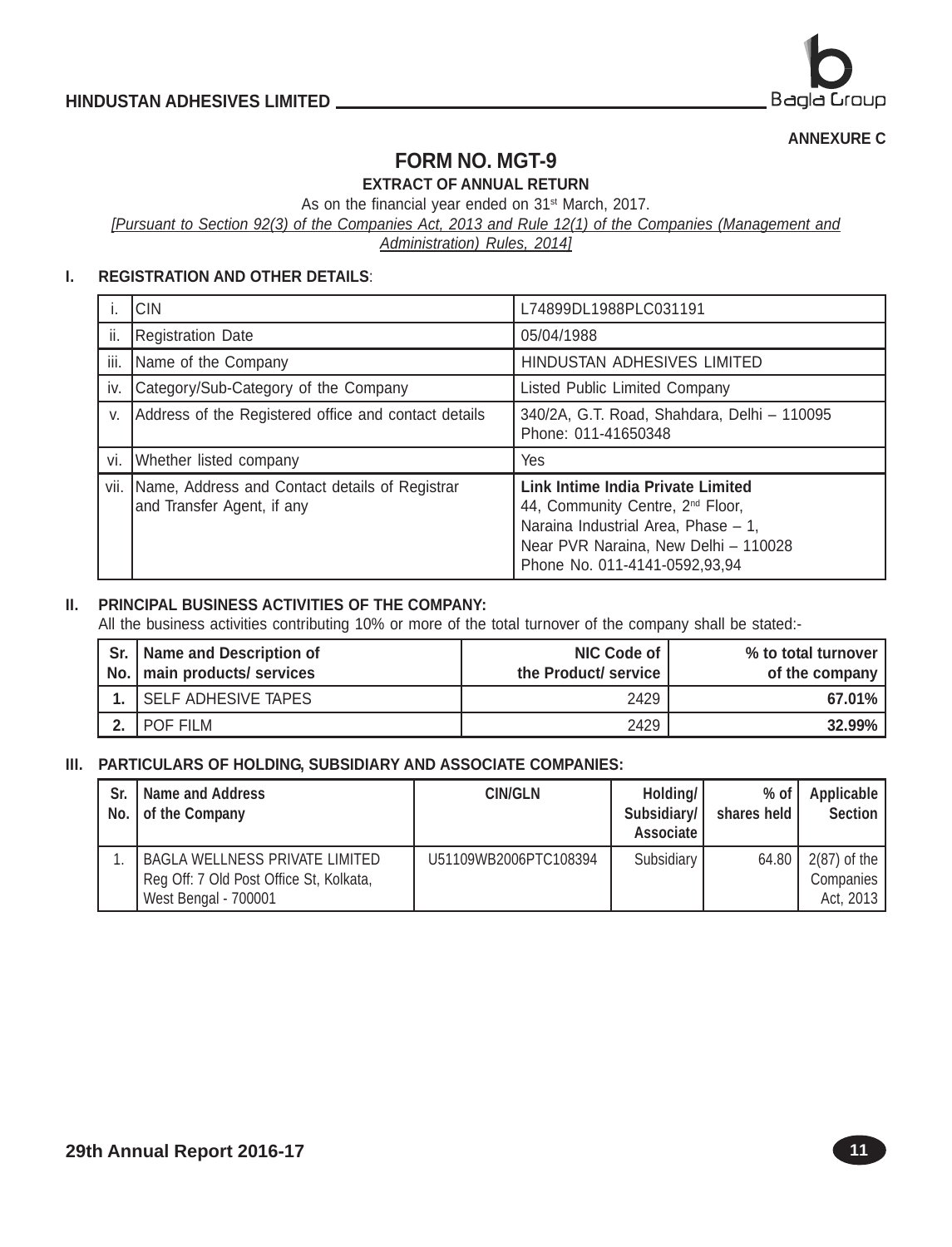

## **IV. SHARE HOLDING PATTERN (Equity Share Capital Breakup as percentage of Total Equity):**

## *Category-wise Shareholding*

| Category of<br><b>Shareholders</b>                                                    |                | No. of Shares held at the<br>beginning of the year |         |                                     | No. of Shares held at<br>the end of the year |                |         |                             | % Change<br>during the<br>year |
|---------------------------------------------------------------------------------------|----------------|----------------------------------------------------|---------|-------------------------------------|----------------------------------------------|----------------|---------|-----------------------------|--------------------------------|
|                                                                                       | Demat          | Physical                                           |         | Total   % of Total<br><b>Shares</b> | Demat                                        | Physical       | Total   | % of Total<br><b>Shares</b> |                                |
| A. Promoters                                                                          |                |                                                    |         |                                     |                                              |                |         |                             |                                |
| 1. Indian                                                                             |                |                                                    |         |                                     |                                              |                |         |                             |                                |
| a) Individual/HUF                                                                     | 2393329        |                                                    | 2393329 | 46.78                               | 2393329                                      |                | 2393329 | 46.78                       |                                |
| b) Central Govt                                                                       |                |                                                    |         |                                     |                                              |                |         |                             |                                |
| c) State Govt(s)                                                                      |                | ä,                                                 |         |                                     |                                              | ä,             |         |                             |                                |
| d) Bodies Corp                                                                        | 640400         | ä,                                                 | 640400  | 12.52                               | 895366                                       | ä,             | 895366  | 17.50                       | 4.9834                         |
| e) Banks / FI                                                                         |                | ۰                                                  |         |                                     |                                              | ×              |         |                             |                                |
| f) Any Other                                                                          |                |                                                    |         |                                     |                                              |                |         |                             |                                |
| Sub-Total (A) (1)                                                                     | 3033729        |                                                    | 3033729 | 59.30                               | 3288695                                      |                | 3288695 | 64.28                       | 4.9834                         |
| 2. Foreign                                                                            |                |                                                    |         |                                     |                                              |                |         |                             |                                |
| a) NRIs-Individuals                                                                   | $\blacksquare$ | ä,                                                 |         | $\blacksquare$                      | $\blacksquare$                               | $\blacksquare$ |         | ä,                          | $\blacksquare$                 |
| b) Other-Individuals                                                                  | ä,             | ä,                                                 | ×       | ×                                   | ä,                                           | $\blacksquare$ |         | ×,                          | ä,                             |
| c) Bodies Corp.                                                                       | ä              | ä,                                                 |         | ä,                                  | ä,                                           | ä,             |         | ä,                          | ä,                             |
| d) Banks / FI                                                                         |                |                                                    |         | $\blacksquare$                      |                                              |                |         | ä,                          |                                |
| c) Any Other                                                                          | ä,             | ä,                                                 | à.      | ä,                                  | ä,                                           | ä,             |         | ä,                          | ä,                             |
| Sub-Total (A)(2)                                                                      | i.             | ۰                                                  |         | $\blacksquare$                      | $\qquad \qquad \blacksquare$                 | ×,             |         |                             |                                |
| <b>Total Shareholding</b>                                                             |                |                                                    |         |                                     |                                              |                |         |                             |                                |
| of Promoter $(A)$ =                                                                   |                |                                                    |         |                                     |                                              |                |         |                             |                                |
| $(A) (1) + (A)(2)$                                                                    | 3033729        |                                                    | 3033729 | 59.30                               | 3288695                                      |                | 3288695 | 64.28                       | 4.9834                         |
| <b>B. Public Shareholding</b>                                                         |                |                                                    |         |                                     |                                              |                |         |                             |                                |
| 1. Institutions                                                                       |                |                                                    |         |                                     |                                              |                |         |                             |                                |
| a) Mutual Funds                                                                       | ä,             | 200                                                | 200     | 0.0039                              |                                              | 200            | 200     | 0.0039                      | ä,                             |
| b) Banks / FI                                                                         | ä,             |                                                    |         |                                     |                                              |                |         |                             |                                |
| c) Central Govt.                                                                      |                |                                                    |         |                                     |                                              |                |         |                             |                                |
| d) StateGovt(s).                                                                      | ä,             |                                                    |         |                                     |                                              |                |         |                             |                                |
| Sub-Total(B)(1)                                                                       |                | 200                                                | 200     | 0.0039                              |                                              | 200            | 200     | 0.0039                      | ä,                             |
| 2. Non Institutions                                                                   |                |                                                    |         |                                     |                                              |                |         |                             |                                |
| a) Bodies Corp.                                                                       |                |                                                    |         |                                     |                                              |                |         |                             |                                |
| $(i)$ Indian                                                                          | 793267         | 39000                                              | 832267  | 16.26                               | 541817                                       | 39000          | 580817  | 11.35                       | $-4.91$                        |
| (ii) Overseas                                                                         |                |                                                    |         |                                     |                                              |                |         |                             |                                |
| b) Individuals                                                                        |                |                                                    |         |                                     |                                              |                |         |                             |                                |
| Individual shareholding<br>Rs holding nominal share<br>capital up to Rs. 1 lakh       | 430210         | 501580                                             | 931790  | 18.21                               | 440179                                       | 492584         | 932763  | 18.23                       | 0.0190                         |
| Individual shareholders<br>holding nominal share<br>capital in excess of<br>Rs 1 lakh | 290548         |                                                    | 290548  | 5.68                                | 241248                                       |                | 241248  | 4.71                        | $-0.9636$                      |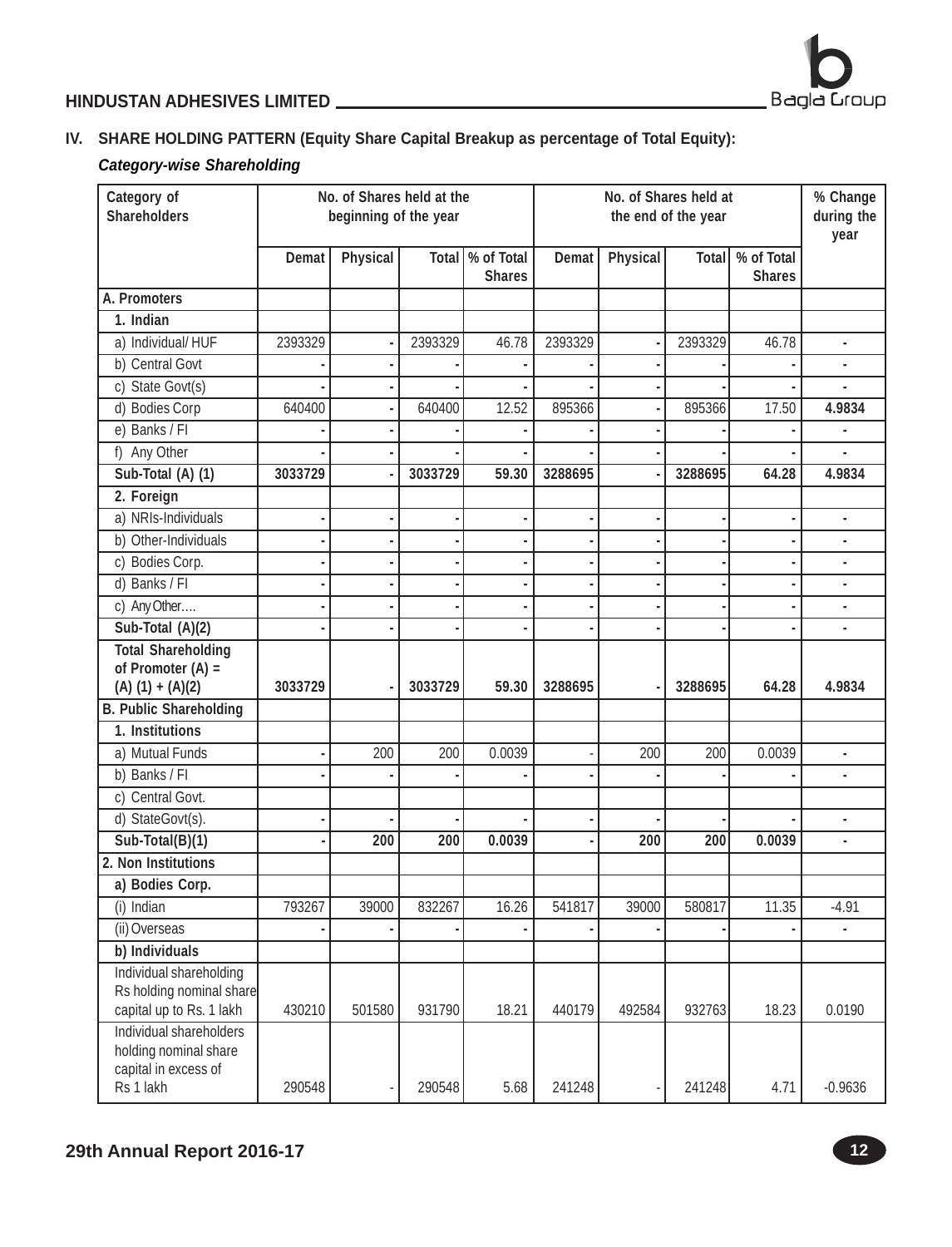

| Category of<br><b>Shareholders</b>                          | No. of Shares held at the<br>beginning of the year |          |         | No. of Shares held at<br>the end of the year |         |          |         | % Change<br>during the<br>year |         |
|-------------------------------------------------------------|----------------------------------------------------|----------|---------|----------------------------------------------|---------|----------|---------|--------------------------------|---------|
|                                                             | Demat                                              | Physical |         | Total   % of Total<br><b>Shares</b>          | Demat   | Physical | Totall  | % of Total<br><b>Shares</b>    |         |
| c) Others (Specify)                                         |                                                    |          |         |                                              |         |          |         |                                |         |
| $(c - i)$ Trust                                             |                                                    | 100      | 100     | 0.002                                        |         | 100      | 100     | 0.002                          | 0.000   |
| (c - ii) Non Resident<br>Indian (Repat)                     | 3100                                               |          | 3100    | 0.06                                         | 7286    |          | 7286    | 0.14                           | .08     |
| (c - iii) Non Resident<br>Indian (Non Repat)                | 1228                                               |          | 1228    | 0.02                                         | 4461    |          | 4461    | 0.08                           | 0.06    |
| (c-iv) Hindu<br><b>Undivided Family</b>                     | 20471                                              |          | 20471   | 0.40                                         | 54277   |          | 54277   | 1.06                           | 0.66    |
| $(c - v)$ Clearing<br>Member                                | 2767                                               |          | 2767    | 0.05                                         | 6353    |          | 6353    | 0.12                           | 0.07    |
| (c- vi) Foreign National                                    |                                                    | 100      | 100     | 0.002                                        |         | 100      | 100     | 0.002                          | 0.0000  |
| Sub-Total(B)(2)                                             | 1541591                                            | 540780   | 2082371 | 40.70                                        | 1295621 | 531784   | 1827405 | 35.71                          | $-4.99$ |
| <b>Total Public</b><br>Shareholding (B)=<br>$(B)(1)+(B)(2)$ | 1541591                                            | 540980   | 2082571 | 40.70                                        | 1295621 | 531984   | 1827605 | 35.72                          | $-4.99$ |
| C.<br>Shares held by<br><b>Custodian for GDRs</b><br>& ADRs |                                                    |          |         |                                              |         |          |         |                                |         |
| Grand Total(A+B+C)                                          | 4575320                                            | 540980   | 5116300 | 100                                          | 4584316 | 531984   | 5116300 | 100                            | 0.000   |

## *III. Shareholding of Promoters*

| SI.<br>No. | <b>Shareholder's Name</b>       |                         | Shareholding at the<br>beginning of the year |                                                             |                         | Shareholding at the<br>end of the year         |                                                                  |                                                   |  |
|------------|---------------------------------|-------------------------|----------------------------------------------|-------------------------------------------------------------|-------------------------|------------------------------------------------|------------------------------------------------------------------|---------------------------------------------------|--|
|            |                                 | No. of<br><b>Shares</b> | % of total<br>shares of<br>the<br>Company    | % of shares<br>pledged/<br>encumbered<br>to total<br>shares | No. of<br><b>Shares</b> | $%$ of<br>total<br>shares<br>of the<br>Company | $%$ of<br>shares<br>pledged/<br>encumbered<br>to total<br>shares | % change in<br>shareholding<br>during<br>the year |  |
| 1.         | Madhusudan Bagla                | 812419                  | 15.88                                        | N.A                                                         | 812419                  | 15.88                                          | N.A                                                              |                                                   |  |
| 2.         | Anju Bagla                      | 598630                  | 11.70                                        | N.A                                                         | 598630                  | 11.70                                          | N.A                                                              |                                                   |  |
| 3.         | Sidhika Bagla                   | 26350                   | 0.52                                         | N.A                                                         | 26350                   | 0.52                                           | N.A                                                              |                                                   |  |
| 4.         | Dhruv Bagla                     | 314580                  | 6.15                                         | N.A                                                         | 314580                  | 6.15                                           | N.A                                                              |                                                   |  |
| 5.         | Nakul Bagla                     | 372100                  | 7.27                                         | N.A                                                         | 372100                  | 7.27                                           | N.A                                                              |                                                   |  |
| 6.         | M.S. Bagla (HUF)                | 269250                  | 5.26                                         | N.A                                                         | 269250                  | 5.26                                           | N.A                                                              |                                                   |  |
| 7.         | Bagla Polifilms Ltd.            | 255400                  | 4.99                                         | N.A                                                         | 255400                  | 4.99                                           | N.A                                                              |                                                   |  |
| 8.         | Surva Consumer<br>Goods Pvt Ltd | 165000                  | 3.22                                         | N.A                                                         | 165000                  | 3.22                                           | N.A                                                              |                                                   |  |
| 9.         | Synergy Commerce Pvt Ltd        | 220000                  | 4.30                                         | N.A                                                         | 220000                  | 4.30                                           | N.A                                                              |                                                   |  |
| 10.        | Delhi Foils Pvt Ltd**           |                         |                                              | N.A                                                         | 254966                  | 4.98                                           | N.A                                                              |                                                   |  |
|            | <b>Total</b>                    | 3033729                 | 59.29                                        |                                                             | 3288695                 | 64.28                                          |                                                                  |                                                   |  |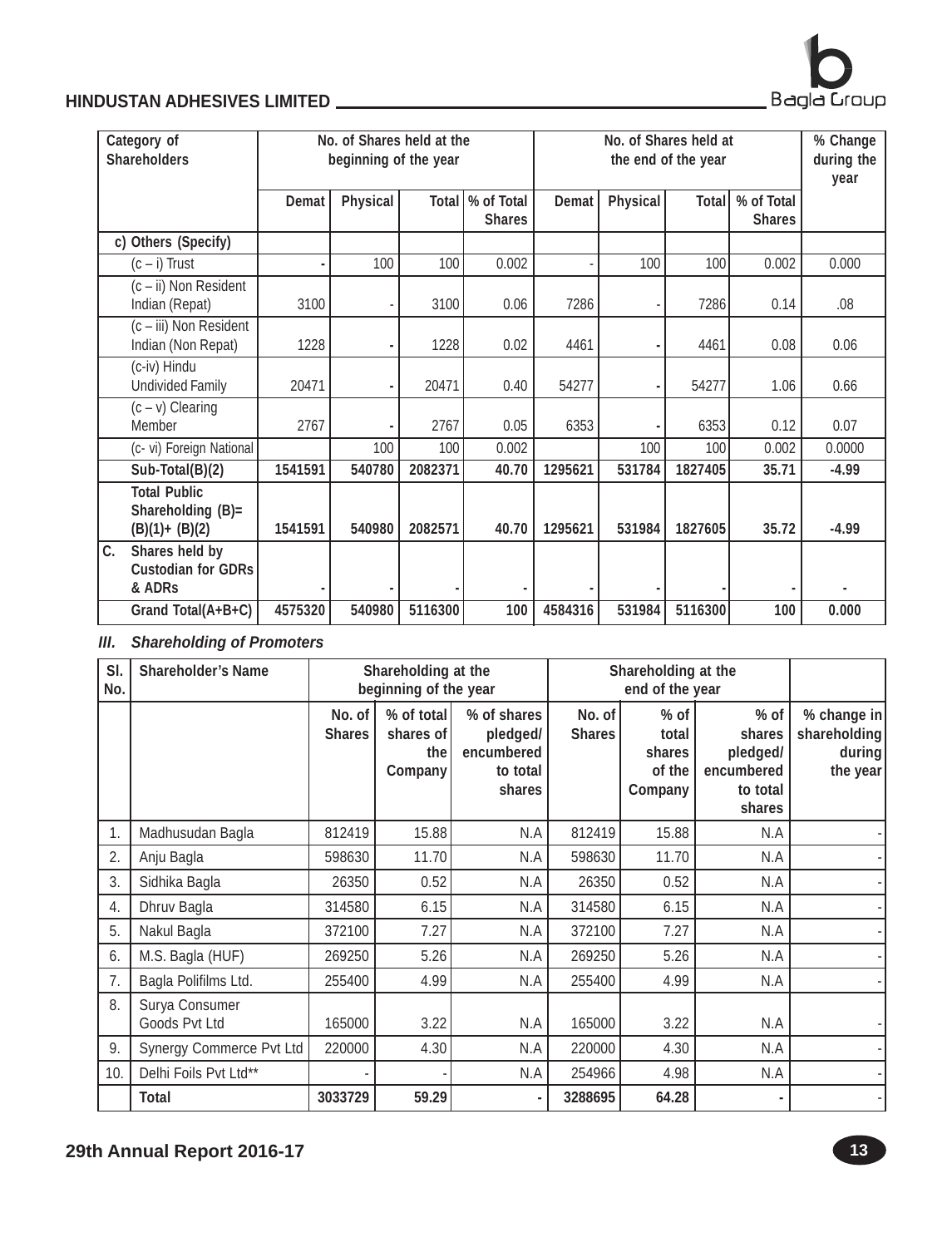

\*\*Since Mr. Madhusudan Bagla, Ms. Anju Bagla and Mr. Nakul Bagla and their relatives have acquired the 56.47% shareholding of Delhi Foils Private Limited who is holding 4.98% equity shares in the Company. By virtue of indirect acquisition, Promoters Group holding has been -increased and "Delhi Foils Private Limited" has been inducted in the Promoters Group.

## *IV. Change in Promoters' Shareholding*

| SI.<br>No. | <b>Particulars</b>                                                                                                                      | Shareholding at the<br>beginning of the year |                                          | <b>Cumulative Shareholding</b><br>during the year |                                        |  |
|------------|-----------------------------------------------------------------------------------------------------------------------------------------|----------------------------------------------|------------------------------------------|---------------------------------------------------|----------------------------------------|--|
|            |                                                                                                                                         | No. of Shares                                | $%$ of total<br>shares of the<br>Company | No. of Shares                                     | % of total<br>shares of the<br>Company |  |
|            | At the beginning of the year                                                                                                            | 3033729                                      | 59.29                                    | 3033729                                           | 59.29                                  |  |
|            | By virtue of indirect acquisition<br>on 26.03.2017, "Delhi Foils Private<br>Limited" has been inducted in the<br><b>Promoters Group</b> | 254966                                       | 4.99                                     | 3288695                                           | 64.28                                  |  |
|            | At the End of the year                                                                                                                  | 3288695                                      | 64.28                                    | 3288695                                           | 64.28                                  |  |

#### *V. Shareholding Pattern of top ten Shareholders (other than Directors, Promoters and Holders of GDRs and ADRs)*

| SI.<br>No. |                                                                                                    | Shareholding at the<br>beginning (01/04/2016) |                                        |                                                                      |                                             |                                                                      |                                                                    | <b>CumulativeShareholding</b><br>during the year (01/04/2016)<br>to (31/03/2017) |
|------------|----------------------------------------------------------------------------------------------------|-----------------------------------------------|----------------------------------------|----------------------------------------------------------------------|---------------------------------------------|----------------------------------------------------------------------|--------------------------------------------------------------------|----------------------------------------------------------------------------------|
|            | Name                                                                                               | No. of<br><b>Shares</b>                       | % of total<br>shares of the<br>Company | Date                                                                 | Increase/<br>Decrease in<br>shareholding    | <b>Reasons</b>                                                       | No. of<br><b>Shares</b>                                            | % of total<br>shares of the<br>Company                                           |
| 1.         | Saphire Hospitality<br>Management Pvt Ltd                                                          | 255320                                        | 4.99                                   |                                                                      |                                             |                                                                      | 255,320                                                            | 4.99                                                                             |
|            | At the end of the year                                                                             |                                               |                                        |                                                                      |                                             |                                                                      | 255,320                                                            | 4.99                                                                             |
| 2.         | Delhi Foils Private Ltd * *                                                                        | 254966                                        | 4.98                                   |                                                                      |                                             |                                                                      | 254,966                                                            | 4.98                                                                             |
|            | At the end of the year                                                                             |                                               |                                        |                                                                      |                                             |                                                                      |                                                                    |                                                                                  |
| 3.         | Hamsafar Vanijya Pvt Ltd                                                                           | 214800                                        | 4.20                                   |                                                                      |                                             |                                                                      | 214,800                                                            | 4.20                                                                             |
|            | At the end of the year                                                                             |                                               |                                        |                                                                      |                                             |                                                                      | 214,800                                                            | 4.20                                                                             |
| 4.         | Deepinder Singh Poonian                                                                            | 133801                                        | 2.61                                   |                                                                      |                                             |                                                                      | 133,801                                                            | 2.61                                                                             |
|            | At the end of the year                                                                             |                                               |                                        |                                                                      |                                             |                                                                      | 133,801                                                            | 2.61                                                                             |
| 5          | Dheeraj Kumar Lohia<br>Transfer<br><b>Transfer</b><br>Transfer<br>Transfer<br>Transfer<br>Transfer | 24132                                         | 0.47                                   | 19/08/16<br>26/08/16<br>02/09/16<br>09/09/16<br>07/10/16<br>02/12/16 | 6670<br>5374<br>411<br>10474<br>1239<br>218 | Increase<br>Increase<br>Increase<br>Increase<br>Increase<br>Increase | 24,132<br>30.802<br>36.176<br>36.587<br>47,061<br>48.300<br>48,518 | 0.47<br>0.6020<br>0.7071<br>0.7151<br>0.9198<br>0.9440<br>0.9483                 |
|            | At the End of the Year                                                                             |                                               |                                        |                                                                      |                                             |                                                                      | 48,518                                                             | 0.9483                                                                           |
| 6.         | S R Gupta<br>Transfer<br>Transfer                                                                  | 0                                             | 0.00                                   | 30.12.16<br>06.01.17                                                 | 8600<br>5816                                | Increase<br>Increase                                                 | 0<br>8,600<br>14,416                                               | 0.00<br>0.1681<br>0.2818                                                         |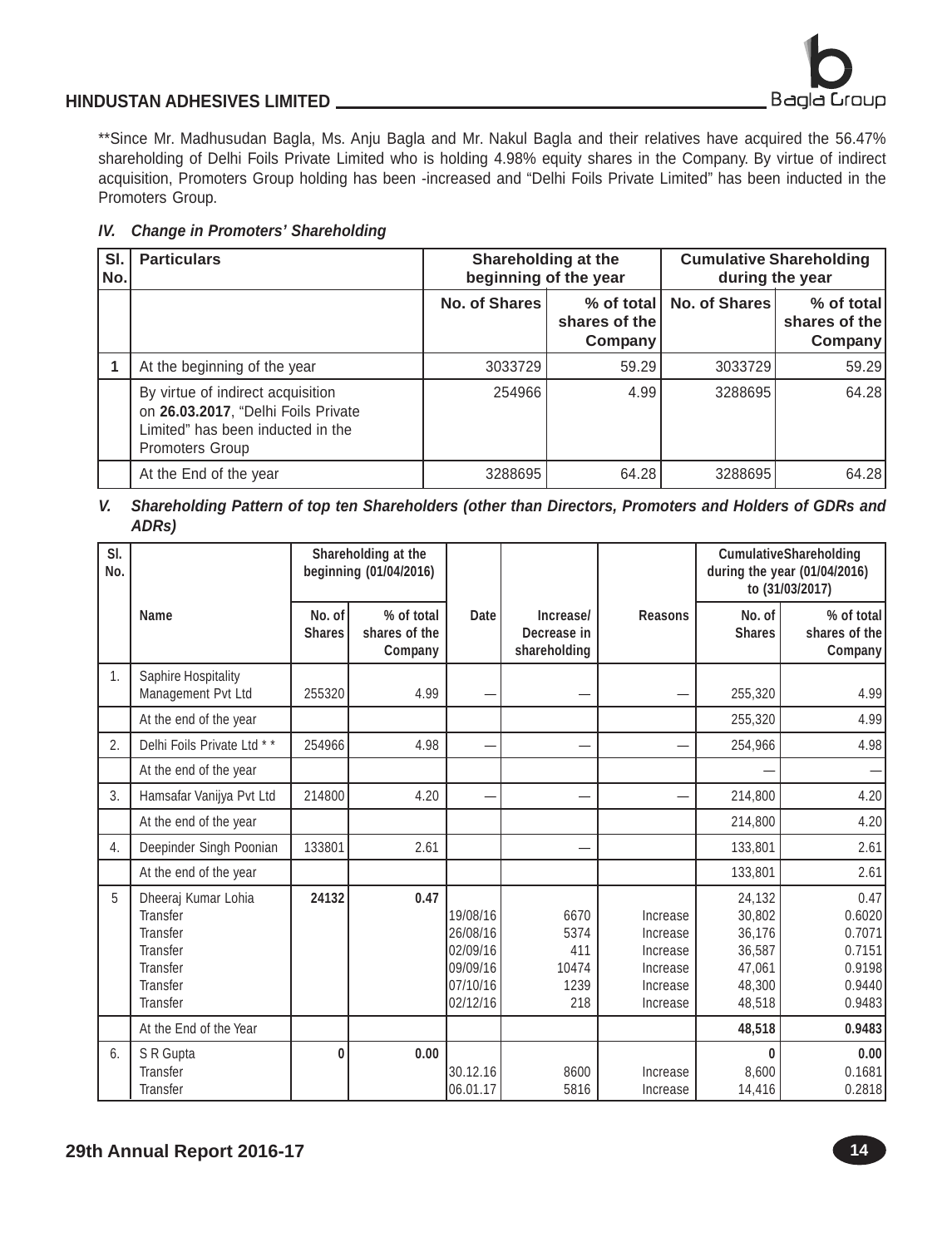

| SI.<br>No. |                                                                                             |                         | Shareholding at the<br>beginning (01/04/2016) |                                                                                              |                                                                         |                                                                                              |                                                                          | <b>CumulativeShareholding</b><br>during the year (01/04/2016)<br>to (31/03/2017)        |
|------------|---------------------------------------------------------------------------------------------|-------------------------|-----------------------------------------------|----------------------------------------------------------------------------------------------|-------------------------------------------------------------------------|----------------------------------------------------------------------------------------------|--------------------------------------------------------------------------|-----------------------------------------------------------------------------------------|
|            | Name                                                                                        | No. of<br><b>Shares</b> | % of total<br>shares of the<br>Company        | Date                                                                                         | Increase/<br>Decrease in<br>shareholding                                | Reasons                                                                                      | No. of<br><b>Shares</b>                                                  | % of total<br>shares of the<br>Company                                                  |
|            | Transfer<br>Transfer<br>Transfer<br><b>Transfer</b>                                         |                         |                                               | 20.01.17<br>27.01.17<br>03.02.17<br>24.02.17                                                 | 3473<br>1583<br>1522<br>11531                                           | Increase<br>Increase<br>Increase<br>Increase                                                 | 17889<br>19472<br>20994<br>32525                                         | 0.3496<br>0.3806<br>0.4103<br>0.6357                                                    |
|            | At the End of the Year                                                                      |                         |                                               |                                                                                              |                                                                         |                                                                                              | 32525                                                                    | 0.6357                                                                                  |
| 7.         | Dr. Ramesh Chimanlal Shah<br>Transfer<br>Transfer<br>Transfer<br><b>Transfer</b>            | 0                       | 0.00                                          | 09.09.16<br>16.09.16<br>14.10.16<br>28.10.16                                                 | 12539<br>801<br>2482<br>2500                                            | Increase<br>Increase<br>Increase<br>Increase                                                 | 0<br>12539<br>13340<br>15822<br>18322                                    | 0.00<br>0.2451<br>0.2607<br>0.3092<br>0.3581                                            |
|            | At the End of the Year                                                                      |                         |                                               |                                                                                              |                                                                         |                                                                                              | 18322                                                                    | 0.3581                                                                                  |
| 8.         | Soyuj Trading co. Ltd                                                                       | 17739                   | 0.3467                                        |                                                                                              |                                                                         |                                                                                              | 17739                                                                    | 0.3467                                                                                  |
|            | At the End of the Year                                                                      |                         |                                               |                                                                                              |                                                                         |                                                                                              | 17739                                                                    | 0.3467                                                                                  |
| 9.         | Lalita Jalan<br>Transfer<br>Transfer<br>Transfer<br>Transfer<br>Transfer<br><b>Transfer</b> | 0                       | 0.00                                          | 11.11.16<br>18.11.16<br>25.11.16<br>30.12.16<br>20.01.16<br>17.02.17                         | 500<br>(400)<br>10000<br>2800<br>2441<br>659                            | Increase<br>Decrease<br>Increase<br>Increase<br>Increase<br>Increase                         | $\mathbf{0}$<br>500<br>100<br>10100<br>12900<br>15341<br>16000           | 0.00<br>0.0098<br>0.0020<br>0.1974<br>0.2521<br>0.2998<br>0.3127                        |
|            | At the End of the Year                                                                      |                         |                                               |                                                                                              |                                                                         |                                                                                              | 16000                                                                    | 0.3127                                                                                  |
| 10.        | <b>Bindal Mercantile Pvt Ltd</b><br>Transfer<br>Transfer                                    | 16000                   | 0.3127                                        | 03.06.16<br>18.11.16                                                                         | (1000)<br>(200)                                                         | Decrease<br>Decrease                                                                         | 16000<br>15000<br>14800                                                  | 0.3127<br>0.2932<br>0.2893                                                              |
|            | At the End of the Year                                                                      |                         |                                               |                                                                                              |                                                                         |                                                                                              | 14800                                                                    | 0.2893                                                                                  |
| 11         | Hitesh Ramji Javeri<br>Transfer<br>Transfer                                                 | 49700                   | 0.9714                                        | 18.11.16<br>28.11.16                                                                         | (25205)<br>(24394)                                                      | Decrease<br>Decrease                                                                         | 49700<br>24495<br>101                                                    | 0.9714<br>0.4788<br>0.0020                                                              |
|            | At the End of the Year                                                                      |                         |                                               |                                                                                              |                                                                         |                                                                                              | 101                                                                      | 0.0020                                                                                  |
| 12.        | Harsha Hitesh Javeri<br>Transfer                                                            | 49700                   | 0.9714                                        | 25.11.16                                                                                     | (37016)                                                                 | Decrease                                                                                     | 49700<br>12684                                                           | 0.9714<br>0.2479                                                                        |
|            | At the End of the Year                                                                      |                         |                                               |                                                                                              |                                                                         |                                                                                              | 101                                                                      | 0.0020                                                                                  |
| 13.        | DSK Nageshwara Rao                                                                          | 20415                   | 0.3990                                        | 30.06.16<br>15.07.16<br>22.07.16<br>29.07.16<br>05.08.16<br>12.08.16<br>19.08.16<br>26.08.16 | (1)<br>(2250)<br>(1600)<br>(1271)<br>(500)<br>(251)<br>(8542)<br>(6000) | Decrease<br>Decrease<br>Decrease<br>Decrease<br>Decrease<br>Decrease<br>Decrease<br>Decrease | 20415<br>20414<br>18164<br>16564<br>15293<br>14793<br>14542<br>6000<br>0 | 0.399<br>$0.3990$  <br>0.3550<br>0.3237<br>0.2989<br>0.2891<br>0.2842<br>0.1173<br>0.00 |
|            | At the End of the Year                                                                      |                         |                                               |                                                                                              |                                                                         |                                                                                              | 0                                                                        | 0.00                                                                                    |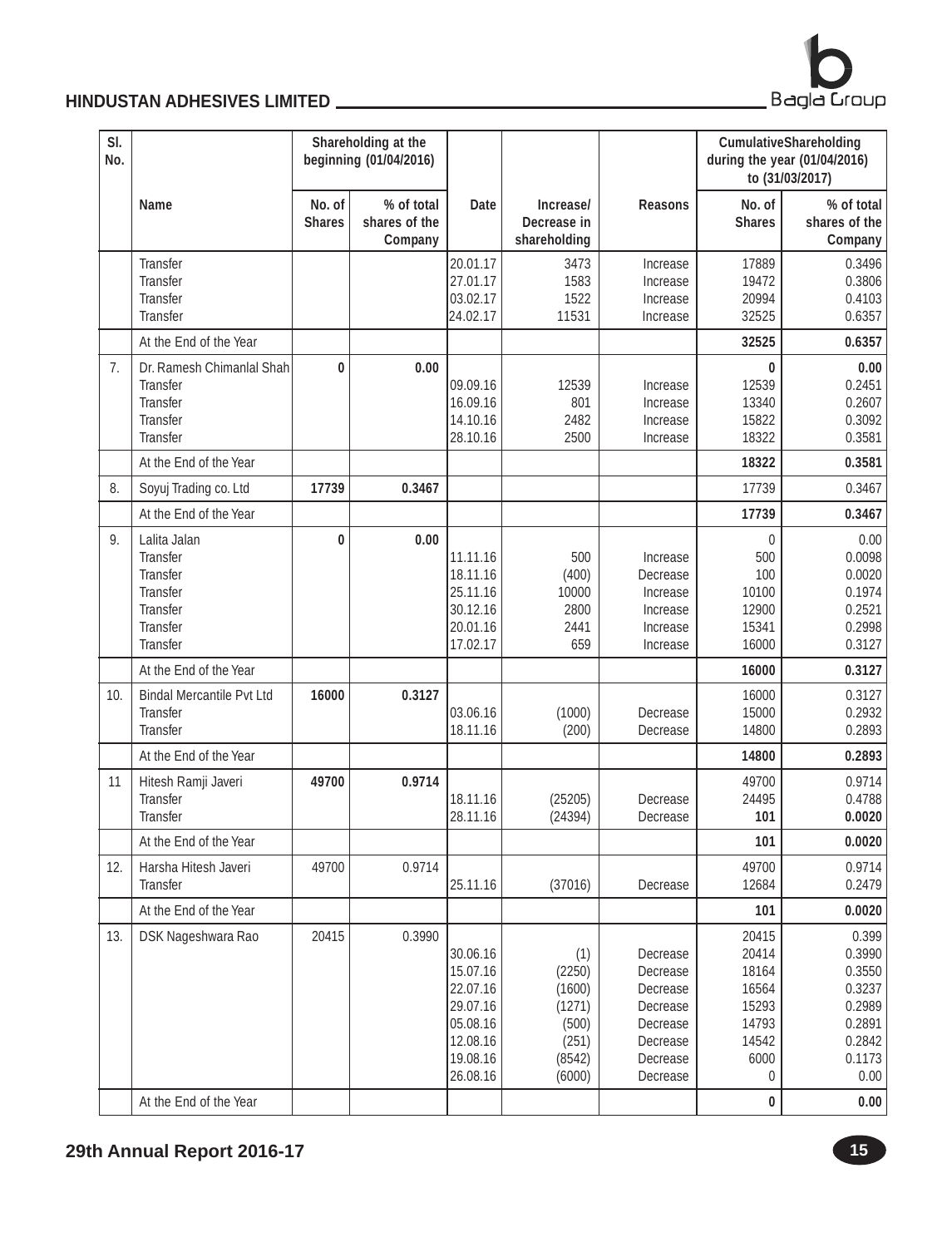

\*\*Since Mr. Madhusudan Bagla, Ms. Anju Bagla and Mr. Nakul Bagla and his relatives have acquired the 56.47% shareholding of Delhi Foils Private Limited who is holding 4.98% equity shares in the Company. By virtue of indirect acquisition, Promoters Group holding has been -increased and "Delhi Foils Private Limited" has been inducted in the Promoters Group.

#### *VI. Shareholding of Directors and Key Managerial Personnel:*

| SI.<br>No. |                                      | Shareholding at the<br>beginning of the year |                                        | during the year | <b>Cumulative Shareholding</b>         |
|------------|--------------------------------------|----------------------------------------------|----------------------------------------|-----------------|----------------------------------------|
|            | For Each of the Directors and KMP    | No. of Shares                                | % of total<br>shares of the<br>Company | No. of Shares   | % of total<br>shares of the<br>Company |
|            | Madhusudan Bagla (Managing Director) | 812419                                       | 15.88                                  | 812419          | 15.88                                  |
| 2.         | Nakul Bagla (CFO)                    | 372100                                       | 7.27                                   | 372100          | 7.27                                   |

## **V. INDEBTEDNESS:**

**Indebtedness of the Company including interest outstanding/accrued but not due for payment**

|                                                                     | <b>Secured Loans</b><br>excluding deposits | Unsecured<br>Loans | <b>Deposits</b>          | Total<br><b>Indebtedness</b> |
|---------------------------------------------------------------------|--------------------------------------------|--------------------|--------------------------|------------------------------|
| Indebtedness at the beginning<br>of the financial year (01.04.2016) |                                            |                    |                          |                              |
| i)<br><b>Principal Amount</b>                                       | 20,77,14,694/-                             | <b>NIL</b>         |                          | 20,77,14,694/-               |
| ii)<br>Interest due but not paid                                    |                                            |                    | $\blacksquare$           |                              |
| iii)<br>Interest accrued but not due                                | 14, 18, 852/-                              |                    |                          | 14, 18, 852/-                |
| Total $(i + ii + iii)$                                              | 20,91,33,546/-                             | <b>NIL</b>         |                          | 20,91,33,546/-               |
| Change in Indebtedness<br>the financial year                        |                                            |                    |                          |                              |
| Addition                                                            | <b>NIL</b>                                 | 44,60,000/-        |                          | 44,60,000/-                  |
| Reduction<br>٠                                                      | $-48,81,279/-$                             | <b>NIL</b>         |                          | $-48,81,279$                 |
| Net Change                                                          | $-48,81,279/$                              | 44,60,000/-        |                          | $-4,21,279$                  |
| Indebtedness at theend of<br>the financial year (31.03.2017)        | 20,42,52,267/-                             | 44,60,000/-        |                          | 20,87,12,267/-               |
| i)<br><b>Principal Amount</b>                                       |                                            |                    | $\overline{\phantom{0}}$ |                              |
| ii)<br>Interest due but not paid                                    | $36,563/$ -                                |                    |                          | $36,563/$ -                  |
| iii)<br>Interest accrued but not due                                | 20,42,88,830/-                             | 44,60,000/-        | ۰                        | 20,87,48,830/-               |
| Total $(i + ii + iii)$                                              |                                            |                    |                          |                              |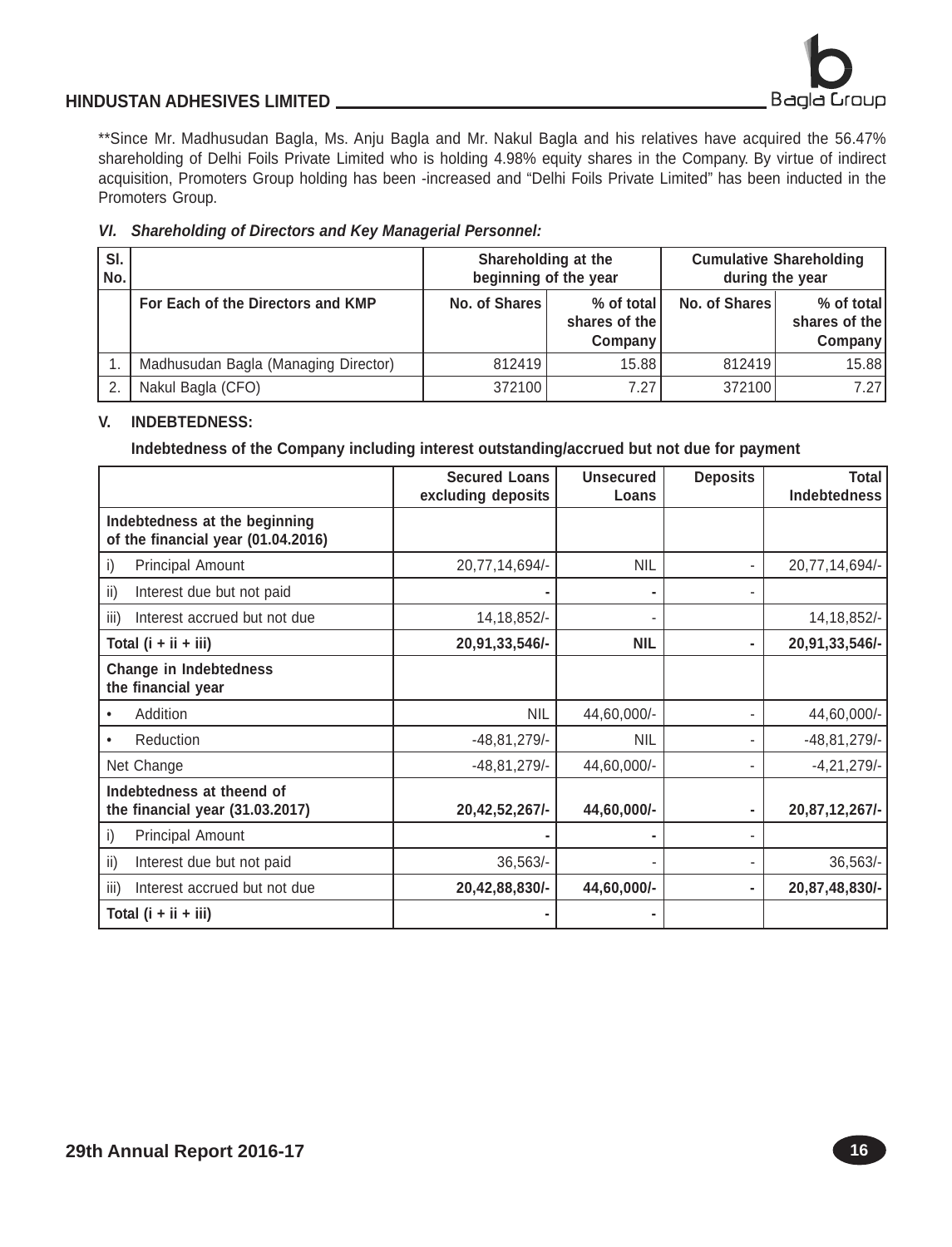## **VI. REMUNERATION OF DIRECTORS AND KEY MANAGERIAL PERSONNEL**

*A. Remuneration to Managing Director, Whole-time Directors and/or Manager*

| SI.<br>No. | <b>Particulars of Remuneration</b>                                                                    | <b>MADHUSUDAN</b><br><b>LALIT KUMAR</b><br><b>BAGLA</b>                                                                            | <b>URMILA</b><br><b>GOENKA</b> | <b>SURESH</b><br><b>SHRIDHAR</b><br><b>AJILA</b> | <b>Total</b><br>Amount |
|------------|-------------------------------------------------------------------------------------------------------|------------------------------------------------------------------------------------------------------------------------------------|--------------------------------|--------------------------------------------------|------------------------|
| 1.         | Gross salary<br>(a) Salary as per provisions contained in<br>section17(1) of the Income-tax Act, 1961 | 54,00,000/-                                                                                                                        | 1,80,000/-                     | 4,20,000/-                                       | 60,00,000/-            |
|            | (b) Value of perquisites u/s 17(2)<br>Income-tax Act, 1961                                            | $30,00,000/-$                                                                                                                      | $20,000/-$                     | $3,84,400/-$                                     | 34,04,400/-            |
|            | (c) Profits in lieu of salary undersection17(3)<br>Income- tax Act, 1961                              |                                                                                                                                    |                                |                                                  |                        |
| 2.         | <b>Stock Option</b>                                                                                   |                                                                                                                                    |                                |                                                  |                        |
| 3.         | <b>Sweat Equity</b>                                                                                   |                                                                                                                                    |                                |                                                  |                        |
| 4.         | Commission<br>as % of profit<br>Others, specify                                                       |                                                                                                                                    |                                |                                                  |                        |
| 5.         | Others, please specify                                                                                |                                                                                                                                    |                                |                                                  |                        |
|            | Total (A)                                                                                             | 84,00,000/-                                                                                                                        | $2,00,000/-$                   | $8,04,400/-$                                     | 94,04,400/-            |
|            | Ceiling as per the Act                                                                                | the payment are as per schedule and as per section 197 of<br>Company at 2013 and as approved by the ministry of<br>company affairs |                                |                                                  |                        |

## *B. Remuneration to other directors:*

## *1. Independent Directors:*

| <b>Particulars of Remuneration</b>           | <b>KAILASH</b><br><b>CHANDRA</b><br><b>GUPTA</b> | <b>PAWAN KUMAR</b><br><b>GEETARAM</b><br><b>SHARMA</b> | <b>AMIT</b><br><b>KUMAR</b> | <b>TOTAL</b> |
|----------------------------------------------|--------------------------------------------------|--------------------------------------------------------|-----------------------------|--------------|
| • Fee for attending board committee meetings | $38,330/-$                                       |                                                        | $35,830/-$                  | 74.160/-     |
| • Commission                                 |                                                  |                                                        |                             |              |
| • Others, please specify                     | -                                                |                                                        | $\overline{\phantom{0}}$    |              |
| Total (1)                                    | 38,330/                                          |                                                        | $35,830/-$                  | 74,160/-     |

## **2. Non – Executive Directors:**

| <b>Particulars of Remuneration</b>           | <b>LALIT KUMAR BAGLA</b>                                                     | <b>TOTAL AMOUNT (In Rs.)</b>                       |
|----------------------------------------------|------------------------------------------------------------------------------|----------------------------------------------------|
| • Fee for attending board committee meetings |                                                                              |                                                    |
| • Commission                                 |                                                                              |                                                    |
| • Others, please specify                     |                                                                              |                                                    |
| Total (2)                                    |                                                                              |                                                    |
| Total $(B)=(1+2)$                            |                                                                              |                                                    |
| <b>Total Managerial Remuneration</b>         |                                                                              |                                                    |
| Overall Ceiling as per the Act               | 197 of Company at 2013 and as approved by the<br>ministry of company affairs | the payment are as per schedule and as per section |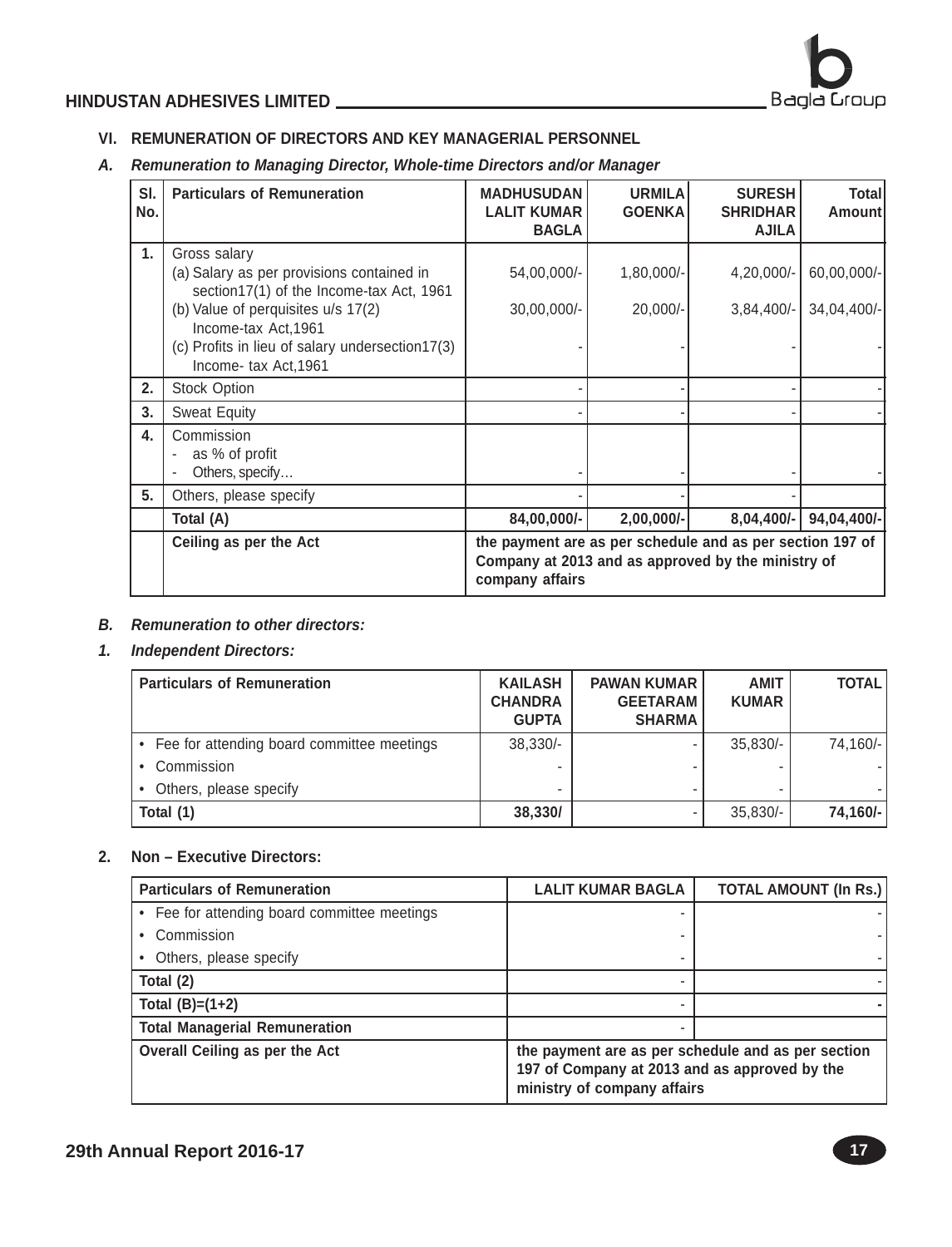| SI.<br>No. | <b>Particulars of Remuneration</b>                                                    | <b>Key Managerial Personnel</b> |                            |             |  |  |
|------------|---------------------------------------------------------------------------------------|---------------------------------|----------------------------|-------------|--|--|
|            |                                                                                       | <b>NAKUL BAGLA</b>              | <b>SARABJEET SINGH DUA</b> | Total       |  |  |
| 1.         | Gross salary                                                                          |                                 |                            |             |  |  |
|            | (a) Salary as per provisions contained<br>in section17(1) of the Income-tax Act, 1961 | 12,00,000/-                     | 48,500/-                   | 12,48,500/- |  |  |
|            | (b) Value of perquisites u/s17(2)<br>Income-tax Act, 1961                             | 16,80,000/-                     | Nil                        | 16,80,000/- |  |  |
|            | (c) Profits in lieu of salary under section17(3)<br>Income-tax Act, 1961              |                                 |                            |             |  |  |
| 2.         | <b>Stock Option</b>                                                                   |                                 |                            |             |  |  |
| 3.         | <b>Sweat Equity</b>                                                                   |                                 |                            |             |  |  |
| 4.         | Commission<br>as % of profit<br>$\overline{a}$<br>Others, specify<br>$\overline{a}$   |                                 |                            |             |  |  |
| 5.         | Others, please specify                                                                |                                 |                            |             |  |  |
|            | Total (C)                                                                             | 28,80,000/-                     | 48,500/-                   | 29,28,500/- |  |  |

## *C. Remuneration to Key Managerial Personnel Other Than MD/ Manager /WTD:*

## **VII. PENALTIES/ PUNISHMENT/ COMPOUNDING OF OFFENCES:**

There were no penalties/punishments/compounding of offences for the year ended 31 March, 2017.

By order of the Board of Directors of **HINDUSTAN ADHESIVES LIMITED**

Place : New Delhi **(L. K. BAGLA) (L. K. BAGLA) (L. K. BAGLA) (C. R. BAGLA) (C. R. BAGLA)** *CHAIRMAN* Date: 21/08/2017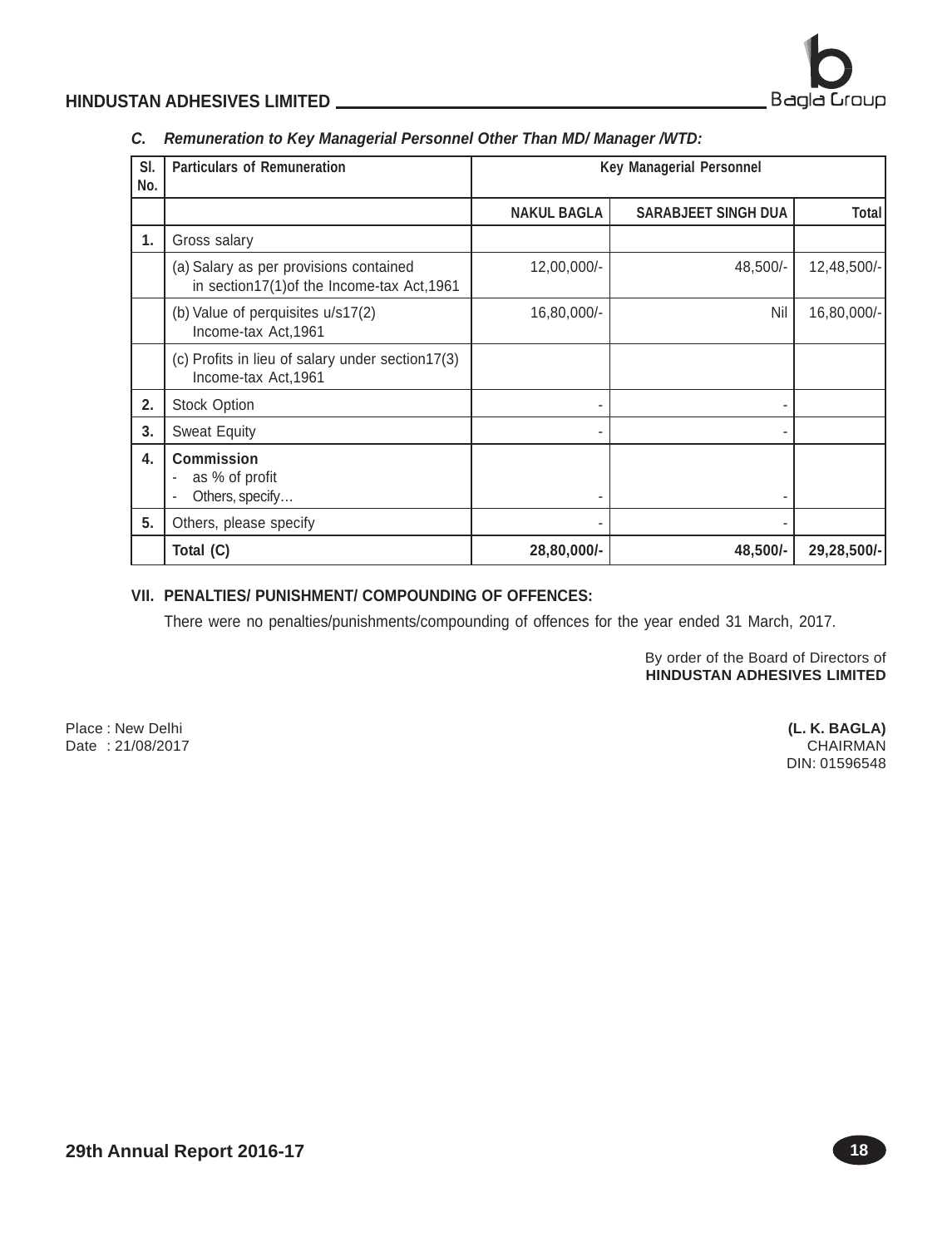

**ANNEXURE D**

*Information under Section 134(3)(m) of the Companies Act, 2013 read with rule 8(3) the Companies (Accounts) Rules, 2014 and forming part of the Report of the Directors*

#### **(A) Conservation of energy-**

- **(i) The steps taken or impact on conservation of energy:** The manufacturing plant continue their efforts in conserving energy in various forms like energy conservation projects, as also exploration of the costs for installation of LED lamps for lighting purposes in replacement to the conventional lighting.
- **(ii) The steps taken by the company for utilizing alternate sources of energy:** The Company continues to use the latest technologies for improving the productivity and quality of its products.
- **(iii) The capital investment on energy conservation equipments:** NIL

#### **(B) Technology absorption-**

- **(i) The efforts made towards technology absorption:** The Company had invited overseas engineers, for the modernization of the plants & machinery, as also trained its local engineers to carry out the jobs locally in India to give the optimum results.
- **(ii) The benefits derived like product improvement, cost reduction, product development or import substitution:** The benefits accrued have been lower cost of modernization and subsequently lower maintenance costs in the future.
- **(iii) In case of imported technology (imported during the last three years reckoned from the beginning of the financial year):** Imported technology has helped the company to make world class products and build a wider export market.
- **(iv) The expenditure incurred on Research and Development:** NIL

#### **(C) Foreign exchange earnings and Outgo-**

The Company's main line of Business is manufacturing Adhesives Tape, BOPP Film and POF Film (Polyolefin Shrink Film). The Company has achieved Export Turnover of Rs. 958.51 lakhs during the year under report 2016-2017, as compared to Rs. 975.80 lakhs in the previous year, 2015-2016.

|                                                          |           | (Rs. in Lakhs) |
|----------------------------------------------------------|-----------|----------------|
| <b>Particulars</b>                                       | 2016-2017 | 2015-2016      |
| Total Foreign Exchange Received (F.O.B. Value of Export) | 905.66    | 930.76         |
| Total Foreign Exchange used:                             |           |                |
| <b>Raw Materials</b>                                     | 1511.18   | 1440.41        |
| <b>Consumable Stores</b><br>ii)                          | 2.14      | 10.55          |
| iii)<br>Capital Goods                                    | 7.14      | 56.00          |
| Foreign Travels<br>iv)                                   | 39.45     | 30.65          |
| <b>Others</b><br>V)                                      | 7.96      | 11.14          |

#### By order of the Board of Directors of **HINDUSTAN ADHESIVES LIMITED**

Place : New Delhi **(L. K. BAGLA)** Date : 21/08/2017 CHAIRMAN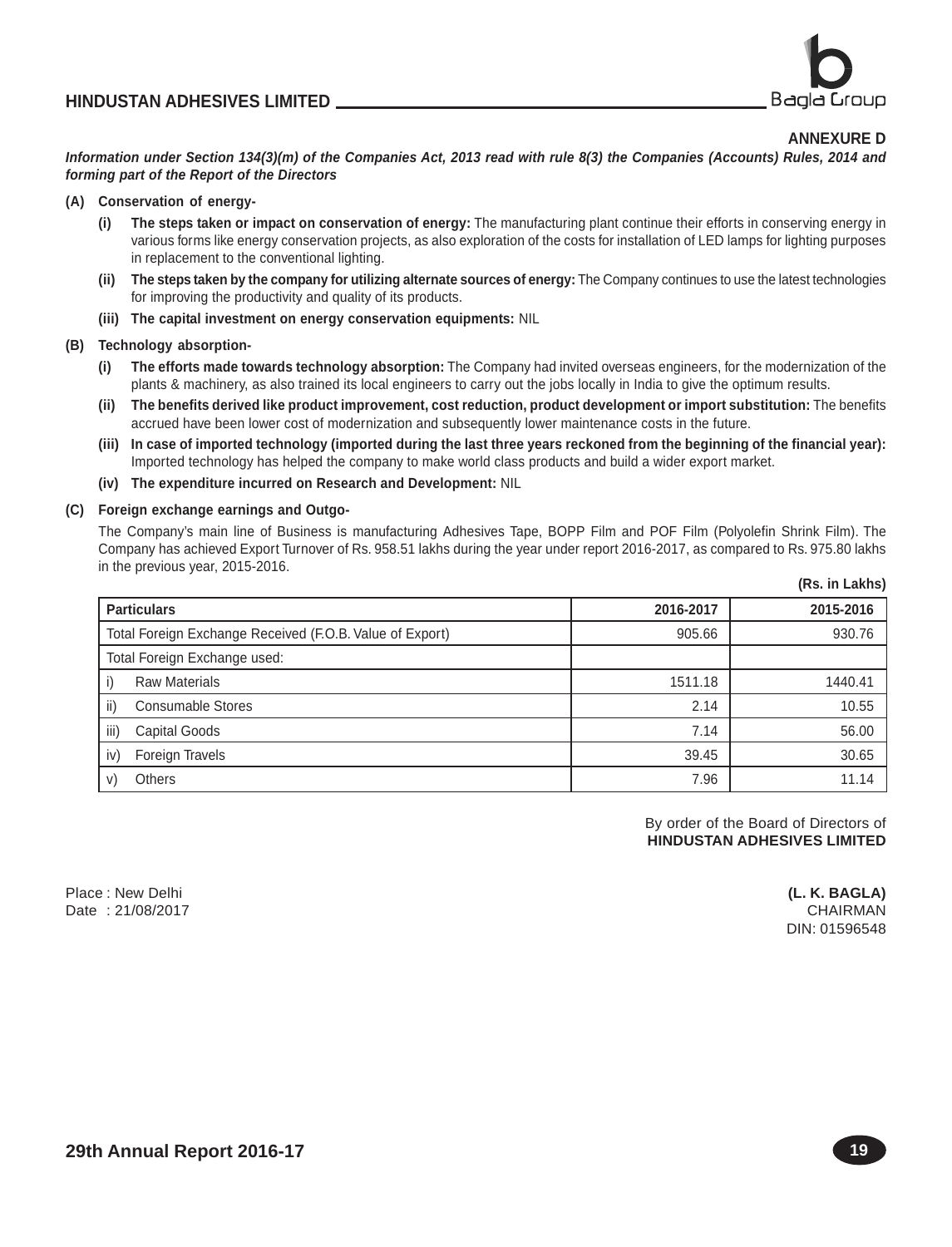

# **FORM AOC 2**

**Related Party Transactions:**

*Particulars of contracts or arrangements with related parties referred to in sub-section (1) of section 188 in the form AOC2:*

Pursuant to *clause (h) of sub-section (3) of section 134 of the Act and Rule 8(2)* of the Companies (Accounts) Rules, 2014:

- **1. Details of contracts or arrangements or transactions not at arm's length basis:** All related party transactions that were entered into during the financial year were on an arm's length basis and were in the ordinary course of business.
- **2. Details of material contracts or arrangement or transactions at arm's length basis:**

| <b>NAME OF RELATED PARTY &amp;</b><br><b>NATURE OF RELATIONSHIP</b> | <b>NATURE OF CONTRACT/</b><br><b>ARRANGEMENT/</b><br><b>TRANSCATIONS</b> | <b>DURATION OF</b><br><b>CONTRACT/</b><br><b>ARRANGEMENT/</b><br><b>TRANSCATIONS</b> | <b>AMOUNT PAID /</b><br><b>RECEIVED AS</b><br><b>ADVANCE</b> | <b>AMOUNT PAID AS</b><br><b>ADVANCE. IF ANY</b> |
|---------------------------------------------------------------------|--------------------------------------------------------------------------|--------------------------------------------------------------------------------------|--------------------------------------------------------------|-------------------------------------------------|
| Agrawal Tracom Private Limited                                      | Lease Agreement                                                          | As per Agreement                                                                     | 1.80.000                                                     | <b>NIL</b>                                      |
| Lalit Kumar Bagla(Director)                                         | Hire charges Paid                                                        | As per Agreement                                                                     | 2.40.000                                                     | <b>NIL</b>                                      |
| Anju Bagla                                                          | Salary(Office in<br>place of profit)                                     | As per terms of<br>appointment                                                       | 28,80,000                                                    | <b>NIL</b>                                      |
| Gayathri Ajila                                                      | Office in place of profit                                                | As per Agreement                                                                     | 7,89,568                                                     | <b>NIL</b>                                      |
| Nakul Bagla(CFO(KMP) and<br>Dhruv Bagla(KMP's Relative)             | Lease Agreement                                                          | As per Agreement                                                                     | 30.00.000                                                    | <b>NIL</b>                                      |
| Gayathri Ajila                                                      | Lease Agreement                                                          | As per Agreement                                                                     | 3,88,999                                                     | <b>NIL</b>                                      |

By order of the Board of Directors of **HINDUSTAN ADHESIVES LIMITED**

Place : New Delhi **(L. K. BAGLA)** Date: 21/08/2017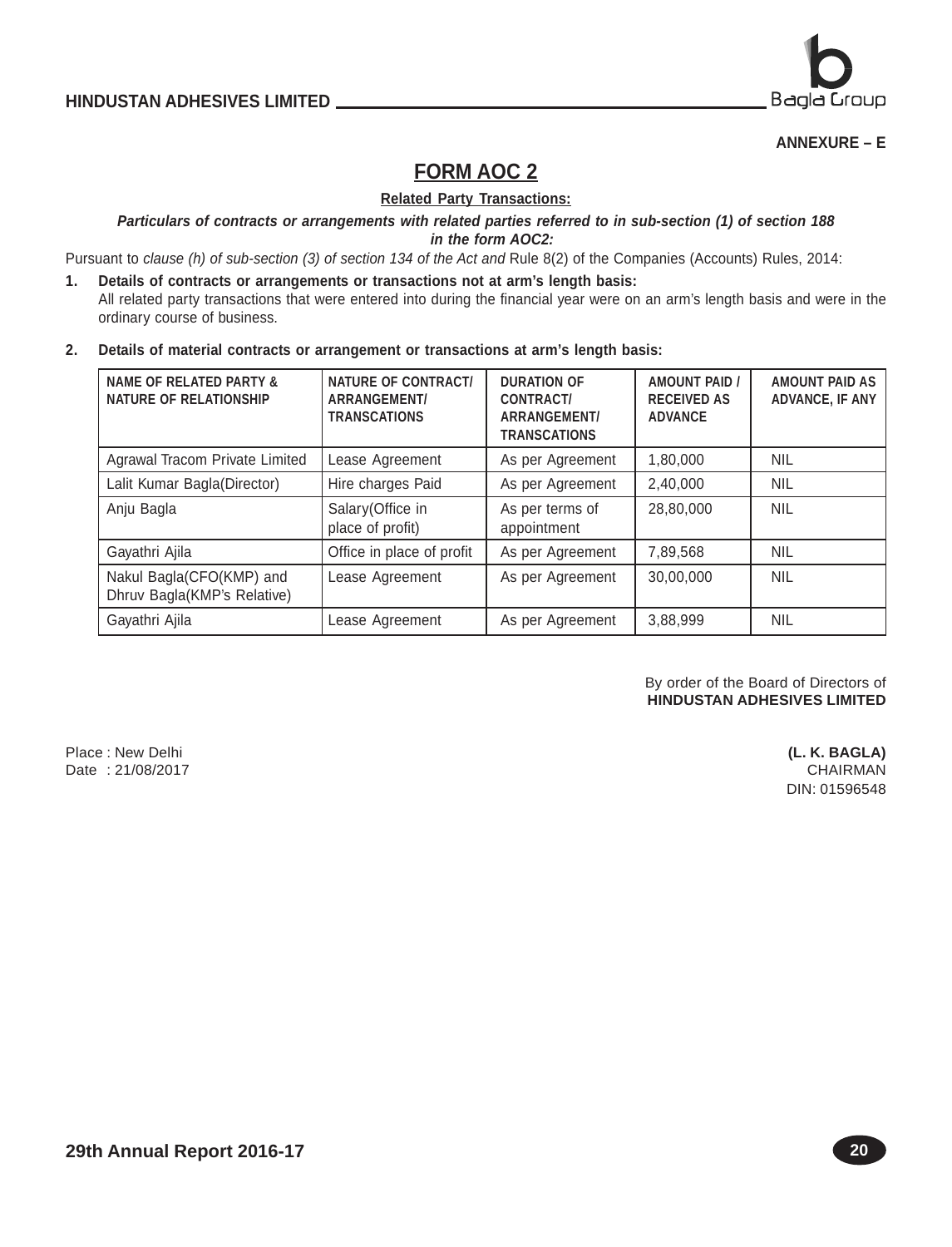

## **ANNEXURE – F**

Disclosure pertaining to remuneration and other details as required under Section 197(12) of the Act read with Rule 5(1) of the Companies (Appointment and Remuneration of Managerial Personnel) Rules, 2014 is provided hereunder:

1. The ratio of the remuneration of each director to the median remuneration of the employees of the Company for the financial year:

| <b>Director</b> | Ratio to median remuneration |
|-----------------|------------------------------|
| M.S. Bagla      | 81.05                        |
| Urmila Goenka   | 1.73                         |
| Suresh Ajila    | 5.789                        |

2. The percentage increase in remuneration of each director, chief executive officer, chief financial officer, company secretary in the financial year.

| <b>Particular</b>       | % increase in remuneration in the financial year |
|-------------------------|--------------------------------------------------|
| M.S. Bagla (MD)         | Nil                                              |
| Urmila Goenka (WTD)     | Nil                                              |
| Suresh Ajila (WTD)      | Nil                                              |
| Nakul Bagla (CFO)       | Nil                                              |
| Sarabjeet Singh Dua(CS) | 42.85                                            |

- 3. The percentage increase in the median remuneration of employees in the financial year: 15.20%
- 4. The number of permanent employees on the rolls of Company: 229
- 5. Average percentile increase already made in the salaries of employees other than the managerial personnel in the last financial year and its comparison with the percentile increase in the managerial remuneration and justification thereof and point out if there are any exceptional circumstances for increase in the managerial remuneration.

There was an increase of around 4.74% in the salaries of the employees in comparison to the last financial year. Percentile increase in the managerial remuneration is Nil.

6. Affirmation that the remuneration is as per the remuneration policy of the Company

The Company affirms remuneration is as per the remuneration policy of the Company.

#### By order of the Board of Directors of **HINDUSTAN ADHESIVES LIMITED**

Place : New Delhi **(L. K. BAGLA)** Date : 21/08/2017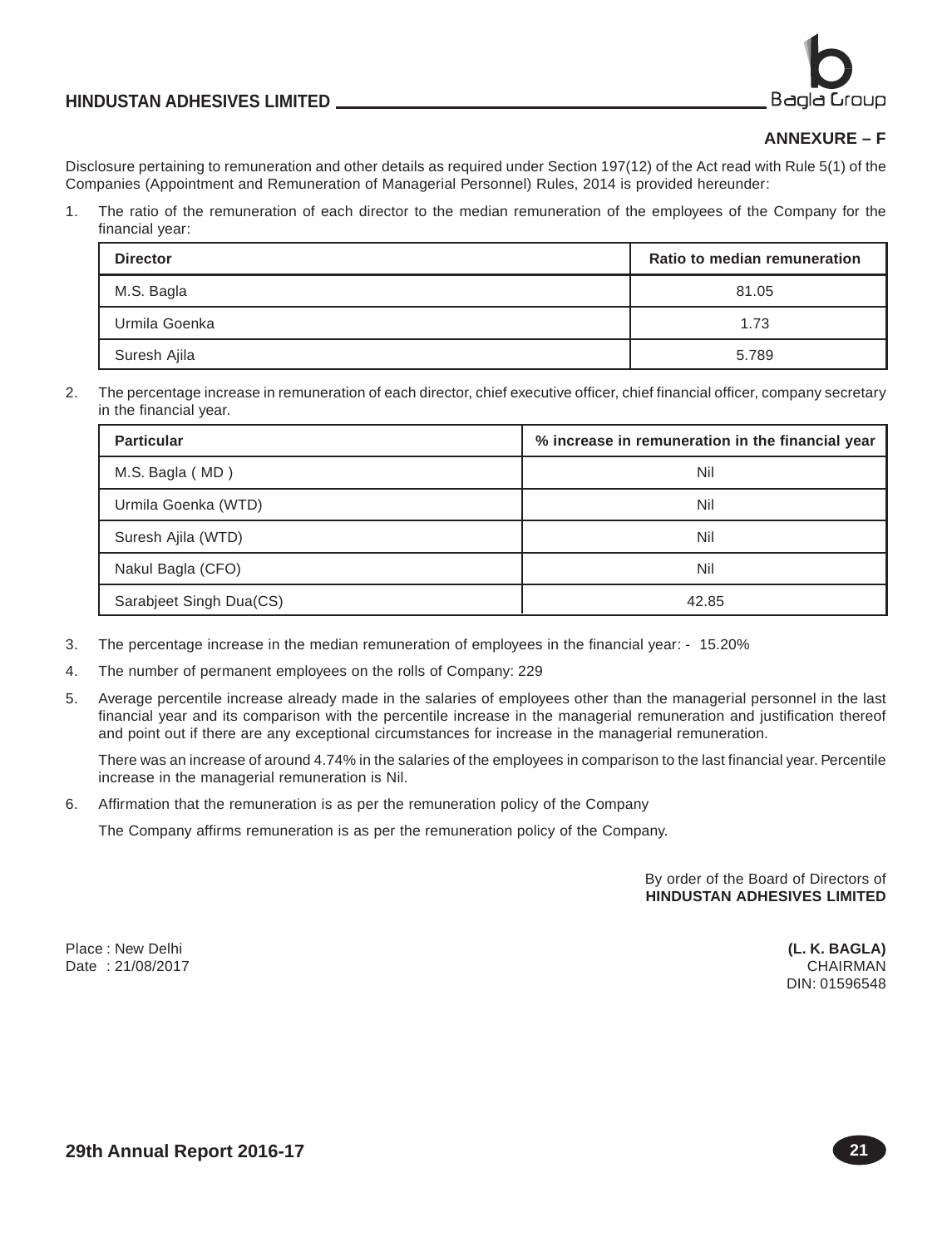

# **Report on Corporate Governance**

#### **1. Philosophy on code of Corporate Governance:**

The Fundamental object of Corporate Governance is the enhancement of Shareholder value, keeping in view the interest of other stakeholders. It refers to a blend of law, regulations and voluntary practices, which enable the company to harness financial and human capital, perform efficiently and expediently, and thereby perpetuate it into generating long term association and economic value for its Shareholders, while respecting interests of other stakeholders and the society at large.

It aims to align interests of the company with its Shareholders and other key stakeholders. The principal Characteristics of Corporate Governance are-Transparency, Independence, Accountability, Responsibility, Social Responsibility.

To sum, Corporate Governance focuses on equitable treatment of all shareholders and reinforces that it is "Your Company" as it belongs to you, the Shareholders.

The Chairman and Board of Directors are your fiduciaries and trustees pushing the business towards maximizing value for its shareholders.

#### **2. Board of Directors**

i. The Board of Directors comprises of Seven Directors. The Composition of Board of Directors is as under:-

| Category                                       | <b>No. of Directors</b> |
|------------------------------------------------|-------------------------|
| Executive Director(including a women director) |                         |
| Independent Director                           |                         |
| Non Executive Director                         |                         |
| <b>Total</b>                                   |                         |

- ii. None of the directors on the Board hold directorships in more than ten public companies. Further, none of them is a member of more than ten committees or chairman of more than five committees across all the public companies in which he is a director. Necessary disclosures regarding committee positions in other public companies as on March 31, 2017 have been made by the directors.
- iii. All the Independent Directors have confirmed that they meet the criteria as mentioned under Section 149(6) of the Companies Act, 2013 and Regulation 16(1) (b) of the SEBI (Listing Obligations and Disclosure Requirements) Regulations, 2015. The maximum tenure of the independent directors is in compliance with the Companies Act, 2013 ("Act").
- iv. During the year 2016-17, the board met 4 (Four) times (as against the minimum requirement of four meetings) on the following dates, namely:-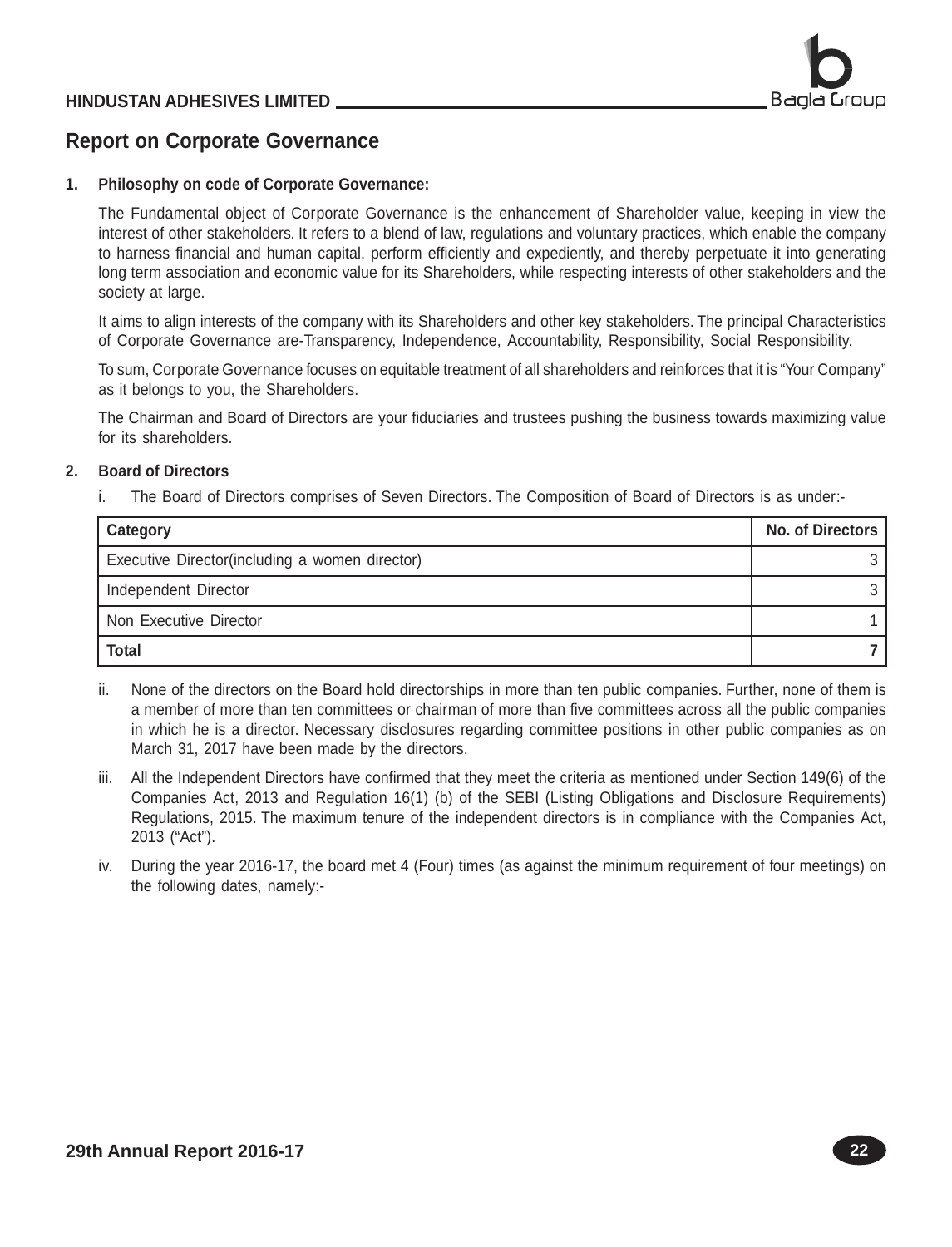## **30th May 2016, 13th August 2016, 12th November 2016 and 13th February 2017.**

The names and categories of the directors on the board, their attendance at board meetings held during the year and the last Annual General Meeting are given below:

| SI.<br>l No. | Name                                      | Category<br>Membership                           | Attendance<br><b>Particulars</b> |                    | Number of<br>directorships          |                                                              | Number of<br>committee positions<br>held in other<br>public companies |               |
|--------------|-------------------------------------------|--------------------------------------------------|----------------------------------|--------------------|-------------------------------------|--------------------------------------------------------------|-----------------------------------------------------------------------|---------------|
|              |                                           |                                                  | <b>Board</b><br><b>Meeting</b>   | Last<br><b>AGM</b> | in all<br>other<br><b>Companies</b> | Excl. pvt.<br>Ltd., *foreign<br>& Sec. 8<br><b>Companies</b> | Chairman                                                              | <b>Member</b> |
| 01.          | Mr. Lalit Kumar Bagla<br>DIN: 01596548    | Chairman<br>(Non-Executive Director)             | 4                                | <b>YES</b>         | 3                                   | 1                                                            | <b>NIL</b>                                                            | <b>NIL</b>    |
| 02.          | Mr. M. S. Bagla<br>DIN: 01425646          | <b>Managing Director</b><br>(Executive Director) | 4                                | <b>YES</b>         | 7                                   | $\overline{2}$                                               | <b>NIL</b>                                                            | <b>NIL</b>    |
| 03.          | Mr. Pawan Sharma<br>DIN: 01660557         | Director<br>(Independent)                        | $\mathfrak{p}$                   | <b>YES</b>         | $\mathfrak{p}$                      | <b>NIL</b>                                                   | <b>NII</b>                                                            | <b>NIL</b>    |
| 04.          | Mr. K. C. Gupta<br>DIN: 01649210          | <b>Director</b><br>(Independent)                 | 4                                | <b>YES</b>         | $\mathfrak{p}$                      | 1                                                            | <b>NII</b>                                                            | <b>NIL</b>    |
| 05.          | Mr. Suresh ShridharAjila<br>DIN: 03203748 | Director<br>(Executive Director)                 | $\mathfrak{p}$                   | N <sub>O</sub>     | <b>NII</b>                          | <b>NII</b>                                                   | <b>NII</b>                                                            | <b>NIL</b>    |
| 06.          | Mrs. Urmila Goenka<br>DIN: 01165727       | Director<br>(Executive Director)                 | $\overline{2}$                   | N <sub>O</sub>     | <b>NIL</b>                          | <b>NIL</b>                                                   | <b>NIL</b>                                                            | <b>NIL</b>    |
| 07.          | Mr. Amit Kumar<br>DIN: 06902856           | Director<br>(Independent)                        | 4                                | <b>YES</b>         | <b>NIL</b>                          | <b>NIL</b>                                                   | <b>NIL</b>                                                            | <b>NIL</b>    |
| 08.          | Mr. Shri Kishan Mittal**                  | Director (Independent)                           |                                  |                    | 1                                   | <b>NIL</b>                                                   | <b>NIL</b>                                                            | <b>NIL</b>    |

\*\*Mr. Shri Kishan Mittal was appointed as Additional non-executive Independent Director of the Company on August 21, 2017.

### **3. Audit Committee**

The audit committee of the Company is constituted in line with the provisions of Regulation 18 of the Listing Regulations read with Section 177 of the Companies Act, 2013. All the recommendations made by the Audit Committee were accepted by the Board.

The terms of reference of the audit committee are broadly as under:

- Oversight of the Company's financial reporting process and the disclosure of its financial information to ensure that the financial statement is correct, sufficient and credible;
- Recommend the appointment, remuneration and terms of appointment of auditors of the Company;
- Approval of payment to statutory auditors for any other services rendered by the statutory auditors;
- Reviewing, with the management, the annual financial statements and auditors' report thereon before submission to the board for approval, with particular reference to:
	- a) Matters required to be included in the director's responsibility statement to be included in the board's report in terms of clause (c) of sub-section 3 of section 134 of the Act
	- b) Changes, if any, in accounting policies and practices and reasons for the same
	- c) Major accounting entries involving estimates based on the exercise of judgment by management
	- d) Significant adjustments made in the financial statements arising out of audit findings
	- e) Compliance with listing and other legal requirements relating to financial statements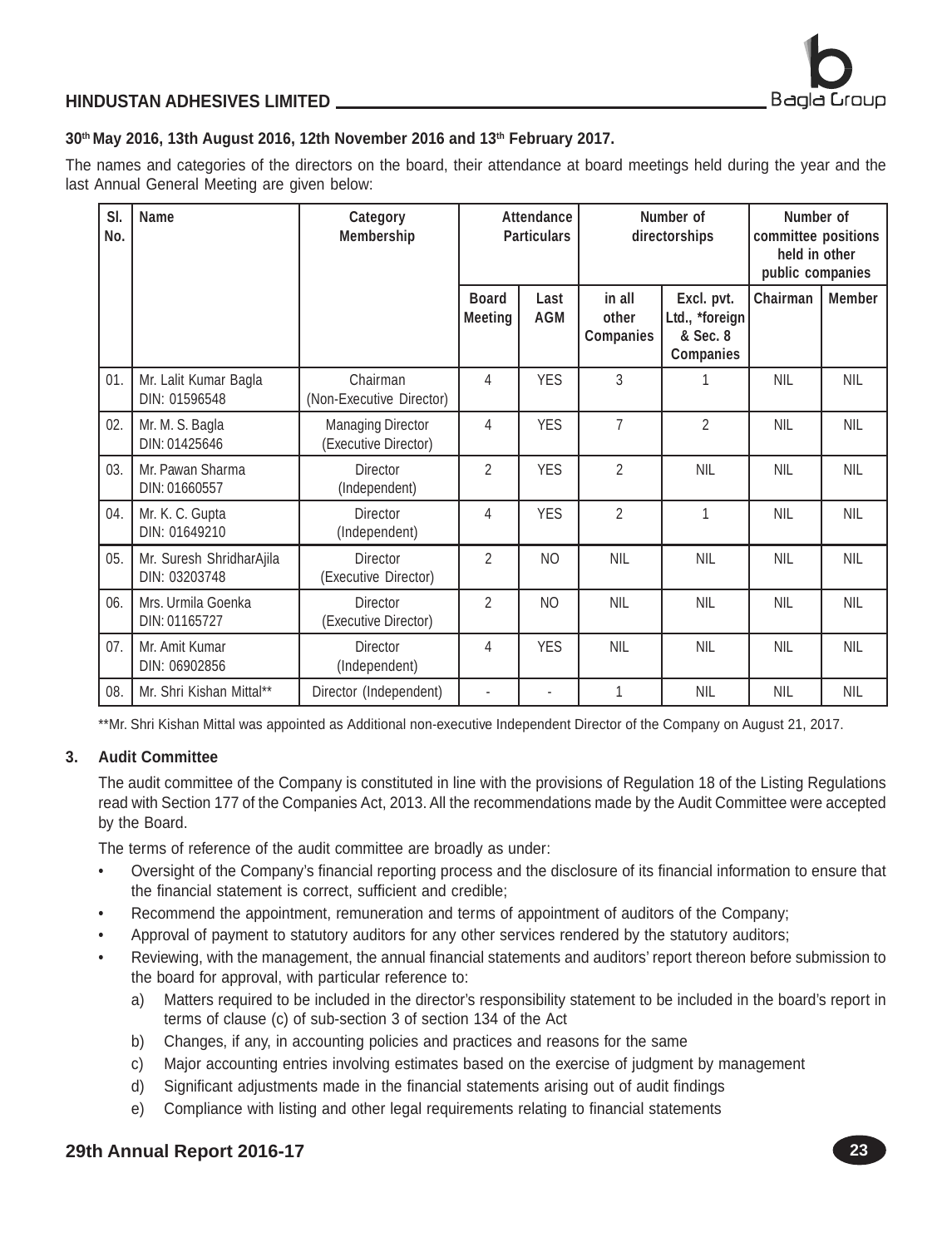

- f) Disclosure of any related party transactions
- g) Modified opinion(s) in the draft audit report
- Reviewing, with the management, the quarterly financial statements before submission to the board for approval;
- Reviewing, with the management, the statement of uses / application of funds raised through an issue (public issue, rights issue, preferential issue, etc.), the statement of funds utilized for purposes other than those stated in the offer document / prospectus / notice and the report submitted by the monitoring agency monitoring the utilization of proceeds of a public or rights issue, and making appropriate recommendations to the board to take up steps in this matter;
- Review and monitor the auditors' independence and performance, and effectiveness of audit process;
- Approval or any subsequent modification of transactions of the Company with related parties;
- Scrutiny of inter-corporate loans and investments;
- Valuation of undertakings or assets of the Company, wherever it is necessary;
- Evaluation of internal financial controls and risk management systems;
- Reviewing, with the management, performance of statutory and internal auditors, adequacy of the internal control systems;
- Reviewing the adequacy of internal audit function, if any, including the structure of the internal audit department, staffing and seniority of the official heading the department, reporting structure coverage and frequency of internal audit;
- Discussion with internal auditors of any significant findings and follow up there on;
- Reviewing the findings of any internal investigations by the internal auditors into matters where there is suspected fraud or irregularity or a failure of internal control systems of a material nature and reporting the matter to the board;
- Discussion with statutory auditors before the audit commences, about the nature and scope of audit as well as postaudit discussion to ascertain any area of concern;
- To look into the reasons for substantial defaults in the payment to the depositors, debenture holders, shareholders (in case of non-payment of declared dividends) and creditors;
- To review the functioning of Whistle Blower mechanism.
- Approval of appointment of CFO;
- Carrying out any other function as is mentioned in the terms of reference of the audit committee;

## **To mandatorily review the following information:**

- Management discussion and analysis of financial condition and results of operations;
- Statement of significant related party transactions (as defined by the audit committee), submitted by management;
- Management letters / letters of internal control weaknesses issued by the statutory auditors;
- Internal audit reports relating to internal control weaknesses; and
- The appointment, removal and terms of remuneration of the chief internal auditor.

## **The composition of the audit committee as at 31st March, 2017 and the details of meetings attended by its members are given below:**

| <b>Name</b>               | Category                           | No. of Meetings during the<br><b>Financial Year 2016-17</b> |                 |
|---------------------------|------------------------------------|-------------------------------------------------------------|-----------------|
|                           |                                    | <b>Held</b>                                                 | <b>Attended</b> |
| Mr. K.C. Gupta (Chairman) | Non Executive Independent Director |                                                             |                 |
| Mr. Pawan Sharma(Member)  | Non Executive Independent Director |                                                             |                 |
| Mr. Amit Kumar (Member)   | Non Executive Independent Director |                                                             |                 |

During the financial year 2016-17, meetings of the Audit Committee were held 4 times i.e. on 30<sup>th</sup> May 2016, 13th August 2016, 12<sup>th</sup> November 2016 and 13<sup>th</sup> February 2017.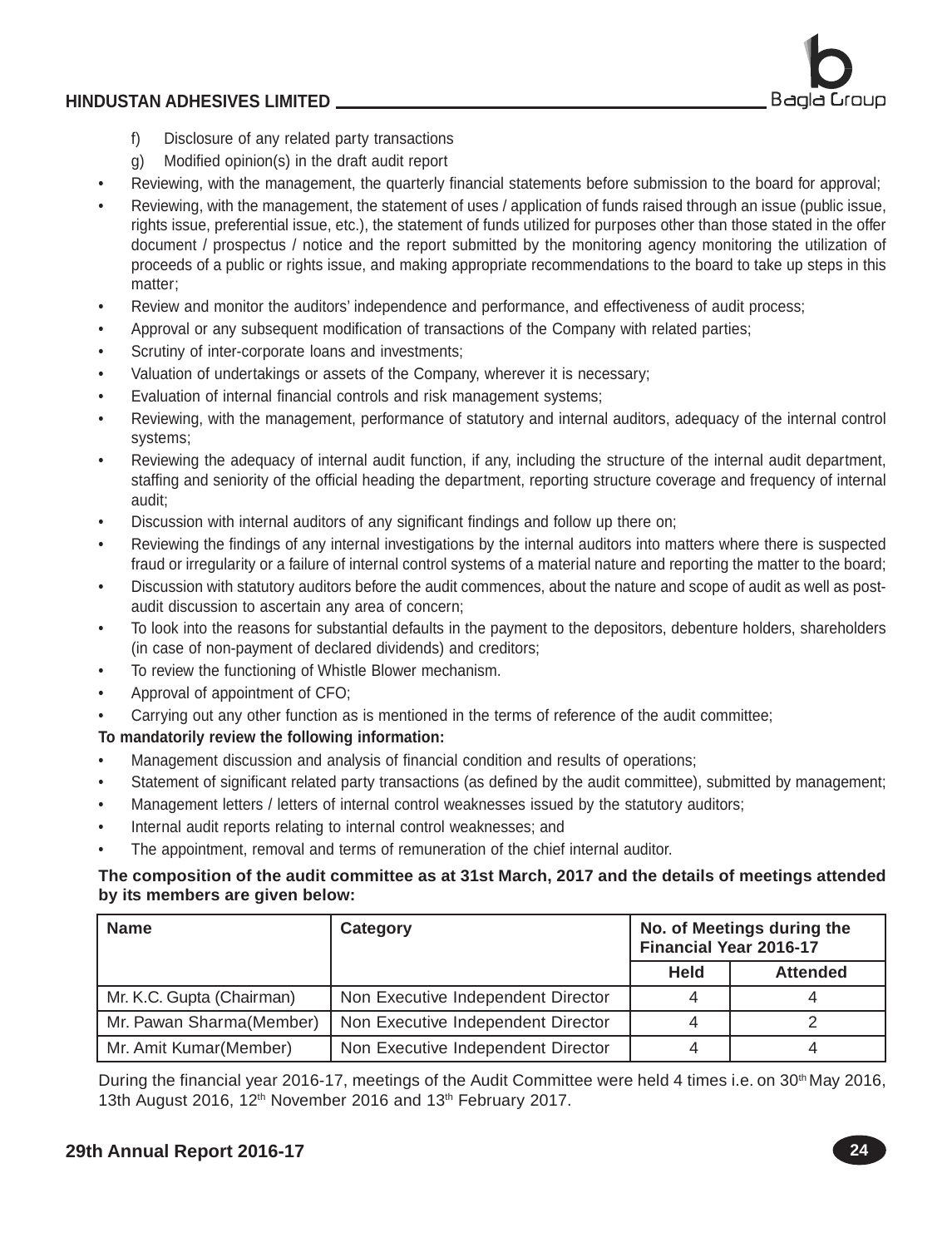

## **4 Nomination and Remuneration Committee**

The broad terms of reference of the nomination and Remuneration Committee are as under:

- 1. Formulation of the criteria for determining qualifications, positive attributes and independence of a director and recommend to the Board a policy, relating to the remuneration of the directors, key managerial personnel and other employees;
- 2. Formulation of criteria for evaluation of Independent Directors and the Board;
- 3. Devising a policy on Board diversity;
- 4. Identifying persons who are qualified to become directors and who may be appointed in senior management in accordance with the criteria laid down, and recommend to the Board their appointment and removal. The company shall disclose the remuneration policy and the evaluation criteria in its Annual Report.

## **The composition of the Nomination and Remuneration Committee as at 31st March, 2017 and the details of meetings attended by its members are given below:**

| l Name                      | Category                           |
|-----------------------------|------------------------------------|
| Mr. Pawan Sharma (Chairman) | Non Executive Independent Director |
| Mr. K.C. Gupta (Member)     | Non Executive Independent Director |
| Mr. Amit Kumar (Member)     | Non Executive Independent Director |

No meeting of the Nomination and Remuneration Committee was held during the financial year 2016-17

#### **The Details of remuneration paid to Executive Directors are given below:**

| <b>Particulars</b>                           | Mr. M.S. Bagla<br>(Managing Director) | Mr. Suresh<br>Shridhar Ajila  <br>(Executive Director) | Mrs.Urmila Goenka<br>(Executive Director) |
|----------------------------------------------|---------------------------------------|--------------------------------------------------------|-------------------------------------------|
| Salary and Allowance                         | Rs. 8,400,000/-                       | Rs. 7,54,000/-                                         | Rs. 1,80,000/-                            |
| Contribution to Superannuation Fund(Rs,)     | Nil l                                 | Rs. 50,400/-                                           | Nil I                                     |
| Bonus and performance linked Incentive (Rs.) | Nil I                                 | Nil                                                    | $20.000/-$                                |

*The Details of remuneration paid to Non-Executive Director and number of Shares held are given below.*

| SI.No. | <b>Name</b>             | <b>Commission</b><br>Payable (Rs.) | <b>Sitting Fees</b> | Shares held |
|--------|-------------------------|------------------------------------|---------------------|-------------|
|        | Mr. L. K. Bagla         | NIL                                | NIL                 | <b>NIL</b>  |
| l 2    | Mr. K. C. Gupta         | <b>NIL</b>                         | Rs. 38,330/-        | <b>NIL</b>  |
| -3     | <b>Mr. Pawan Sharma</b> | <b>NIL</b>                         | <b>NIL</b>          | <b>NIL</b>  |
| -4     | <b>Mr. Amit Kumar</b>   | <b>NIL</b>                         | Rs. 35,830/-        | <b>NIL</b>  |

## **5. i) Stakeholders Relationship Committee**

During the financial year 2016-17, meetings of the Stakeholder Relationship Committee were held on 30<sup>th</sup> May, 2016, 13<sup>th</sup> August, 2016, 12<sup>th</sup> November, 2016 and 13<sup>th</sup> February, 2017.

The working of the Stakeholders Relationship Committee of your Company and its composition and other details are given below:

| <b>Name</b>               | Category               | No. of Meetings during the<br><b>Financial Year 2016-17</b> |                 |
|---------------------------|------------------------|-------------------------------------------------------------|-----------------|
|                           |                        | Held                                                        | <b>Attended</b> |
| Mr. L.k. Bagla (Chairman) | Non Executive Director |                                                             |                 |
| Mr. M. S. Bagla (Member)  | Executive Director     |                                                             |                 |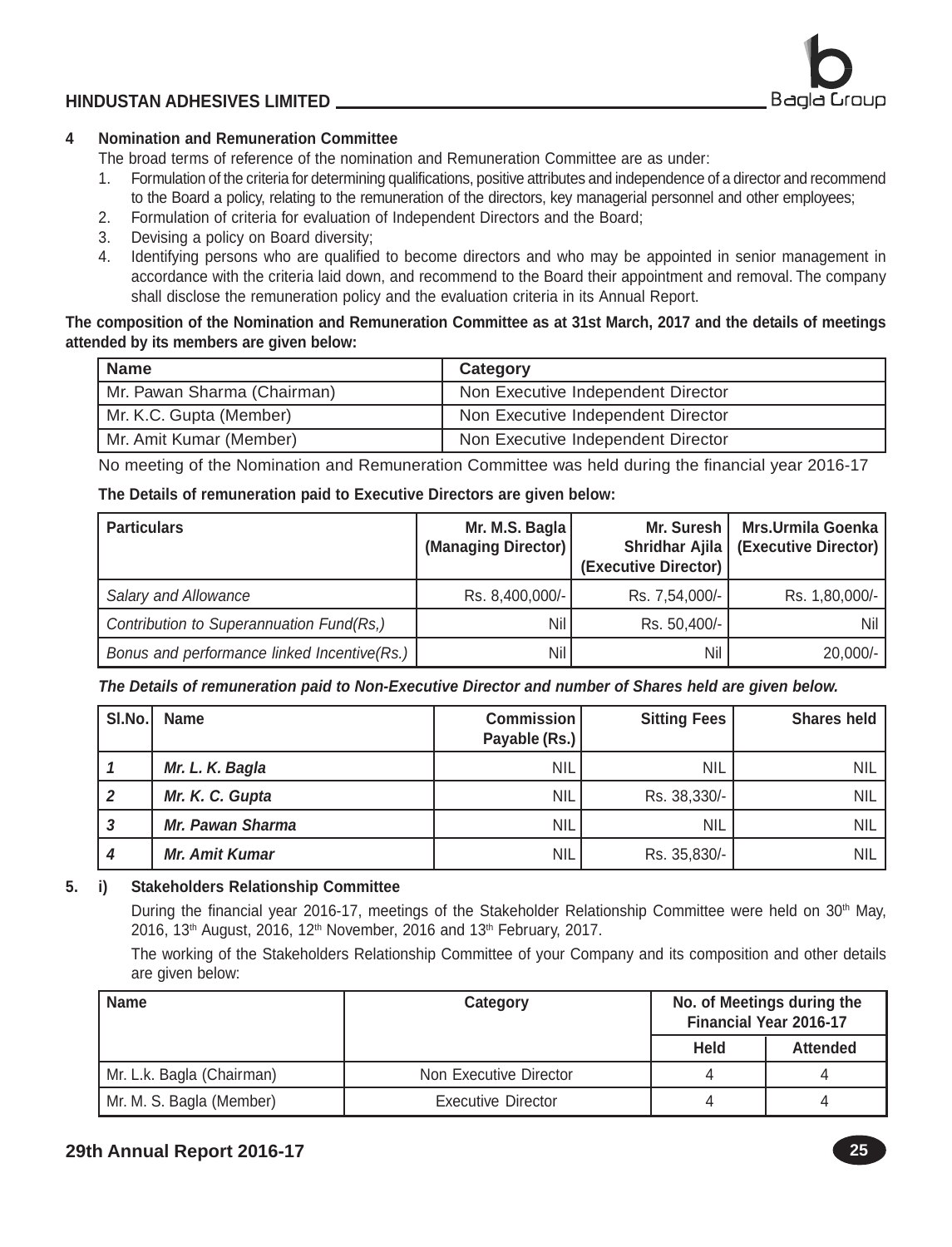## **Details of investor complaints received and redressed during the year 2016-17 are as follows**

| Received during the year | Resolved during the year | <b>Closing balance</b> |
|--------------------------|--------------------------|------------------------|
| .<br>One                 | ⊃ne                      | <b>NIL</b>             |

#### **ii) Independent Directors' Meeting**

During the year under review, One meeting of Independent Directors was held on 31<sup>st</sup> March, 2017 and independent Directors reviewed the all the matters as per schedule IV of the Companies Act, 2013.

All the Independent Directors were present at the meeting, except Mr. K.C. Gupta, who could not attend due to factors beyond control.

## **6 General Body Meeting**

Detail of location, time and date of last three AGMs are given below:-

| <b>Financial year</b> | <b>Date</b> | Time      | <b>Place</b>                                                                  |
|-----------------------|-------------|-----------|-------------------------------------------------------------------------------|
| 2013-2014             | 12.09.2014  | 10.00 A.M | Ashok Avenue, Main Chattarpur Road,<br>Asola Fatepur Beri, New Delhi-110074   |
| 2014-2015             | 18.09.2015  | 10.00 A.M | Orchid Palace, Main Chattarpur Road,<br>Asola Fatehpur Beri, New Delhi-110074 |
| 2015-2016             | 30.09.2016  | 10.00 A.M | Orchid Palace, Main Chattarpur Road,<br>Asola Fatehpur Beri, New Delhi-110074 |

Special Resolutions passed at the last 3 (three) AGMs:

| <b>Financial year</b> | <b>Items</b>                                                                                                   |
|-----------------------|----------------------------------------------------------------------------------------------------------------|
| 2013-2014             | (a) Resolution under Section 180(1) (a) of the Companies Act, 2013.                                            |
|                       | (b) Resolution under Section 180 (1) (c) of the Companies Act, 2013.                                           |
|                       | (c) Resolution under Section 196 and 197 and any other applicable provisions of the Companies<br>Act, 2013.    |
| 2014-2015             |                                                                                                                |
| 2015-2016             | a) Resolution under Section 196 and 197 and any other applicable provisions of the Companies<br>Act. 2013.     |
|                       | b) Resolution under Section 196,203, Schedule V and other applicable provisions of the<br>Companies Act, 2013. |

## **7. Disclosures**

## **i. Related Party transactions**

There are no materially significant related party transactions that may have potential conflict with the interest of the Company at large. The board has approved a policy for related party transactions which has been uploaded on the Company's website at the following link www.bagla-group.com

- **ii.** Details of non-compliance by the Company, penalties, structures imposed on the Company by the stock exchanges or the securities and exchange board of India or any statutory authority, on any matter related to capital markets, during the last three years 2014-15, 2015-16 and 2016-17 respectively: **NIL**
- **iii.** The Company has adopted a whistle blower policy and has established the necessary vigil mechanism for employees and directors to report concerns about unethical behaviour. No person has been denied access to the chairman of the audit committee. The said policy has been also put up on the website of the Company at the following link www.bagla-group.com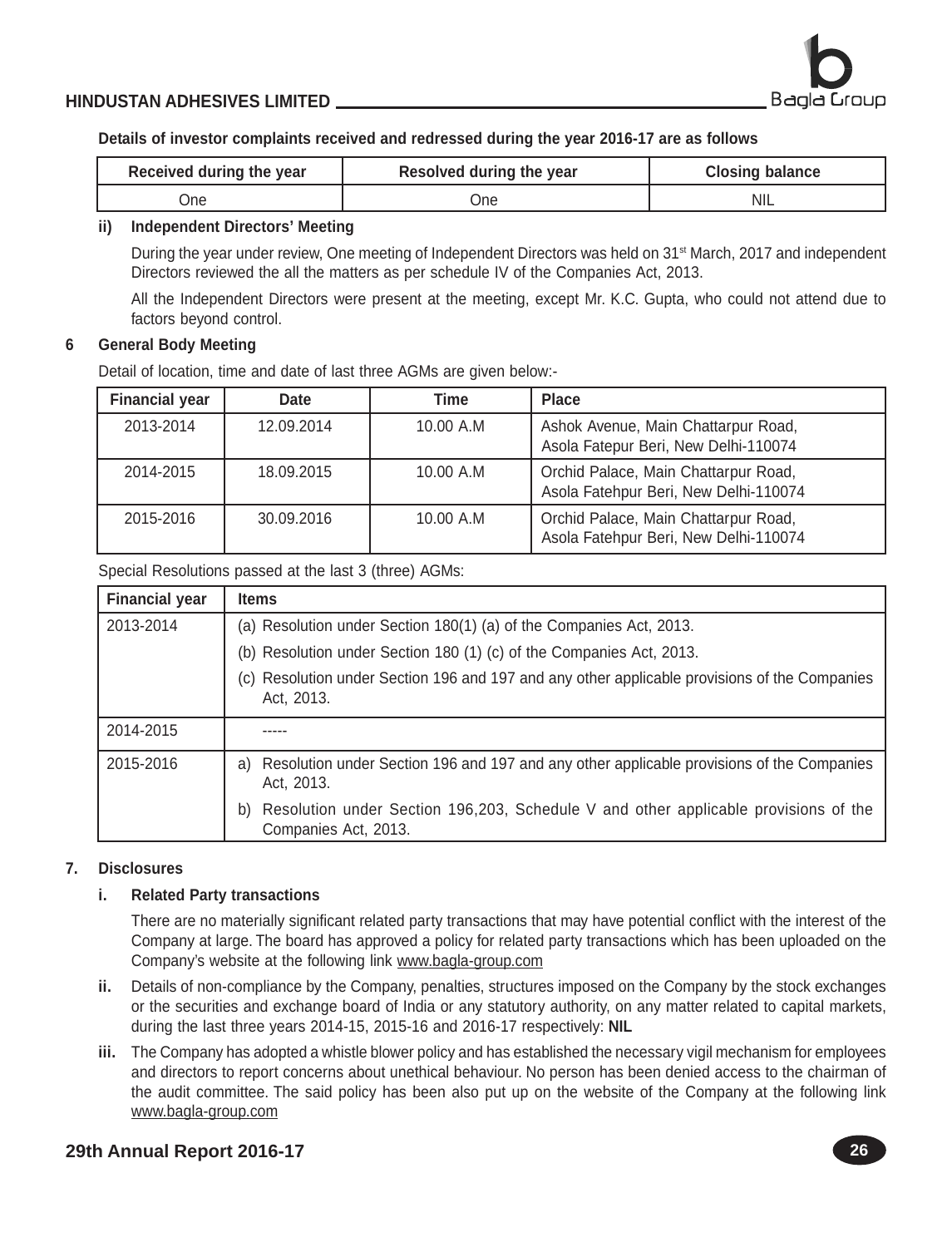

#### **iv. Reconciliation of share capital audit:**

A qualified practicing Company Secretary carried out a share capital audit to reconcile the total admitted equity share capital with the national securities depository limited (NSDL) and the Central Depository Services (India) Limited (CDSL) and the total issued and listed equity share capital. The audit report confirms that the total issued / paid-up capital is in agreement with the total number of shares in physical form and the total number of dematerialized shares held with NSDL and CDSL.

## **v. Code of Conduct**

The members of the board and senior management personnel have affirmed the compliance with the Code applicable to them during the year ended March 31, 2017. The Annual Report of the Company contains a Certificate by the Managing Director in terms of SEBI (Listing Obligations and Disclosure Requirements) Regulations, 2015.

## **8. Postal Ballot:**

During the financial year under review, no postal ballot was conducted by the company and no special resolution is proposed to be conducted through postal ballot by the Company.

#### **9. Means of communication:**

The quarterly, half-yearly and annual results of the Company are published in leading newspapers in India which include Money Makers (English) and Dainik Mahalakshmi Bhagyoday (Hindi). The results are also displayed on the Company's website "www.bagla-group.com". The company is also providing regular information to the Stock Exchanges as per the requirements of the SEBI (Listing Obligations and Disclosure Requirements) Regulations, 2015. A management discussion and analysis report is a part of the Company's annual report.

## **9. GENERAL SHAREHOLDER INFORMATION**

| Date and Time                                                                  | 29th September, 2017 at 10.00 A.M.                                                                                                                                                                                  |
|--------------------------------------------------------------------------------|---------------------------------------------------------------------------------------------------------------------------------------------------------------------------------------------------------------------|
| Venue                                                                          | Ashoka Avenue, Main Chattarpur Road,<br>Asola Fatehpur Beri, New Delhi-110074                                                                                                                                       |
| Annual General Meeting<br>For the next year ending 31 <sup>st</sup> March 2018 | before 29th September 2018                                                                                                                                                                                          |
|                                                                                | 22.09.17 to 29.09.17                                                                                                                                                                                                |
|                                                                                | 28.11.2016                                                                                                                                                                                                          |
| <b>Stock Exchange at</b>                                                       | Kolkata & Mumbai                                                                                                                                                                                                    |
|                                                                                |                                                                                                                                                                                                                     |
| (i) ISIN Numbers                                                               | Equity Shares INE 074C01013                                                                                                                                                                                         |
|                                                                                | Link Intime India Pyt. Itd.<br>44, Community Centre, 2nd Floor,<br>Naraina Industrial Area, Phase-I,<br>Near PVR Naraina, New Delhi -110028                                                                         |
|                                                                                | 9.1 Annual General Meeting<br>9.2 Financial Calendar (2017-18)<br>9.3 Book Closure date<br>9.4 Dividend Payment date<br>9.5 Listing of Equity Shares on<br>9.6 Stock Code<br>9.7 Registrar and Share Transfer Agent |

#### **9.8 Share Transfer Systems:**

Share transfers are presently registered within a maximum period of fifteen days from the date of receipt provided the documents are complete in all respects. Board of Directors has authorized Registrar to approve all share transfers. Now, since the requirement of issuing option letter no more exist. The Registrar on receipt of Share transfer request, after confirming all details transfer the shares as per law and directly dispatches the same to the transferee.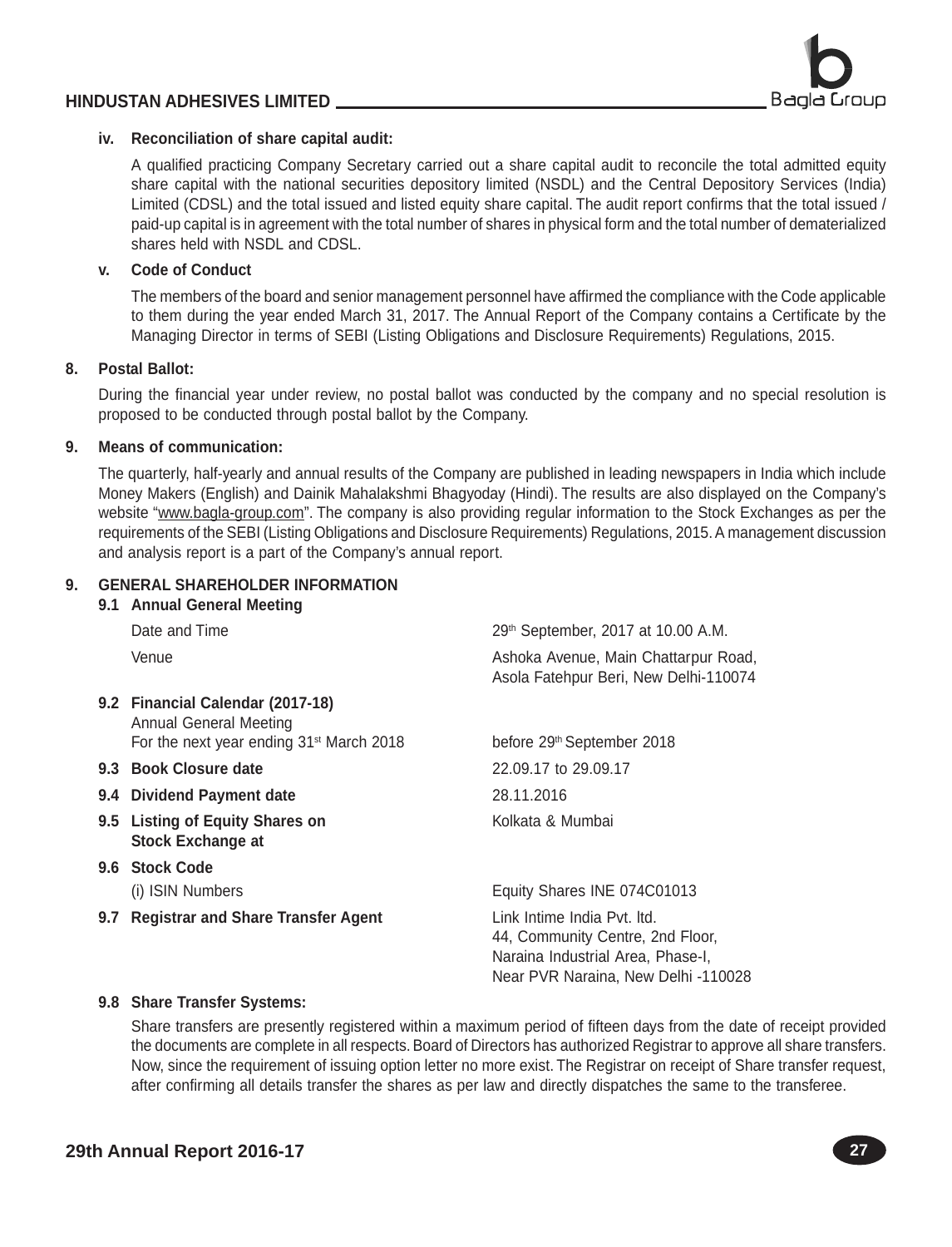**9.9. Categories of equity shareholders as on March 31, 2017:**

| Category                             | No. of Shares | % of Shares |
|--------------------------------------|---------------|-------------|
| Promoter's Holding                   | 3288695       | 64.27%      |
| (including foreign Promoters if any) |               |             |
| Non Promoter's Holding               | 1827605       | 35.73%      |
| I TOTAL                              | 5116300       | 100%        |

## **9.10. Distribution of Share holding as on March 31, 2017**

| No of Equity<br><b>Shares Held</b> | No of<br><b>Shareholder</b> | $%$ of<br><b>Shareholder</b> | Number of<br><b>Shares</b> | $%$ of<br>Shareholding |
|------------------------------------|-----------------------------|------------------------------|----------------------------|------------------------|
| 1-500                              | 6476                        | 96.3117                      | 678879                     | 13.2689                |
| 501-1000                           | 128                         | 1.9036                       | 105033                     | 2.0529                 |
| 1001-2000                          | 58                          | 0.8626                       | 87456                      | 1.7094                 |
| 2001-3000                          | 14                          | 0.2082                       | 35791                      | 0.6995                 |
| 3001-4000                          | 13                          | 0.1933                       | 44612                      | 0.8720                 |
| 4001-5000                          | 4                           | 0.0595                       | 18562                      | 0.3628                 |
| 5001-10000                         | 9                           | 0.1338                       | 66640                      | 1.3025                 |
| 10001 and above                    | 22                          | 0.3272                       | 4079327                    | 79.7320                |
| <b>Total</b>                       | 6724                        | 100                          | 5116300                    | 100                    |

**9.11 Market price data: High, low (based on daily closing prices) and number of equity shares traded during each month in the year 2016-17 on BSE**

| <b>Month</b>      | High  | Low   | No. of shares traded |
|-------------------|-------|-------|----------------------|
| April 2016        | 39.40 | 31.30 | 4055                 |
| May, 2016         | 40.80 | 30.80 | 21,605               |
| June, 2016        | 38.90 | 31.60 | 19,420               |
| <b>July, 2016</b> | 36.30 | 29.65 | 19,279               |
| August, 2016      | 41.85 | 31.45 | 55,850               |
| September, 2016   | 48.95 | 37.00 | 63,181               |
| October, 2016     | 65.20 | 40.30 | 75,855               |
| November, 2016    | 92.00 | 52.60 | 1,79,929             |
| December, 2016    | 68,00 | 53.50 | 63,223               |
| January, 2017     | 77.00 | 61.20 | 41,123               |
| February, 2017    | 83.75 | 56.20 | 80,150               |
| March, 2017       | 62.10 | 56.00 | 38,132               |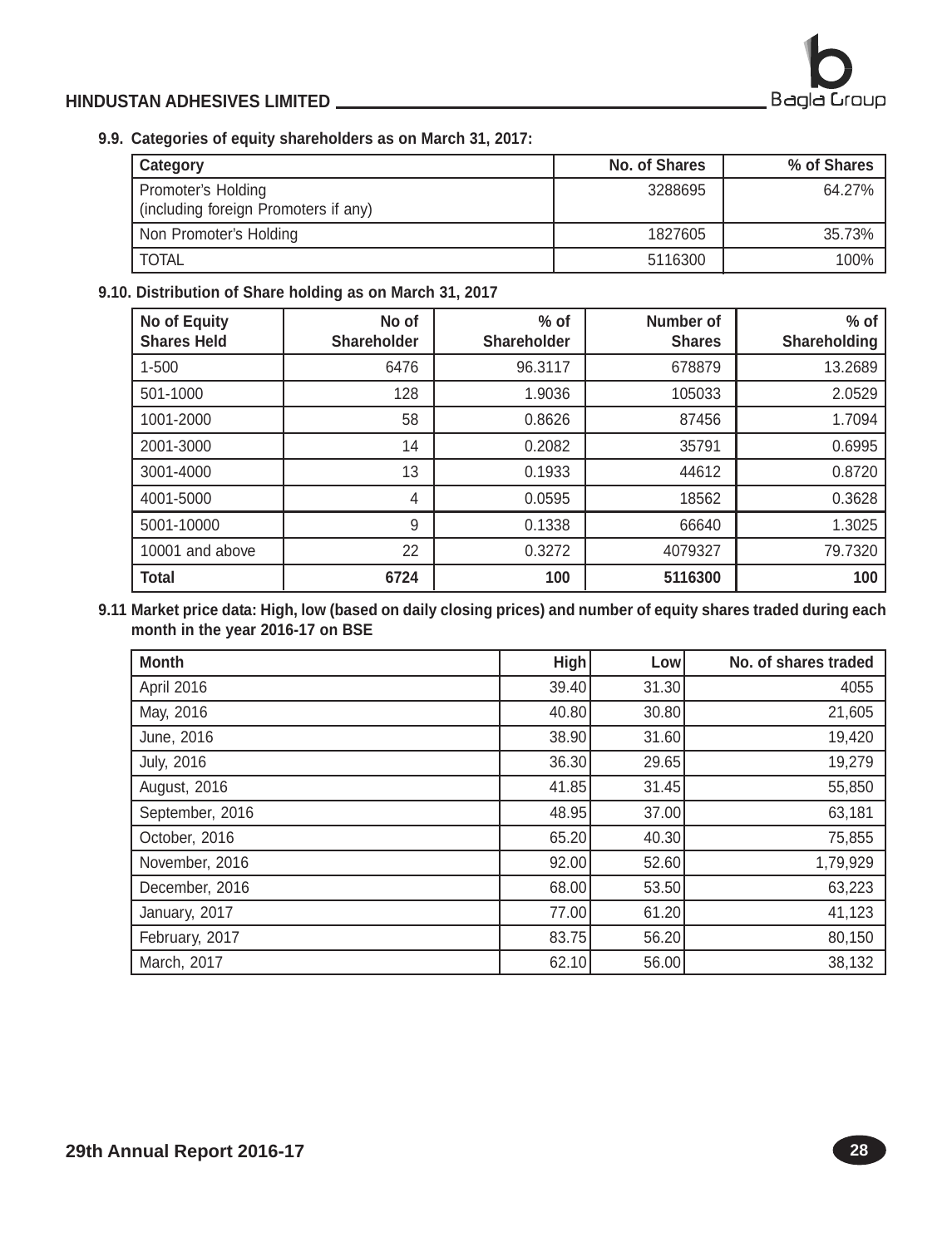#### **9.12 Top ten equity shareholders of the Company as on March 31, 2017**

| S. No. | Name of the shareholder                  |        | No. of shares held   Percentage of shares held |
|--------|------------------------------------------|--------|------------------------------------------------|
| 1.     | Saphire Hospitality Management Pvt Ltd   | 255320 | 4.99                                           |
| 2.     | Delhi Foils Private Limited              | 254966 | 4.98                                           |
| 3.     | Hamsafar Vanijya Private Limited         | 214800 | 4.19                                           |
| 4.     | Deepinder Singh Poonian                  | 133801 | 2.61                                           |
| 5.     | Dheeraj Kumar Lohia                      | 48518  | 0.9483                                         |
| 6.     | S R Gupta                                | 32525  | 0.6357                                         |
| 7.     | Dr Ramesh Chimanlal Shah                 | 18322  | 0.3581                                         |
| 8.     | Soyuj Trading co. Ltd                    | 17739  | 0.34                                           |
| 9.     | Lalit Jalan                              | 16000  | 0.3127                                         |
| 10.    | <b>Bindal Mercantile Private Limited</b> | 14800  | 0.2893                                         |

#### **9.13 Dematerialisation of shares and liquidity**

The Company's shares are compulsorily traded in dematerialised form. Equity shares of the Company representing 89.60% of the Company's equity share capital are dematerialised as on March 31, 2017. The Company's equity shares are regularly traded on BSE IN dematerialised form. Under the depository system, the international securities identification number (ISIN) allotted to the Company's shares is **INE 074C01013**.

#### **9.14 Outstanding GDRs/ADRs/Warrants or any Convertible instruments, conversion date and likely impact on equity**

The Company has not issued any GDRs / ADRs / Warrants or any convertible instruments in the past and hence as on March 31, 2017, the Company does not have any outstanding GDRs / ADRs / Warrants or any convertible instruments.

| <b>Plant Location:</b>             | 29 <sup>th</sup> Mile Stone.<br>1)                                                                                                  |
|------------------------------------|-------------------------------------------------------------------------------------------------------------------------------------|
|                                    | G.T. Road, Village Achheja                                                                                                          |
|                                    | Tehsil- Dadri, Distt.- Gautambudh Nagar U.P                                                                                         |
|                                    | Plot No-15, KIE Industrial Estate,<br>2)                                                                                            |
|                                    | Opposite Uttam Sugar Mill, Village Mundiyaki,                                                                                       |
|                                    | Pargana Manglour Tehsil- Roorkee, Distt. - Haridwar-247667                                                                          |
| <b>Address for Correspondence:</b> |                                                                                                                                     |
| Share Transfer and Demat           | Link Intime India Pvt. Itd.                                                                                                         |
|                                    | 44, Community Centre, 2nd Floor, Naraina Industrial Area,                                                                           |
|                                    | Phase-I, Near PVR Naraina, New Delhi -110028                                                                                        |
|                                    | Note: Shareholders holding shares in electronic mode should address all correspondence to their respective depository participants. |
| - 11                               | Secretarial Department                                                                                                              |
|                                    | Any query on Annual Report                                                                                                          |

#### **Hindustan Adhesives Ltd.**

340/2-A, G. T. Road,Shahdara, New Delhi-110095

For and on Behalf of the Board of Directors **Hindustan Adhesives Limited**

**(LALIT KUMAR BAGLA)** Place : New Delhi CHAIRMAN Date : 21/08/2017 DIN: 01596548

#### **DECLARATION BY THE MANAGING DIRECTOR UNDER THE LISTING REGULATIONS REGARDING COMPLIANCE WITH CODE OF CONDUCT**

Pursuant to the Securities and Exchange Board of India (Listing Obligations and Disclosure Requirements) Regulations, 2015, it is hereby certified that all Board Members and Senior Management personnel have affirmed compliance with the Company's Code of Conduct for the financial year ended March 31, 2017.

**Madhusudan Bagla**

Managing Director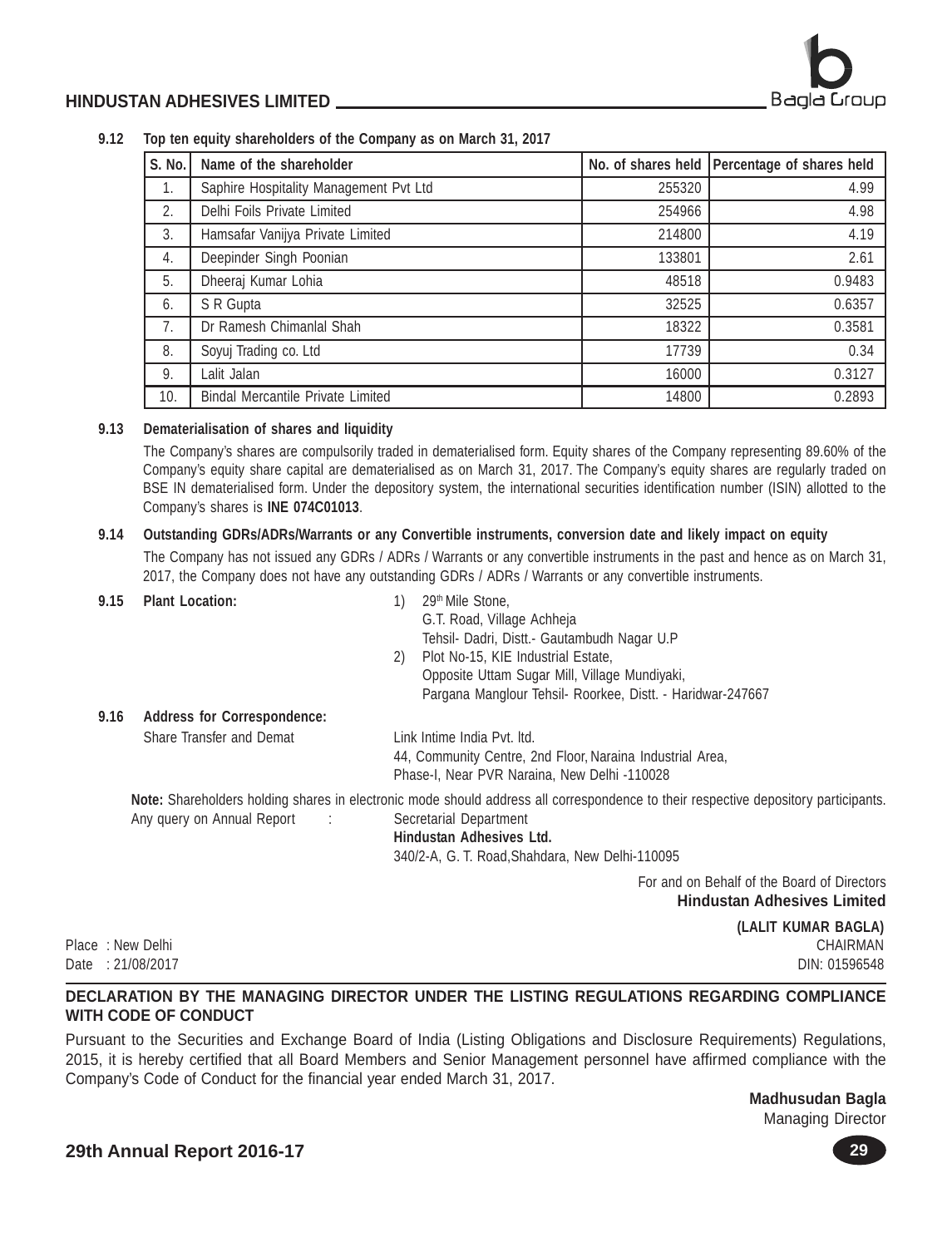

# **MANAGEMENT DISCUSSION AND ANALYSIS**

#### **As per Regulation 34 of the SEBI Listing Regulations**

## **INDUSTRY AND OUTLOOK:**

The Company is the only integrated producer of Adhesive Tapes having the specialized Double Bubble Film technology for producing specialized BOPP Adhesive Tapes with both Acrylic and Hot-Melt technology. It also has multiple printing equipments, slitting and spooling facilities to make many value added import substitute products for both the domestic and international markets. The Company also produces many types of specialty tapes like Filament Tapes, Carry Handle Tapes, Tear Tapes, Tamper evident Tapes and many more.

## **OPPORTUNITIES AND THREATS:**

The growing sales of Carton Sealing Tapes and the acceptance of the new products developed by the Company for the Indian market and as well growth in the FMCG sector in India for all manufactured products and services provides ample opportunity for the Company to utilize full capacities for production of Self Adhesive Tapes and be able to focus on building its Brand and Image as a quality supplier of Adhesive Coated Products in India.

The Company expects to utilize 100% capacity of the POF shrink films plant during the current year which will enhance the turnover and bring good profits to the Company.

Actual results could differ materially from those expressed or implied. Important factors that would make a difference to the Company's operations include economic conditions affecting demand- supply and price conditions in the markets in which the Company's operates, raw material availability and its prices, changes in the Governmental regulations, labour negotiations, tax laws and other statues and economic development within India.

#### **RISKS & CONCERNS:**

The Company is taking proactive steps in implementing management principles well adapted to the demands of the changing environment. The company has the policy of assessing the risk and managing the business. The company is operating on a well defined plan and strategy; hence we are equipped to face any change in regulatory risk.

## **INTERNAL CONTROL SYSTEM AND THEIR ADEQUACY:**

The Company has a well placed proper and adequate internal control system commensurate with the size and nature of its business. The Board has appointed Internal Auditors to strengthen the internal control system.

The primary objective of the internal control system is to ensure that all its assets are safeguarded and protected and prevent any revenue leakage and losses to the Company. The Company has proper system of checking and/or review of functioning of the employees. The present reporting structure ensures independence of the internal audit function and embodies best corporate governance practices.

#### **FINANCIAL PERFORMANCE:**

Please refer Director's Report for financial performance of the company. Segment/product wise performance is not applicable to the company.

#### **HUMAN RESOURCE DEVELOPMENT:**

The company has focus to retain its manpower by providing good working conditions thereby reduce turnover ratio.

**Madhusudan Bagla** Managing Director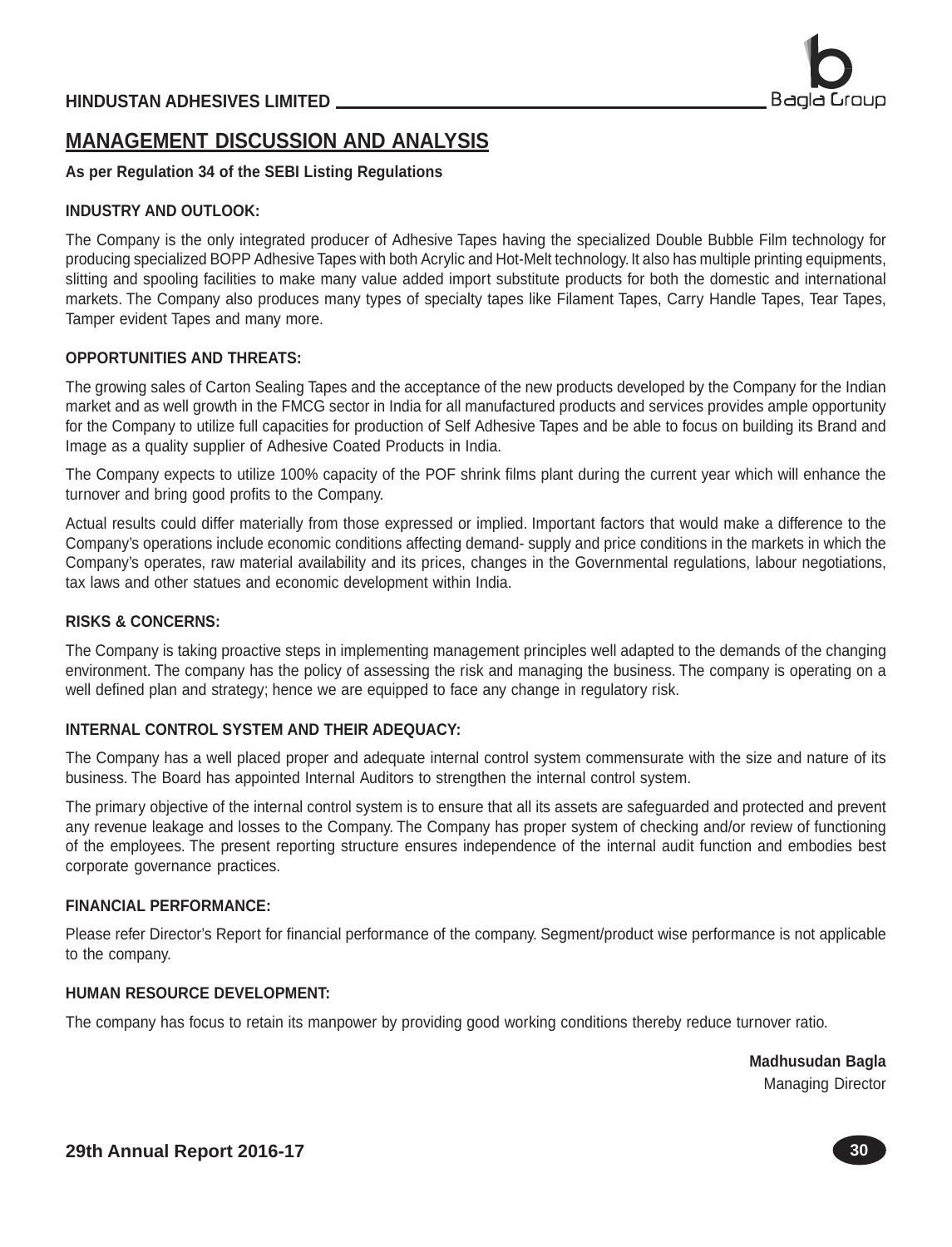

## **AUDITOR'S CERTIFICATE ON CORPORATE GOVERNANCE**

To the members of Hindustan Adhesives Limited

We have examined the compliance of conditions of Corporate Governance by **Hindustan Adhesives Limited,** for the year ended March 31, 2017, as stipulated in the SEBI (Listing Obligations and Disclosure Requirements) Regulations, 2015.

The compliance of conditions of Corporate Governance is the responsibility of the management. Our examination is limited to procedures, and implementation thereof, adopted by the Company for ensuring compliance of the conditions of the Corporate Governance. It is neither an audit nor an expression of opinion on the financial statements of the Company.

In our opinion, and to the best of our information and according to the explanations given to us, we certify that the Company has complied with the conditions of Corporate Governance as stipulated in the SEBI (Listing Obligations and Disclosure Requirements) Regulations, 2015.

We state that all investor grievances were redressed within 30 days of lodgement of grievance and as on March 31, 2017 no investor complaint is pending against the Company as per the records maintained by the Stakeholders Relationship Committee.

We further state that such compliance is neither an assurance as to the future viability of the Company, nor the efficiency or effectiveness with which the management has conducted the affairs of the Company

**M/s SALARPURIA & PARTNERS**

Firm Registration No.-302113E Chartered Accountants

**(Kamal Kumar Gupta) Place : New Delhi** Partner **Partner** Partner **Partner Partner Partner Partner Dated : 21/08/2017** M. No. : 089190

## **CEO/CFO CERTIFICATION**

**We, Mr. Madhusudan Bagla, Managing Director and Mr. Nakul Bagla, Chief Financial Officer hereby certify for the Financial year ended 31st March, 2017 that:**

- a) We have reviewed the Financial Statements and Cash Flow Statement for the year ended 31<sup>st</sup> March, 2017 and to the best of our knowledge and belief:
	- i. These statements do not contain any materially untrue statement or omit any material fact or contain statements that might be misleading;
	- ii. These statements together present a true and fair view of the Company's affairs and are in compliance with existing Accounting Standards, applicable Laws and Regulations.
- b) We are, to the best of my knowledge and belief; no transactions entered into by the Company during the year ended  $31<sup>st</sup>$ March, 2017 are fraudulent, illegal or violative of the Company's code of conduct.
- c) We accept responsibility for establishing and maintaining internal controls for financial reporting and We have evaluated the effectiveness of internal control systems of the Company pertaining to financial reporting and we have disclosed to the auditors and the audit committee, deficiencies in the design or operation of such internal controls, if any, of which we are aware and the steps we have taken or propose to take to rectify these deficiencies.
- d) We have indicated to the auditors and the Audit committee
	- (1) That there was no significant changes in internal control over financial reporting during the year;
	- (2) That there was no significant changes in accounting policies during the year; and
	- (3) That there was no instances of significant fraud of which we have become aware.

**Place : New Delhi Sd/- Sd/- Date : 21/08/2017 Date : 21/08/2017 Managing Director** Chief Financial Officer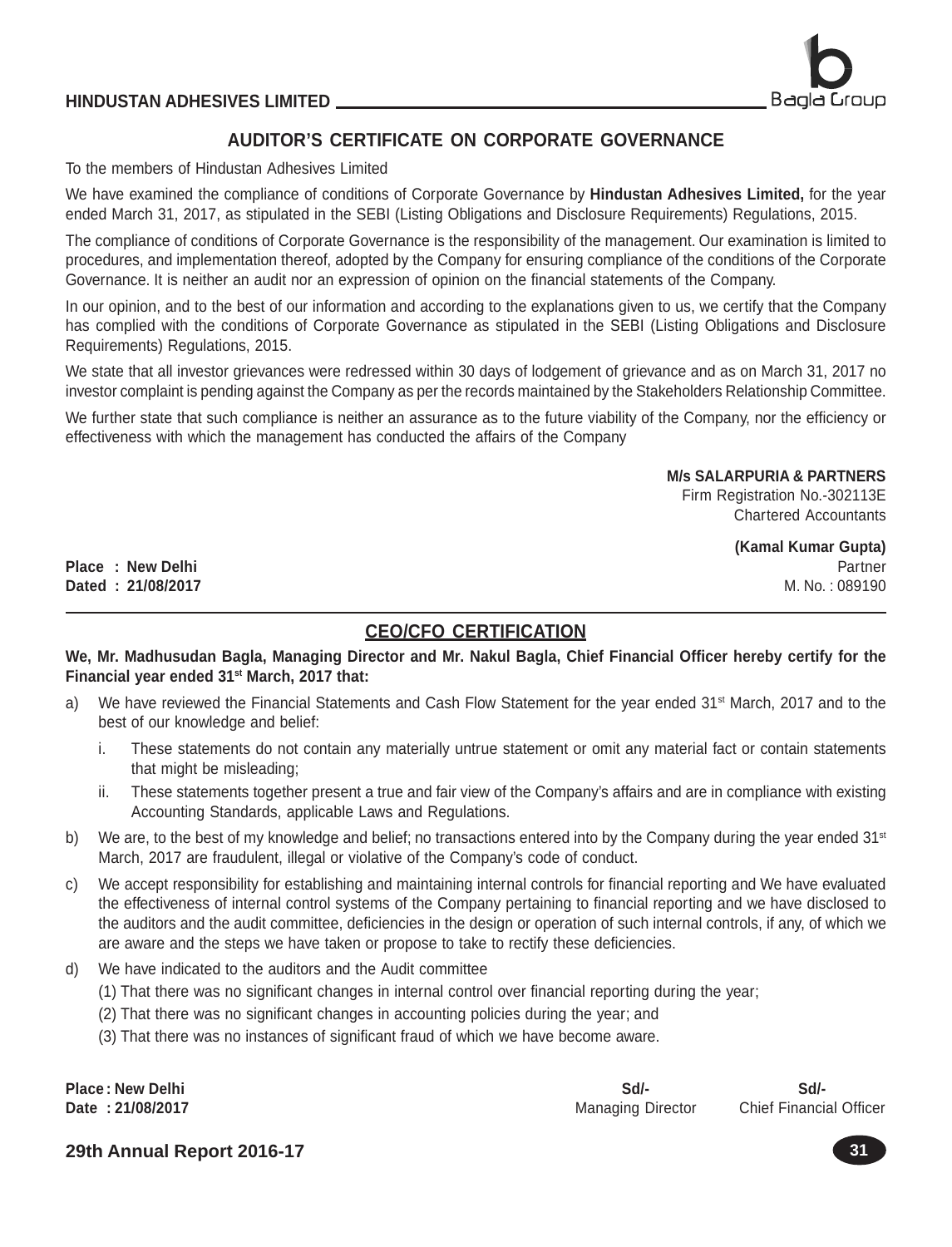# **INDEPENDENT AUDITOR'S REPORT**

## **TO THE STATUTORY AUDITOR OF HINDUSTAN ADHESIVES LIMITED**

#### **Report on the Financial Statements**

We have audited the accompanying financial statements of HINDUSTAN ADHESIVES LIMITED**,** which comprise the Balance Sheet as at 31st March, 2017 the Statement of Profit and Loss and Cash Flow Statement for the year then ended, and a summary of the significant accounting policies and other explanatory information.

#### **Management's Responsibility for the Financial Statements**

The Company's Board of Directors is responsible for the matters stated in Section 134(5) of the Companies Act, 2013 ("the Act") with respect to the preparation of these financial statements that give a true and fair view of the financial position, financial performance and cash flows of the company in accordance with the accounting principles generally accepted in India, including the Accounting Standards specified under Section 133 of the Act, read with Rule 7 of the Companies (Accounts) Rules, 2014. This responsibility also includes maintenance of adequate accounting records in accordance with the provisions of the Act for safeguarding of the assets of the company and for preventing and detecting frauds and other irregularities; selection and application of appropriate accounting policies; making judgments and estimates that are reasonable and prudent; and design, implementation and maintenance of adequate internal financial controls, that were operating effectively for ensuring the accuracy and completeness of the accounting records, relevant to the preparation and presentation of the financial statements that give a true and fair view and are free from material misstatement, whether due to fraud or error.

#### **Auditor's Responsibility**

Our responsibility is to express an opinion on these financial statements based on our audit.

We have taken into account the provisions of the Act, the accounting and auditing standards and matters which are required to be included in the audit report under the provisions of the Act and the Rules made there under.

We conducted our audit in accordance with the Standards on Auditing specified under Section 143(10) of the Act. Those Standards require that we comply with ethical requirements and plan and perform the audit to obtain reasonable assurance about whether the financial statements are free from material misstatement.

An audit involves performing procedures to obtain audit evidence about the amounts and the disclosures in the financial statements. The procedures selected depend on the auditor's judgment, including the assessment of the risks of material misstatement of the financial statements, whether due to fraud or error. In making those risk assessments, we consider internal financial control relevant to the Company's preparation of the financial statements that give a true and fair view in order to design audit procedures that are appropriate in the circumstances. An audit also includes evaluating the appropriateness of the accounting policies used and the reasonableness of the accounting estimates made by the Company's Directors, as well as evaluating the overall presentation of the financial statements.

We believe that the audit evidence we have obtained is sufficient and appropriate to provide a basis for our audit opinion on the financial statements.

#### **Opinion**

In our opinion and to the best of our information and according to the explanations given to us, the aforesaid financial statements give the information required by the Act in the manner so required and give a true and fair view in conformity with the accounting principles generally accepted in India, of the state of affairs of the Company as at 31st March, 2017, and its Profit and its cash flow for the year ended on that date.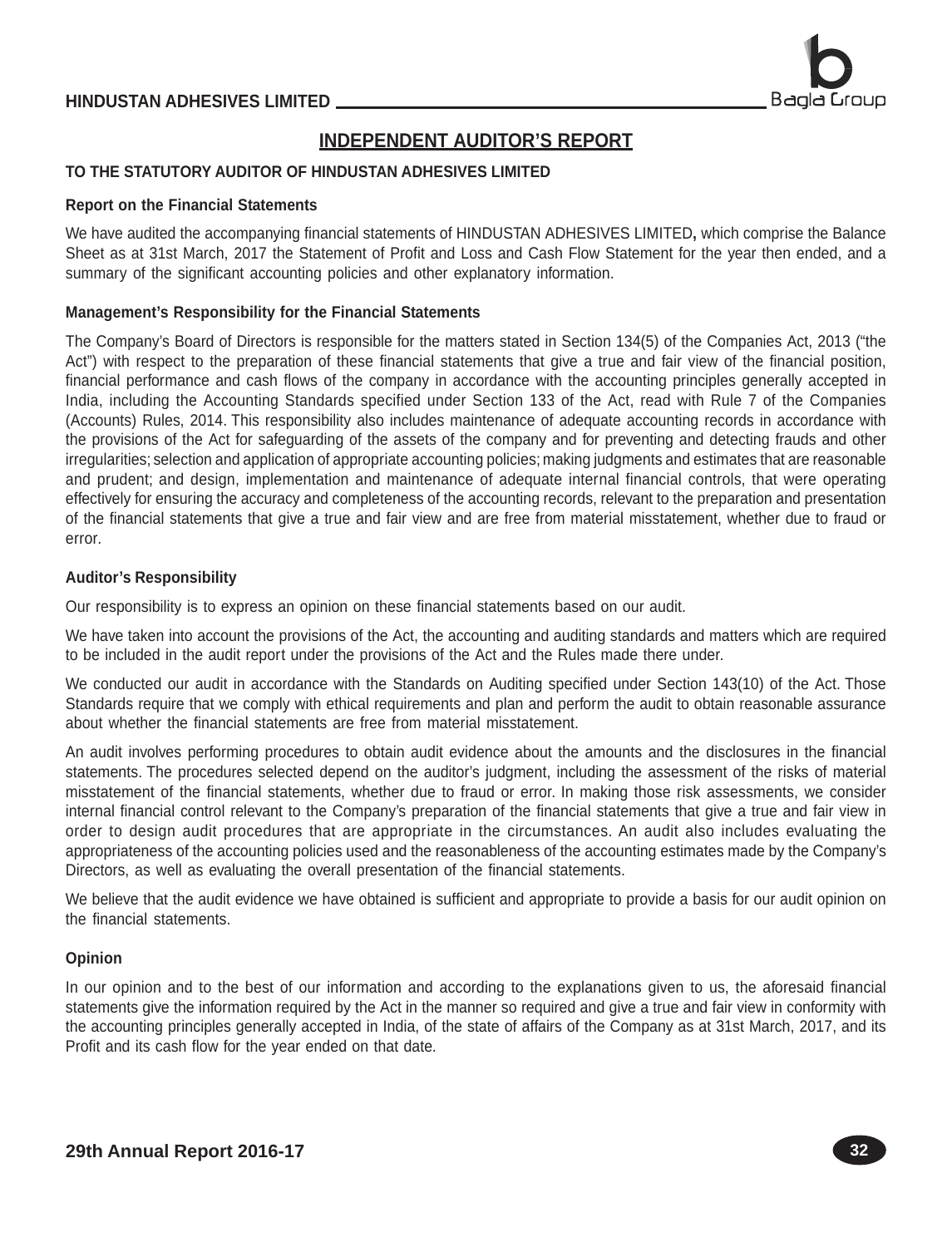

#### **Report on Other Legal and Regulatory Requirements**

- I. As required by the Companies (Auditor's Report) Order, 2016 ("the Order"), issued by the Central Government of India in terms of sub-section(11) of section 143 of the Companies Act, 2013, we give in the Annexure A, a statement on the matters specified in paragraphs 3 and 4 of the Order, to the extent applicable.
- II. As required by Section 143(3) of the Act, we report that:
	- a) We have sought and obtained all the information and explanations which to the best of our knowledge and belief were necessary for the purposes of our audit.
	- b) In our opinion, proper books of account as required by law have been kept by the Company so far as it appears from our examination of those books.
	- c) The Balance Sheet, the Statement of Profit and Loss and Cash Flow Statement dealt with by this Report are in agreement with the books of account.
	- d) In our opinion, the aforesaid financial statements comply with the Accounting Standards specified under Section 133 of the Act, read with Rule 7 of the Companies (Accounts) Rules, 2014.
	- e) on the basis of written representations received from the directors as on 31 March, 2016 taken on record by the board of directors none of the director is disqualified as on 31 March 2016 for being appointment as a director in terms of the section 164(2) of the Companies Act,2013.
	- f) With respect to the adequacy of the internal financial controls over financial reporting of the Company and the operating effectiveness of such controls, refer to our separate Report in " Annexure B".
	- g) With respect to the other matters to be included in the Auditor's Report in accordance with Rule 11 of the Companies (Audit and Auditors) Rules, 2014, in our opinion and to the best of our information and according to the explanations given to us:
		- i) The Company has disclosed the impact of pending litigations on its financial position in its financial statements(Refer Note No. Y (B) (1)
		- ii) Except as referred in Note No. Y (B) (2), the Company has made provision, as required under the applicable law or Accounting Standards, for material foreseeable losses, if any.
		- iii) There has been no delay in transferring amounts, required to be transferred, to the Investor Education and Protection Fund.
		- iv) The Company has provided requisite disclosures in its financial statements as to holdings as well as dealings in Specified Bank Notes during the period from 08.11.2016 to 30.12.2016 and the same are in accordance with the books of accounts maintained by the Company.

**For SALARPURIA & PARTNERS** Firm Registration No. 302113E Chartered Accountants

**(KAMAL KUMAR GUPTA)**

Place : 1008, Chiranjiv Tower, 43, Nehru Place, New Delhi-110019 **PARTNER** Date : 30.05.2017 M. No.: 089190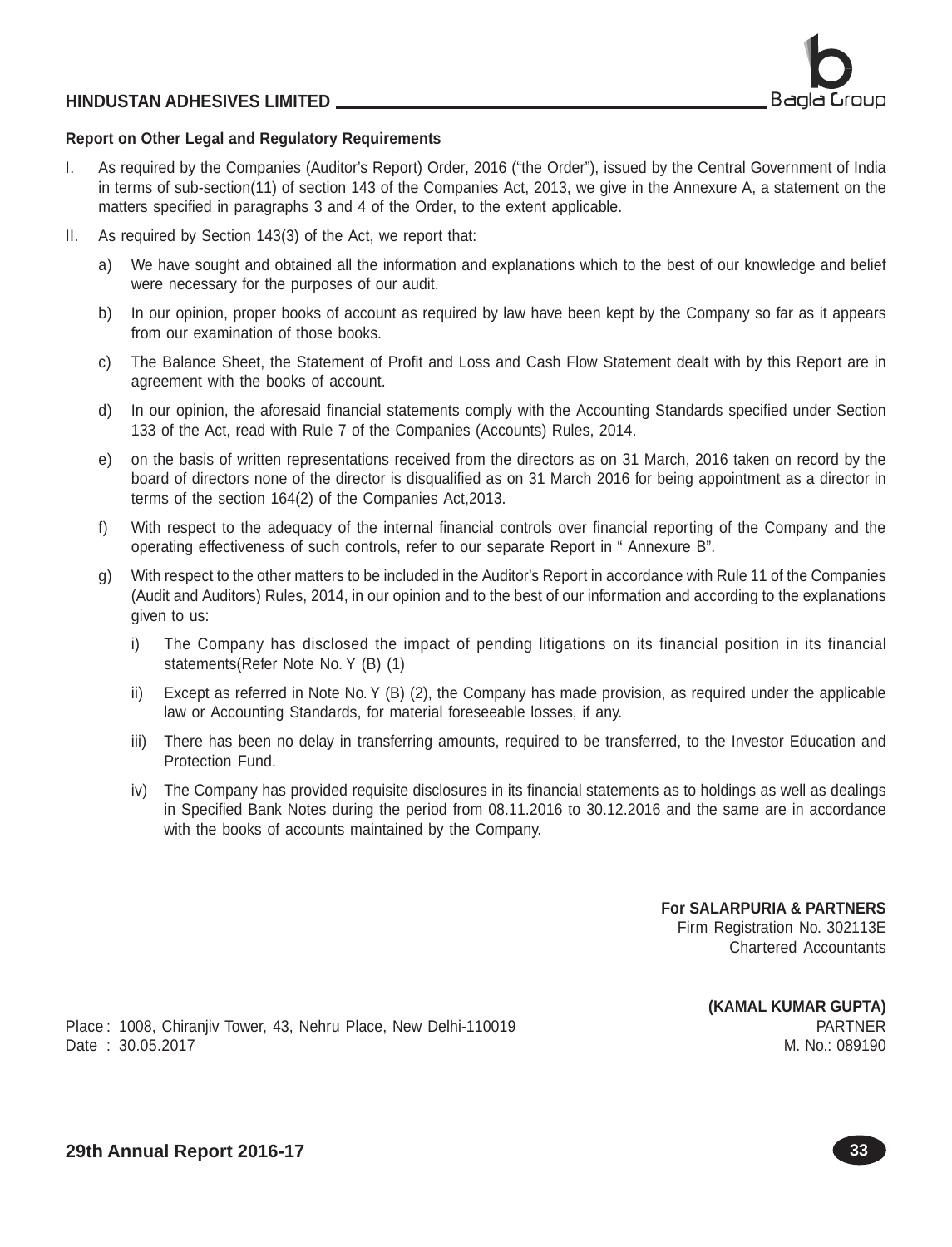# **ANNEXURE - A TO THE INDEPENDENT AUDITOR'S REPORT**

## **(Referred to Paragraph 1 of Report on Other Legal and Regulatory Requirements of our Report of even date)**

On the basis of such checks as we considered appropriate and in terms of the information and explanations given to us, we state that:

- i. a) The Company has maintained proper records showing full particulars, including quantitative details and situation of fixed assets.
	- b) As explained to us, fixed assets are physically verified by the management at reasonable intervals, in a phased verification programme, which, in our opinion, is reasonable, looking to the size of the Company and the nature of its business. According to the information and explanations given to us, no material discrepancies were noticed on such verification.
	- c) According to the information and explanations given to us and on the basis of our examination of records of the company, the title deed of immovable property is held in the name of company.
- ii. a) As explained to us physical verification of inventories has been conducted by the management at reasonable intervals by the management.
	- b) procedures of physical verification of inventory followed by the management is reasonable and adequate in relation to the size of the company and the nature of the business.
	- c) Company is maintaining proper records of inventory and no material discrepancies were noticed on physical verification.
- iii. According to the information and explanations given to us, the Company has not granted any loan, secured or unsecured to companies, firms, Limited Liability Partnerships or other parties listed in the register maintained under section 189 of the Companies Act, 2013. However the company has advanced Rs. 114.57 Lac and received back from one such party and no formal stipulation has been made. Therefore we are not in position to comment upon sub clauses (a),(b) and (c) of this clause.
- iv. According to the information and explanations given to us the Company has complied with applicable provisions specified in section 185 and 186 of Company's Act, 2013 in relation to Loans , Investments, Guarantees, and Security given, if any.
- v. According to the information and explanations given to us, the Company has not accepted any deposits from the public.
- vi. We have broadly reviewed the books of accounts maintained by the company in respect of the products where, pursuant to Rules made by the Central Govt. of India, the maintenance of cost records has been prescribed under sub-section (1) of section 148 of the Company Act, 2013 and are of the opinion that prima-facie, the prescribed accounts and records have been made and maintained. We have, however not made a detailed examination of the records with a view to determine whether they are accurate and complete.
- vii. a) According to the records of the company and as per the information and explanations given to us, it has been generally regular in depositing undisputed statutory dues like Provident Fund, Employees' State Insurance, Income Tax, Sales Tax, Service Tax, duty of Customs, duty of Excise, Value Added Tax, Cess and Other Statutory Dues with the appropriate authorities.
	- b) On the basis of information and explanations given to us, there are no disputed Statutory Dues which have not been deposited with the appropriate authorities, except the following: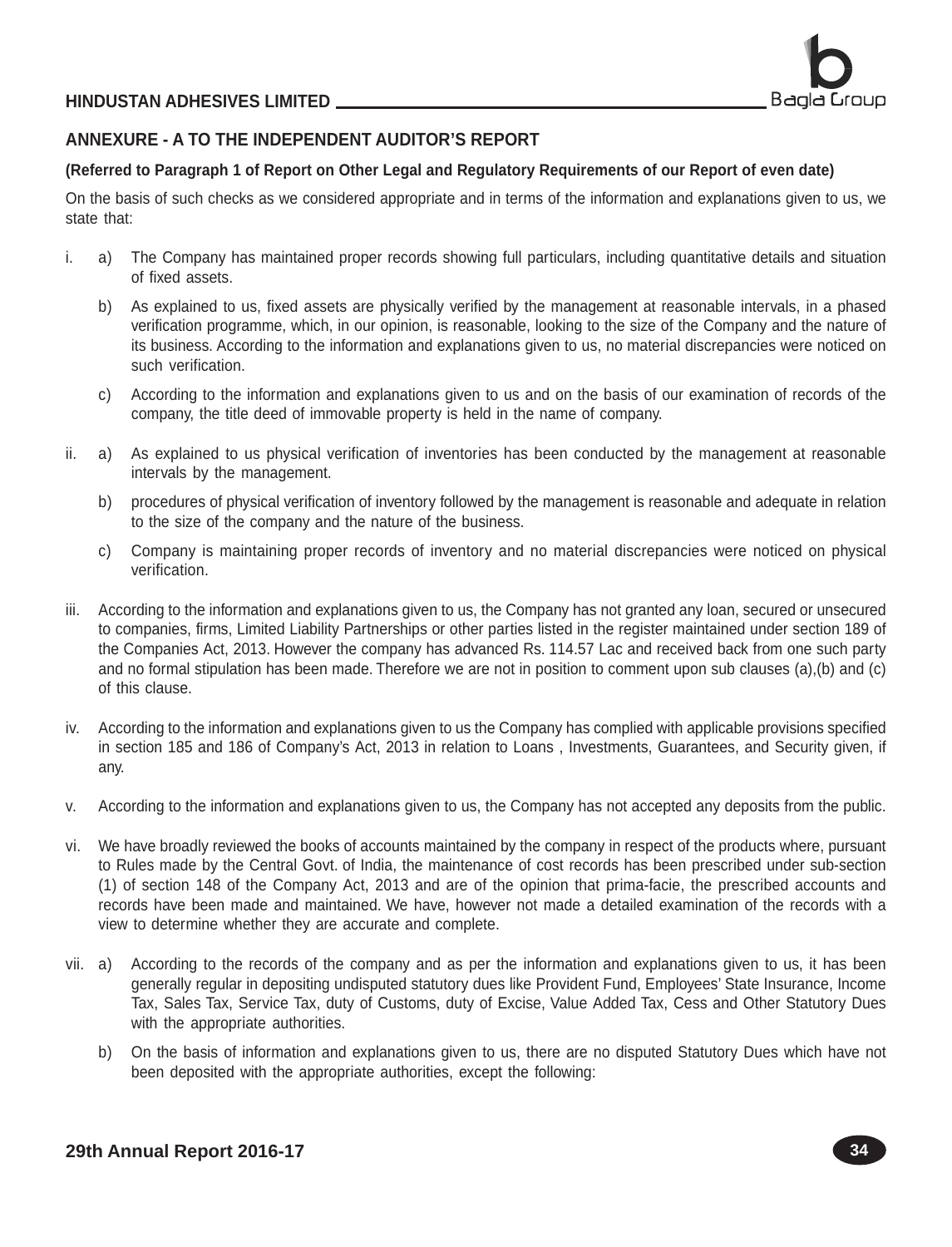

| SI.<br>No. I | Name of the Statue/<br><b>Nature of Dues</b>                      | Amount<br>(Rs) | <b>Period</b>      | <b>Authority</b> |
|--------------|-------------------------------------------------------------------|----------------|--------------------|------------------|
|              | The Central Excise Act, 1944<br>(Penalty for wrong MODVAT Credit) | $1.95$ Lacs    | March, 1998        | High Court.      |
| -2.          | The Central Excise Act, 1944                                      | 15.39 Lacs     | 2008-09 to 2012-13 | I CESTAT         |

- viii. The Company has no defaulted in repayment of any loan or borrowing from any financial institution, bank, government or debenture holders during the year.
- ix. The Company did not raise any money by way of initial public offer or further public offer(including debt instrument) and term loans during the year. Thus paragraph 3(ix) of the order is not applicable.
- x. During the course of our examination of the books and records of the company, carried out in accordance with the generally accepted audit practices in India, and according to the information and explanation given to us, we have neither come across instance of fraud on or by the Company, noticed or reported during the year, nor have we been informed of such case by the management.
- xi. According to the information and explanations given to us managerial remuneration has been paid by the Company is in compliance with requisite approvals mandated by provisions of Section 197 of Companies Act 2013.
- xii. Paragraph 3(xii) regarding the Nidhi Company, is not applicable to the Company.
- xiii. According to the information and explanations given to us and based on our examination of the records of the Company, transactions with related parties are in compliance with section 177 and 188 of Companies Act 2013 where applicable and details of such transactions is disclosed in notes to accounts as required by the applicable Accounting Standards.
- xiv. The Company has not made any preferential allotment or private placement of shares or fully or partly convertible debentures during the year, thus, Paragraph 3(xiv) regarding the preferential allotment or private placement of shares or fully or partly convertible debentures is not applicable to the company.
- xv. To the best of our knowledge and belief and as per the information and explanations given to us, the Company has not entered into any non-cash transaction with directors or persons connected with him.
- xvi. Company is not in NBFC activities and therefore Registration under section 45-IA of the Reserve Bank of India Act, 1934 is not required.

**For SALARPURIA & PARTNERS** Firm Registration No. 302113E Chartered Accountants

Place: 1008, Chiranjiv Tower, 43, Nehru Place, New Delhi-110019 PARTNER Date : 30.05.2017 M. No.: 089190

**(KAMAL KUMAR GUPTA)**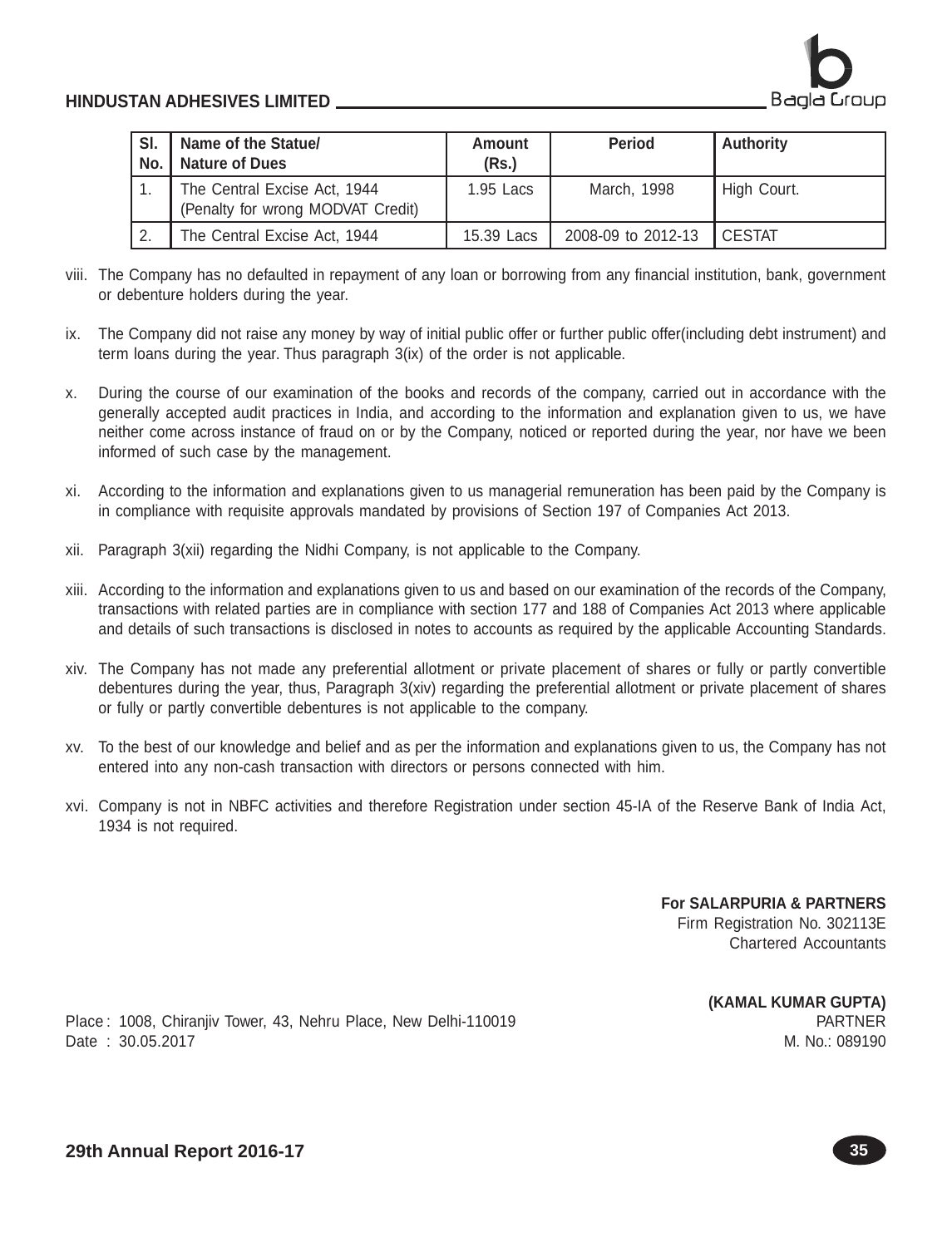

## **ANNEXURE 'B' TO THE INDEPENDENT AUDITOR'S REPORT**

## **Report on the Internal Financial Controls under Clause (i) of Sub-section 3 of Section 143 of the Companies Act, 2013("the Act")**

#### **(Referred to Paragraph 2(f) of Report on Other Legal and Regulatory Requirements of our Report of even date)**

We have audited the internal financial controls over financial reporting of **HINDUSTAN ADHESIVES LIMITED** as of 31 March 2016 in conjunction with our audit of the financial statements of the Company for the year ended on that date.

#### **Management's Responsibility for Internal Financial Controls**

The Company's management is responsible for establishing and maintaining internal financial controls based on the internal control over financial reporting criteria established by the Company considering the essential components of internal control stated in the Guidance Note on Audit of Internal Financial Controls over Financial Reporting issued by the Institute of Chartered Accountants of India ('ICAI). These responsibilities include the design, implementation and maintenance of adequate internal financial controls that were operating effectively for ensuring the orderly and efficient conduct of its business, including adherence to Company's policies, the safeguarding of its assets, the prevention and detection of frauds and errors, the accuracy and completeness of the accounting records, and the timely preparation of reliable financial information, as required under the Companies Act, 2013.

#### **Auditors' Responsibility**

Our responsibility is to express an opinion on the Company's internal financial controls over financial reporting based on our audit. We conducted our audit in accordance with the Guidance Note on Audit of Internal Financial Controls over Financial Reporting (the "Guidance Note") and the Standards on Auditing, issued by ICAI and deemed to be prescribed under section 143(10) of the Companies Act, 2013, to the extent applicable to an audit of internal financial controls, both applicable to an audit of Internal Financial Controls and, both issued by the Institute of Chartered Accountants of India. Those Standards and the Guidance Note require that we comply with ethical requirements and plan and perform the audit to obtain reasonable assurance about whether adequate internal financial controls over financial reporting was established and maintained and if such controls operated effectively in all material respects.

Our audit involves performing procedures to obtain audit evidence about the adequacy of the internal financial controls system over financial reporting and their operating effectiveness. Our audit of internal financial controls over financial reporting included obtaining an understanding of internal financial controls over financial reporting, assessing the risk that a material weakness exists, and testing and evaluating the design and operating effectiveness of internal control based on the assessed risk. The procedures selected depend on the auditor's judgment, including the assessment of the risks of material misstatement of the financial statements, whether due to fraud or error.

We believe that the audit evidence we have obtained is sufficient and appropriate to provide a basis for our audit opinion on the Company's internal financial controls system over financial reporting.

#### **Meaning of Internal Financial Controls over Financial Reporting**

A Company's internal financial control over financial reporting is a process designed to provide reasonable assurance regarding the reliability of financial reporting and the preparation of financial statements for external purposes in accordance with generally accepted accounting principles. A Company's internal financial control over financial reporting includes those policies and procedures that (1) pertain to the maintenance of records that, in reasonable detail, accurately and fairly reflect the transactions and dispositions of the assets of the Company; (2) provide reasonable assurance that transactions are recorded as necessary to permit preparation of financial statements in accordance with generally accepted accounting principles, and that receipts and expenditures of the Company are being made only in accordance with authorizations of management and directors of the company; and (3) provide reasonable assurance regarding prevention or timely detection of unauthorised acquisition, use, or disposition of the Company's assets that could have a material effect on the financial statements.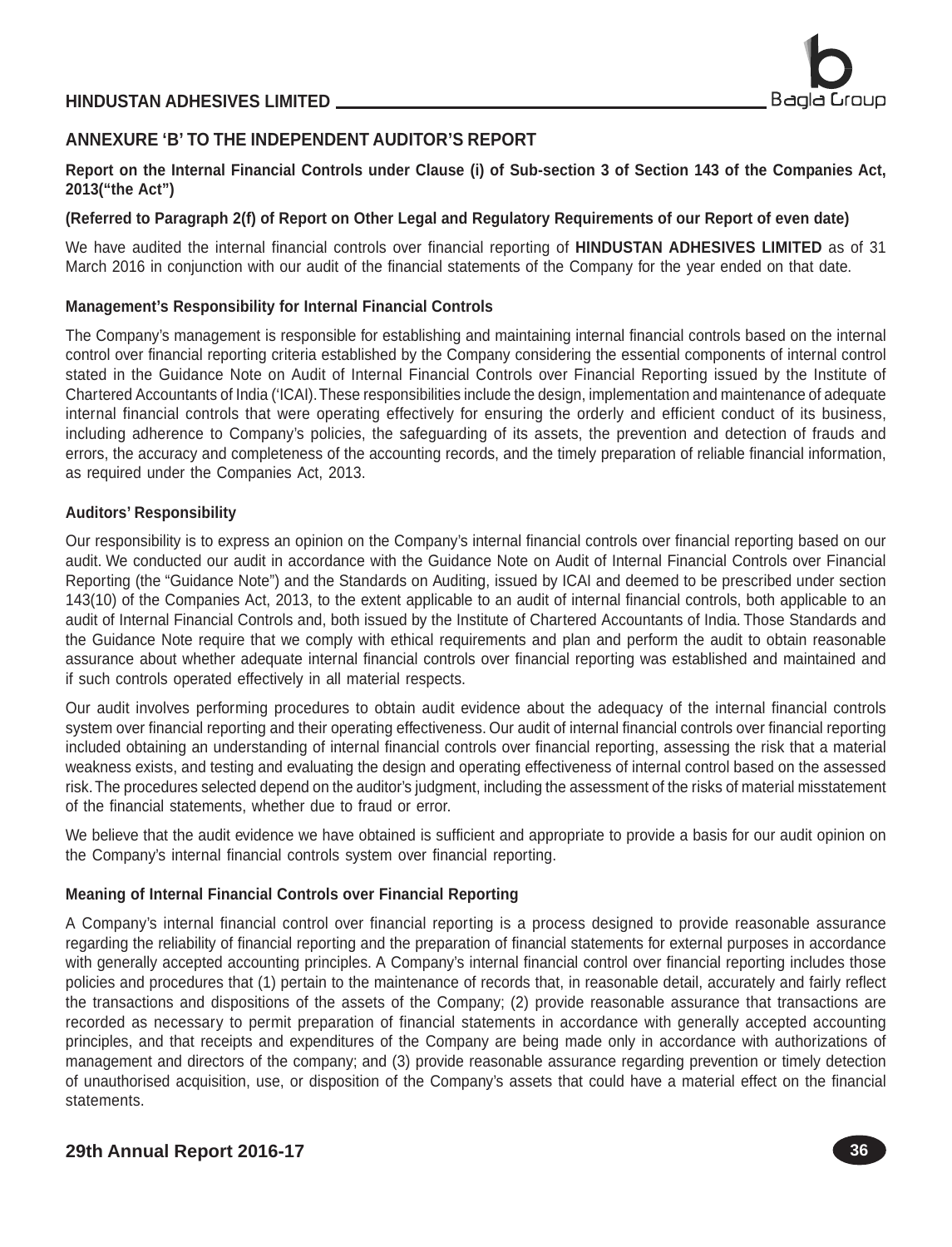

#### **Inherent Limitations of Internal Financial Controls Over Financial Reporting**

Because of the inherent limitations of internal financial controls over financial reporting, including the possibility of collusion or improper management override of controls, material misstatements due to error or fraud may occur and not be detected. Also, projections of any evaluation of the internal financial controls over financial reporting to future periods are subject to the risk that the internal financial control over financial reporting may become inadequate because of changes in conditions, or that the degree of compliance with the policies or procedures may deteriorate.

#### **Opinion**

In our opinion, the Company has, in all material respects, an adequate internal financial controls system over financial reporting and such internal financial controls over financial reporting were operating effectively as at 31 March 2016, based on the internal control over financial reporting criteria established by the Company considering the essential components of internal control stated in the Guidance Note on Audit of Internal Financial Controls Over Financial Reporting issued by the Institute of Chartered Accountants of India.

> **For SALARPURIA & PARTNERS** Firm Registration No. 302113E Chartered Accountants

Place: 1008, Chiranjiv Tower, 43, Nehru Place, New Delhi-110019 PARTNER Date : 30.05.2017 M. No.: 089190

**(KAMAL KUMAR GUPTA)**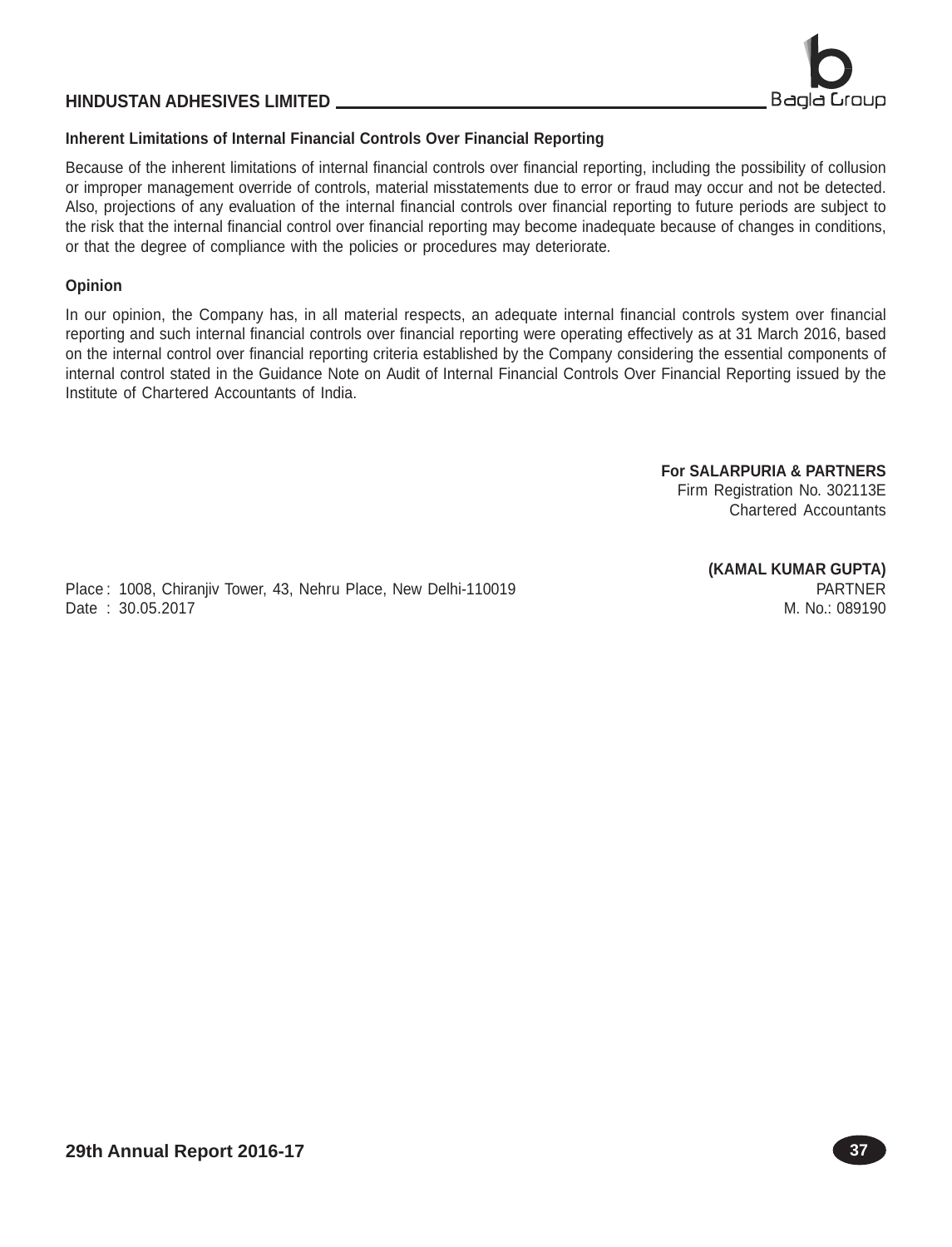# **BALANCE SHEET AS AT 31ST MARCH, 2017**

| <b>PARTICULARS</b>                                                                                                                                     | <b>Notes</b>                       | As At                                                               | As At                                                                 |
|--------------------------------------------------------------------------------------------------------------------------------------------------------|------------------------------------|---------------------------------------------------------------------|-----------------------------------------------------------------------|
|                                                                                                                                                        |                                    | 31st Mar, 2017 (Rs.)                                                | 31st Mar, 2016 (Rs.)                                                  |
| <b>EQUITY &amp; LIABILITIES</b><br><b>SHAREHOLDER'S FUNDS</b><br><b>Share Capital</b>                                                                  | A                                  | 51,163,000                                                          | 51,163,000                                                            |
| Reserves and Surplus                                                                                                                                   | B                                  | 191,432,894                                                         | 144,868,936                                                           |
|                                                                                                                                                        |                                    | 242,595,894                                                         | 196,031,936                                                           |
| <b>NON-CURRENT LIABILITIES</b><br>Long-term Borrowings<br>Deferred Tax Liabilities (Net)<br>Long-term Provisions                                       | $\mathsf C$<br>$\overline{D}$<br>E | 33,017,339<br>13,320,179<br>11,185,902                              | 34,520,748<br>19,903,892<br>9,359,427                                 |
|                                                                                                                                                        |                                    | 57,523,420                                                          | 63,784,067                                                            |
| <b>CURRENT LIABILITIES</b><br>Short term Borrowings<br><b>Trade Payables</b><br><b>Other Current Liabilities</b><br><b>Short term Provisions</b>       | F<br>G<br>Η<br>$\overline{1}$      | 175,694,928<br>86,657,066<br>16,860,147<br>1,080,077<br>280,292,218 | 173,193,946<br>71,713,497<br>16,732,844<br>7,316,913<br>268,957,200   |
|                                                                                                                                                        |                                    | 580,411,532                                                         | 528,773,203                                                           |
| <b>ASSETS</b><br><b>NON CURRENT ASSETS</b><br><b>Fixed assets</b><br><b>Tangible Assets</b><br>Gross Block<br>Less Depreciation                        | J                                  | 572,933,440<br>347,702,019                                          | 536,010,261<br>314,489,424                                            |
| Net Block                                                                                                                                              |                                    | 225,231,421                                                         | 221,520,837                                                           |
| (i) Capital work-in-progress<br>Non-Current Investments<br><b>Other Non-Current Assets</b>                                                             | Κ<br>Г                             | 10,608,700<br>23,108,500<br>29,726,744                              | 21,358,500<br>9,907,426                                               |
|                                                                                                                                                        |                                    | 288,675,364                                                         | 31,265,926                                                            |
| <b>CURRENT ASSETS</b><br>Inventories<br>Trade receivables<br>Cash and Cash Equivalents<br>Short-term loans and advances<br><b>Other Current Assets</b> | M<br>N<br>O<br>$\sf P$<br>Q        | 123,079,674<br>141,664,727<br>9,949,435<br>14,638,124<br>2,404,207  | 125, 134, 647<br>116,521,564<br>16,327,435<br>15,598,587<br>2,404,207 |
|                                                                                                                                                        |                                    | 291,736,167                                                         | 275,986,440                                                           |
|                                                                                                                                                        |                                    | 580,411,532                                                         | 528,773,203                                                           |
| Significant Accounting Policies & Other Notes to Financial statements<br>The notes referred here-in above form an integral part of Balance Sheet       | Y                                  |                                                                     |                                                                       |

As per our report of even date attached

For **SALARPURIA & PARTNERS** Firm Registration No.-302113E Chartered Accountants

**(Kamal Kumar Gupta) (S.S. DUA) (L.K. BAGLA) (M.S. BAGLA) (N.M. BAGLA)** Partner Company Secretary Chairman Mg. Director CFO Partner Capture Company Secretary Chairman (DIN : 01596548) Mg. Director<br>M. No. : 089190 (DIN : 01596548) (DIN : 01425646)

Place: New Delhi Date : 30.05.2017

**29th Annual Report 2016-17 38**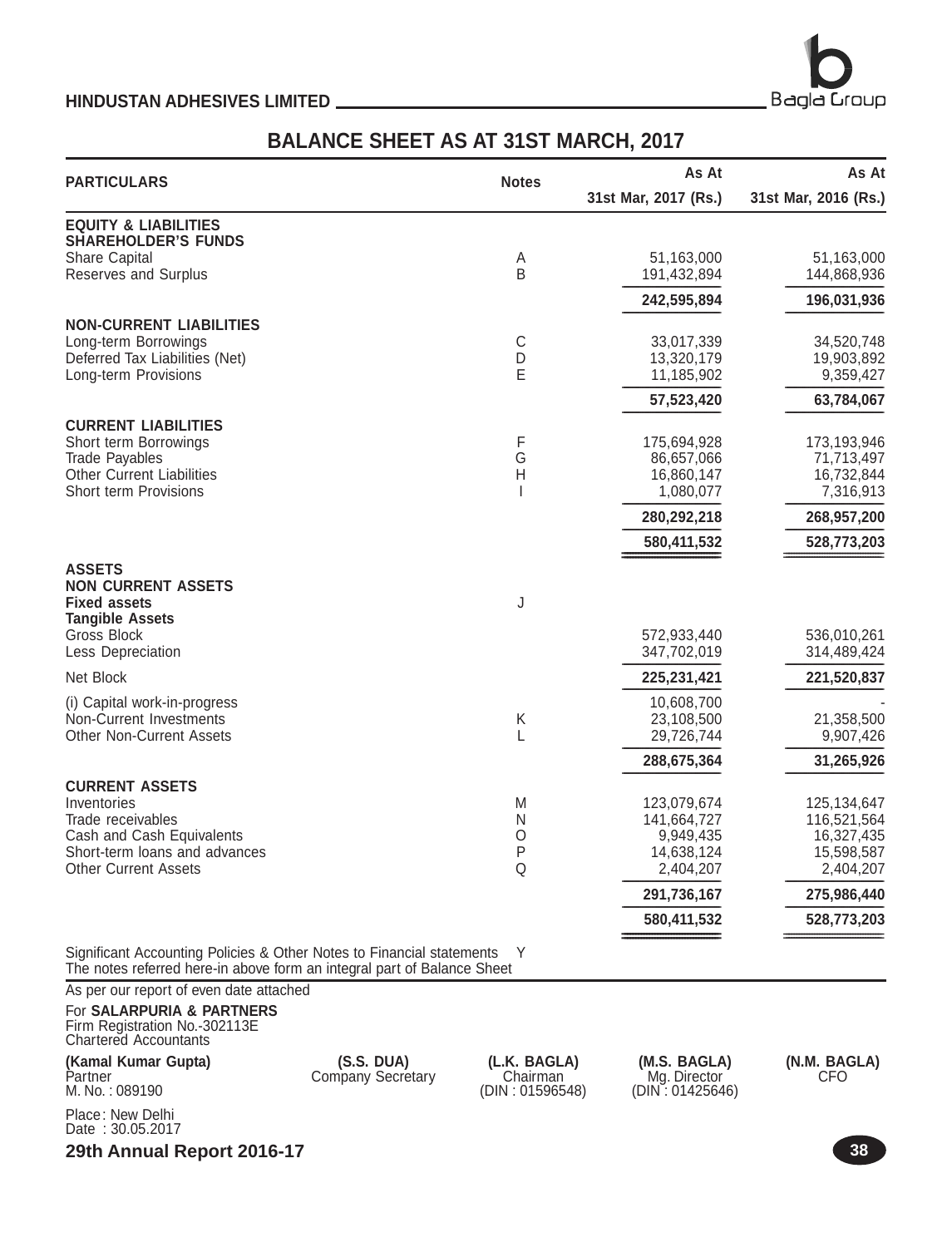

# **PROFIT AND LOSS STATEMENT FOR THE YEAR ENDED 31ST MARCH, 2017**

|                                                                                                                                                            |                                 | <b>Notes</b>                                | <b>Year Ended</b><br>31st Mar, 2017 (Rs.)       | <b>Year Ended</b><br>31st Mar, 2016 (Rs.) |
|------------------------------------------------------------------------------------------------------------------------------------------------------------|---------------------------------|---------------------------------------------|-------------------------------------------------|-------------------------------------------|
| <b>REVENUES</b>                                                                                                                                            |                                 |                                             |                                                 |                                           |
| Revenue From Operation                                                                                                                                     |                                 | R                                           | 745,488,401                                     | 691,695,517                               |
| Other Income                                                                                                                                               |                                 | S                                           | 5,085,881                                       | 902,917                                   |
| <b>Total Revenue</b>                                                                                                                                       |                                 |                                             | 750,574,282                                     | 692,598,434                               |
| <b>EXPENSES</b>                                                                                                                                            |                                 |                                             |                                                 |                                           |
| <b>Cost of Materials Consumed</b>                                                                                                                          |                                 | т                                           | 374,296,257                                     | 359,967,504                               |
| Purchase of Stock in Trade                                                                                                                                 |                                 |                                             |                                                 | 1,024,931                                 |
| Changes in inventories of finished goods, Work in<br>Process and Stock-in-Trade                                                                            |                                 | U                                           | 881,933                                         | 1,210,484                                 |
| <b>Employee Benefits Expenses</b>                                                                                                                          |                                 | V                                           | 72,831,181                                      | 62,963,049                                |
| <b>Finance Cost</b>                                                                                                                                        |                                 | W                                           | 28,978,454                                      | 34,054,319                                |
| Depreciation and amortization Expenses                                                                                                                     |                                 | J                                           | 34,281,388                                      | 31,362,138                                |
| <b>Other Expenses</b>                                                                                                                                      |                                 | X                                           | 185,741,317                                     | 169,497,406                               |
| <b>Total expenses</b>                                                                                                                                      |                                 |                                             | 697,010,530                                     | 660,079,831                               |
| <b>Profit Before Tax</b>                                                                                                                                   |                                 |                                             | 53,563,752                                      | 32,518,603                                |
| <b>PROVISION FOR TAX</b><br>Income Tax for current year<br>Adjustment for MAT Credit current year                                                          |                                 |                                             | (11,000,000)                                    | (13,750,000)                              |
| MAT adjustment for earlier years<br>Adjustment for Deferred Tax                                                                                            |                                 |                                             | (37, 587)<br>6,583,713                          | 2,439,988                                 |
| <b>PROFIT AFTER TAXATION</b>                                                                                                                               |                                 |                                             | 49,109,877                                      | 21,208,591                                |
| <b>Earning per shares</b>                                                                                                                                  |                                 |                                             |                                                 |                                           |
| (a) Basic                                                                                                                                                  |                                 |                                             | 9.60                                            | 4.15                                      |
| (b) Diluted                                                                                                                                                |                                 |                                             | 9.60                                            | 4.15                                      |
| Significant Accounting Policies & Other Notes to<br><b>Financial statements</b><br>The notes referred here-in above form an integral part of Balance Sheet |                                 | Υ                                           |                                                 |                                           |
|                                                                                                                                                            |                                 |                                             |                                                 |                                           |
| As per our report of even date attached                                                                                                                    |                                 |                                             |                                                 |                                           |
| For SALARPURIA & PARTNERS<br>Firm Registration No.-302113E<br><b>Chartered Accountants</b>                                                                 |                                 |                                             |                                                 |                                           |
| (Kamal Kumar Gupta)<br>Partner<br>M. No.: 089190                                                                                                           | (S.S. DUA)<br>Company Secretary | (L.K. BAGLA)<br>Chairman<br>(DIN: 01596548) | (M.S. BAGLA)<br>Mg. Director<br>(DIN: 01425646) | (N.M. BAGLA)<br><b>CFO</b>                |
| Place: New Delhi                                                                                                                                           |                                 |                                             |                                                 |                                           |

Place: New Delhi Date : 30.05.2017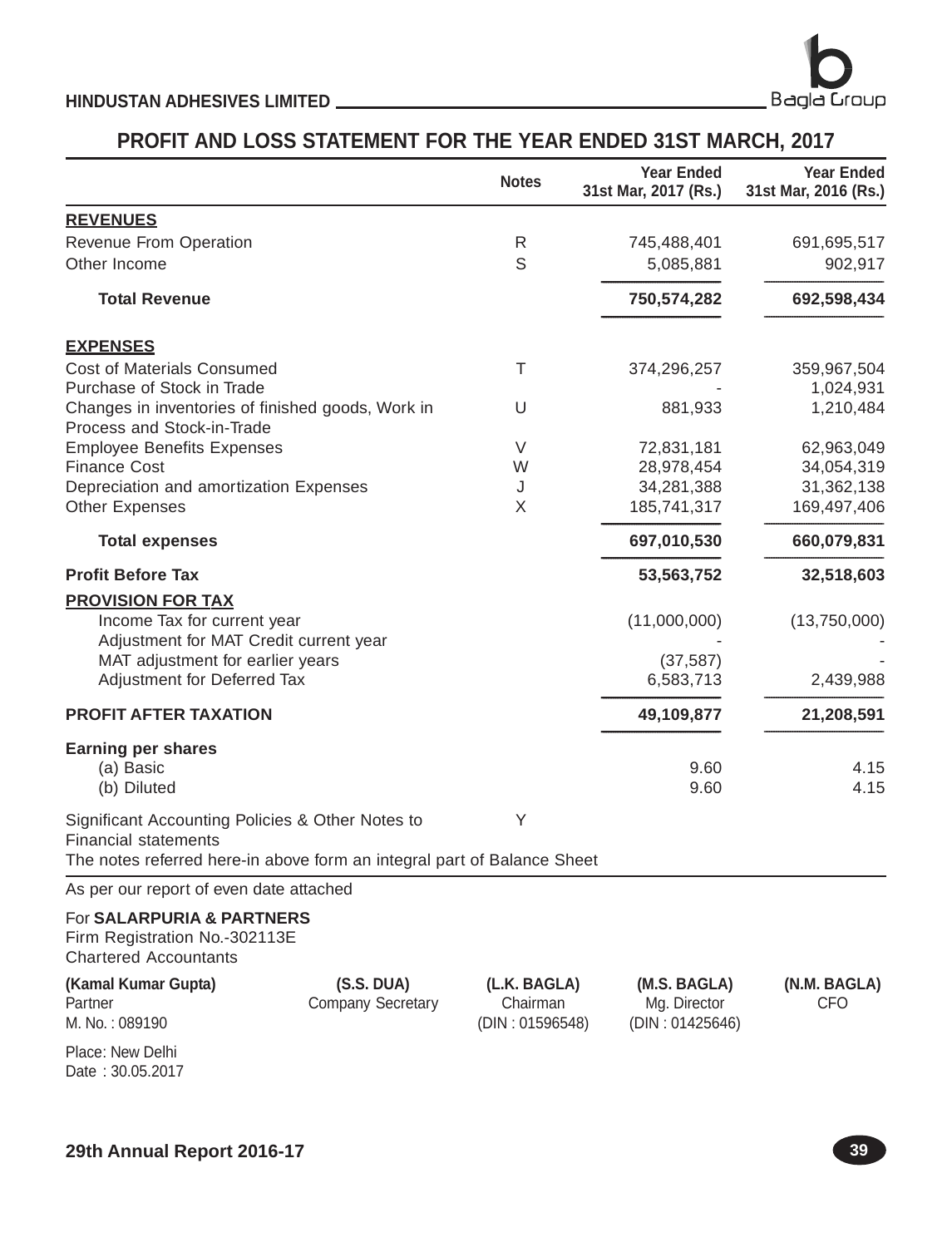# **NOTES FORMING PART OF FINANCIAL STATEMENTS**

| <b>PARTICULARS</b>                                  | As At<br>31st Mar, 2017<br>(Rs.) | As At<br>31st Mar, 2016<br>(Rs.) |
|-----------------------------------------------------|----------------------------------|----------------------------------|
| NOTE 'A'                                            |                                  |                                  |
| <b>SHARE CAPITAL</b>                                |                                  |                                  |
| (AUTHORISED)                                        |                                  |                                  |
| 70,00,000 (70,00,000) Equity Share of Rs. 10/- each | 70,000,000                       | 70,000,000                       |
| <b>ISSUED, SUBSCRIBED AND PAID UP</b>               |                                  |                                  |
| 51,16,300 Equity share of Rs.10/- each              | 51,163,000                       | 51,163,000                       |
|                                                     | 51,163,000                       | 51,163,000                       |
|                                                     |                                  |                                  |

(1,029,000 Equity shares of Rs.10/- each, issued as Bonus Share Capitalisation of General Reserve)

#### **A-1**

### **DETAILS OF SHAREHOLDER HOLDING MORE THAN 5% SHARES:**

| Name of Share holder                    | No. of Shares | $\frac{0}{0}$ | No. of Shares | %     |
|-----------------------------------------|---------------|---------------|---------------|-------|
| Mr. Madhusudan Bagla                    | 812.419       | 15.88         | 812.419       | 15.88 |
| Mrs. Anju Bagla                         | 598.630       | 11.70         | 598,630       | 11.70 |
| Master Dhruy Bagla                      | 314.580       | 6.15          | 314,580       | 6.15  |
| Mr. Nakul Bagla                         | 372.100       | 7.27          | 372.100       | 7.27  |
| Mr. M S Bagla - Karta (M S Bagla - Huf) | 269,250       | 5.26          | 269,250       | 5.26  |

#### **NOTE 'B' RESERVES AND SURPLUS**

| <b>Capital Reserve</b><br><b>Central Capital Subsidy</b> |               |             |
|----------------------------------------------------------|---------------|-------------|
| <b>Opening Balance</b><br>Received during the year       | 3,000,000     | 3,000,000   |
| <b>Closing Balance</b>                                   | 3,000,000     | 3,000,000   |
| <b>Share Premium Account</b>                             |               |             |
| <b>Balance Brought Forward</b>                           | 21,259,500    | 21,259,500  |
| <b>Investment Allowance Utilization Reserve</b>          |               |             |
| <b>Balance Brought Forward</b>                           | 2,500,000     | 2,500,000   |
| <b>Profit &amp; Loss Account</b>                         |               |             |
| Balance B/F From Previous Year                           | 118,109,436   | 96,805,761  |
| Intrem Dividend Paid                                     | (5, 116, 300) |             |
| Corporate Dividend Tax                                   | (1,041,732)   |             |
| Income Tax adjustment for earlier years                  | 3,612,113     |             |
| Adjustment for income Tax for earlier years              |               | 95,083      |
| Profit for the year                                      | 49,109,877    | 21,208,591  |
|                                                          | 191,432,894   | 144,868,935 |
|                                                          |               |             |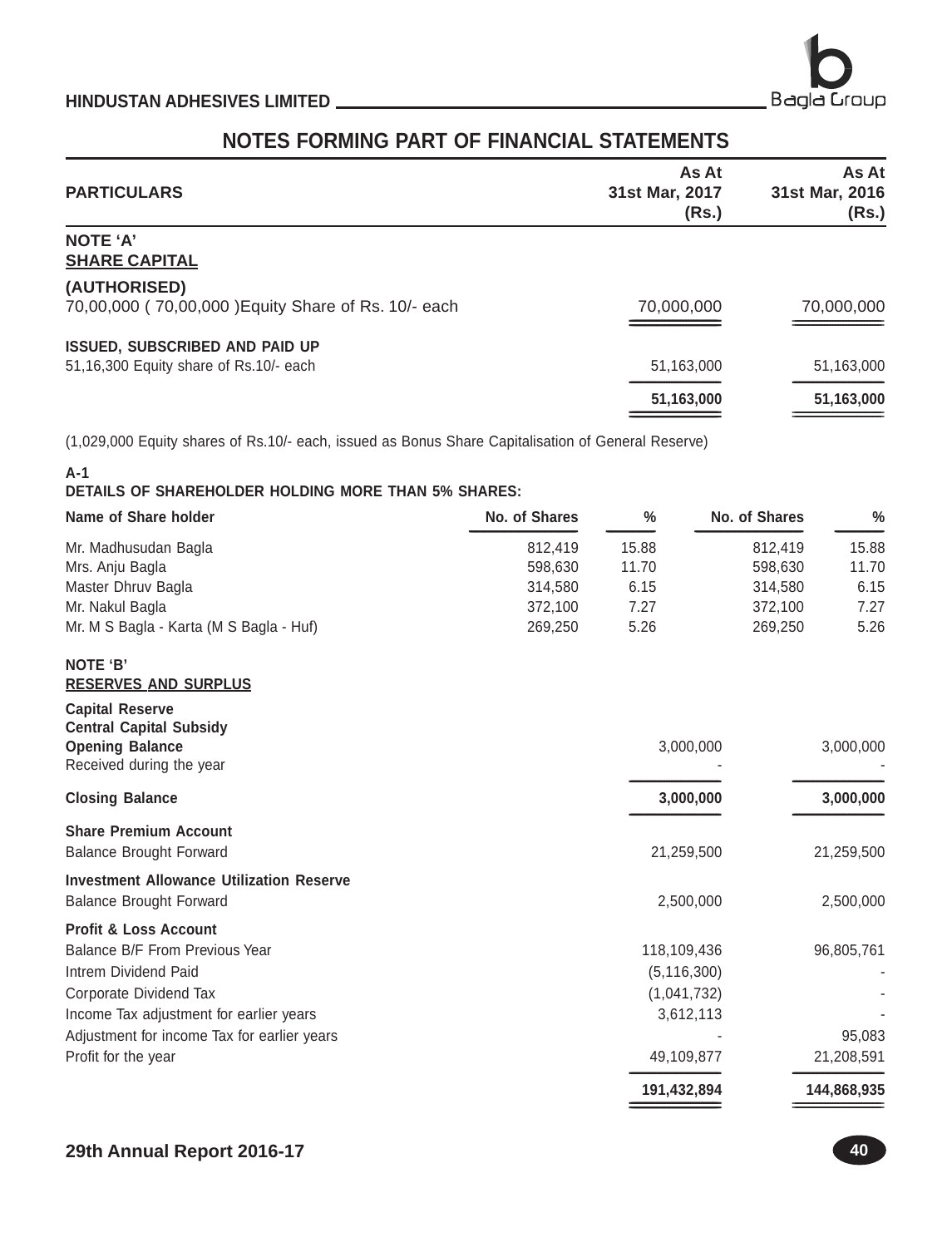

# **NOTE 'C' LONG TERM BORROWINGS (SECURED)**

| <b>Term Loan</b>                     | <b>Non Current</b>      | <b>Current</b>          | <b>Non Current</b> | <b>Current</b> |
|--------------------------------------|-------------------------|-------------------------|--------------------|----------------|
| <b>Allahabad Bank</b>                |                         | 3,151,010               | 3,342,847          | 13,240,000     |
| <b>IDBI Bank</b><br><b>IDBI Bank</b> | 18,000,000<br>5,999,443 | 12,000,000<br>7,500,000 | 30,000,000         | 12,000,000     |
|                                      | 23,999,443              | 22,651,010              | 33,342,847         | 25,240,000     |
| <b>Auto Loans</b>                    |                         |                         |                    |                |
| <b>HDFC Bank Ltd. Bombay</b>         | 293,850                 | 322,909                 | 617,056            | 293,610        |
| <b>HDFC Bank Ltd. Calcutta</b>       | 180,918                 | 129,727                 |                    |                |
| KOTAK MAINDRA PRIME LTD              | 615,901                 | 291,853                 |                    |                |
| HDFC Bank Ltd. Loan 2                | 441,434                 | 121,161                 | 560,845            | 128,624        |
| <b>AXIS Bank Itd</b>                 | 3,025,792               | 1,854,379               |                    |                |
|                                      | 4,557,896               | 2,720,029               | 1,177,901          | 422,234        |
| <b>UNSECURED LOAN</b>                |                         |                         |                    |                |
| From Director                        | 4,460,000               |                         |                    |                |
|                                      | 4,460,000               |                         |                    |                |
|                                      | 33,017,339              | 25,371,039              | 34,520,748         | 25,662,234     |
|                                      |                         |                         |                    |                |

- (1) Term Loans from Allahabad bank is secured by way of First pari passu charge on entire movable and immovable at fixed assets of the company, both present and future, of the companies plant located Roorkee to be shared with IDBI bank and also equitable mortgage on first pari passu basis of industrial plot and building thereupon situated at plot no. 15 KIE Industrial Estate, Village Mundiyaki,Pargana Mangalore, Tehsil- Roorkee, Distt. Haridwar, Collaterally secured by way of second pari passu charge on the entire current assets of the company both present and future and second pari passu charge on the entire movable and immovable fixed assets of the company, including land & construction thereon, both present & future, of the companies plant located at dadri, District Ghaziabad. Payment Terms: Loan is repayable in 20 Quarterly installments of Rs. 33,10,000/- each and interest is on monthly basis on due amount.
- (2) Term Loan from IDBI bank is secured by way first pari passu charge on entire movable and immovable fixed assets, of the company, both present and future, equitable mortgage on first pari passu basis on land and building situated at Roorkee and second pari-passu charge on the entire movable and immovable assets of the company including land & construction thereon , both present and future of the company plant located at Dadri, district Ghaziabad (excluding land admeasuring 0.0253 hectares part of the existing factory land). Second pari-passu charge on entire current assets of the company both present & future and unconditional & irrecoverable personal guarantee of promoter directors Shri M.S. Bagla & Shri L. K. Bagla. Loan repayable in 20 Quarterly Installment of Rs. 30,00,000/- each and interest is on monthly basis on due amount
- (3) Auto Loans are secured by way of hypothecation of vehicles financed by the Banks.
- (4) Loans are further guaranteed by Sh. L.K. Bagla and Sh. M.S.Bagla, Directors of the company.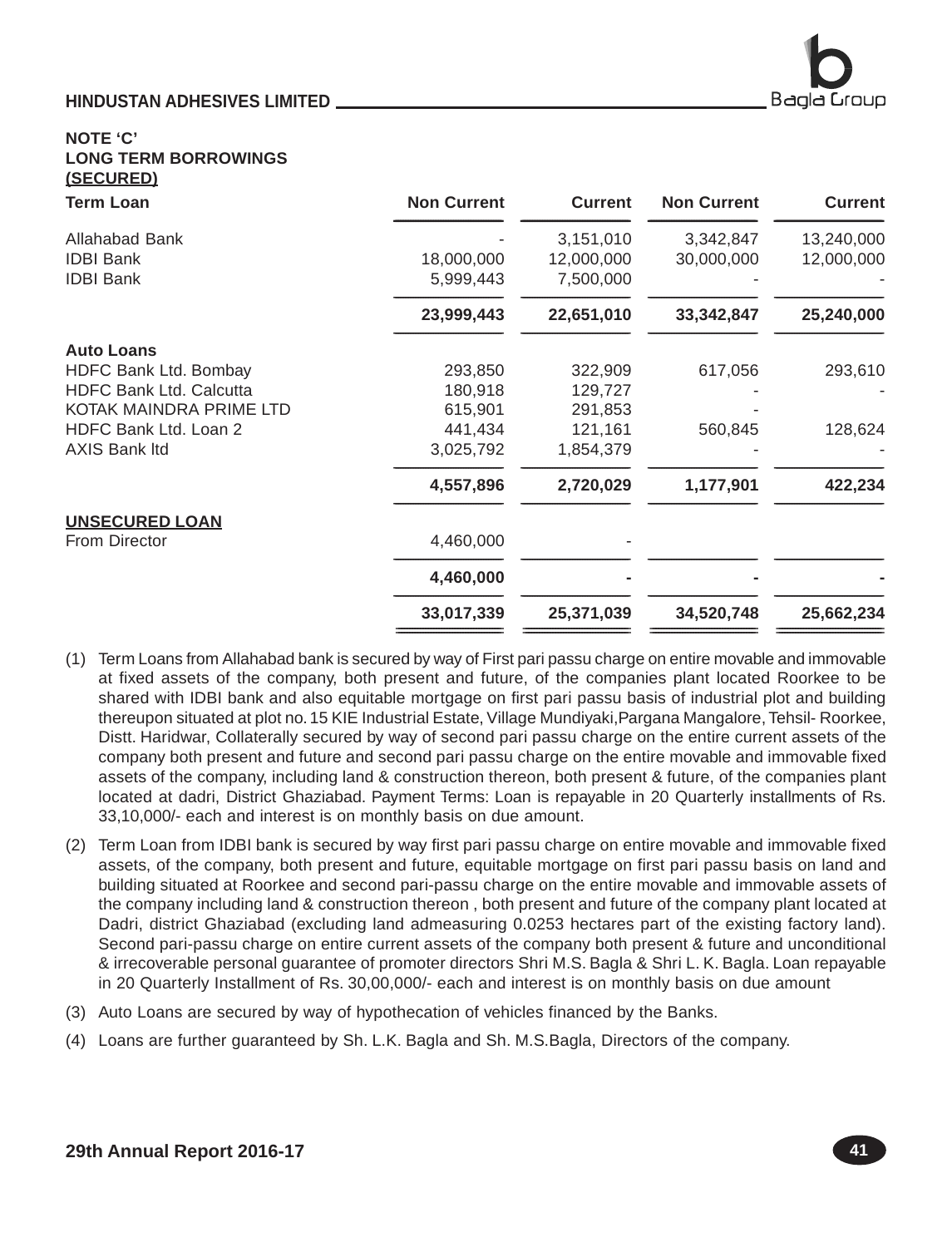| <b>PARTICULARS</b>                                                            | As At<br>31st Mar, 2017<br>(Rs.) | As At<br>31st Mar, 2016<br>(Rs.) |
|-------------------------------------------------------------------------------|----------------------------------|----------------------------------|
| NOTE 'D'<br>DEFERRED TAX LIABILITIES (NET)                                    |                                  |                                  |
| On Timing Difference of Accounting of Depreciation                            | 17,950,954                       | 23,902,518                       |
| On Provision for Gratuity                                                     | (3,696,554)                      | (3,081,253)                      |
| On Adjustments of Statutory Dues under Section<br>43B of Income Tax Act, 1961 | (934, 221)                       | (917, 373)                       |
| Net Deferred Tax Assets (Liabilities)                                         | 13,320,179                       | 19,903,892                       |
| NOTE 'E'<br><b>LONG TERM PROVISIONS</b>                                       |                                  |                                  |
| For Gratuity                                                                  | 10,513,091                       | 8,847,486                        |
| For Leave Encashment                                                          | 672,811                          | 511,941                          |
|                                                                               |                                  |                                  |
|                                                                               | 11,185,902                       | 9,359,427                        |
| NOTE 'F'<br><b>SHORT TERM BORROWING</b>                                       |                                  |                                  |
| <b>Current Maturities of Long Term Loans</b>                                  | 25,371,038                       | 25,662,234                       |
| (Refer Note C Above)                                                          |                                  |                                  |
| <b>Cash Credits from Banks</b>                                                |                                  |                                  |
| <b>Allahabad Bank</b>                                                         | 55,154,847                       | 59,623,456                       |
| <b>IDBI Bank Ltd</b>                                                          | 95,169,043                       | 87,908,256                       |
|                                                                               | 175,694,928                      | 173,193,946                      |

# **NOTES**

(1) Working Capital Term Loans and Cash Credit Loans are secured against hypothecation of entire stocks of Raw Materials, Work in Progress, Finished Goods, Stores & Spares, Book-Debts & First Charge on Fixed Assets of the Company .

(2) Loans are further guaranteed by Sh. L.K. Bagla and Sh. M .S. Bagla, Directors of the company.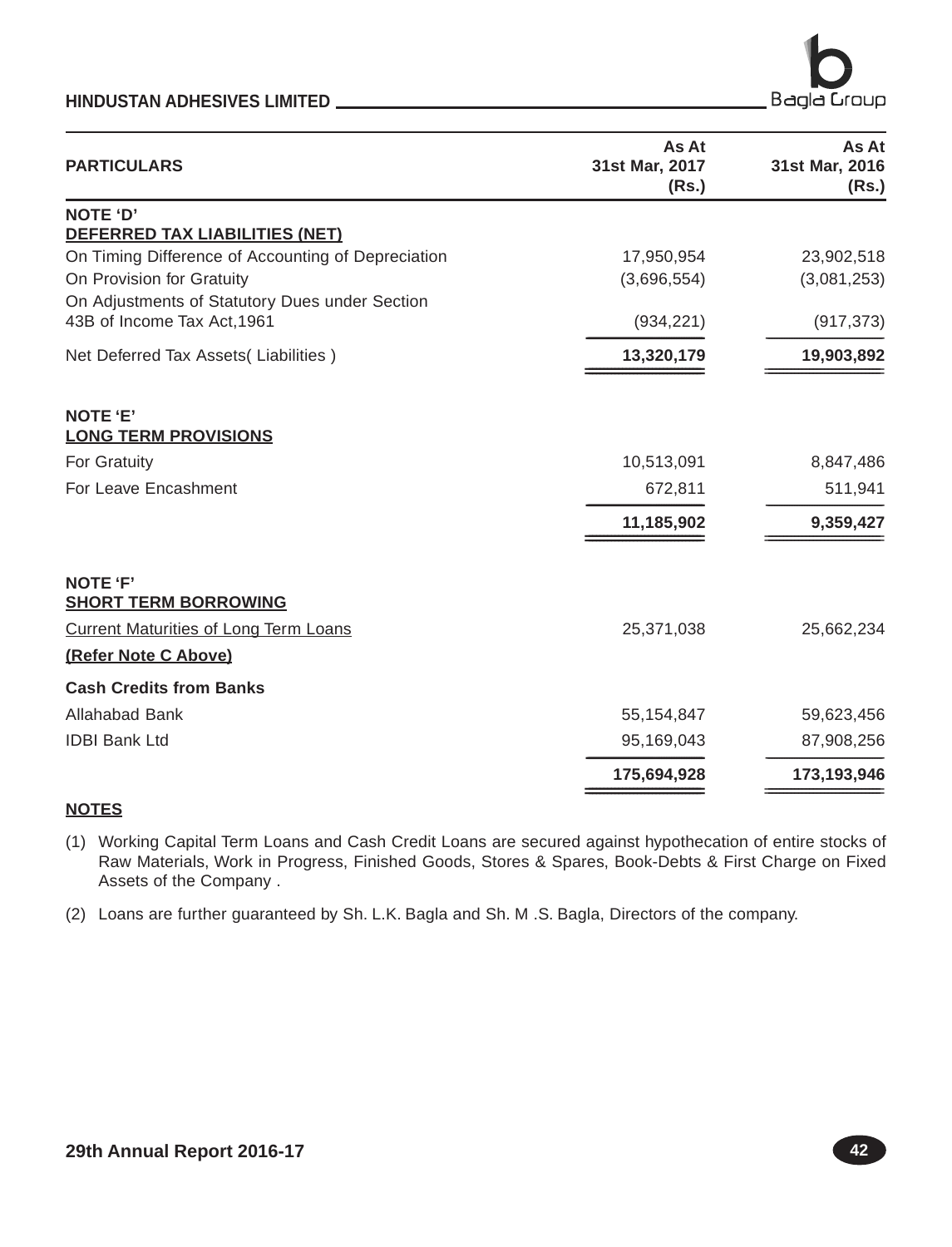

| <b>PARTICULARS</b>                                  |                | As At<br>31st Mar, 2017<br>(Rs.) |               | As At<br>31st Mar, 2016<br>(Rs.) |
|-----------------------------------------------------|----------------|----------------------------------|---------------|----------------------------------|
| NOTE 'G'<br><b>TRADE PAYABLES</b>                   |                |                                  |               |                                  |
| For Goods                                           |                | 68,639,851                       |               | 54,702,066                       |
| For Services                                        |                | 12,935,695                       |               | 11,579,587                       |
| For Deferred Credit                                 |                | 5,081,520                        |               | 5,431,844                        |
|                                                     |                | 86,657,066                       |               | 71,713,497                       |
| <b>NOTE 'H'</b><br><b>OTHER CURRENT LIABILITIES</b> |                |                                  |               |                                  |
| <b>Advance From Customers</b>                       |                | 3,691,373                        |               | 6,341,594                        |
| Payables For Capital Goods                          |                | 3,663,586                        |               | 1,593,196                        |
| Payable For employees                               |                | 5,591,910                        |               | 4,546,728                        |
| <b>Statutory Dues</b>                               |                | 2,416,546                        |               | 2,251,507                        |
| Interest accrued but not due on Loan                |                | 36,563                           |               | 1,418,852                        |
| <b>Unclaimed Dividend</b>                           |                | 400,470                          |               |                                  |
| <b>Other Liabilities</b>                            |                | 1,059,699                        |               | 580,967                          |
|                                                     |                | 16,860,147                       |               | 16,732,844                       |
| <b>NOTE 'I'</b><br><b>SHORT TERM PROVISIONS</b>     |                |                                  |               |                                  |
| For Leave Encashment                                |                | 60,642                           |               | 64,339                           |
| For Gratuity                                        |                | 667,243                          |               | 649,364                          |
| For Income Tax                                      |                |                                  |               |                                  |
| Provisions                                          | 11,000,000     |                                  | 13,750,000    |                                  |
| Less: Tax Payments                                  | (10, 647, 808) | 352,192                          | (7, 146, 790) | 6,603,210                        |
|                                                     |                | 1,080,077                        |               | 7,316,913                        |
|                                                     |                |                                  |               |                                  |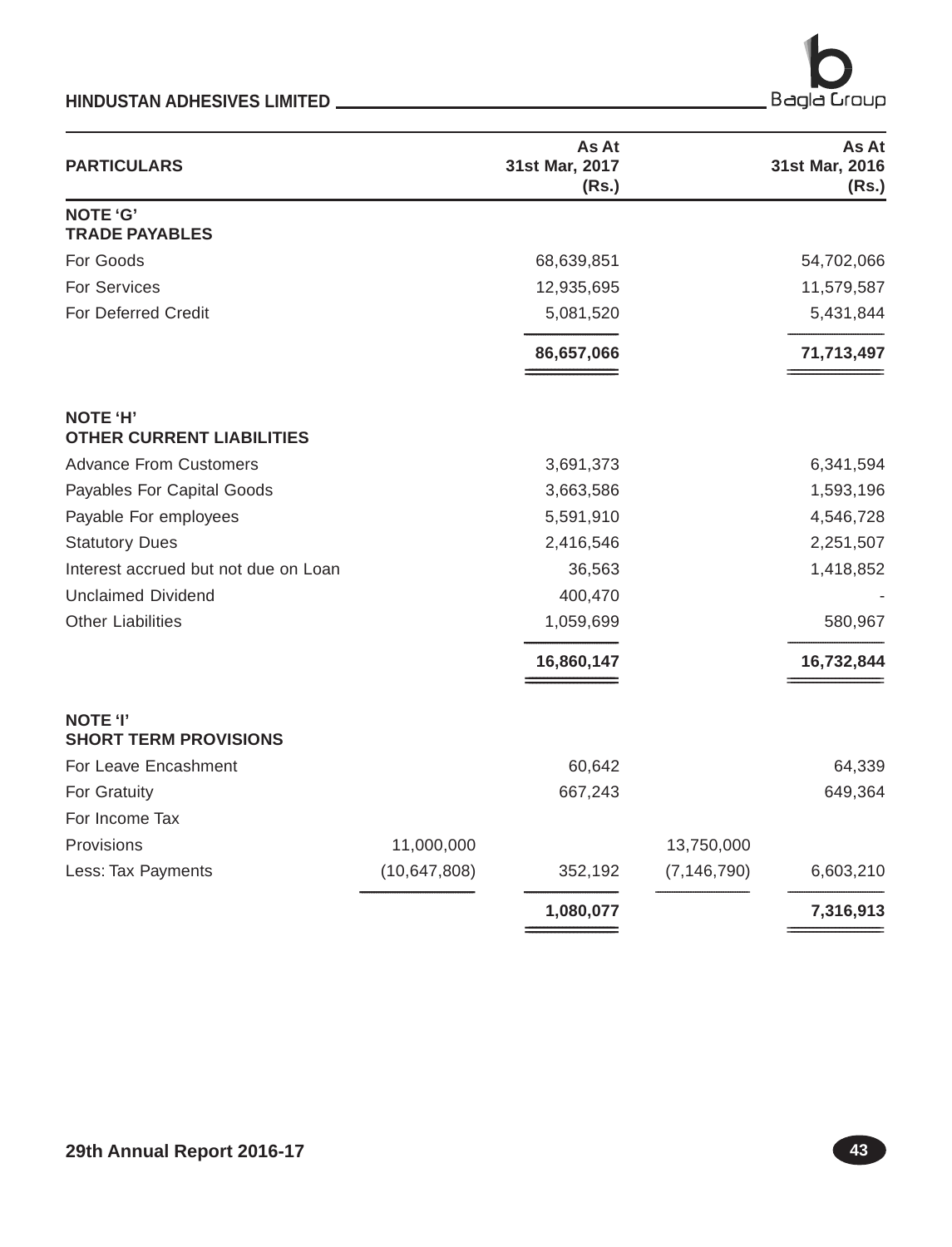| 29th Annual Report 2016-17 | 44 |
|----------------------------|----|
|                            |    |

| FIXED ASSETS<br><b>NOTE'J'</b>                 |                                |                            |                           |                             |                                |                              |                            |                          |                                |                                                    |                     |
|------------------------------------------------|--------------------------------|----------------------------|---------------------------|-----------------------------|--------------------------------|------------------------------|----------------------------|--------------------------|--------------------------------|----------------------------------------------------|---------------------|
| <b>TANGIBLEASSETS</b>                          |                                |                            |                           |                             |                                |                              |                            |                          |                                |                                                    | (Rupees)            |
|                                                |                                | ပာ<br>ROS:<br>G            | <b>BLOCK</b>              |                             | $\sim$                         |                              | EPRECIATION WRITTENOF      | щ                        |                                | <b>NET</b>                                         | <b>BLOCK</b>        |
| <b>Particulars</b>                             | 31.03.2016<br>As on            | Addition                   | Capitalized<br>Deduction/ | As on<br>31.03.2017         | Ason<br>31.03.2016             | For the<br>Year              | Additional<br>dep. As per  | on sale of<br>Adjustment | Up to<br>31.03.2017            | As on<br>31.03.2017                                | 31.03.2016<br>As on |
|                                                | (Rs.)                          | (Rs.)                      | (Rs.)                     | (Rs.)                       | (Rs.)                          | (Rs.)                        | Company<br>act, 2013 (Rs.) | Assets<br>(Rs.)          | (Rs.)                          | (Rs.)                                              | (Rs.)               |
| AND (FREE HOLD)                                | 2,664,804                      | 8,856,410                  |                           | 11,521,214                  |                                |                              |                            |                          |                                | 11,521,214                                         | 2,664,804           |
| BUILDING                                       | 45,305,045                     |                            |                           | 45,305,045                  | 30,688,978                     | 1,356,514                    |                            |                          | 32,045,492                     | 13,259,553                                         | 14,616,067          |
| PLANT & MACHINERY                              | 424,004,082                    | 11,880,386                 |                           | 435,884,468                 | 246,148,046                    | 24,322,705                   |                            |                          | 270,470,751                    | 165,413,717                                        | 177,856,036         |
| ELECTRIC INSTALLATION                          | 29,884,778                     | 983,917                    |                           | 30,868,695                  | 14,673,535                     | 2,671,403                    |                            |                          | 17,344,938                     | 13,523,757                                         | 15,211,243          |
| FURNITURE & FIXTURE                            | 13,156,673                     | 3,748,236                  |                           | 16,904,909                  | 6,787,363                      | 2,288,821                    |                            |                          | 9,076,184                      | 7,828,725                                          | 6,369,310           |
| AIR CONDITIONER                                | 2,422,752                      | 811,726                    |                           | 3,234,478                   | 1,926,187                      | 212,254                      |                            |                          | 2,138,441                      | 1,096,037                                          | 496,565             |
| OFFICE EQUIPMENT                               | 922,031                        | 23,500                     |                           | 945,531                     | 879,788                        | 5,561                        |                            |                          | 885,349                        | 60,182                                             | 42,243              |
| <b>VEHICLES</b>                                |                                |                            |                           |                             |                                |                              |                            |                          |                                |                                                    |                     |
| CAR'S/BUS                                      | 12,766,261                     | 10,063,547                 | 363,082                   | 22,466,726                  | 9,250,635                      | 2,834,615                    |                            | 329,889                  | 11,755,361                     | 10,711,365                                         | 3,515,626           |
| DELIVERY TRUCKS                                | 1,327,005                      | 942,000                    | 759,945                   | 1,509,060                   | 1,238,840                      | 67,083                       |                            | 738,904                  | 567,019                        | 942,041                                            | 88,165              |
| <b>SCOOTERS</b>                                | 273,965                        | 133,758                    |                           | 407,723                     | 249,952                        | 16,001                       |                            |                          | 265,953                        | 141,770                                            | 24,013              |
| <b>CYCLE'S</b>                                 | 7,967                          |                            |                           | 7,967                       | 6,212                          |                              |                            |                          | 6,212                          | 1,755                                              | 1,755               |
| <b>COMPUTERS</b>                               | 3,274,898                      | 602,726                    |                           | 3,877,624                   | 2,639,887                      | 506,431                      |                            |                          | 3,146,318                      | 731,306                                            | 635,011             |
| <b>TOTAL</b>                                   | (523, 857, 881)<br>536,010,261 | 38,046,206<br>(13,008,582) | 1,123,027<br>(856,202)    | 536,010,261)<br>572,933,440 | (283, 858, 194)<br>314.489.423 | 34,281,388<br>(31, 362, 138) |                            | (730, 908)<br>1,068,793  | 347,702,018<br>(314, 489, 424) | $(221, 520, 837)$ $(239, 999, 687)$<br>225,231,422 | 221,520,838         |
| <b>Capital Work in Progress</b>                |                                |                            |                           |                             |                                |                              |                            |                          |                                |                                                    |                     |
| Building under Construction                    |                                | 8,339,509                  |                           | 8,339,509                   |                                |                              |                            |                          |                                | 8,339,509                                          |                     |
| Advance for Capital Goods                      |                                |                            |                           |                             |                                |                              |                            |                          |                                |                                                    |                     |
| Pre-operative Expenses<br>(pending allocation) |                                | 2,269,191                  |                           | 2,269,191                   |                                |                              |                            |                          |                                | 2,269,191                                          |                     |
| <b>TOTAL</b>                                   |                                | 10,608,700                 |                           | 10,608,700                  |                                |                              |                            |                          |                                | 10,608,700                                         |                     |
| <b>GRAND TOTAL</b>                             | 536,010,261                    | 48,654,906                 | 1,123,027                 | 583,542,139                 | 314,489,423                    | 34,281,388                   |                            | 1,068,793                | 347,702,018                    | 235,840,121                                        | 221,520,838         |
|                                                |                                |                            |                           |                             |                                |                              |                            |                          |                                |                                                    |                     |

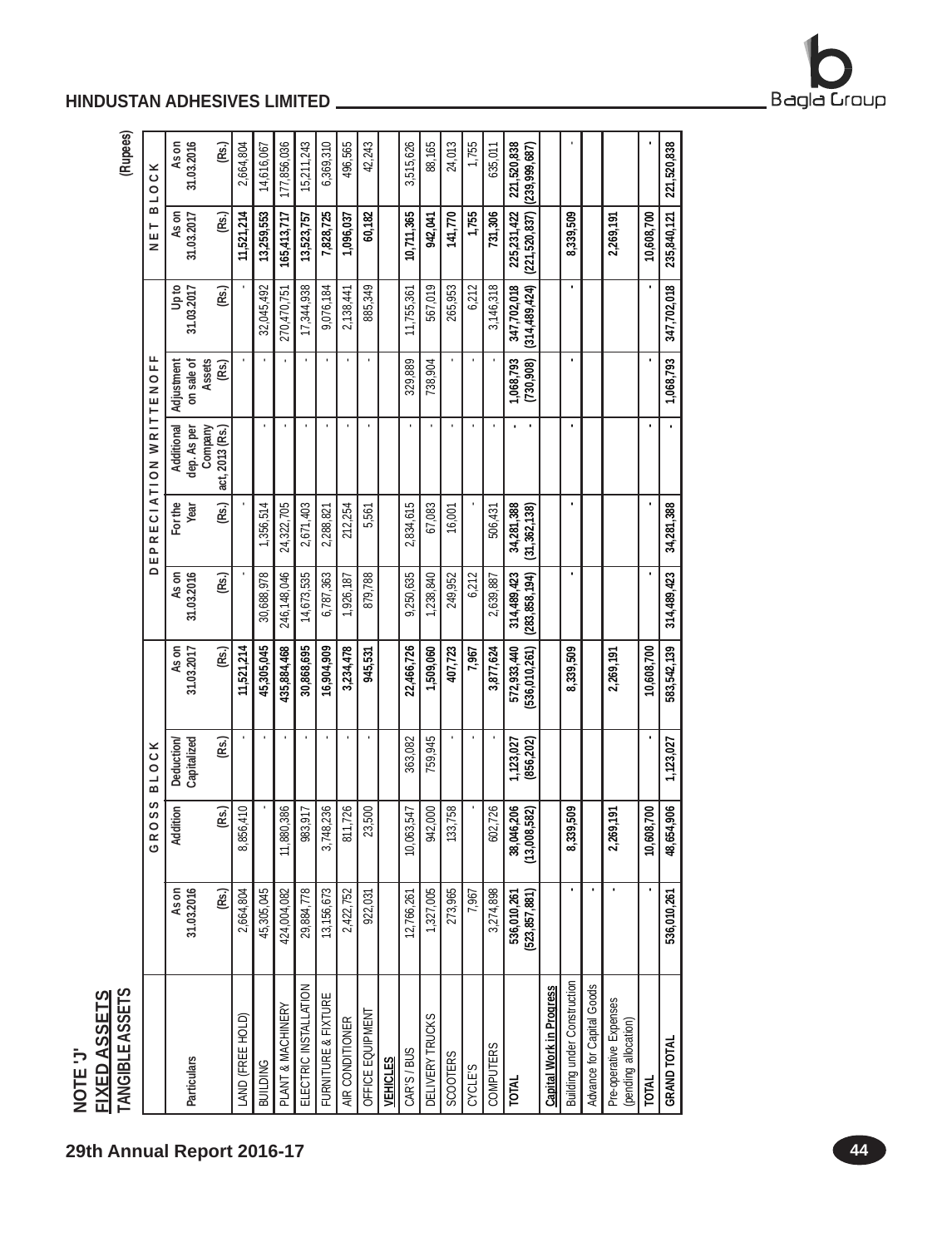| <b>NOTE 'K'</b><br><b>NON CURRENT INVESTMENTS</b><br>(Unquoted)<br>10,000 (10,000) Equity share of Rs 10/-each<br>Fully Paid up of Benares State Bank Limited<br>100,000<br>650000 (600000) Equity share of Rs 10/-each<br>16,250,000<br><b>IDBI</b> Midcap fund<br>500,000<br><b>Investment in Subcidiary(Associate) Company</b><br>1,62,000 (1,62,000) Equity share of Rs 10/-each<br>6,358,500<br>23,208,500<br>Less: Provision for diminution in value<br>100,000<br>23,108,500<br><b>NOTE 'L'</b><br><b>OTHER NON CURRENT ASSETS</b><br><b>Security Deposits</b><br>10,349,460<br>Advance for Capital Goods<br>19,034,689<br>VAT on Capital Goods<br>342,595<br>29,726,744<br>NOTE 'M'<br><b>INVENTORIES</b> | As At<br>As At<br>31st Mar, 2017<br>31st Mar, 2016<br>(Rs.)<br>(Rs.) |
|-------------------------------------------------------------------------------------------------------------------------------------------------------------------------------------------------------------------------------------------------------------------------------------------------------------------------------------------------------------------------------------------------------------------------------------------------------------------------------------------------------------------------------------------------------------------------------------------------------------------------------------------------------------------------------------------------------------------|----------------------------------------------------------------------|
|                                                                                                                                                                                                                                                                                                                                                                                                                                                                                                                                                                                                                                                                                                                   |                                                                      |
|                                                                                                                                                                                                                                                                                                                                                                                                                                                                                                                                                                                                                                                                                                                   |                                                                      |
|                                                                                                                                                                                                                                                                                                                                                                                                                                                                                                                                                                                                                                                                                                                   | 100,000                                                              |
|                                                                                                                                                                                                                                                                                                                                                                                                                                                                                                                                                                                                                                                                                                                   | 15,000,000                                                           |
|                                                                                                                                                                                                                                                                                                                                                                                                                                                                                                                                                                                                                                                                                                                   |                                                                      |
|                                                                                                                                                                                                                                                                                                                                                                                                                                                                                                                                                                                                                                                                                                                   | 6,358,500                                                            |
|                                                                                                                                                                                                                                                                                                                                                                                                                                                                                                                                                                                                                                                                                                                   | 21,458,500<br>100,000                                                |
|                                                                                                                                                                                                                                                                                                                                                                                                                                                                                                                                                                                                                                                                                                                   | 21,358,500                                                           |
|                                                                                                                                                                                                                                                                                                                                                                                                                                                                                                                                                                                                                                                                                                                   |                                                                      |
|                                                                                                                                                                                                                                                                                                                                                                                                                                                                                                                                                                                                                                                                                                                   | 9,407,105                                                            |
|                                                                                                                                                                                                                                                                                                                                                                                                                                                                                                                                                                                                                                                                                                                   | 207,199                                                              |
|                                                                                                                                                                                                                                                                                                                                                                                                                                                                                                                                                                                                                                                                                                                   | 293,122                                                              |
|                                                                                                                                                                                                                                                                                                                                                                                                                                                                                                                                                                                                                                                                                                                   | 9,907,426                                                            |
|                                                                                                                                                                                                                                                                                                                                                                                                                                                                                                                                                                                                                                                                                                                   |                                                                      |
| (As taken, valued and certified by the management)                                                                                                                                                                                                                                                                                                                                                                                                                                                                                                                                                                                                                                                                |                                                                      |
| <b>Raw Materials</b><br>49, 151, 214                                                                                                                                                                                                                                                                                                                                                                                                                                                                                                                                                                                                                                                                              | 47,221,897                                                           |
| <b>Finished Goods</b><br>18,619,280                                                                                                                                                                                                                                                                                                                                                                                                                                                                                                                                                                                                                                                                               | 15,580,881                                                           |
| Work in Progress<br>43,128,340                                                                                                                                                                                                                                                                                                                                                                                                                                                                                                                                                                                                                                                                                    | 47,084,480                                                           |
| Stores, Spares, Fuel and Packing Materials<br>12,144,024                                                                                                                                                                                                                                                                                                                                                                                                                                                                                                                                                                                                                                                          | 15,246,381                                                           |
| Scrap for Sales<br>36,816                                                                                                                                                                                                                                                                                                                                                                                                                                                                                                                                                                                                                                                                                         | 1,008                                                                |
| 123,079,674                                                                                                                                                                                                                                                                                                                                                                                                                                                                                                                                                                                                                                                                                                       | 125,134,647                                                          |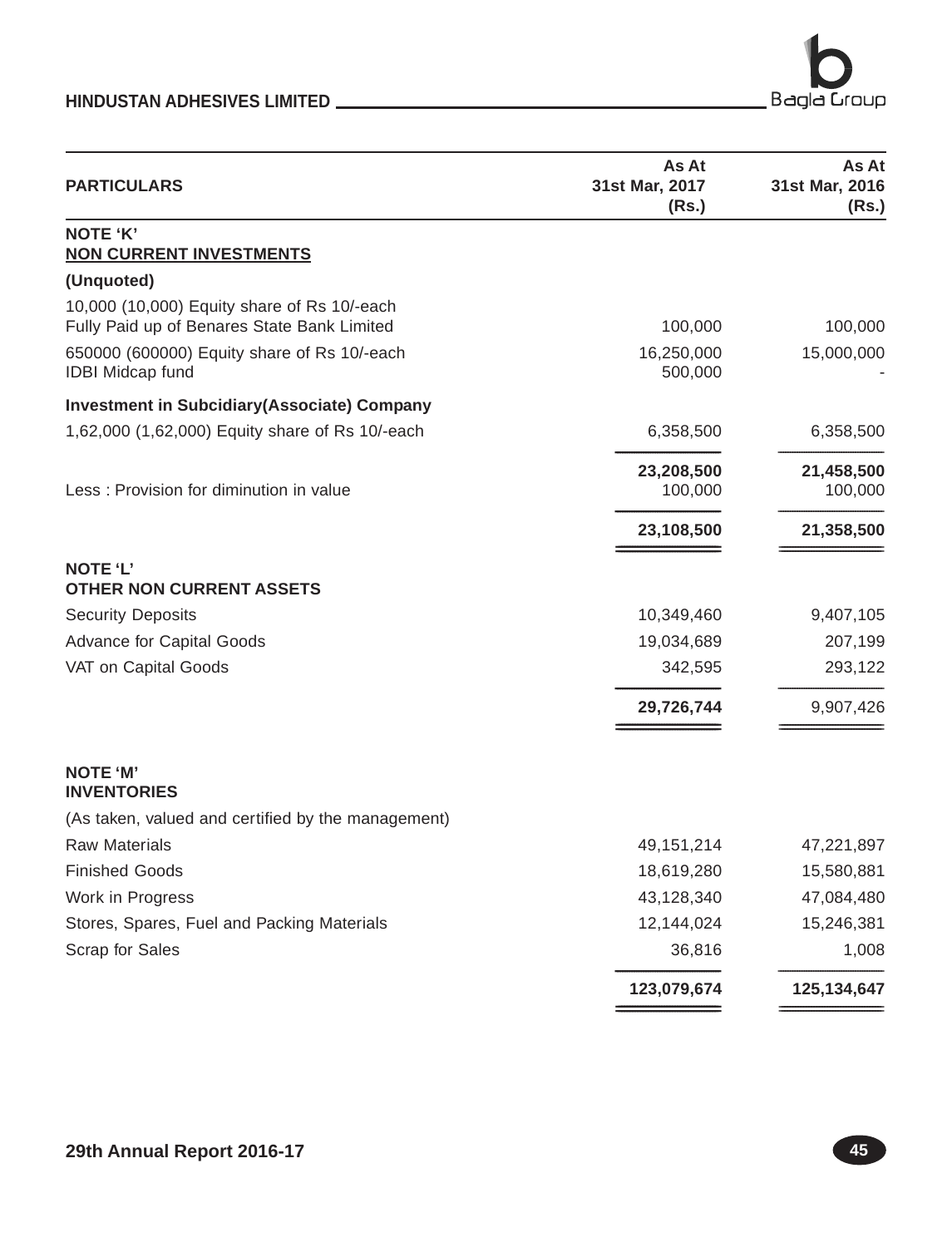

| <b>PARTICULARS</b>                                                              | As At<br>31st Mar, 2017<br>(Rs.) | As At<br>31st Mar, 2016<br>(Rs.) |
|---------------------------------------------------------------------------------|----------------------------------|----------------------------------|
| <b>NOTE 'N'</b><br><b>TRADE RECEIVABLES</b>                                     |                                  |                                  |
| (Unsecured, considered good unless otherwise stated)                            |                                  |                                  |
| <b>Debts Due Over Six month</b>                                                 |                                  |                                  |
| Considered good                                                                 | 6,538,551                        | 4,703,381                        |
| Considered doubtful                                                             | 1,101,507                        | 484,789                          |
| Less: Provision for doubtful debts                                              | (1, 101, 507)                    | (484, 789)                       |
| <b>Other Debts</b>                                                              |                                  |                                  |
| Considered good                                                                 | 135, 126, 176                    | 111,818,183                      |
|                                                                                 | 141,664,727                      | 116,521,564                      |
| NOTE 'O'<br><b>CASH AND CASH EQUIVALENTS</b>                                    |                                  |                                  |
| <b>Cash in Hand</b>                                                             |                                  |                                  |
| (As per books and certified)                                                    | 124,653                          | 254,531                          |
| <b>Balances with Scheduled Banks in:</b>                                        |                                  |                                  |
| <b>Current Accounts</b>                                                         | 3,509,415                        | 9,587,422                        |
| Dividend Account(IDBI)                                                          | 400,470                          |                                  |
| <b>Fixed Deposit Accounts</b><br>Interest Accrued but not due on fixed deposits | 5,857,968<br>56,929              | 6,324,598<br>160,884             |
| (Pledged as Margin money and having maturity within 12 months)                  |                                  |                                  |
|                                                                                 | 9,949,435                        | 16,327,435                       |
| <b>NOTE 'P'</b><br><b>SHORT TERM LOANS &amp; ADVANCES</b>                       |                                  |                                  |
| Advances recoverable in cash or in kind or for value to be received             |                                  |                                  |
| Unsecured, considered good:                                                     | 9,379,664                        | 7,814,541                        |
| <b>VAT Receivable</b>                                                           | 1,200,590                        | 27,218                           |
| <b>Balances with Excise Department</b>                                          | 4,057,870                        | 7,756,828                        |
|                                                                                 | 14,638,124                       | 15,598,587                       |
|                                                                                 |                                  |                                  |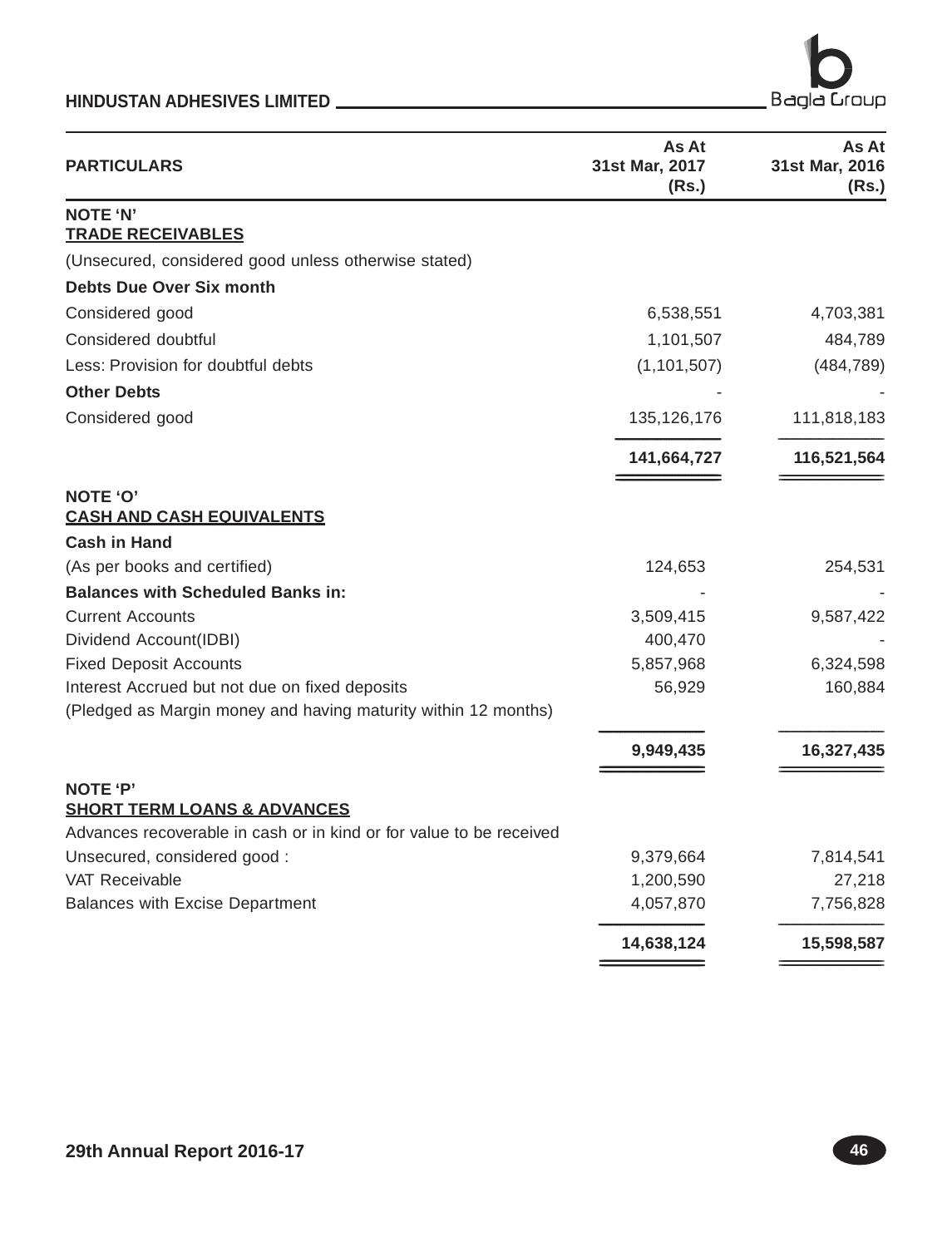| <b>PARTICULARS</b>                                                                   | As At<br>31st Mar, 2017<br>(Rs.) | As At<br>31st Mar, 2016<br>(Rs.) |
|--------------------------------------------------------------------------------------|----------------------------------|----------------------------------|
| NOTE 'Q'                                                                             |                                  |                                  |
| <u>OTHER CURRENT ASSETS</u><br>Discarded Fixed Assets held for Sales                 | 2,404,207                        |                                  |
| Less :- Sales During the year                                                        |                                  | 2,404,207                        |
|                                                                                      | 2,404,207                        | 2,404,207                        |
| NOTE 'R'                                                                             |                                  |                                  |
| <u>REVENUE FROM OPERATIONS</u>                                                       |                                  |                                  |
| [Sales Net of Returns]<br><b>Domestic Sales</b>                                      | 720,785,057                      | 663,471,263                      |
| <b>Export Sales</b>                                                                  | 95,851,455                       | 97,580,345                       |
| <b>Scrap Sales</b>                                                                   | 3,153,836                        | 2,371,159                        |
| <b>Trading Goods</b>                                                                 |                                  | 1,093,600                        |
| <b>Total Sales</b>                                                                   | 819,790,348                      | 764,516,367                      |
| Less Excise Duty                                                                     | 78,984,961                       | 73,402,117                       |
|                                                                                      | 740,805,387                      | 691,114,250                      |
| Job Work Receipts                                                                    | 367,680                          | 143,232                          |
| <b>Export incentives</b>                                                             | 4,315,334                        | 438,035                          |
|                                                                                      | 745,488,401                      | 691,695,517                      |
| <b>NOTE 'S'</b>                                                                      |                                  |                                  |
| <b>OTHER INCOME</b>                                                                  |                                  |                                  |
| Miscellaneous Receipts                                                               |                                  | 2,080                            |
| Interest received on Security Deposit                                                | 400,572                          |                                  |
| Interest received on Bank deposits                                                   | 778,670                          | 669,055                          |
| Foreign Exchange Fluctuation (Net)<br><b>Excess Provision for Bonus Written Back</b> | 3,173,786                        |                                  |
| Rent on Machine                                                                      | 336,000                          | 197,076                          |
| Profit on Sales of Fixed Assets                                                      | 48,142                           | 34,706                           |
| Insurance Claim Received                                                             | 348,711                          |                                  |
|                                                                                      | 5,085,881                        | 902,917                          |
|                                                                                      |                                  |                                  |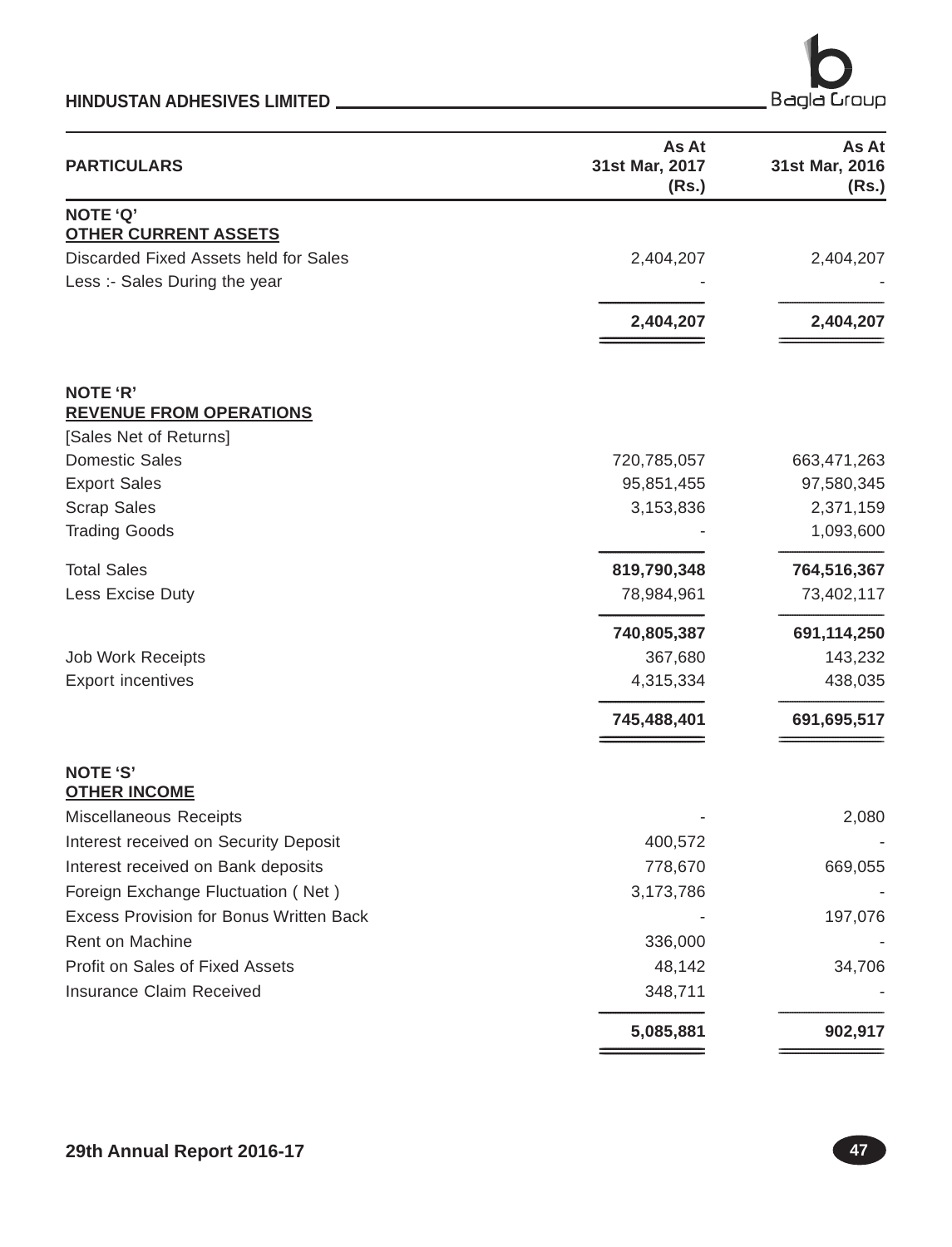

| <b>PARTICULARS</b>                                                                                             | As At<br>31st Mar, 2017<br>(Rs.) | As At<br>31st Mar, 2016<br>(Rs.) |
|----------------------------------------------------------------------------------------------------------------|----------------------------------|----------------------------------|
| <b>NOTE 'T'</b>                                                                                                |                                  |                                  |
| <b>MATERIALS CONSUMED</b>                                                                                      |                                  |                                  |
| <b>Raw Materials Consumed</b>                                                                                  |                                  |                                  |
| <b>Opening Stocks</b>                                                                                          | 47,221,897                       | 45,397,370                       |
| Add: Purchases                                                                                                 | 376,225,575                      | 361,792,031                      |
|                                                                                                                | 423,447,472                      | 407,189,401                      |
| Less : Closing Stocks                                                                                          | 49, 151, 215                     | 47,221,897                       |
|                                                                                                                | 374,296,257                      | 359,967,504                      |
| <b>NOTE 'U'</b><br><b>CHANGES IN INVENTORY OF FINISHED GOODS.</b><br><b>WORK IN PROCESS AND STOCK-IN-TRADE</b> |                                  |                                  |
| <b>OPENING STOCK</b>                                                                                           |                                  |                                  |
| Work in Process                                                                                                | 47,084,480                       | 50,365,864                       |
| <b>Finished Goods</b><br>Scrap                                                                                 | 15,580,881<br>1,008              | 13,501,545<br>9,444              |
|                                                                                                                | 62,666,369                       | 63,876,853                       |
| <b>CLOSING STOCK</b>                                                                                           |                                  |                                  |
| <b>Work in Process</b>                                                                                         | 43,128,340                       | 47,084,480                       |
| <b>Finished Goods</b>                                                                                          | 18,619,280                       | 15,580,881                       |
| Scrap                                                                                                          | 36,816                           | 1,008                            |
|                                                                                                                | 61,784,436                       | 62,666,369                       |
|                                                                                                                | (881, 933)                       | (1, 210, 484)                    |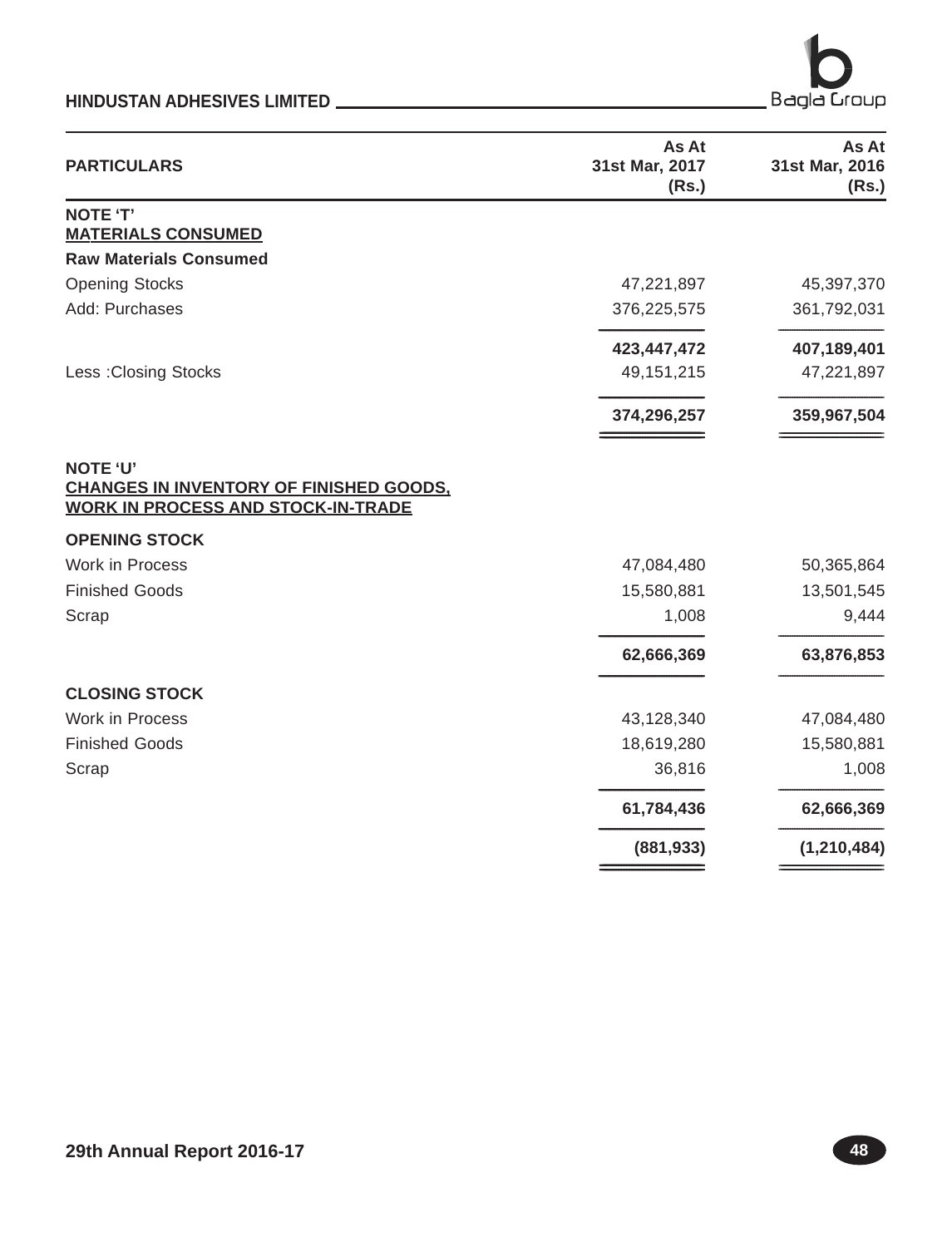| As At<br>31st Mar, 2016<br>(Rs.) | As At<br>31st Mar, 2017<br>(Rs.) | <b>PARTICULARS</b>                                   |
|----------------------------------|----------------------------------|------------------------------------------------------|
|                                  |                                  | <b>NOTE 'V'</b><br><b>EMPLOYEE BENEFITS EXPENSES</b> |
| 47,783,097                       | 54,211,102                       | Salaries, Wages and other Allowances                 |
| 3,133,017                        | 3,488,613                        | Contribution to Provident and other Allied Funds     |
| 7,068,111                        | 9,180,000                        | Director's Remuneration                              |
| 3,119,963                        | 2,822,313                        | <b>Staff Welfare and Benefits</b>                    |
| 1,508,373                        | 2,641,777                        | Gratuity                                             |
| 350,488                          | 487,376                          | Leave Encashment                                     |
| 62,963,049                       | 72,831,181                       |                                                      |
|                                  |                                  | <b>NOTE 'W'</b>                                      |
|                                  |                                  | <b>FINANCE COST</b>                                  |
| 18,902,606                       | 16,900,782                       | Interest to Banks on Cash/Packing credits            |
| 9,018,618                        | 6,628,007                        | Interest to Bank on Term Loan                        |
| 1,339,940                        | 1,098,669                        | Interest on Other                                    |
| 4,793,155                        | 4,350,996                        | Bank Commission and Charges                          |
| 34,054,319                       | 28,978,454                       |                                                      |
|                                  |                                  | <b>NOTE 'X'</b><br><b>OTHER EXPENSES</b>             |
|                                  |                                  | 1<br><b>MANUFACTURING EXPENSES</b>                   |
| 48,891,131                       | 50,872,945                       | Power & Fuel Consumed                                |
| 11,099,215                       | 14,643,752                       | Store, Spares & Tools Consumed                       |
| 27,842,413                       | 30,109,940                       | Packing Expenses                                     |
| 222,002                          | 269,471                          | Carriage Inward                                      |
|                                  |                                  | <b>Repairs and Maintenance:</b>                      |
| 2,542,904                        | 5,444,411                        | <b>Building and Shed</b>                             |
| 10,834,254                       | 10,238,490                       | Plant and Machinery                                  |
| 2,509,352                        | 3,735,402                        | <b>Others</b>                                        |
| 103,941,271                      | 115,314,411                      |                                                      |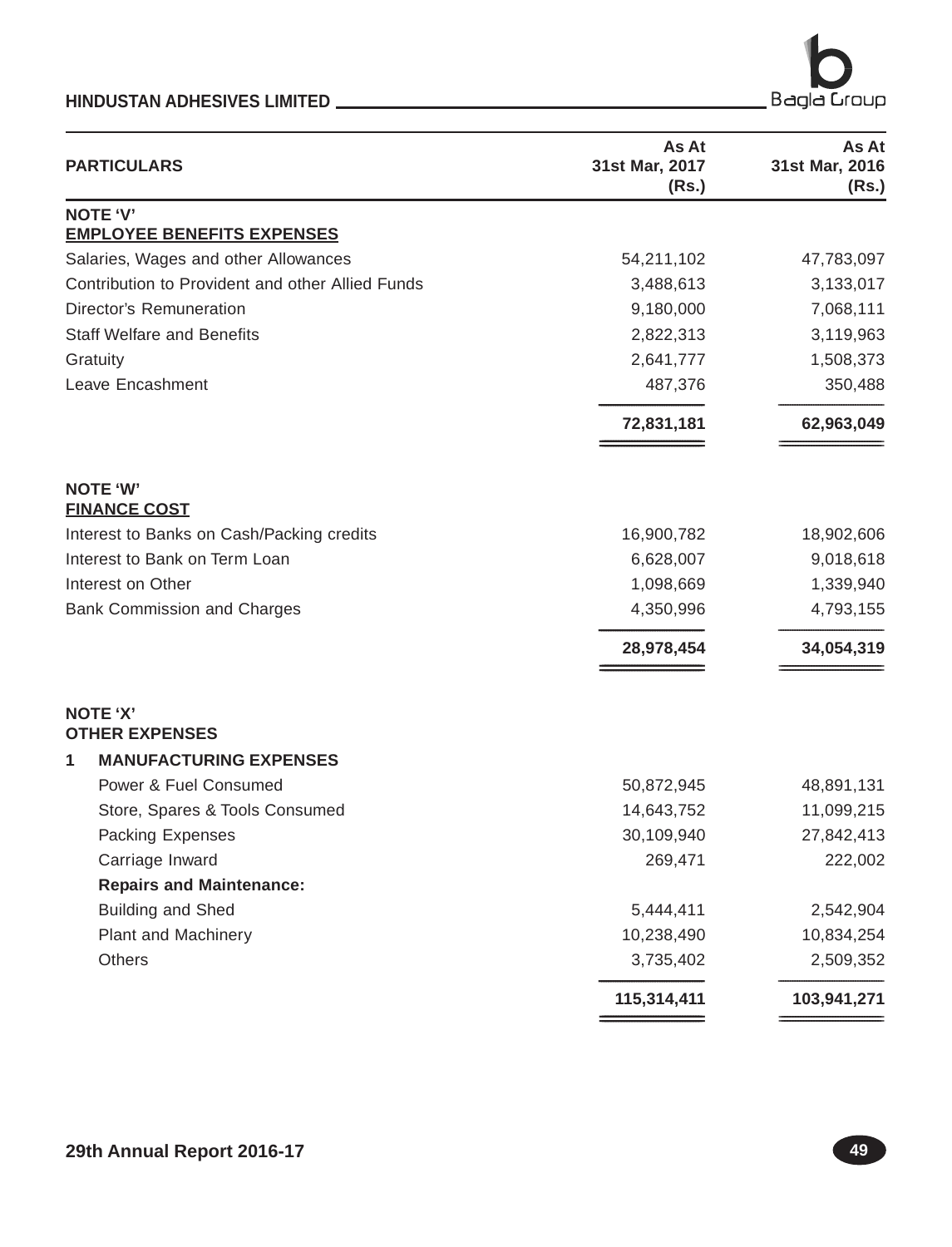| Bagla Group |
|-------------|

| <b>PARTICULARS</b>                                                   | As At<br>31st Mar, 2017<br>(Rs.) | As At<br>31st Mar, 2016<br>(Rs.) |
|----------------------------------------------------------------------|----------------------------------|----------------------------------|
| $\overline{\mathbf{2}}$<br><b>ADMINISTRATIVE AND OTHER OVERHEADS</b> |                                  |                                  |
| Rent, Rates and Taxes                                                | 960,824                          | 789,240                          |
| <b>Printing and Stationery</b>                                       | 1,073,492                        | 851,356                          |
| Traveling and Conveyance                                             | 12,066,134                       | 11,335,582                       |
| Vehicle Running Maintenance                                          | 2,926,419                        | 2,229,008                        |
| Postage & Telephone charges                                          | 3,951,790                        | 3,517,990                        |
| Electricity and Water Overheads                                      | 813,071                          | 880,493                          |
| Data processing Expenses                                             | 444,890                          | 665,627                          |
| Legal and Professional Charges                                       | 2,241,047                        | 2,781,977                        |
| <b>Advertisement Expenses</b>                                        | 21,492                           | 67,660                           |
| Auditor's Remuneration :                                             |                                  |                                  |
| For Audit Fees<br>For Tax Audit Fees                                 | 80,000<br>20,000                 | 80,000                           |
| <b>For Other Matters</b>                                             | 39,215<br>139,215                | 20,000<br>35,700<br>135,700      |
| Fees & Subscription                                                  | 624,714                          | 309,645                          |
| Repairs and Maintenance Others                                       | 3,503,581                        | 2,442,652                        |
| Insurance Charges                                                    | 1,329,527                        | 920,995                          |
| <b>General Expenses</b>                                              | 5,901,986                        | 5,413,699                        |
| Provision for doubtful debts/advances                                | 690,672                          | 220,977                          |
| Sundry Balances Written off (Net)                                    | 449,924                          | 3,061,774                        |
| Previous year adjustment (Net)                                       | 138,153                          | 352,626                          |
| Foreign Exchange Fluctuation (Net)                                   |                                  | 95,058                           |
|                                                                      | 37,276,931                       | 36,072,059                       |
| 3<br><b>SALES AND DISTRIBUTION OVERHEADS</b>                         |                                  |                                  |
| Advertisement & Publicity                                            | 123,476                          | 39,480                           |
| Freight and Carriage Outward                                         | 21,871,345                       | 18,766,336                       |
| Discount, Rebates and Claims                                         | 1,132,724                        | 1,625,441                        |
| Brokerage & Commission                                               | 4,349,072                        | 3,017,346                        |
| <b>Business Promotion Expenses</b>                                   | 4,844,267                        | 4,751,044                        |
| Turnover and Sales Tax                                               | 452,281                          | 322,632                          |
| <b>Statutory Demands</b>                                             |                                  | 177,159                          |
| Exhibition & Conference Expenses                                     | 376,810                          | 784,638                          |
|                                                                      | 33,149,975                       | 29,484,076                       |
| Total (1+2+3)                                                        | 185,741,317                      | 169,497,406                      |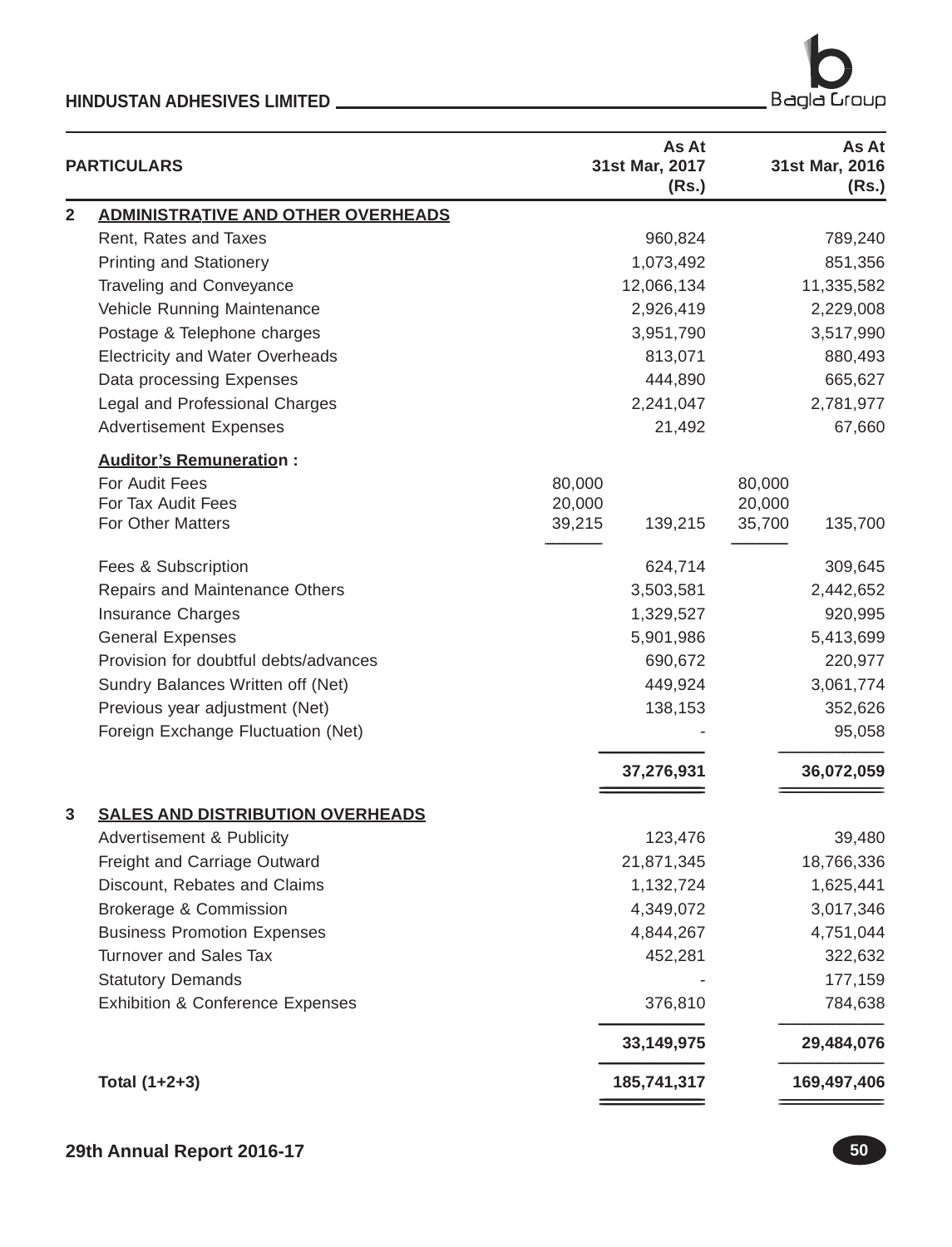

# **NOTE : Y SIGNIFICANT ACCOUNTING POLICIES AND OTHER NOTES TO THE FINANCIAL STATEMENTS AS AT 31st MARCH, 2017**

### **A. SIGNIFICANT ACCOUNTING POLICIES**

#### **I. a) BASIS OF ACCOUNTING**

The financial statements are prepared under the historical cost convention and in accordance with the requirements of the Companies Act, 2013, and applicable Accounting Standards except otherwise stated.

### **b) USE OF ESTIMATES**

The preparation of financial statements in under generally accepted accounting principal (GAAP) requires management to make estimates and assumptions that effect the reported statements of assets and liabilities and the disclosure of contingent liabilities on the date of financial statements and reported amounts of revenue and expenses during the year. The actual results could differ from these estimates. Any revision to accounting estimates is recognized prospectively in current and future periods.

#### **II. RECOGNITION OF INCOME AND EXPENDITURE**

- (a) All revenues costs, assets and liabilities are accounted for on accrual basis except excise duty payable on uncleared finished goods, which is accounted as and when they fall due by clearance of goods from factory.
- (b) Sales are inclusive of excise duty and exchange gain/loss on export sales.
- (c) Scrap of Adhesives Tape and POF Division is accounted for on cash basis.
- (d) Duty Drawbacks and other export incentive (income) are accounted for on receipt basis.

#### **III. INVENTORIES**

Raw Materials, stores and spares are valued at cost, Work-in-progress and finished goods are valued at lower of cost or net realizable value. **The basis of determining cost for various categories of Inventories are as follows:**

|    | a) Stores & Spares, Raw Material<br>& Packing Materials | First in first out lower of cost or market value                                           |
|----|---------------------------------------------------------|--------------------------------------------------------------------------------------------|
| b) | Work-in-progress & Finished Goods                       | Material Cost plus appropriate Attributable<br>Production overheads, Duties as Applicable. |
| C) | Rejected Materials/Scrap                                | At estimated realizable Value                                                              |

#### **IV. INVESTMENTS**

Long Term Investments are stated at cost. Diminution of permanent nature in the value of investments has been provided for.

#### **V. FIXED ASSETS & DEPRECIATION**

Fixed assets are stated at cost less depreciation. Cost of acquisition or construction is inclusive of freight, duties and other incidental expenses, till the assets are put to use.

Depreciation has been provided at the rates derived from useful life of the assets prescribed in schedule II to the Companies Act, 2013 as under:

- a) On Plant & Machinery and Electric Installations, on straight-line method
- b) On Building, Office Equipments, Air conditioners, furniture & fixtures, Computer and vehicles on written down value method

### **VI. RESEARCH & DEVELOPMENT EXPENSES**

Research & Development expenses of revenue nature are charged to revenue when incurred. Expenditure of capital nature is capitalized and depreciation is charged thereon as per the company's policy.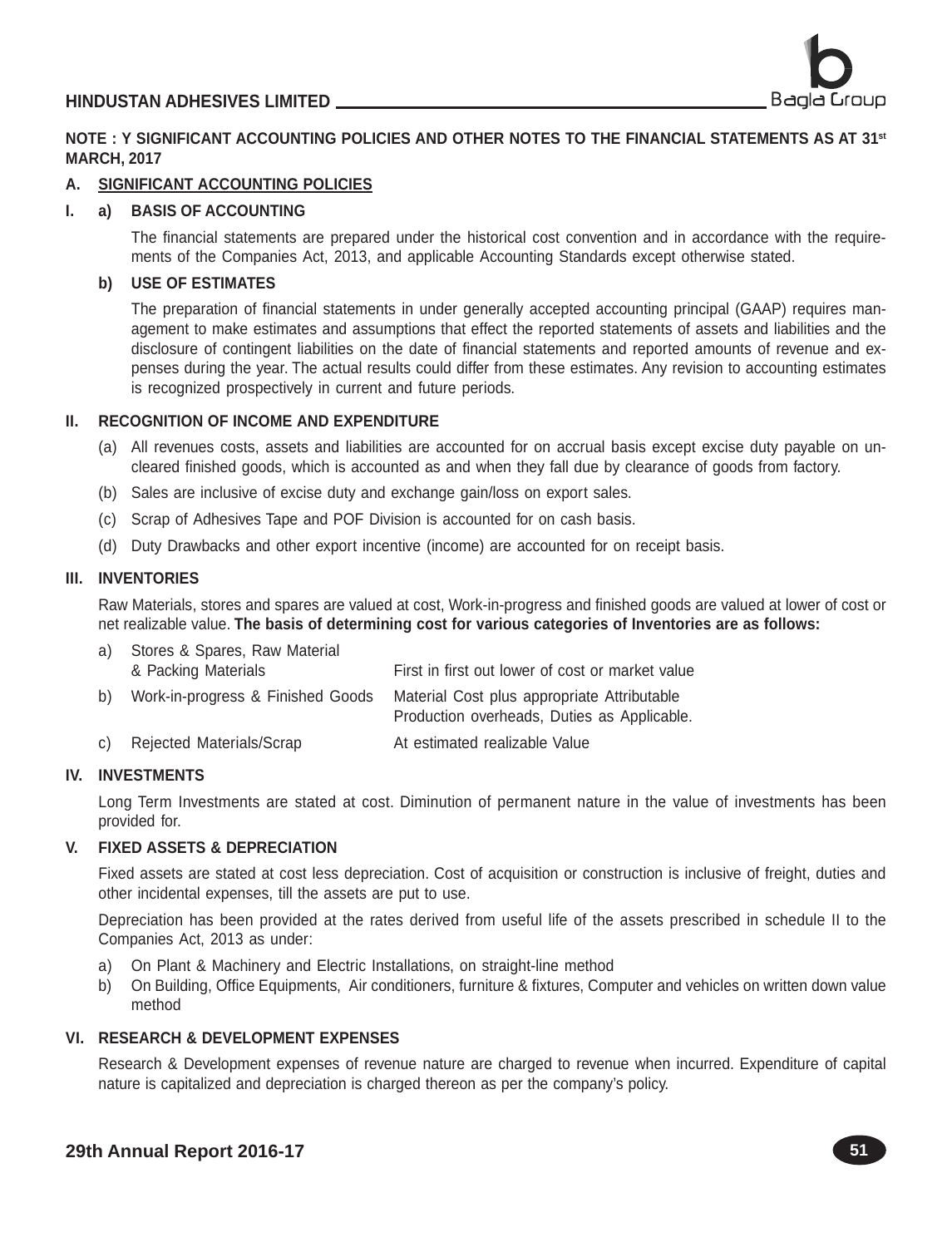

#### **VII FOREIGN CURRENCY TRANSACTIONS**

Foreign currency loans/deferred credit availed to acquire fixed assets are accounted for at the exchange rates prevailing on the dates of disbursement. Transactions in foreign currency are recorded at the exchange rate prevailing on the transaction date. The assets & liabilities outstanding at the close of the year are translated into Indian Currency at the exchange rate prevailing on the Balance Sheet date and/or forward cover rate.

The differences arising out of conversion of loans for fixed assets are adjusted in the value of respective fixed assets and in respect of other liabilities and assets the foreign exchange fluctuation is debited / credited to the Profit & Loss Account.

#### **VIII EXCISE DUTY**

Liability for excise Duty in respect of finished goods and scrap not cleared from factory premises for sale is accounted for at the time of clearance from the factory premises. The policy has however, no impact on operating results and net current assets of the Company.

#### **IX EXPENDITURE DURING CONSTRUCTION PERIOD**

Expenses incurred up to the date of installation are capitalized together with the direct costs.

#### **X BORROWING COST**

Borrowing costs that are directly attributable to the acquisition or construction of fixed assets, which take substantial period of the time to get ready for its intended use, are capitalize until the time all substantial activities necessary to prepare such assets for their intended use are complete. Other borrowing cost are recognized as an expense in the year in which they are incurred.

#### **XI EMPLOYEE BENEFITS:**

#### **(i) Defined Contribution Plans**

The Group Contributions to the Provident Fund and Superannuation Fund are charged to the profit and loss accounts

#### **(ii) Defined Benefit plan/ long term Compensated Absences:**

The Group's liability towards gratuity and compensated absences is determined on the basis of the year end actuarial valuation done by an independent actuary. The actuarial gains or losses determined by the actuary are recognized in the profit and loss account as income or expense.

## **XII CONTINGENT LIABILITES**

Contingent Liabilities are disclosed by way of notes and are not recognized as an item of expense in the profit and loss account. Contingent gains are recognized. Provision are recognized as liability only when they can be measured by using a substantial of which is expected to result in as outflow of resources embodying economic benefits. These are reviewed at each Balance Sheet date and adjusted to reflect the current best estimated.

## **XIII TAXES ON INCOME**

Tax expenses for the year comprises of current tax and deferred tax.

- a) Current tax is determined on the amount of tax payable in respect of taxable income for the period using the applicable tax rates and tax laws in accordance with the provisions of Indian income Tax Act, 1961.
- b) Deferred tax is recognized, subject to consideration of prudence, on timing differences, being difference between taxable and accounting income / expenditure that originate in one period and are capable of reversal in one or more subsequent periods. Deferred tax is accounted for using the applicable tax rates as on the Balance Sheet date.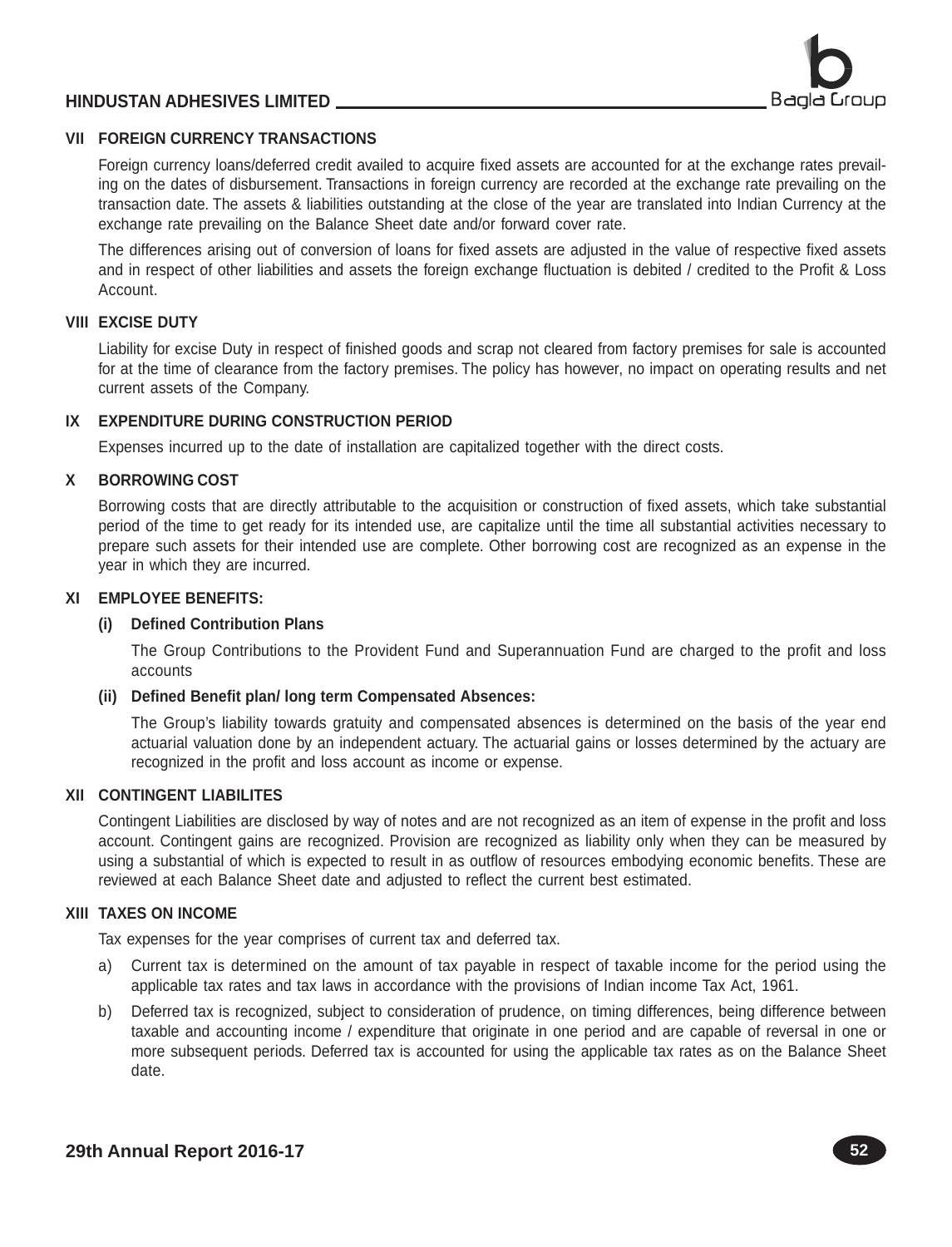

#### **XIV IMPAIRMENT OF ASSETS**

Impairment of assets is assessed at Balance Sheet date and if any indicators of impairment exist, the same is assessed and provided for.

### **B OTHER NOTES ON ACCOUNTS**

- 1. Contingent liabilities not provided for in respect of:
	- (a) Bank Guarantees given by the company Rs.09.69 Lacs(Previous year Rs.0.60Lacs)
	- (b) Foreign letter of credit opened with IDBI Bank & Allahabad Bank for import of Raw material etc. worth Rs. 113.21 Lacs (Previous year Rs. 96.35 Lacs) procurement of for raw material from domestic supplier Rs. Nil Lac (Previous year Rs. 96.87 Lac)
	- (c) Sales Tax demand pending appeals Rs**.** 0.01Lacs (Previous year Rs. 0.04 Lacs)
	- (d) Excise Duty demand pending appeals at High Court Rs 1.95 Lacs. (Previous year at Rs. 1.95 Lacs) against which protest money deposited Rs.1.95 Lacs (Previous year at Rs. 1.95 Lacs).
	- (e) Excise duty demand Rs. 15.39 Lacs (Previous year at Rs. 15.39 Lacs) against which protest money deposited Rs. 1.30 Lacs (Previous year at Rs. 1.30 Lacs)
- 2. In accordance with company's consistent practice, no provision has been made for excise duty aggregating Rs. 15.32 Lacs (Previous year Rs. 10.87 Lacs) on finished goods lying at the factory premises, which are accounted for on clearance thereof. However, this will neither affect the Profit / loss nor net current assets for the year.
- 3. Following banks accounts have no transactions during the year and are subject to confirm by the banks:

| Name of the Bank           | <b>Book Balance as</b><br>on 31.03.2017 | <b>Book Balance as</b><br>on 31.03.2016 |
|----------------------------|-----------------------------------------|-----------------------------------------|
| Allahabad Bank - Ahmedabad | 15,150.05                               | 15,150.05                               |
| IDBI Bank Ltd. - Mumbai    | 1.450.39                                | 1.450.39                                |
| IDBI Bank Ltd. - Banglore  | 456.66                                  | 456.66                                  |

- 4. Accrued benefits of duty free imports available to the company in form of transferable import licenses for completed export obligations, which are utilized / availed for own imports in subsequent financial year , have not been accounted for as the same has no impact on financial statements of the company.
- 5. In the opinion of the Board and to the best of their knowledge and belief, the value on realization of current assets, loans and advances including amount recoverable from Income Tax, Central Excise, Service Tax, VAT and deferred credit from suppliers all are in the ordinary course of business would not be less than the amount at which they are stated in the Balance Sheet, all these debit/credit balances are subject to confirmations and adjustments, if any. The management is hopeful of recovering the debit balances, which are outstanding since a long.
- 6. Dues to Small Scale Industrial Undertaking could not be identified because necessary information from the suppliers are yet to be received, in absence of which amount outstanding as on Balance Sheet date and names of parties could not be given.
- 7. Additionally, the company is in the process of identifying Micro, Small and Medium enterprises as defined under the Micro, Small and Medium Enterprises Development Act, 2006. Therefore, it is not possible for the company to ascertain whether payment to such enterprises has been done within 45 days from date of acceptance of supply of goods or services rendered by such enterprise and to make requisite disclosure.
- 8. The Roorkee Unit of Company has been registered under the Central Capital Subsidy Scheme 2003. The Company has received Capital Subsidy amounting to Rs. 30.00 lacs during 2014-15 under the said scheme which has been taken credited to capital reserves.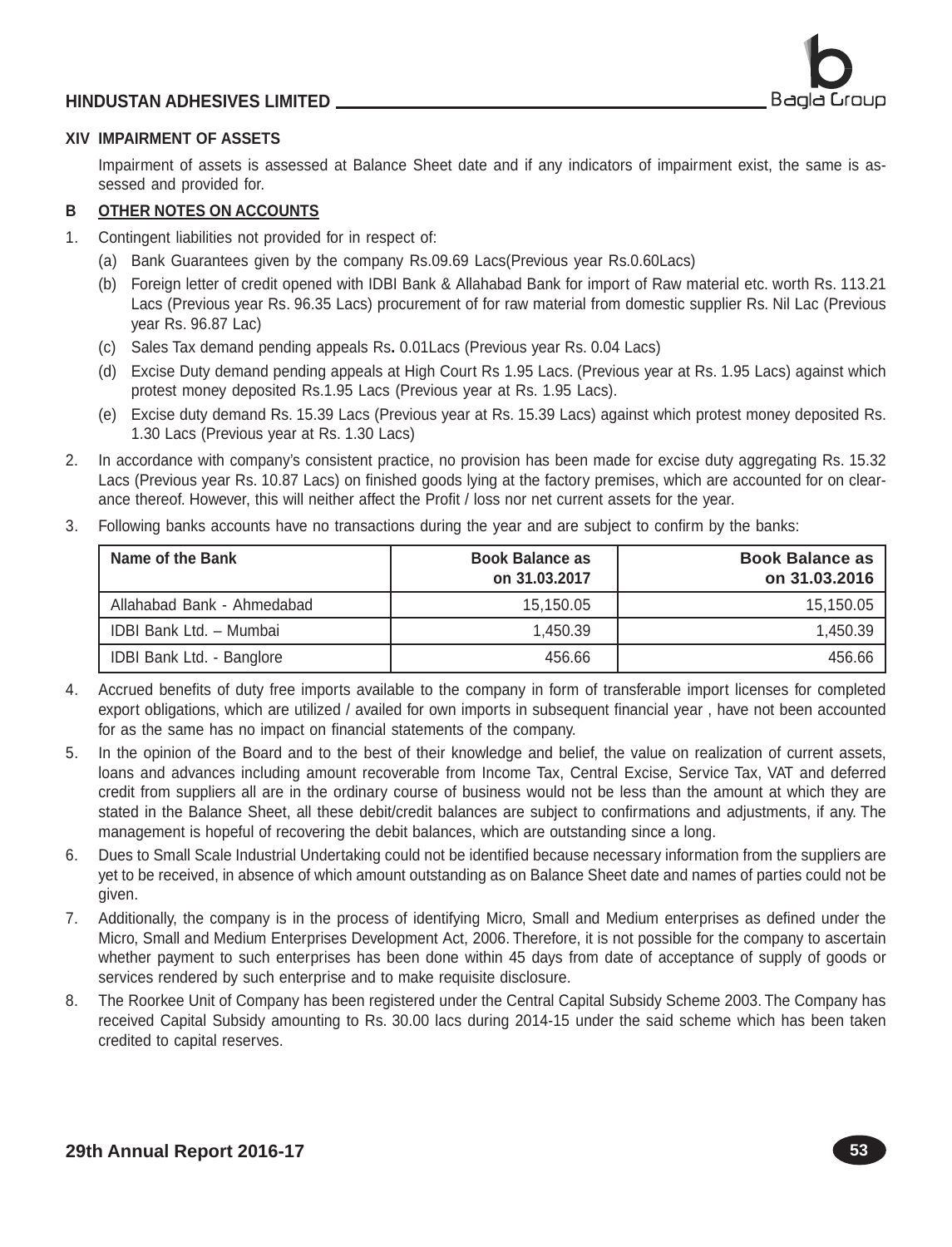## **9. Amount paid to Directors as remuneration**:

## **A. Managing Director**

| <b>Particulars</b>                   | 2016-2017 | 2015-2016 |
|--------------------------------------|-----------|-----------|
| l No. of Persons                     | One       | One       |
| Salary & Allowances (see note Below) | 54,00,000 | 61,50,000 |
| Perguisites                          | 30,00,000 | 42.346    |

**Note: The Increase in remuneration during the year is subject to approval of the members in the General Meeting.**

## **B. Whole Time Director**

| <b>Particulars</b>                | 2016-2017 | 2015-2016 |
|-----------------------------------|-----------|-----------|
| No. of Persons                    | Two       | Two       |
| Salary & Allowances               | 7,80,000  | 7,80,000  |
| Contribution to P.F & other funds | 50,400    | 50,400    |
| Perquisites                       | 1,74,000  | 1,54,000  |

### **10. Earnings per share (EPS):**

| <b>Particulars</b>                                    | 2016-2017 | 2015-2016 |
|-------------------------------------------------------|-----------|-----------|
| Profit/(Loss) after Tax (Rs. in Lacs)                 | 491.10    | 212.29    |
| Average number of Equity Shares (Face Value of Rs.10) | 51.16.300 | 51.16.300 |
| Basic and Diluted EPS (in Rupees per Share)           | 9.60      | 4.15      |

**11.** Sales/purchases includes inter factory transfers which results in inflation of sale figure by Rs. 6.09 Lacs (4.68 Lacs) Sale from Ghaziabad factory to Roorkee Factory and sale from Roorkee Factory to Ghaziabad Factory Rs. 4.08 Lacs (Rs. 5.97 Lacs).

**12.** Details of Employee Benefits as per Accounting Standard -15 "Employee Benefits" are as follows:

## **1 Defined contribution Plans**

| l Particulars                                                                   | 2016-17 2015-2016   |
|---------------------------------------------------------------------------------|---------------------|
| The Group has recognized the following amounts in the profit and loss account:- |                     |
| Contribution to Provident Fund and Family Pension Fund                          | 25,75,427 23,86,121 |

### **2 Defined Benefit Plan (unfunded)**

**(a) A General description of the employees Benefit Plan:**

The Company has obligation towards gratuity, a funded defined benefit retirement plan covering eligible employees. The plan provides for lump sum payment to vested employees at retirement, death while in employment or on termination of an amount equivalent to 15 days salary payable for each completed year of service or part thereof in excess of six months. Vesting occurs upon completion of five years of service.

### **(b) Details of defined benefit plan as per Actuarial Valuation are as follows:**

## **I Components of employer expenses**

**Charge in Defined Benefit Obligation during the year.**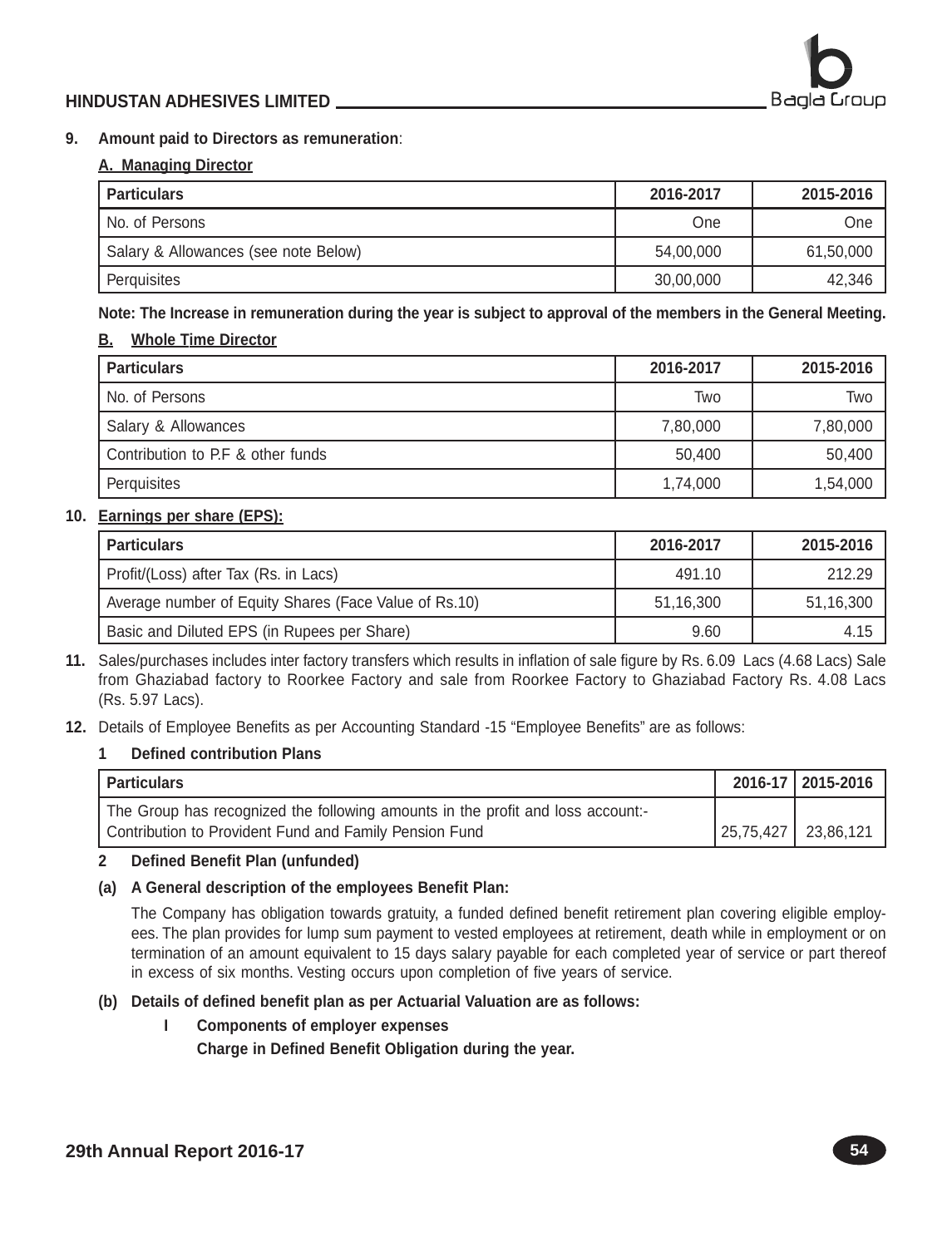| <b>Pariculars</b>                         | Gratuity  |           | <b>Leave Encashment</b> |          |
|-------------------------------------------|-----------|-----------|-------------------------|----------|
|                                           | 2016-17   | 2015-16   | 2016-17                 | 2015-16  |
| <b>Current Service Cost</b>               | 8,36,535  | 7,32,759  | 86.914                  | 77.615   |
| Interest Cost                             | 7,12,286  | 6.47.427  | 43.221                  | 38.451   |
| Actuarial Losses (Gains)                  | 10.92.657 | 1.28.187  | 3.37.392                | 2.28.100 |
| Total Expenses recognized in the P& L A/c | 26,41,478 | 15,08,373 | 4,67,527                | 3,44,166 |

### **II Net Asset/ (Liability) recognized in the Balance sheet**

| <b>Pariculars</b>                                                 | <b>Gratuity</b> |           | <b>Leave Encashment</b> |          |
|-------------------------------------------------------------------|-----------------|-----------|-------------------------|----------|
|                                                                   | 2016-17         | 2015-16   | 2016-17                 | 2015-16  |
| Present Value of Defined Benefit Obligation                       | 1,11,80,334     | 94.97.149 | 7.33.453                | 5.76.280 |
| Net Asset / (Liability) recognized in the<br><b>Balance Sheet</b> | 1,11,80,334     | 80.92.833 | 7,33,453                | 4,80,639 |

#### **III Charge in Defined Benefit Obligation during the year.**

| <b>Pariculars</b>                                                       | Gratuity       |            | <b>Leave Encashment</b> |              |
|-------------------------------------------------------------------------|----------------|------------|-------------------------|--------------|
|                                                                         | 2016-17        | 2015-16    | 2016-17                 | 2015-16      |
| Present value of defined Benefit<br>obligation at the beginning of year | 94,97,149      | 80,92,833  | 5,76,280                | 4,80,639     |
| <b>Current Service Cost</b>                                             | 8,36,535       | 7,32,759   | 86,914                  | 77,615       |
| Interest Cost                                                           | 7,12,286       | 6,47,427   | 43,221                  | 38,451       |
| Actuarial Losses/(Gains)                                                | 10,92,657      | 1,28,187   | 3,37,392                | 2,28,100     |
| Benefits paid                                                           | (9,58,293)     | (1,04,057) | (3, 10, 354)            | (2, 48, 525) |
| Present value of Defined Benefit<br>obligation at the end of year       | 1, 11, 80, 334 | 94,97,149  | 7,33,453                | 5,76,280     |

### **IV Actuarial Assumptions**

| <b>Particulars</b>     | <b>Current Year</b> | <b>Previous Year</b> |
|------------------------|---------------------|----------------------|
| Discount Rate          | 7.50%               | 8.00%                |
| Salary escalation Rate | 5.00%               | 5.00%                |

- **V** The assumption of the future salary increases, considered in actuarial valuation, takes into account the inflation, seniority, promotion and other relevant factor.
- **13** There are no separately reportable segments in terms of Accounting Standard AS-17.
- **14 Related Party Disclosure as per Accounting Standard AS-18** (As certified by the Management):

## **A). List of Related Parties**

#### **1. Where Control Exist**:

#### **Subsidiary Company:**

Bagla Wellness Private Limited (Earlier known as Bhutnath Tradelink Pvt. Ltd.)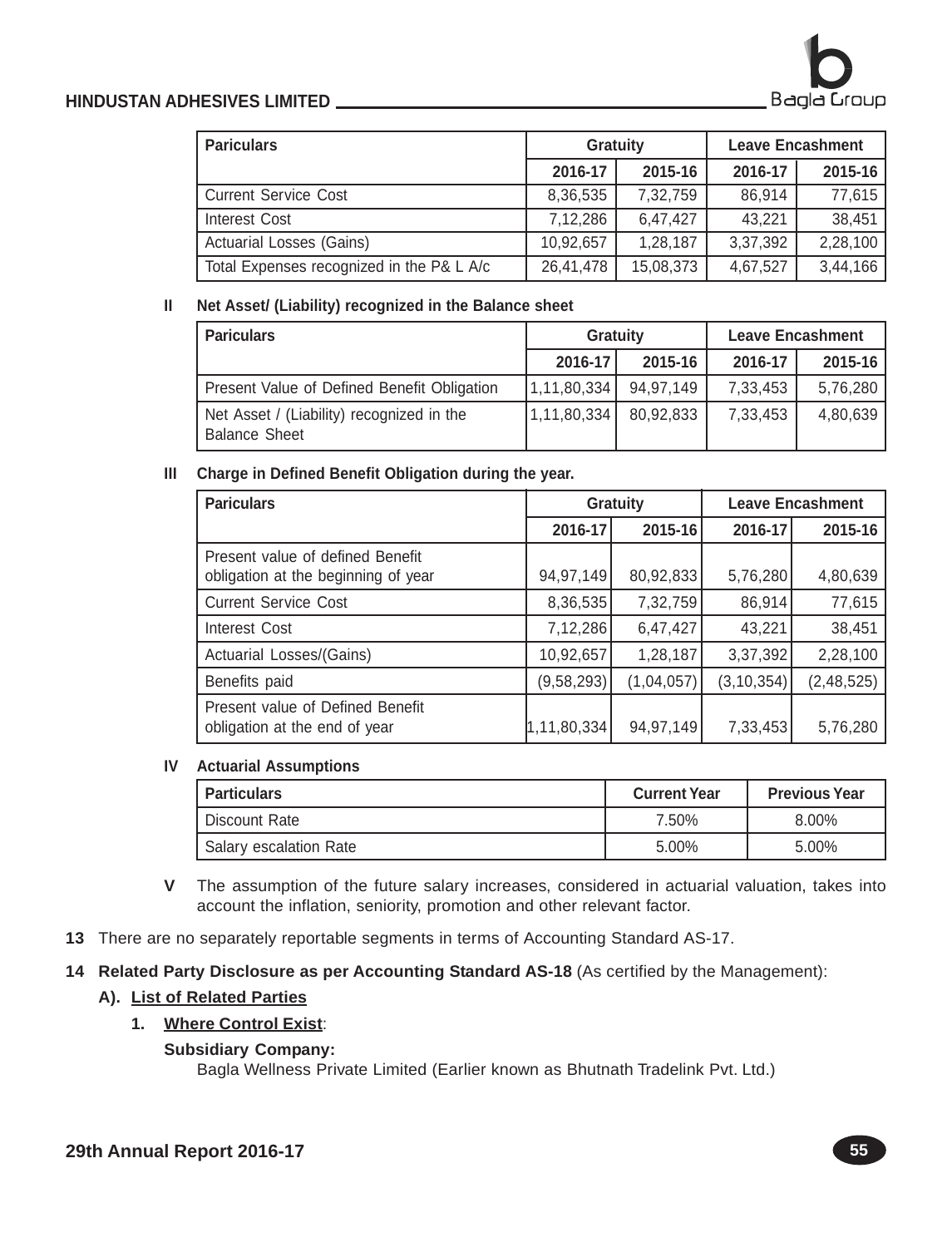

# **Others**

Hindustan Foils Ltd. Agarwal Tracom Pvt. Ltd. Bagla Polifilms Ltd.

# **2. Key Management Personal:**

Mr. Lalit Kumar Bagla - Director Mr. Madhu Sudan Bagla - Managing Director Mr. Suresh Sridhar Ajila - Whole time Director Mrs. Urmila Goenka - Whole time Director Mr. Nakul M Bagla - CFO

#### **3. Relative of Key Management Personnel** (With whom transactions taken place during the year) Mrs. Anju Bagla

 Mr. Dhruv Bagla Mrs. Gayathri Ajila

## **4. Others**

Shree Shree Ishwar Satya Narayanjee & Other Deities Surya Consumers Goods Pvt. Ltd.

# **B). Transactions with Related Parties:**

| <b>Type of Related</b><br>Party   | <b>Nature of Transaction</b>                           | Volume of<br><b>Transactions</b> |             |             | Amount Payable /<br>(Recoverable) |
|-----------------------------------|--------------------------------------------------------|----------------------------------|-------------|-------------|-----------------------------------|
|                                   |                                                        | 2016-17                          | 2015-16     | 2016-17     | 2015-16                           |
| <b>Where Control</b>              | Loans & Advances Received                              | Nil                              | <b>NIL</b>  | <b>NIL</b>  | <b>NIL</b>                        |
| <b>Exists</b>                     | Loan & advances Repaid                                 | Nil                              | 2,15,930    | <b>NIL</b>  | <b>NIL</b>                        |
|                                   | Loans & Advances Given<br>and received back            | 1,14,57,150                      | 17,00,000   | <b>NIL</b>  | <b>NIL</b>                        |
|                                   | Investments made in shares                             | Nil                              | 1,78,78,500 | <b>NIL</b>  | <b>NIL</b>                        |
|                                   | Hire charges Paid                                      | Nil                              | 1,30,000    | <b>NIL</b>  | <b>NIL</b>                        |
|                                   | Statutory Payments on<br>behalf of related party       | 11,61,829                        | 16,07,963   | <b>NIL</b>  | <b>NIL</b>                        |
|                                   | Reimbursement payment on<br>behalf of related party    | 11,61,829                        | 17,75,556   | <b>NIL</b>  | <b>NIL</b>                        |
|                                   | <b>Rent Paid</b>                                       | 1,80,000                         | 1,08,000    | <b>NIL</b>  | <b>NIL</b>                        |
|                                   | Sales                                                  | 64,453                           | 95,962      | <b>NIL</b>  | <b>NIL</b>                        |
|                                   | Security Deposit given                                 | Nil                              | 15,00,000   | (15,00,000) | (15,00,000)                       |
|                                   | Refund of Security Deposit                             | Nil                              | 1,08,000    | <b>NIL</b>  | <b>NIL</b>                        |
| <b>Key Management</b><br>Personal | Managing Director's<br><b>Remuneration &amp; Perks</b> | 84,00,000                        | 62,88,111   | <b>NIL</b>  | <b>NIL</b>                        |
|                                   | Loans & Advances Received                              | 32,05,000                        | <b>NIL</b>  | 2,09,000    | Nil                               |
|                                   | Loan & Advances Repaid                                 | 11,15,000                        | <b>NIL</b>  | <b>NIL</b>  | <b>NIL</b>                        |
|                                   | Director's Remuneration                                | 10,04,400                        | 9,84,400    | <b>NIL</b>  | <b>NIL</b>                        |
|                                   | <b>CFO Remuneration</b>                                | 28,28,000                        | 20,40,000   | <b>NIL</b>  | <b>NIL</b>                        |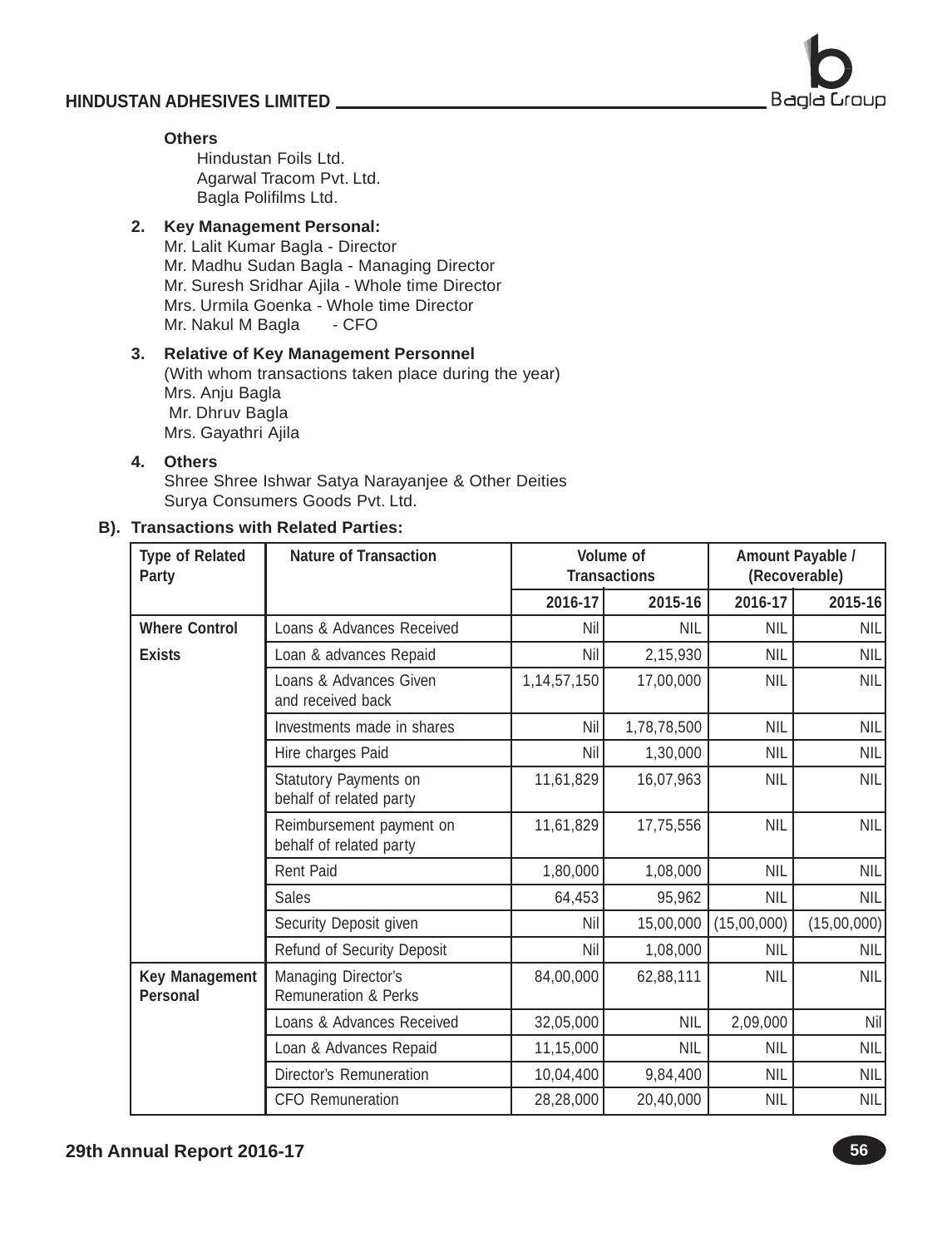

| <b>Type of Related</b><br>Party | <b>Nature of Transaction</b>       | Volume of<br><b>Transactions</b> |            |               | Amount Payable /<br>(Recoverable) |
|---------------------------------|------------------------------------|----------------------------------|------------|---------------|-----------------------------------|
|                                 |                                    | 2016-17                          | 2015-16    | 2016-17       | 2015-16                           |
|                                 | Advance Remuneration Received Back | 67,866                           | <b>NIL</b> | <b>NIL</b>    | <b>NIL</b>                        |
|                                 | <b>Rent Paid</b>                   | 15,00,000                        | 7,50,000   | <b>NIL</b>    | <b>NIL</b>                        |
|                                 | Remuneration in advance            |                                  | 67,866     | 0             | (67, 866)                         |
|                                 | Hire charges Paid                  | 2,40,000                         | 4,80,000   | <b>NIL</b>    | <b>NIL</b>                        |
|                                 | <b>Security Deposit</b>            | Nil                              | 7,50,000   | (7, 50, 000)  | (7,50,000)                        |
| <b>Relative of Key</b>          | Salary                             | 28,80,000                        | 17,40,000  | <b>NIL</b>    | <b>NIL</b>                        |
| <b>Management</b>               | Loans & Advances Received          | 29,75,000                        | <b>NIL</b> | 21,00,000     | <b>NIL</b>                        |
| Personal                        | Loan & Advances Repaid             | 8,75,000                         | <b>NIL</b> | <b>NIL</b>    | <b>NIL</b>                        |
|                                 | Advance against salary             | <b>NIL</b>                       | 4,43,576   | <b>NIL</b>    | <b>NIL</b>                        |
|                                 | Reimbursements                     | <b>NIL</b>                       | 53,912     | <b>NIL</b>    | <b>NIL</b>                        |
|                                 | Commission                         | 7,89,568                         | 7,83,703   | <b>NIL</b>    | <b>NIL</b>                        |
|                                 | <b>Rent Paid</b>                   | 18,88,999                        | 3,61,861   | <b>NIL</b>    | <b>NIL</b>                        |
|                                 | Office Maintenance                 | 2,31,589                         | 2,15,430   | <b>NIL</b>    | <b>NIL</b>                        |
|                                 | Security Deposit Given             | Nil                              | 7,50,000   | (17, 50, 000) | (17, 50, 000)                     |
| <b>Others</b>                   | Loan Received                      | 2,70,000                         | <b>NIL</b> | 2,70,000      | <b>NIL</b>                        |
|                                 | <b>Sales</b>                       | 1,54,135                         | <b>NIL</b> | (1, 49, 346)  | <b>NIL</b>                        |
|                                 | <b>Rent Paid</b>                   | Nil                              | 24,000     | <b>NIL</b>    | <b>NIL</b>                        |

# **15. Derivative Instruments and un-hedged Foreign Currency disclosure**

| <b>Particulars</b>               |                            | 2016-17                             |                      | 2015-16                 |                    |                                     |
|----------------------------------|----------------------------|-------------------------------------|----------------------|-------------------------|--------------------|-------------------------------------|
|                                  | Rs.                        | Value in Foreign<br><b>Currency</b> |                      | Rs.                     |                    | Value in Foreign<br><b>Currency</b> |
| <b>Receivables</b>               |                            |                                     |                      |                         |                    |                                     |
| <b>Export Sales</b>              | 1,07,50,635<br><b>Nil</b>  | <b>USD</b><br>Euro                  | 1,63,635<br>Nil      | 76,94,212<br>1,31,158   | <b>USD</b><br>Euro | 1,17,531<br>1,774                   |
| Advance for Machine              | 1,88,67,375                | Euro                                | 2,62,500             | Nil                     | <b>Nil</b>         | Nil                                 |
| For Others                       | <b>Nil</b>                 | Nil                                 | <b>Nil</b>           | 1,23,715                | <b>USD</b>         | 2,018                               |
| Advance for Import- Raw Material | 1,23,715                   | <b>USD</b>                          | 2,018                | 17,37,759               | <b>USD</b>         | 25,800                              |
| <b>Total</b>                     | 2,97,41,725<br>1,88,67,375 | <b>USD</b><br>Euro                  | 4,28,063<br>2,62,500 | 96,86,844<br>1,31,158   | <b>USD</b><br>Euro | 1,45,349<br>1,774                   |
| <b>Payables</b>                  |                            |                                     |                      |                         |                    |                                     |
| Import- Raw Material             | 1,17,36,212<br>15,060      | <b>USD</b><br><b>GBP</b>            | 1,78,125<br>150      | 26,15,458<br><b>Nil</b> | <b>USD</b><br>Euro | 38,880<br>Nil                       |
| Advance Received against others  | 4,04,854<br><b>Nil</b>     | <b>USD</b><br>Euro                  | 6,324<br>Nil         | 29,22,226<br>2,28,540   | <b>USD</b><br>Euro | 43,740<br>3,000                     |
| <b>Total</b>                     | 1,21,56,126<br>15,060      | <b>USD</b><br><b>GBP</b>            | 1,84,449<br>150      | 57,66,224<br>2,28,540   | <b>USD</b><br>Euro | 82,620<br>3,000                     |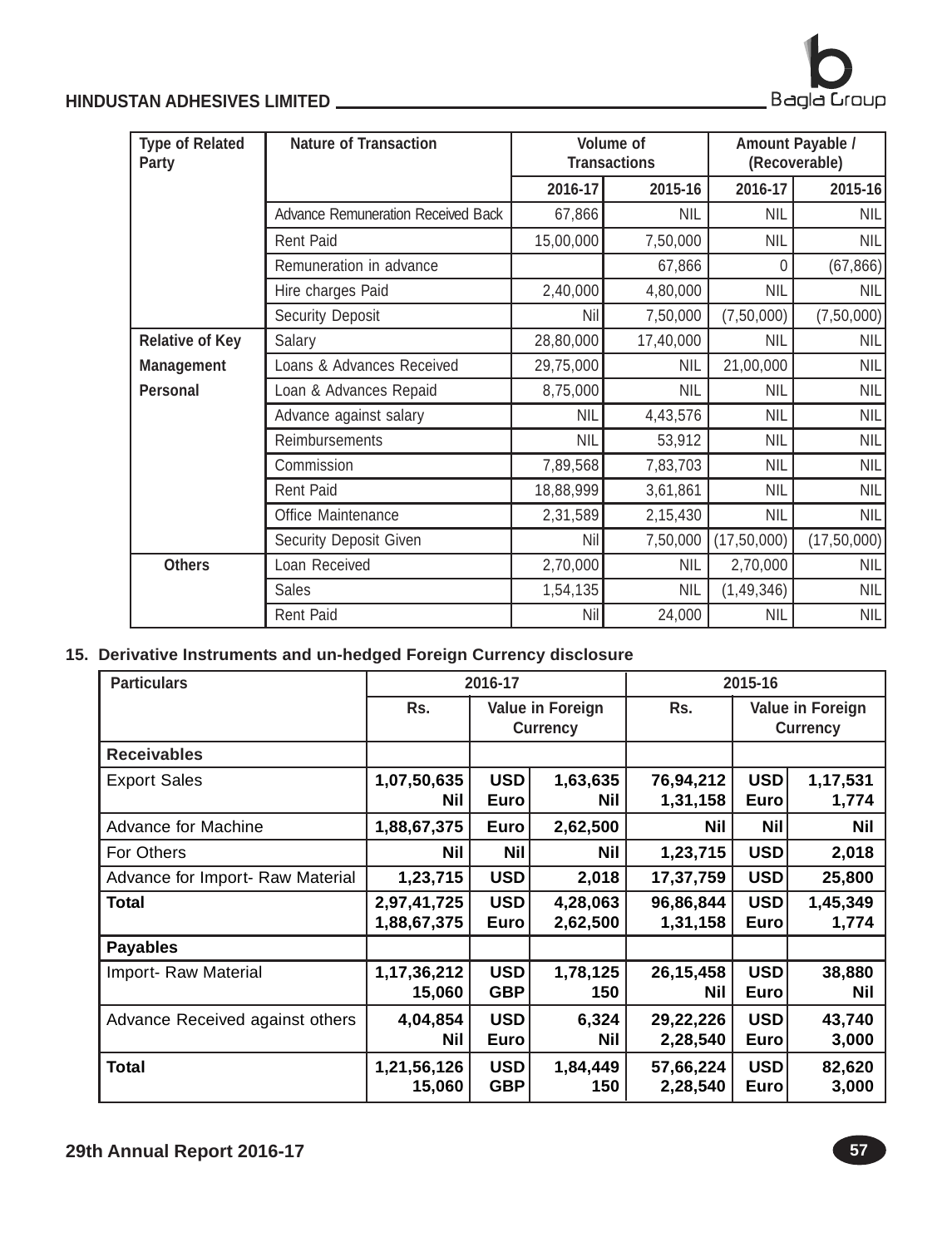# **16. Specified Bank Notes (SBNs) held and transacted during the year are disclosed as follows:**

| <b>Particulars</b>                       | <b>SBN'S</b> | <b>Other Notes</b> | Total         |
|------------------------------------------|--------------|--------------------|---------------|
| Closing balance in hand as on 08.11.2016 | 3,56,000     | 1,74,130           | 5,30,130      |
| Add: Permitted Receipts                  | <b>NIL</b>   | 11,58,783          | 11,58,783     |
| Less: Permitted Payments                 | <b>NIL</b>   | (11, 93, 526)      | (11, 93, 526) |
| Less: Amount Deposited in Banks          | (3,56,000)   | <b>NIL</b>         | (3,56,000)    |
| Closing Balance in hand as on 30.12.2016 | <b>NIL</b>   | 1,39,387           | 1,39,387      |

# **17. A. STOCK AND TURNOVER**

| <b>Class of Goods</b>              | <b>Opening Stock</b><br>Value (Rs.) | <b>Closing Stock</b><br>Value (Rs.) | <b>Turnover</b><br>Value (Rs.) |
|------------------------------------|-------------------------------------|-------------------------------------|--------------------------------|
| <b>MANUFACTURED FINISHED GOODS</b> |                                     |                                     |                                |
| <b>SELF ADHESIVE TAPES</b>         | 8,156,623                           | 8,324,999                           | 547,249,025                    |
|                                    | (7, 194, 543)                       | (8, 156, 623)                       | (522, 481, 987)                |
| <b>BOPP FILM</b>                   | 373,275                             |                                     |                                |
|                                    | (992, 682)                          | (373, 275)                          |                                |
| POF FILM                           | 7,050,983                           | 10,294,281                          | 269,387,487                    |
|                                    | (5,314,320)                         | (7,050,983)                         | (238, 569, 622)                |
|                                    | 15,580,881                          | 18,619,280                          | 816,636,512                    |
|                                    | (13,501,545)                        | (15,580,881)                        | (761, 051, 609)                |

|     |                                        | <b>Current Year</b><br>Value (Rs.) | <b>Previous Year</b><br>Value (Rs.) |
|-----|----------------------------------------|------------------------------------|-------------------------------------|
| A.1 | <b>TRADED FINISHED GOODS PURCHASED</b> |                                    |                                     |
|     | Polypropylene                          |                                    |                                     |
| В   | <b>WORK IN PROGRESS</b>                |                                    |                                     |
|     | <b>OPENING STOCK</b>                   |                                    |                                     |
|     | <b>SELF ADHESIVES TAPES</b>            | 17,797,303                         | 17,499,739                          |
|     | <b>BOPP FILM</b>                       | 1,929,498                          | 1,257,697                           |
|     | POF FILM                               | 27,357,679                         | 31,608,428                          |
|     |                                        | 47,084,480                         | 50,365,864                          |
|     | <b>CLOSING STOCK</b>                   |                                    |                                     |
|     | <b>SELF ADHESIVES TAPES</b>            | 18640730                           | 17,797,303                          |
|     | <b>BOPP FILM</b>                       | 1,411                              | 1,929,498                           |
|     | POF FILM                               | 24,486,199                         | 27,357,679                          |
|     |                                        | 43,128,340                         | 47,084,480                          |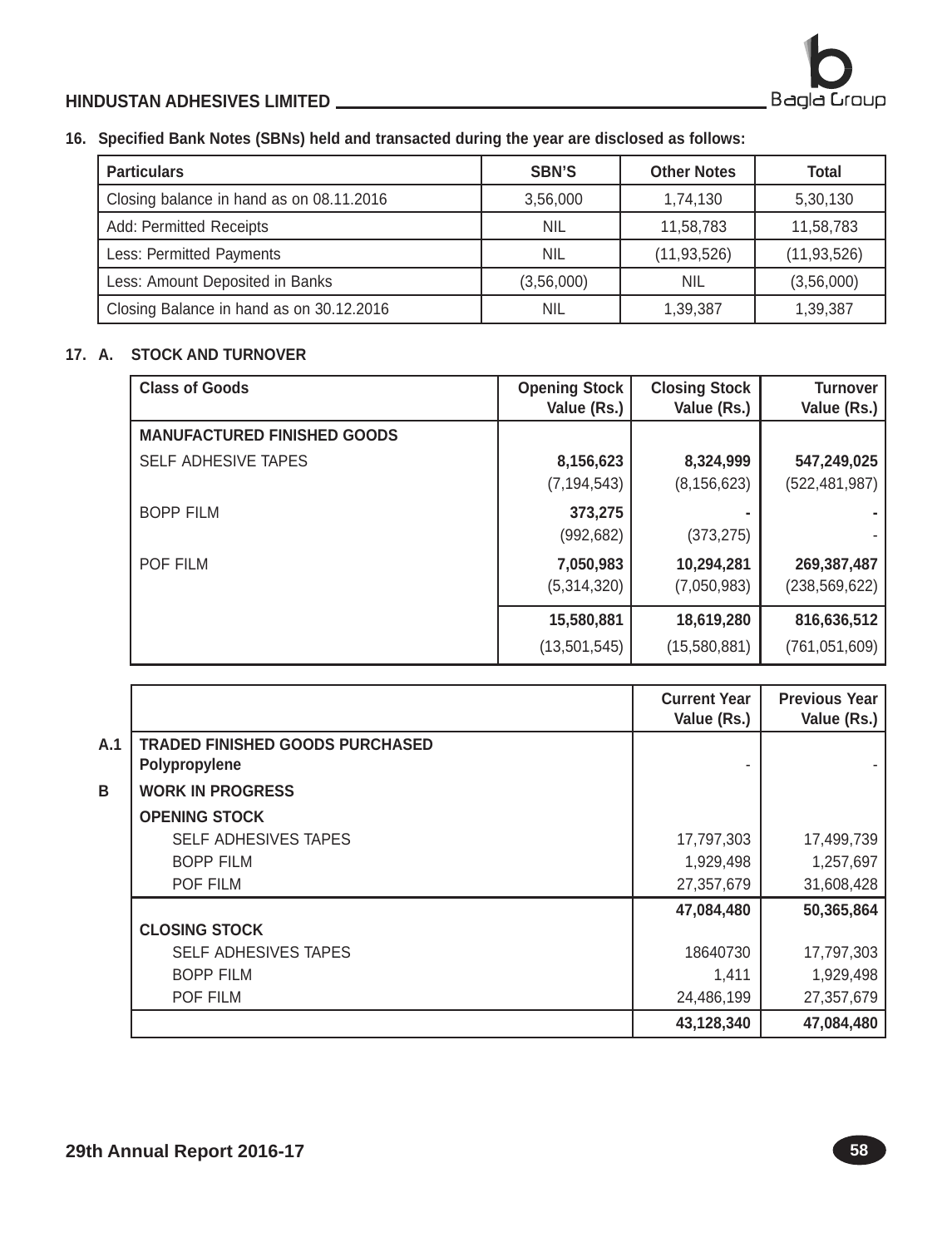|   |                              | <b>Current Year</b><br>Value (Rs.) | <b>Previous Year</b><br>Value (Rs.) |
|---|------------------------------|------------------------------------|-------------------------------------|
| C | <b>RAW MATERIAL CONSUMED</b> |                                    |                                     |
|   | Bopp & other films           | 125,311,209                        | 117,113,393                         |
|   | Polypropylene Granules       | 139,581,589                        | 125,589,614                         |
|   | Adhesives & Chemicals        | 108,515,374                        | 116,589,697                         |
|   | Paper & Other                | 888,085                            | 674,800                             |
|   |                              | 374,296,257                        | 359,967,504                         |

# **D VALUE OF IMPORTED RAW MATERIALS AND STORE & SPARE PARTS CONSUMED**

|                                             | <b>CURRENT YEAR</b> |             | <b>PREVIOUS YEAR</b> |             |
|---------------------------------------------|---------------------|-------------|----------------------|-------------|
|                                             | $\%$                | Value (Rs.) | $\frac{0}{0}$        | Value (Rs.) |
| <b>RAW MATERIALS</b>                        |                     |             |                      |             |
| Imported                                    | 38.20               | 142,997,354 | 39.27                | 141,351,444 |
| Indigenous                                  | 61.80               | 231,298,903 | 60.73                | 218,616,061 |
|                                             | 100.00              | 374,296,257 | 100.00               | 359,967,505 |
| <b>STORE &amp; SPARES &amp; LOOSE TOOLS</b> |                     |             |                      |             |
| Imported                                    | 3.22                | 213,847     | 13.41                | 1,042,002   |
| Indigenous                                  | 96.78               | 6,434,556   | 86.59                | 6,727,467   |
|                                             | 100.00              | 6,648,403   | 100.00               | 7,769,469   |

# **E CIF VALUE OF IMPORTS**

|                                    | <b>Current Year</b><br>Value (Rs.) | <b>Previous Year</b><br>Value (Rs.) |
|------------------------------------|------------------------------------|-------------------------------------|
| Raw Materials                      | 151,117,905                        | 144,041,497                         |
| Capital Goods                      |                                    | 3,170,063                           |
| Capital Goods - Repair & Maintance | 713,571                            | 2,429,543                           |
| Store & Spare                      | 213,847                            | 1,054,702                           |

# **F EXPENDITURE IN FOREIGN CURRENCY**

| <b>Traveling Expenses</b>                      | 3.945.058 | 3.064.778 |
|------------------------------------------------|-----------|-----------|
| Exhibition, Meeting & Conference, Professional | 124.507   | 784.638   |
| Others (Donation, Commission & Bank Charges)   | 671.154   | 329.139   |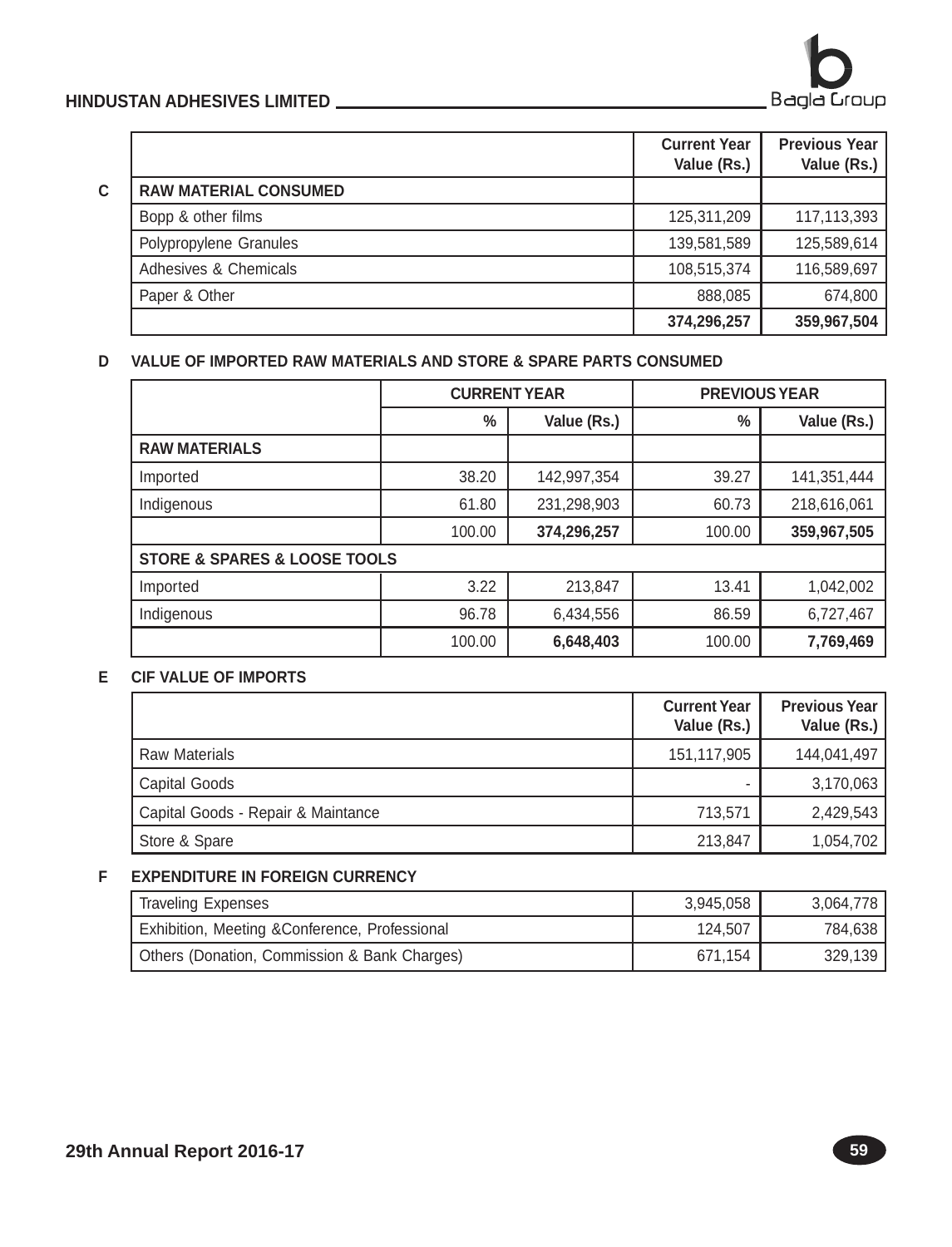

#### **G EARNING IN FOREIGN CURRENCY**

**18** Figures of previous year have been re-grouped/re-arranged/re-cast wherever considered necessary.

As per our report of even date attached

For **SALARPURIA & PARTNERS**

Firm Registration No.-302113E Chartered Accountants

**(Kamal Kumar Gupta) (S.S. DUA) (L.K. BAGLA) (M.S. BAGLA) (N.M. BAGLA)** Partner Co. Secretary Chairman Mg. Director CFO<br>
M. No.: 089190 Co. Secretary (DIN: 01596548) (DIN: 01425646)

 $(DIN : 01596548)$  (DIN : 01425646)

Place : New Delhi Date : 30.05.2017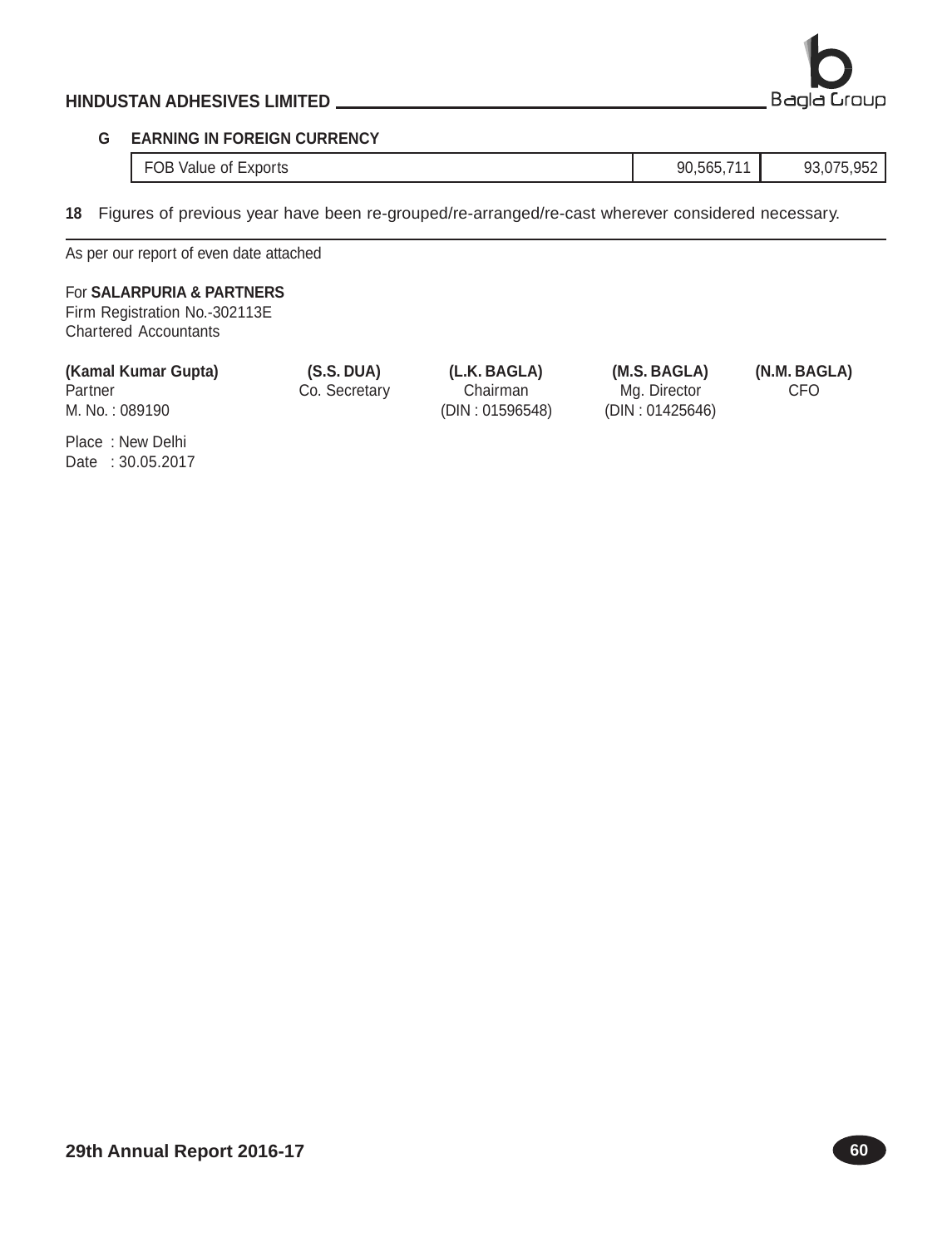# **CASH FLOW STATEMENT FOR THE YEAR ENDED 31ST MARCH, 2017**

|   |                                                                                   |               |                 | <b>Currenct Year</b><br>(Rs.) | <b>Previous Year</b><br>(Rs.) |
|---|-----------------------------------------------------------------------------------|---------------|-----------------|-------------------------------|-------------------------------|
| A | <b>Cash Flow From Operating Activities</b>                                        |               |                 |                               |                               |
|   | Net Profit / (Loss) As per Profit & loss Account<br><b>Adjustment For:</b>        |               |                 | 53,563,751                    | 32,518,603                    |
|   | Depreciation                                                                      |               |                 | 34,281,388                    | 31,362,138                    |
|   | Profit on Sales of Fixed Assets                                                   |               |                 | (48, 142)                     | (34, 706)                     |
|   | Interest Paid / Received Net                                                      |               |                 | 28,978,454                    | 34,054,319                    |
|   | Provision for Doubt ful reversed                                                  |               |                 | 690,672                       | 220,977                       |
|   | Provision for Gratuity & Leave                                                    |               |                 | 1,840,657                     | 1,499,657                     |
|   | <b>Operating Profit Before Working Capital Change</b><br>Adjustment For:          |               |                 | 119,306,780                   | 99,620,988                    |
|   | Trade & Other Receivables                                                         |               |                 | (44, 692, 690)                | 17,458,875                    |
|   | Inventories                                                                       |               |                 | 2,054,973                     | (1,746,787)                   |
|   | Trade Payable                                                                     |               |                 | 15,070,871                    | (25,006,101)                  |
|   |                                                                                   |               |                 |                               |                               |
|   | <b>Cash Generated by Operating Activities</b><br><b>Less: Income Tax Payments</b> |               |                 | 91,739,934<br>(14, 718, 224)  | 90,326,975<br>(8, 222, 325)   |
|   | Net Cash Generated by Operating Activities                                        |               |                 | 77,021,710                    | 82,104,650                    |
| В | <b>CASH FLOW FROM INVESTMENT ACTIVITIES</b>                                       |               |                 |                               |                               |
|   | Purchases /sale of Fixed Assets                                                   |               |                 | (48, 654, 906)                | (12, 848, 582)                |
|   | Sales of Fixed Assets                                                             |               |                 | 102,376                       |                               |
|   | Purchased of Investment                                                           |               |                 | (1,750,000)                   | (17, 878, 500)                |
|   | Net Cash Flow from investment activities                                          |               |                 | (50, 302, 530)                | (30, 727, 082)                |
| C | <b>CASH FLOW FROM FINANCING ACTIVITIES</b><br>Subcidy Received                    |               |                 |                               |                               |
|   | Proceeds /(Repayment) from Secured Loans                                          |               |                 | (3,462,426)                   | (16, 972, 514)                |
|   | Proceeds /(Repayment) from Unsecured Loans                                        |               |                 | 4,460,000                     |                               |
|   | Interim Dividend Paid                                                             |               |                 | (5, 116, 300)                 |                               |
|   | Interest                                                                          |               |                 | (28, 978, 454)                | (34,054,319)                  |
|   | Net cash used in Financing Activities                                             |               |                 | (33,097,180)                  | (51, 026, 833)                |
|   | NET INCREASE /( DECREASE) IN CASH AND CASH EQUIVALENT                             |               |                 | (6,378,000)                   | 350,735                       |
|   | Cash & Cash equivalents opening Balance                                           |               |                 | 16,327,435                    | 15,976,700                    |
|   | <b>Cash &amp; Cash equivalents Closing Balance</b>                                |               |                 | 9,949,435                     | 16,327,435                    |
|   | As per our report of even date attached                                           |               |                 |                               |                               |
|   | For SALARPURIA & PARTNERS                                                         |               |                 |                               |                               |
|   | Firm Registration No.-302113E                                                     |               |                 |                               |                               |
|   | <b>Chartered Accountants</b>                                                      |               |                 |                               |                               |
|   | (Kamal Kumar Gupta)                                                               | (S.S. DUA)    | (L.K. BAGLA)    | (M.S. BAGLA)                  | (N.M. BAGLA)                  |
|   | Partner                                                                           | Co. Secretary | Chairman        | Mg. Director                  | <b>CFO</b>                    |
|   | M. No.- 089190                                                                    |               | (DIN: 01596548) | (DIN: 01425646)               |                               |
|   | Place: New Delhi                                                                  |               |                 |                               |                               |
|   | Date: 30.05.2017                                                                  |               |                 |                               |                               |
|   |                                                                                   |               |                 |                               |                               |

**29th Annual Report 2016-17 61**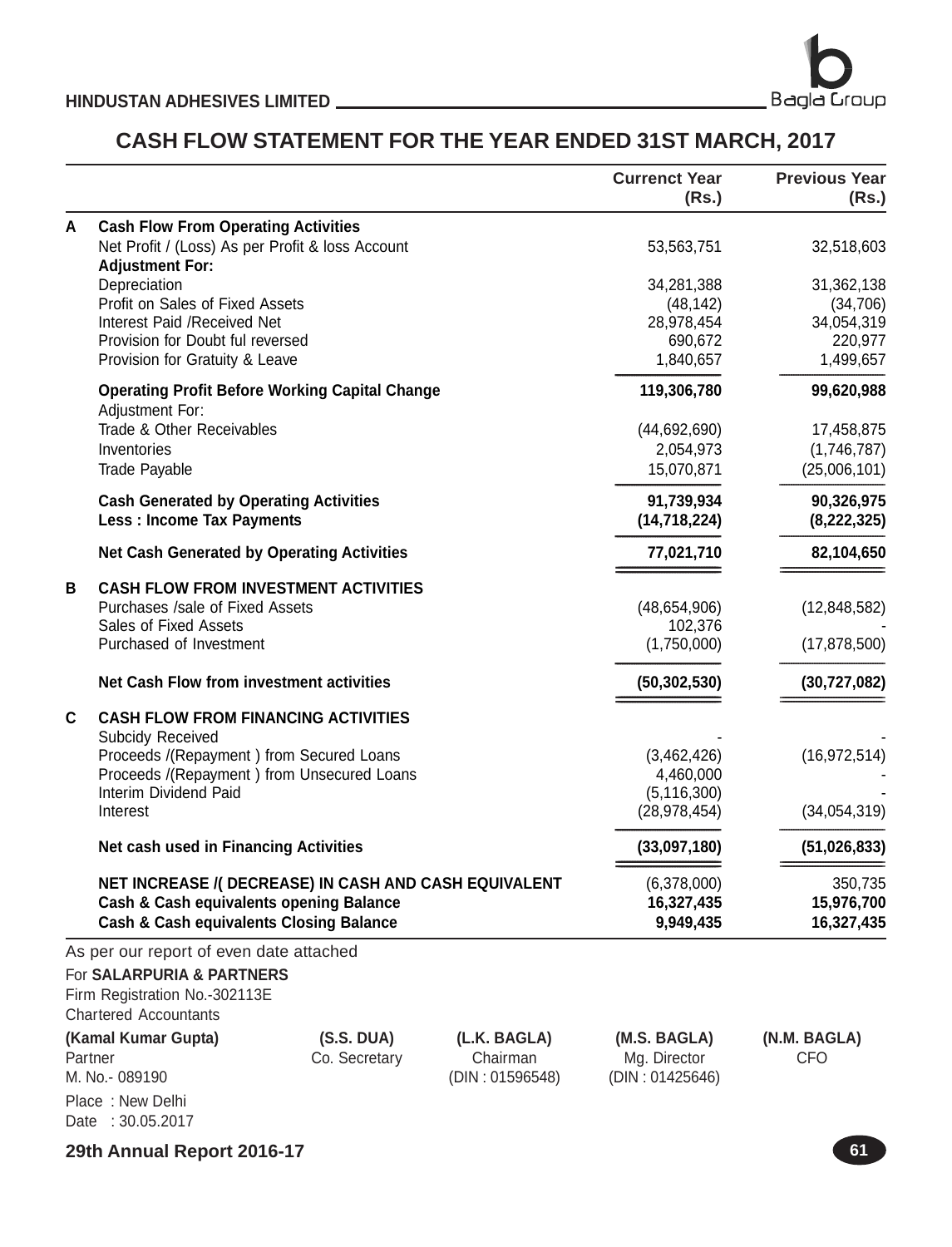

# **INDEPENDENT AUDITOR'S REPORT ON CONSOLIDATED FINANCIAL STATEMENT OF HINDUSTAN ADHESIVES LIMITED**

### **Report on the Consolidated Financial Statements**

We have audited the accompanying consolidated financial statements of HINDUSTAN ADHESIVES LIMITED and its subsidiary**,** which comprise the Consolidated Balance Sheet as at 31st March, 2017 the consolidated Statement of Profit and Loss and consolidated Cash Flow Statement for the year then ended, and a summary of the significant accounting policies and other explanatory information.

#### **Management's Responsibility for the Financial Statements**

The Company's Board of Directors is responsible for the matters stated in Section 134(5) of the Companies Act, 2013 ("the Act") with respect to the preparation of these financial statements that give a true and fair view of the consolidated financial position, consolidated financial performance and consolidated cash flows of the company in accordance with the accounting principles generally accepted in India, including the Accounting Standards specified under Section 133 of the Act, read with Rule 7 of the Companies (Accounts) Rules, 2014. This responsibility also includes maintenance of adequate accounting records in accordance with the provisions of the Act for safeguarding of the assets of the company and for preventing and detecting frauds and other irregularities; selection and application of appropriate accounting policies; making judgments and estimates that are reasonable and prudent; and design, implementation and maintenance of adequate internal financial controls, that were operating effectively for ensuring the accuracy and completeness of the accounting records, relevant to the preparation and presentation of the consolidated financial statements that give a true and fair view and are free from material misstatement, whether due to fraud or error.

#### **Auditor's Responsibility**

Our responsibility is to express an opinion on these consolidated financial statements based on our audit.

We have taken into account the provisions of the Act, the accounting and auditing standards and matters which are required to be included in the audit report under the provisions of the Act and the Rules made there under.

We conducted our audit in accordance with the Standards on Auditing specified under Section 143(10) of the Act. Those Standards require that we comply with ethical requirements and plan and perform the audit to obtain reasonable assurance about whether the consolidated financial statements are free from material misstatement.

An audit involves performing procedures to obtain audit evidence about the amounts and the disclosures in the financial statements. The procedures selected depend on the auditor's judgment, including the assessment of the risks of material misstatement of the financial statements, whether due to fraud or error. In making those risk assessments, we consider internal financial control relevant to the Company's preparation of the financial statements that give a true and fair view in order to design audit procedures that are appropriate in the circumstances. An audit also includes evaluating the appropriateness of the accounting policies used and the reasonableness of the accounting estimates made by the Company's Directors, as well as evaluating the overall presentation of the consolidated financial statements.

We believe that the audit evidence we have obtained is sufficient and appropriate to provide a basis for our audit opinion on the consolidated financial statements.

### **Opinion**

In our opinion and to the best of our information and according to the explanations given to us, the aforesaid consolidated financial statements give the information required by the Act in the manner so required and give a true and fair view in conformity with the accounting principles generally accepted in India, of the consolidated state of affairs of the Company as at 31st March, 2017, and their consolidated Profit and their consolidated cash flow for the year ended on that date.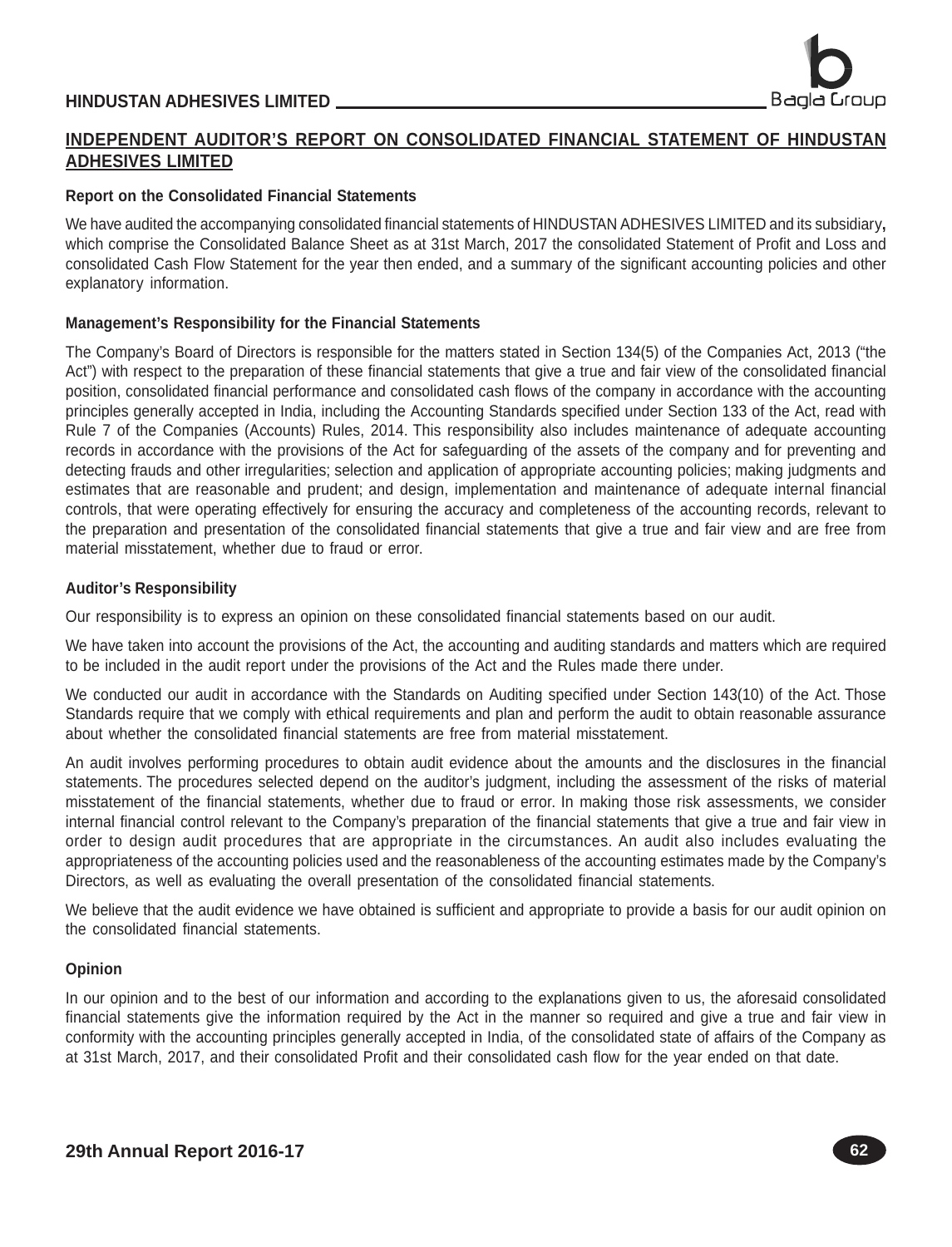

#### **Report on Other Legal and Regulatory Requirements**

- I. As required by Section 143(3) of the Act, we report that:
	- a) We have sought and obtained all the information and explanations which to the best of our knowledge and belief were necessary for the purposes of our audit.
	- b) In our opinion, proper books of account as required by law have been kept by the Company so far as it appears from our examination of those books.
	- c) The consolidated Balance Sheet, the consolidated Statement of Profit and Loss and consolidated Cash Flow Statement dealt with by this Report are in agreement with the relevant books of account maintained for the purpose of preparation of the consolidated financial statements.
	- d) In our opinion, the aforesaid consolidated financial statements comply with the Accounting Standards specified under Section 133 of the Act, read with Rule 7 of the Companies (Accounts) Rules, 2014.
	- e) on the basis of written representations received from the directors as on 31 March, 2017 taken on record by the board of directors of the company and its subsidiary none of the director is disqualified as on 31 March 2017 for being appointment as a director in terms of the section 164(2) of the Companies Act,2013.
	- f) With respect to the adequacy of the internal financial controls over financial reporting of the Company and the operating effectiveness of such controls, refer to our separate Report in " Annexure A".
	- g) With respect to the other matters to be included in the Auditor's Report in accordance with Rule 11 of the Companies (Audit and Auditors) Rules, 2014, in our opinion and to the best of our information and according to the explanations given to us:
		- i) The consolidated financial statements has disclosed the impact of pending litigations on its financial position in its financial statements- Refer Note  $Y(B)(1)\&(2)$  to the consolidated financial statements.
		- ii) Provision has been made in consolidated financial statements, as required under the applicable law or Accounting Standards, for material foreseeable losses, if any.
		- iii) There has been no delay in transferring amounts, required to be transferred, to the Investor Education and Protection Fund.
		- iv) The Company has provided requisite disclosures in its financial statements as to holdings as well as dealings in Specified Bank Notes during the period from 08.11.2016 to 30.12.2016 and the same are in accordance with the books of accounts maintained by the Company.

**For SALARPURIA & PARTNERS** Firm Registration No. 302113E Chartered Accountants

Place : 1008, Chiranjiv Tower, 43, Nehru Place, New Delhi-110019 **PARTNER** Date : 30.05.2017 M. No.: 089190

**(KAMAL KUMAR GUPTA)**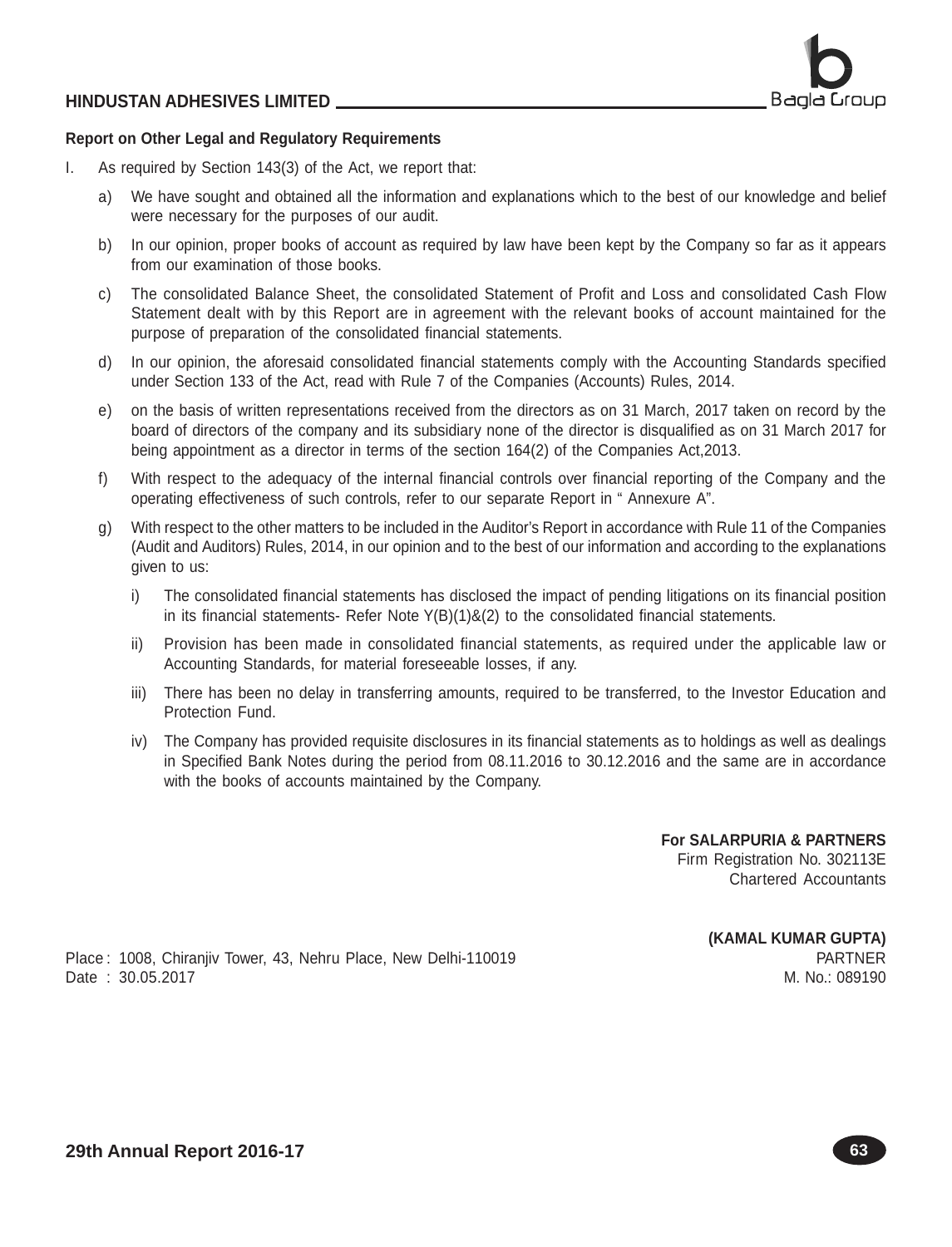

# **ANNEXURE 'A' TO THE INDEPENDENT AUDITOR'S REPORT**

## **Report on the Internal Financial Controls under Clause (i) of Sub-section 3 of Section 143 of the Companies Act, 2013("the Act")**

#### **(Referred to Paragraph 1(f) of Report on Other Legal and Regulatory Requirements of our Report of even date)**

In conjunction with our audit of the consolidated financial statements of the company as on 31 March 2017, We have audited the internal financial controls over financial reporting of **Hindustan Adhesives Limited and its Subsidiary company**.

#### **Management's Responsibility for Internal Financial Controls**

The Company's management and the management of subsidiary are responsible for establishing and maintaining internal financial controls based on the internal control over financial reporting criteria established by the Companies considering the essential components of internal control stated in the Guidance Note on Audit of Internal Financial Controls over Financial Reporting issued by the Institute of Chartered Accountants of India ('ICAI). These responsibilities include the design, implementation and maintenance of adequate internal financial controls that were operating effectively for ensuring the orderly and efficient conduct of its business, including adherence to Company's policies, the safeguarding of its assets, the prevention and detection of frauds and errors, the accuracy and completeness of the accounting records, and the timely preparation of reliable financial information, as required under the Companies Act, 2013.

#### **Auditors' Responsibility**

Our responsibility is to express an opinion on the Company's internal financial controls over financial reporting based on our audit. We conducted our audit in accordance with the Guidance Note on Audit of Internal Financial Controls over Financial Reporting (the "Guidance Note") and the Standards on Auditing, issued by ICAI and deemed to be prescribed under section 143(10) of the Companies Act, 2013, to the extent applicable to an audit of internal financial controls, both applicable to an audit of Internal Financial Controls and, both issued by the Institute of Chartered Accountants of India. Those Standards and the Guidance Note require that we comply with ethical requirements and plan and perform the audit to obtain reasonable assurance about whether adequate internal financial controls over financial reporting was established and maintained and if such controls operated effectively in all material respects.

Our audit involves performing procedures to obtain audit evidence about the adequacy of the internal financial controls system over financial reporting and their operating effectiveness. Our audit of internal financial controls over financial reporting included obtaining an understanding of internal financial controls over financial reporting, assessing the risk that a material weakness exists, and testing and evaluating the design and operating effectiveness of internal control based on the assessed risk. The procedures selected depend on the auditor's judgment, including the assessment of the risks of material misstatement of the financial statements, whether due to fraud or error.

We believe that the audit evidence we have obtained is sufficient and appropriate to provide a basis for our audit opinion on the Company's internal financial controls system over financial reporting.

#### **Meaning of Internal Financial Controls over Financial Reporting**

A Company's internal financial control over financial reporting is a process designed to provide reasonable assurance regarding the reliability of financial reporting and the preparation of financial statements for external purposes in accordance with generally accepted accounting principles. A Company's internal financial control over financial reporting includes those policies and procedures that (1) pertain to the maintenance of records that, in reasonable detail, accurately and fairly reflect the transactions and dispositions of the assets of the Company; (2) provide reasonable assurance that transactions are recorded as necessary to permit preparation of financial statements in accordance with generally accepted accounting principles, and that receipts and expenditures of the Company are being made only in accordance with authorizations of management and directors of the company; and (3) provide reasonable assurance regarding prevention or timely detection of unauthorised acquisition, use, or disposition of the Company's assets that could have a material effect on the financial statements.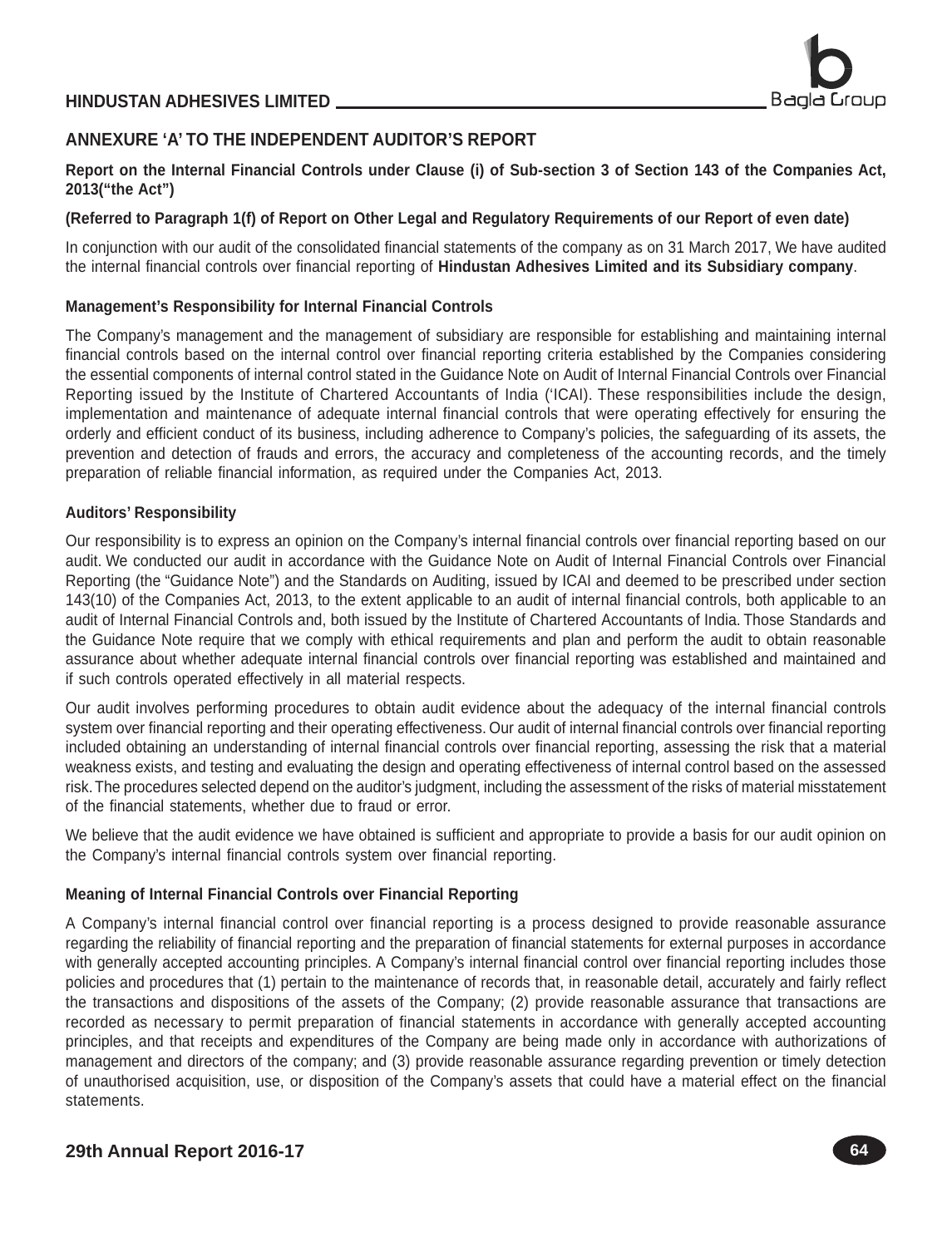

#### **Inherent Limitations of Internal Financial Controls Over Financial Reporting**

Because of the inherent limitations of internal financial controls over financial reporting, including the possibility of collusion or improper management override of controls, material misstatements due to error or fraud may occur and not be detected. Also, projections of any evaluation of the internal financial controls over financial reporting to future periods are subject to the risk that the internal financial control over financial reporting may become inadequate because of changes in conditions, or that the degree of compliance with the policies or procedures may deteriorate.

#### **Opinion**

In our opinion, the Company and its subsidiary have, in all material respects, an adequate internal financial controls system over financial reporting and such internal financial controls over financial reporting were operating effectively as at 31 March 2017, based on the internal control over financial reporting criteria established by the Company considering the essential components of internal control stated in the Guidance Note on Audit of Internal Financial Controls Over Financial Reporting issued by the Institute of Chartered Accountants of India.

> **For SALARPURIA & PARTNERS** Firm Registration No. 302113E Chartered Accountants

Place: 1008, Chiranjiv Tower, 43, Nehru Place, New Delhi-110019 PARTNER Date : 30.05.2017 M. No.: 089190

**(KAMAL KUMAR GUPTA)**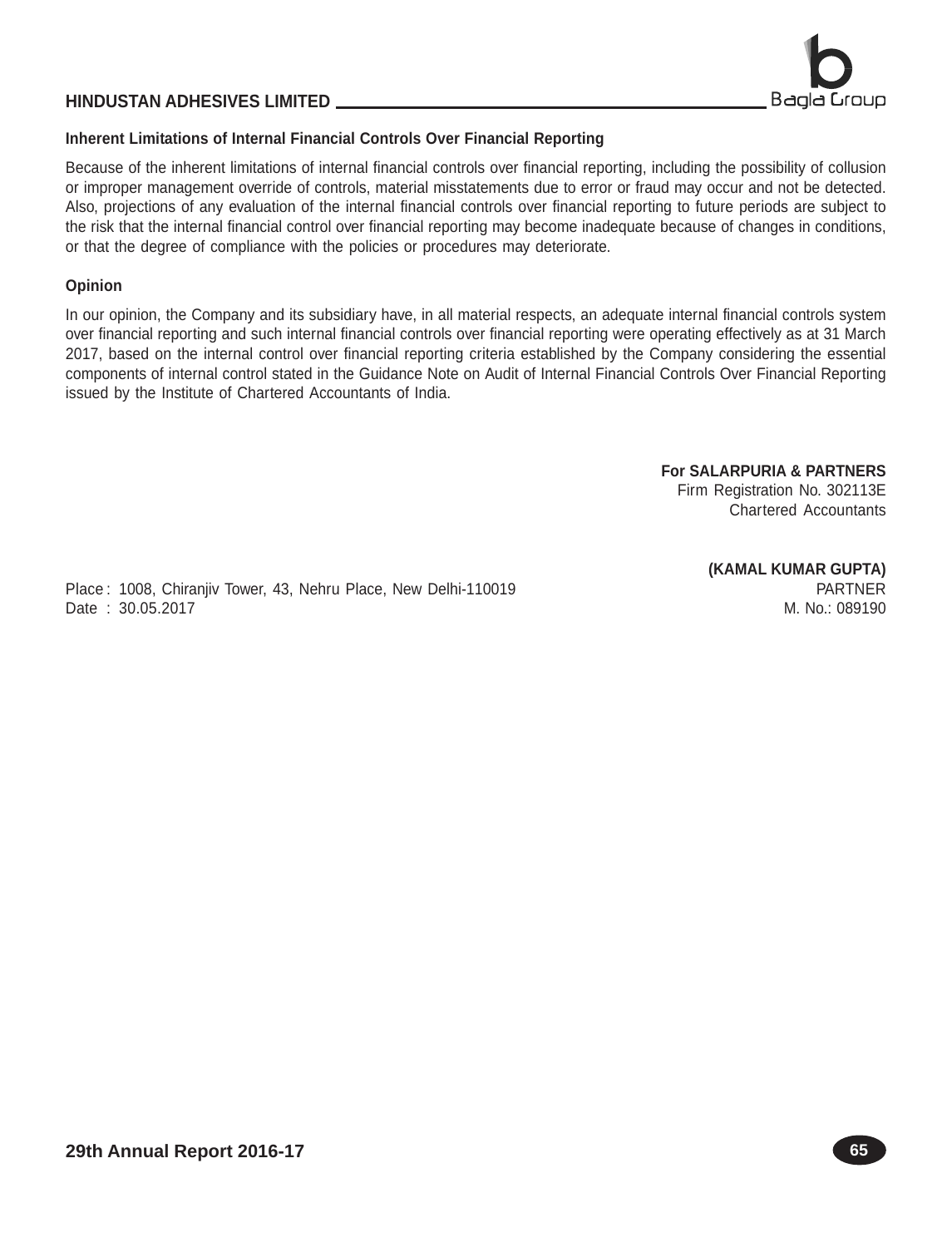

# **CONSOLDATED BALANCE SHEET AS AT 31st MARCH, 2017**

| <b>PARTICULARS</b>                                               | <b>Notes</b>        | As At                    | As At                    |
|------------------------------------------------------------------|---------------------|--------------------------|--------------------------|
|                                                                  |                     | 31st Mar, 2017 (Rs.)     | 31st Mar, 2016 (Rs.)     |
| <b>EQUITY &amp; LIABILITIES</b>                                  |                     |                          |                          |
| <b>SHAREHOLDER'S FUNDS</b><br><b>Share Capital</b>               |                     | 51,163,000               | 51,163,000               |
| Reserves and Surplus                                             | Α<br>B              | 188,802,434              | 143,119,972              |
| Minority Interest                                                |                     | 2,024,117                | 2,503,947                |
|                                                                  |                     | 241,989,551              | 196,786,919              |
| <b>NON-CURRENT LIABILITIES</b>                                   |                     |                          |                          |
| Long-term Borrowings                                             |                     | 34,517,339               | 35,520,748               |
| Deferred Tax Liabilities (Net)                                   | C<br>D<br>E         | 13,320,179               | 19,903,892               |
| Long-term Provisions                                             |                     | 11,185,902               | 9,359,427                |
|                                                                  |                     | 59,023,420               | 64,784,067               |
| <b>CURRENT LIABILITIES</b>                                       |                     |                          |                          |
| Short term Borrowings                                            | F                   | 175,694,928              | 173,193,946              |
| <b>Trade Payables</b>                                            | Ġ<br>$\overline{H}$ | 88,173,150               | 72,589,484               |
| <b>Other Current Liabilities</b><br><b>Short term Provisions</b> | T                   | 17,388,725<br>923,879    | 18,647,802<br>7,166,350  |
|                                                                  |                     | 282,180,682              | 271,597,582              |
|                                                                  |                     | 583,193,653              | 533,168,568              |
|                                                                  |                     |                          |                          |
| <b>ASSETS</b><br><b>NON CURRENT ASSETS</b>                       |                     |                          |                          |
| <b>Fixed assets</b>                                              | J                   |                          |                          |
| <b>Tangible Assets</b>                                           |                     |                          |                          |
| Gross Block                                                      |                     | 583,987,248              | 546,923,593              |
| Less Depreciation                                                |                     | 351,801,149              | 316,769,074              |
| <b>Net Block</b>                                                 |                     | 232,186,099              | 230, 154, 519            |
| (i)<br>Capital work-in-progress<br>Non-Current Investments       |                     | 10,608,700               |                          |
| <b>Other Non-Current Assets</b>                                  | Κ<br>L              | 16,750,000<br>31,226,744 | 15,000,000<br>11,407,426 |
|                                                                  |                     | 290,771,543              | 256,561,945              |
|                                                                  |                     |                          |                          |
| <b>CURRENT ASSETS</b><br>Inventories                             | M                   | 123,079,675              | 125,134,648              |
| Trade receivables                                                | N                   | 141,889,871              | 116,521,564              |
| Cash and Cash Equivalents                                        | O                   | 10,355,261               | 16,880,807               |
| Short-term loans and advances                                    | $\sf P$             | 14,693,097               | 15,665,397               |
| <b>Other Current Assets</b>                                      | Q                   | 2,404,207                | 2,404,207                |
|                                                                  |                     | 292,422,111              | 276,606,623              |
|                                                                  |                     | 583,193,653              | 533,168,568              |
|                                                                  |                     |                          |                          |

Significant Accounting Policies & Other Notes to Financial statements Y The notes referred here-in above form an integral part of Balance Sheet

As per our report of even date attached

For **SALARPURIA & PARTNERS** Firm Registration No.-302113E Chartered Accountants

**(Kamal Kumar Gupta) (S.S. DUA) (L.K. BAGLA) (M.S. BAGLA) (N.M. BAGLA)** Partner Company Secretary Chairman Company Secretary Chairman Chairman Chairman Chairman Chairman Chairman Cha<br>M. No.: 089190 Chairman Chairman Chairman Chairman Chairman Chairman Chairman Chairman Chairman Chairman Chair

Mg. Director<br>(DIN : 01425646)

Place: New Delhi Date : 30.05.2017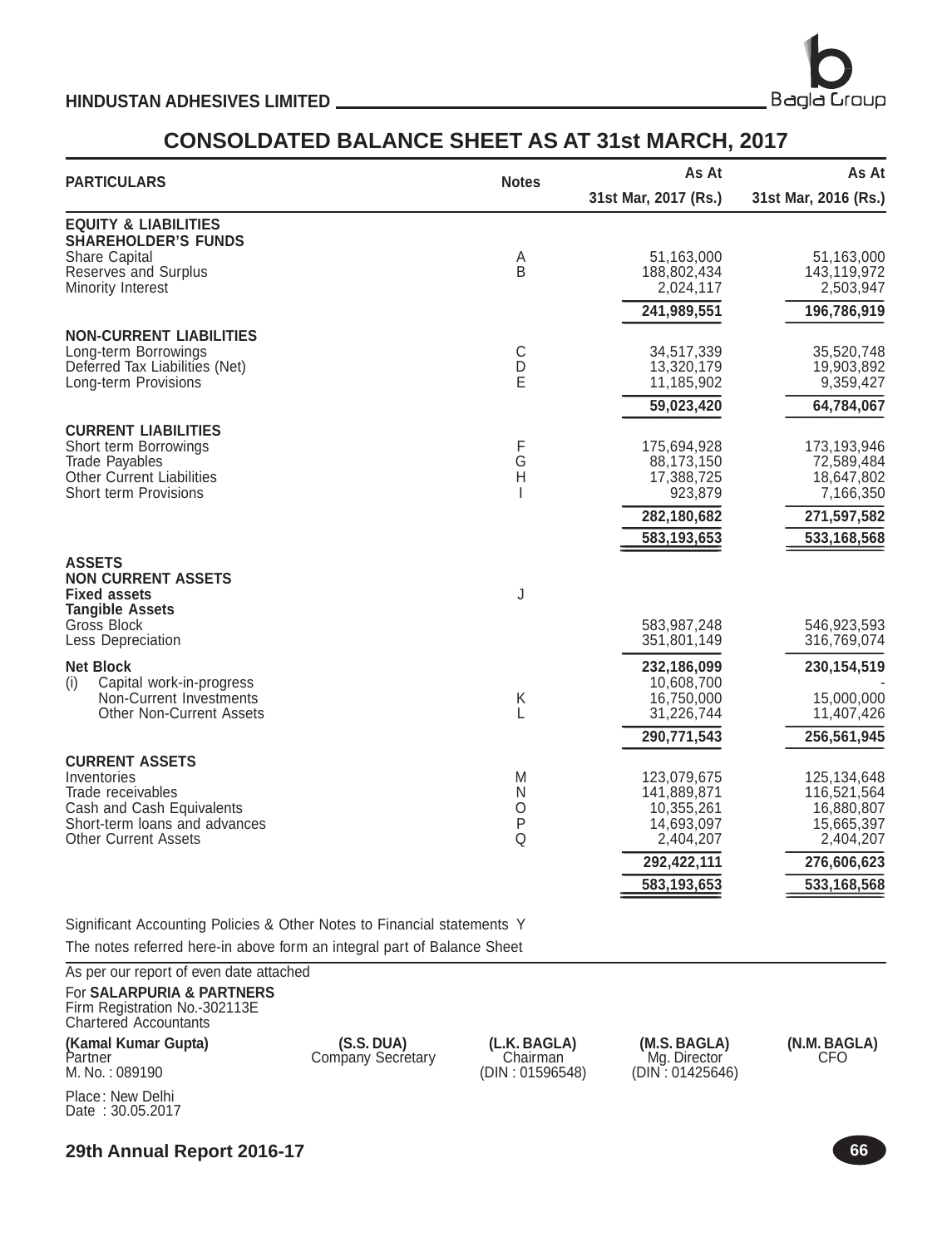

# **CONSOLIDATED PROFIT AND LOSS STATEMENT FOR THE YEAR ENDED 31st MARCH, 2017**

|                                                                                            |                                        | <b>Notes</b>                                | <b>Year Ended</b><br>31st Mar, 2017 (Rs.)       | <b>Year Ended</b><br>31st Mar, 2016 (Rs.) |
|--------------------------------------------------------------------------------------------|----------------------------------------|---------------------------------------------|-------------------------------------------------|-------------------------------------------|
| <b>REVENUES</b>                                                                            |                                        |                                             |                                                 |                                           |
| <b>Revenue From Operation</b>                                                              |                                        | R                                           | 76,204,0090                                     | 705,674,350                               |
| Other Income                                                                               |                                        | S                                           | 5131887                                         | 922,343                                   |
| <b>Total Revenue</b>                                                                       |                                        |                                             | 767, 171, 977                                   | 706,596,693                               |
| <b>EXPENSES</b>                                                                            |                                        |                                             |                                                 |                                           |
| <b>Cost of Materials Consumed</b>                                                          |                                        | T                                           | 374,296,257                                     | 360,031,029                               |
| Purchase of Stock in Trade                                                                 |                                        |                                             |                                                 | 1,024,931                                 |
| Changes in inventories of finished goods,<br>Work in Process and Stock-in-Trade            |                                        | U                                           | 881,933                                         | 1,210,484                                 |
| <b>Employee Benefits Expenses</b>                                                          |                                        | V                                           | 78,805,755                                      | 67,591,945                                |
| <b>Finance Cost</b>                                                                        |                                        | W                                           | 29,339,658                                      | 34,417,799                                |
| Depreciation and amortization Expenses                                                     |                                        | J                                           | 36,100,868                                      | 33,398,870                                |
| <b>Other Expenses</b>                                                                      |                                        | X                                           | 195,546,904                                     | 180,039,169                               |
| <b>Total expenses</b>                                                                      |                                        |                                             | 714,971,374                                     | 677,714,227                               |
| <b>Profit Before Tax</b>                                                                   |                                        |                                             | 52,200,602                                      | 28,882,466                                |
| <b>PROVISION FOR TAX</b>                                                                   |                                        |                                             |                                                 |                                           |
| Income Tax for current year                                                                |                                        |                                             | (11,000,000)                                    | (13,750,000)                              |
| Adjustment for MAT Credit current year                                                     |                                        |                                             | (37, 587)                                       |                                           |
| Adjustment for Deferred Tax                                                                |                                        |                                             | 6,583,713                                       | 2,439,988                                 |
| <b>PROFIT AFTER TAXATION</b>                                                               |                                        |                                             | 47,746,728                                      | 17,572,454                                |
| <b>Earning per shares</b>                                                                  |                                        |                                             |                                                 |                                           |
| (a) Basic                                                                                  |                                        |                                             | 9.33                                            | 3.43                                      |
| (b) Diluted                                                                                |                                        |                                             | 9.33                                            | 3.43                                      |
| Significant Accounting Policies & Other<br>Notes to Financial statements                   |                                        | Y                                           |                                                 |                                           |
| The notes referred here-in above form an integral part of Balance Sheet                    |                                        |                                             |                                                 |                                           |
| As per our report of even date attached                                                    |                                        |                                             |                                                 |                                           |
| For SALARPURIA & PARTNERS<br>Firm Registration No.-302113E<br><b>Chartered Accountants</b> |                                        |                                             |                                                 |                                           |
| (Kamal Kumar Gupta)<br>Partner<br>M. No.: 089190                                           | (S.S. DUA)<br><b>Company Secretary</b> | (L.K. BAGLA)<br>Chairman<br>(DIN: 01596548) | (M.S. BAGLA)<br>Mg. Director<br>(DIN: 01425646) | (N.M. BAGLA)<br><b>CFO</b>                |
| Place: New Delhi                                                                           |                                        |                                             |                                                 |                                           |

Place : New Delhi Date: 30.05.2017

**29th Annual Report 2016-17 67**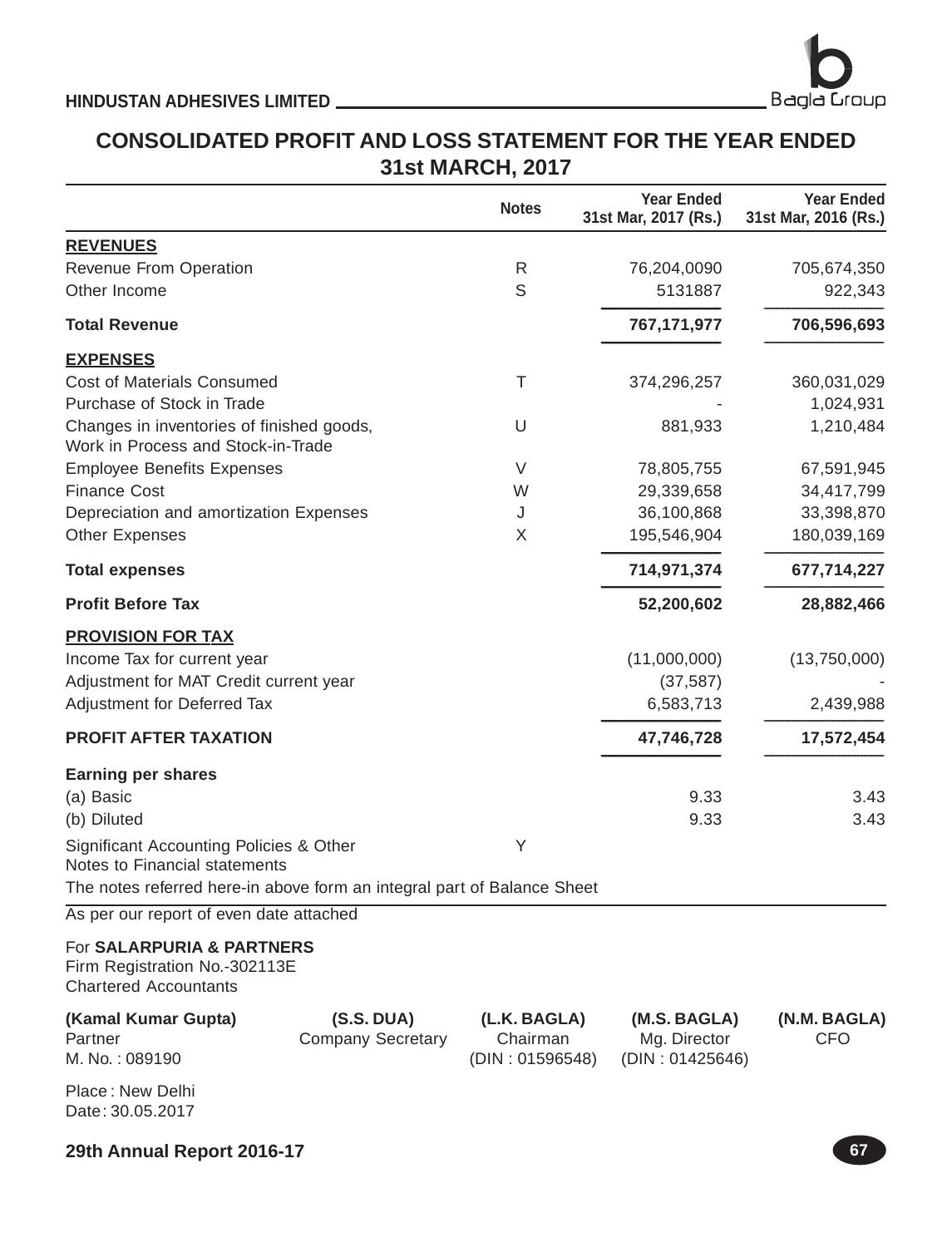# **CONSOLIDATED NOTES FORMING PART OF FINANCIAL STATEMENTS**

| <b>PARTICULARS</b>                                                              | As At<br>31st Mar, 2017<br>(Rs.) | As At<br>31st Mar, 2016<br>(Rs.) |
|---------------------------------------------------------------------------------|----------------------------------|----------------------------------|
| NOTE 'A'<br><b>SHARE CAPITAL</b>                                                |                                  |                                  |
| (AUTHORISED)<br>70,00,000 (70,00,000 ) Equity Share of Rs. 10/- each            | 70,000,000                       | 70,000,000                       |
| <b>ISSUED, SUBSCRIBED AND PAID UP</b><br>51,16,300 Equity share of Rs.10/- each | 51,163,000                       | 51,163,000                       |
|                                                                                 | 51,163,000                       | 51,163,000                       |

(1,029,000 Equity shares of Rs.10/- each, issued as Bonus Share on ———— by Capitalisation of General Reserve)

**A-1**

### **Details of Shareholder holding more than 5% shares:**

| Name of Share holder                    | No. of Shares | $\frac{0}{0}$ | No. of Shares | %     |
|-----------------------------------------|---------------|---------------|---------------|-------|
| Mr. Madhusudan Bagla                    | 812.419       | 15.88         | 812.419       | 15.88 |
| Mrs. Anju Bagla                         | 598,630       | 11.70         | 598,630       | 11.70 |
| Mr. Dhruv Bagla                         | 314,580       | 6.15          | 314.580       | 6.15  |
| Mr. Nakul Bagla                         | 372.100       | 7.27          | 372.100       | 7.27  |
| Mr. M S Bagla - Karta (M S Bagla - Huf) | 269.250       | 5.26          | 269,250       | 5.26  |

#### **NOTE 'B' RESERVES AND SURPLUS**

| <b>Capital Reserve</b>                                       |               |             |
|--------------------------------------------------------------|---------------|-------------|
| <b>Central Capital Subsidy</b>                               |               |             |
| <b>Opening Balance</b>                                       | 3,000,000     | 3,000,000   |
| Received during the year                                     |               |             |
| <b>Closing Balance</b>                                       | 3,000,000     | 3,000,000   |
| Capital Reserve (Subsidiary)<br><b>Share Premium Account</b> | 187,427       | 187,427     |
| <b>Balance Brought Forward</b>                               | 21,259,500    | 21,259,500  |
| <b>Investment Allowance Utilization Reserve</b>              |               |             |
| <b>Balance Brought Forward</b>                               | 2,500,000     | 2,500,000   |
| <b>Profit &amp; Loss Account</b>                             |               |             |
| Balance B/F From Previous Year                               | 116,173,046   | 96,805,761  |
| Less Intrem Dividend                                         | (5, 116, 300) |             |
| Less Dividend Tax                                            | (1,041,732)   |             |
| Add Excess Provision for Income Tax in Early Year w/back     | 3,613,937     |             |
| Adjustment for income Tax for earlier years                  |               | 95,083      |
| Profit for the year                                          | 47,746,728    | 17,572,454  |
| Profit/(Loss) Minority                                       | 479,828       | 1,699,747   |
|                                                              | 188,802,434   | 143,119,972 |
| . _ _ <i>. _</i>                                             |               |             |

**29th Annual Report 2016-17 68 NOTE 'C'**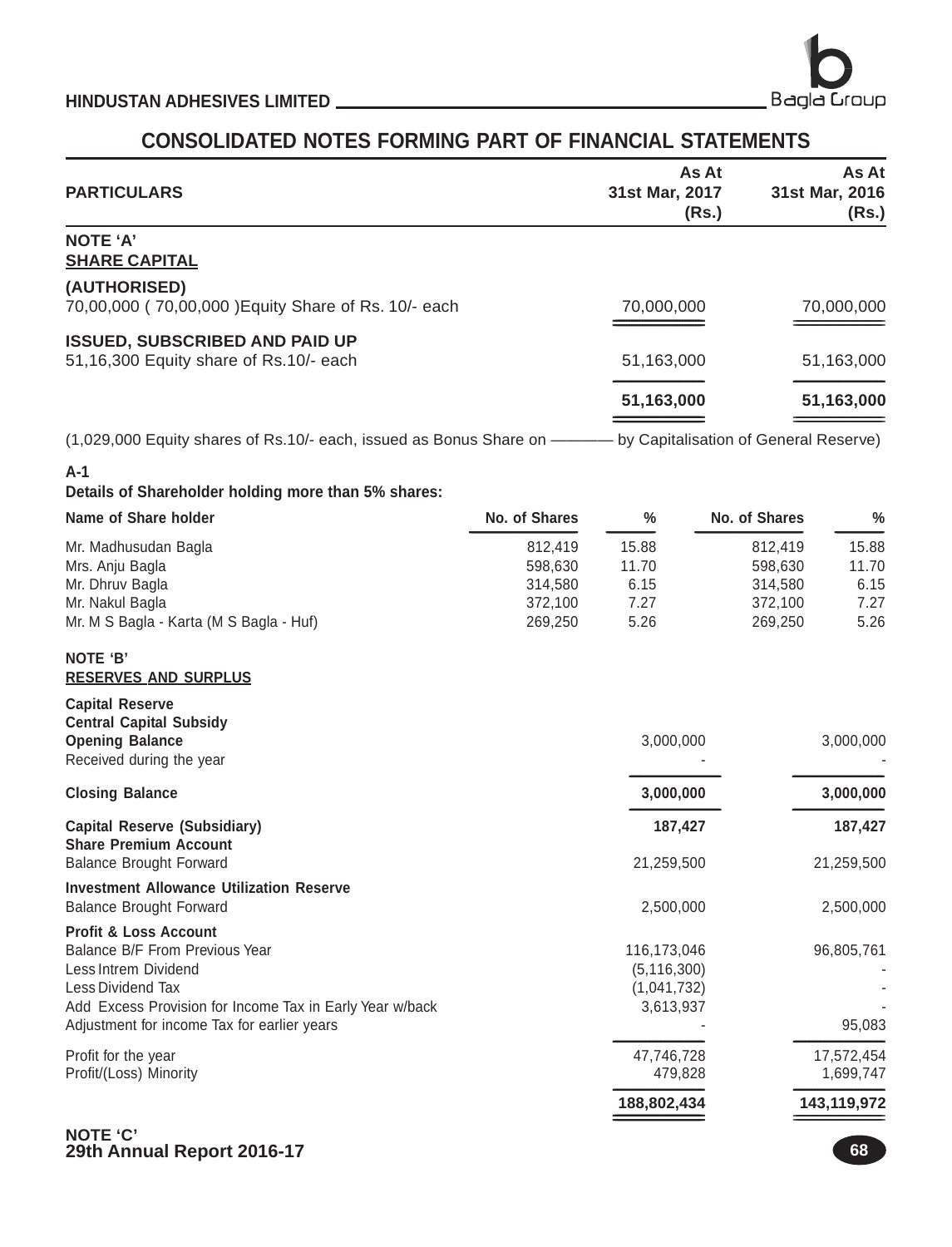

# **LONG TERM BORROWINGS SECURED**

| <b>Term Loan</b>                          | <b>Non Current</b> | <b>Current</b>          | <b>Non Current</b>      | <b>Current</b>           |
|-------------------------------------------|--------------------|-------------------------|-------------------------|--------------------------|
| <b>Allahabad Bank</b><br><b>IDBI Bank</b> | 18,000,000         | 3,151,010<br>12,000,000 | 3,342,847<br>30,000,000 | 13,240,000<br>12,000,000 |
| <b>IDBI Bank</b>                          | 5,999,443          | 7,500,000               |                         |                          |
|                                           | 23,999,443         | 22,651,010              | 33,342,847              | 25,240,000               |
| <b>Auto Loans</b>                         |                    |                         |                         |                          |
| <b>HDFC Bank Ltd. Bombay</b>              | 293,850            | 322,909                 | 617,056                 | 293,610                  |
| <b>HDFC Bank Ltd. Calcutta</b>            | 180,918            | 129,727                 |                         |                          |
| KOTAK MAINDRA PRIME LTD                   | 615,901            | 291,853                 |                         |                          |
| HDFC Bank Ltd. Loan 2                     | 441,434            | 121,161                 | 560,845                 | 128,624                  |
| <b>AXIS Bank Itd</b>                      | 3,025,792          | 1,854,379               |                         |                          |
|                                           | 4,557,895          | 2,720,029               | 1,177,901               | 422,234                  |
| <b>UNSECURED LOAN</b>                     |                    |                         |                         |                          |
| From Director                             | 5,960,000          |                         | 1,000,000               |                          |
|                                           |                    |                         |                         |                          |
|                                           | 5,960,000          |                         | 1,000,000.00            |                          |
|                                           | 34,517,338         | 25,371,039              | 35,520,748              | 25,662,234               |
|                                           |                    |                         |                         |                          |

- (1) Term Loans from Allahabad bank is secured by way of First pari passu charge on entire movable and immovable fixed assets of the company, both present and future, of the companies plant located a Roorkee to be shared with IDBI bank and also equitable mortgage on first pari passu basis of industrial plot and building thereupon situated at plot no. 15 KIE Industrial Estate, Village Mundiyaki,Pargana Manglour, Tehsil- Roorkee, Distt. Haridwar, Collaterally secured by way of second pari passu charge on the entire current assets of the company both present and future and second pari passu charge on the entire movable and immovable fixed assets of the company, including land & construction thereon, both present & future, of the companies plant located at dadri, District, Ghaziabad. Payment Terms: Loan is repayable in 20 Quarterly installments of Rs. 33,10,000/ - each and interest is on monthly basis on due amount.
- (2) Term Loan from IDBI bank is secured by way first pari passu charge on entire movable and immovable fixed assets, of the company, both present and future, equitable mortgage on first pari passu basis on land and building situated at Roorkee and second pari-passu charge on the entire movable and immovable assets of the company including land & construction thereon , both present and future of the company plant located at Dadri, district Ghaziabad(excluding land admeasuring 0.0253 hectares part of the existing factory land). Second pari-passu charge on entire current assets of the company both present & future and unconditional & irrecoverable personal guarantee of promoter directors Shri M.S. Bagla & Shri L. K. Bagla. Loan repayable in 20 Quarterly Installment of Rs. 30,00,000/- each and interest is on monthly basis on due amount
- (3) Auto Loans are secured by way of hypothecation of vehicles financed by the Banks.
- (4) Loans are further guaranteed by Sh. L.K. Bagla and Sh. M.S.Bagla, Directors of the company.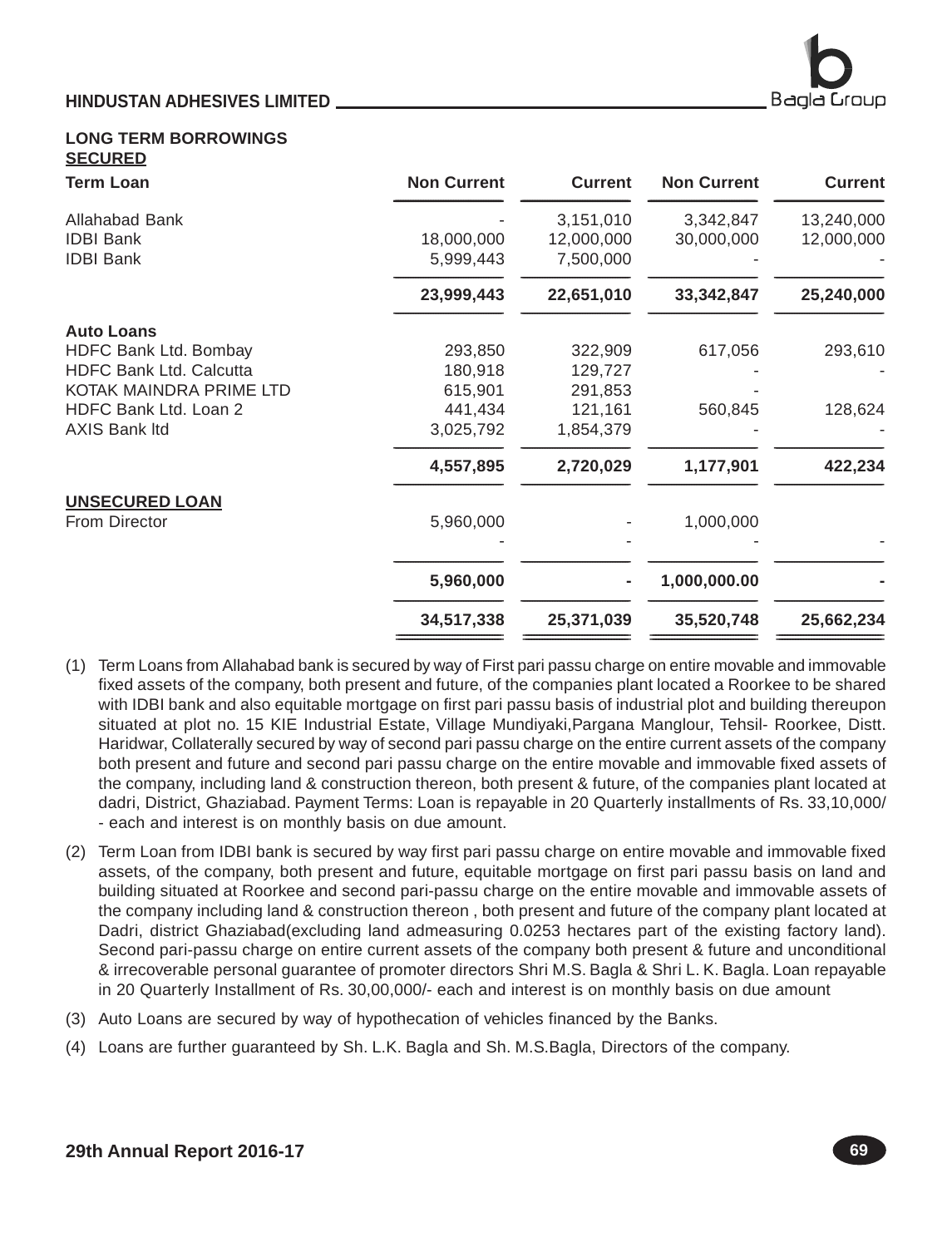| <b>PARTICULARS</b>                                                                                                                      | As At<br>31st Mar, 2017<br>(Rs.) | As At<br>31st Mar, 2016<br>(Rs.) |
|-----------------------------------------------------------------------------------------------------------------------------------------|----------------------------------|----------------------------------|
| NOTE 'D'<br>DEFERRED TAX LIABILITIES (NET)                                                                                              |                                  |                                  |
| On Timing Difference of Accounting of Depreciation                                                                                      | 17,950,954                       | 23,902,518                       |
| On Provision for Gratuity                                                                                                               | (3,696,554)                      | (3,081,253)                      |
| On Adjustments of Statutory Dues under<br>Section 43B of Income Tax Act, 1961                                                           | (934, 221)                       | (917, 373)                       |
| Net Deferred Tax Assets(Liabilities)                                                                                                    | 13,320,179                       | 19,903,892                       |
| NOTE 'E'<br><b>LONG TERM PROVISIONS</b><br>For Gratuity<br>For Leave Encashment                                                         | 10,513,091<br>672,811            | 8,847,486<br>511,941             |
|                                                                                                                                         | 11,185,902                       | 9,359,427                        |
| NOTE 'F'<br><b>SHORT TERM BORROWING</b><br>Current Maturities of Long Term Loans (Refer Note C Above)<br><b>Cash Credits from Banks</b> | 25,371,038                       | 25,662,234                       |
| <b>Allahabad Bank</b>                                                                                                                   | 55,154,847                       | 59,623,456                       |
| <b>IDBI Bank Ltd</b>                                                                                                                    | 95,169,043                       | 87,908,256                       |
|                                                                                                                                         | 175,694,928                      | 173,193,946                      |

# **NOTES**

(1) Working Capital Term Loans and Cash Credit Loans are secured against hypothecation of entire stocks of Raw Materials, Work in Progress, Finished Goods, Stores & Spares, Book-Debts & First Charge on Fixed Assets of the Company .

(2) Loans are further guaranteed by Sh. L.K. Bagla and Sh. M .S.Bagla, Directors of the company.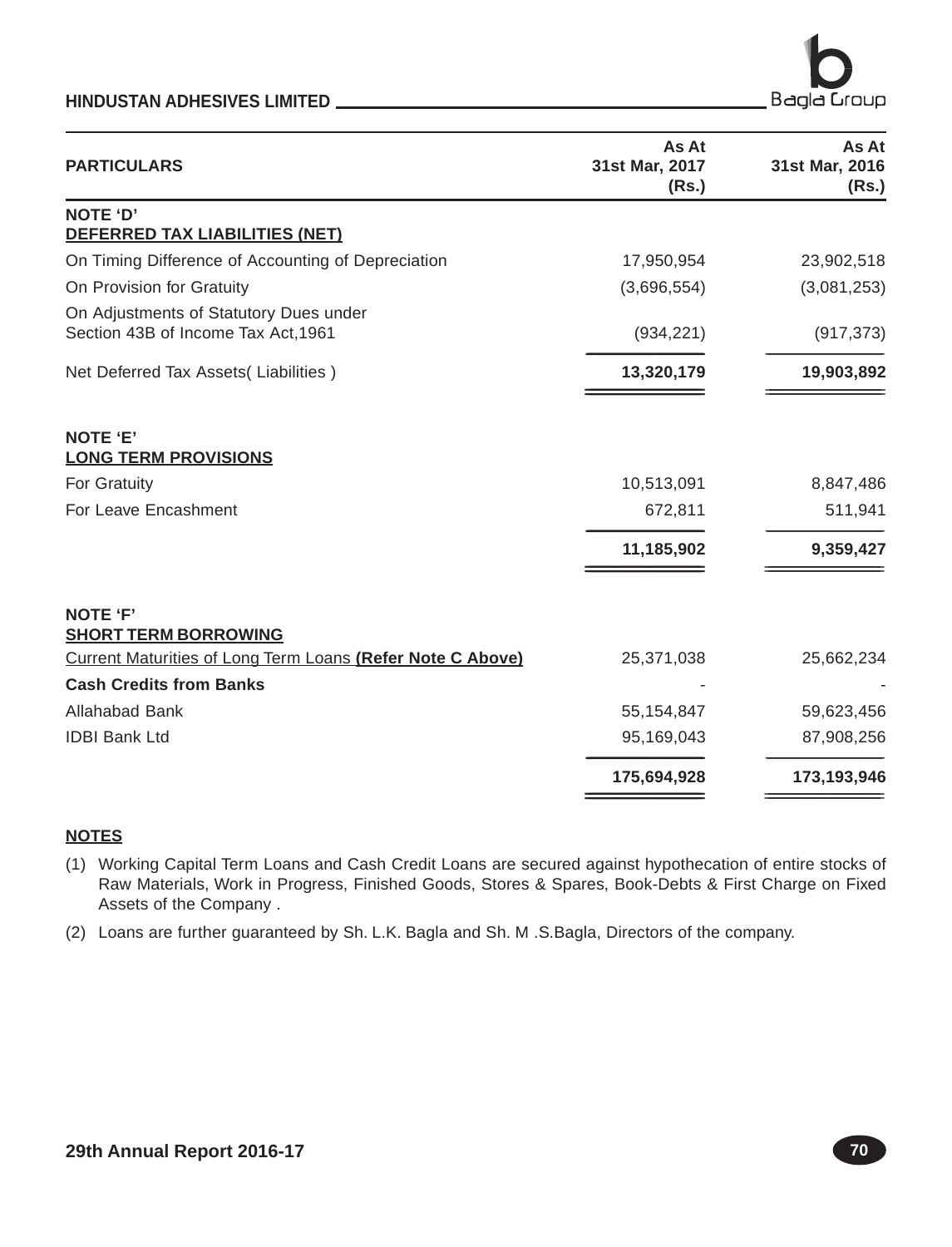

| <b>PARTICULARS</b>                                  |                | As At<br>31st Mar, 2017<br>(Rs.) |               | As At<br>31st Mar, 2016<br>(Rs.) |
|-----------------------------------------------------|----------------|----------------------------------|---------------|----------------------------------|
| NOTE 'G'<br><b>TRADE PAYABLES</b>                   |                |                                  |               |                                  |
| For Goods                                           |                | 68,639,851                       |               | 54,702,066                       |
| For Services                                        |                | 14,451,779                       |               | 12,455,574                       |
| For Deferred Credit                                 |                | 5,081,520                        |               | 5,431,844                        |
|                                                     |                | 88,173,150                       |               | 72,589,484                       |
| <b>NOTE 'H'</b><br><b>OTHER CURRENT LIABILITIES</b> |                |                                  |               |                                  |
| <b>Advance From Customers</b>                       |                | 3,691,373                        |               | 6,341,594                        |
| Payables For Capital Goods                          |                | 3,663,586                        |               | 1,593,196                        |
| Payable For employees                               |                | 5,591,910                        |               | 4,546,728                        |
| <b>Statutory Dues</b>                               |                | 2,805,096                        |               | 3,445,478                        |
| Interest accrued but not due on Loan                |                | 36,563                           |               | 1,591,023                        |
| <b>Other Liabilities</b>                            |                | 1,600,197                        |               | 1,129,783                        |
|                                                     |                | 17,388,725                       |               | 18,647,802                       |
| <b>NOTE 'I'</b><br><b>SHORT TERM PROVISIONS</b>     |                |                                  |               |                                  |
| For Leave Encashment                                |                | 60,642                           |               | 64,339                           |
| For Gratuity                                        |                | 667,243                          |               | 649,364                          |
| For Income Tax                                      |                |                                  |               |                                  |
| Provisions                                          | 11,000,000     |                                  | 13,750,000    |                                  |
| Less: Tax Payments                                  | (10, 804, 006) | 195,994                          | (7, 297, 353) | 6,452,647                        |
|                                                     |                | 923,879                          |               | 7,166,350                        |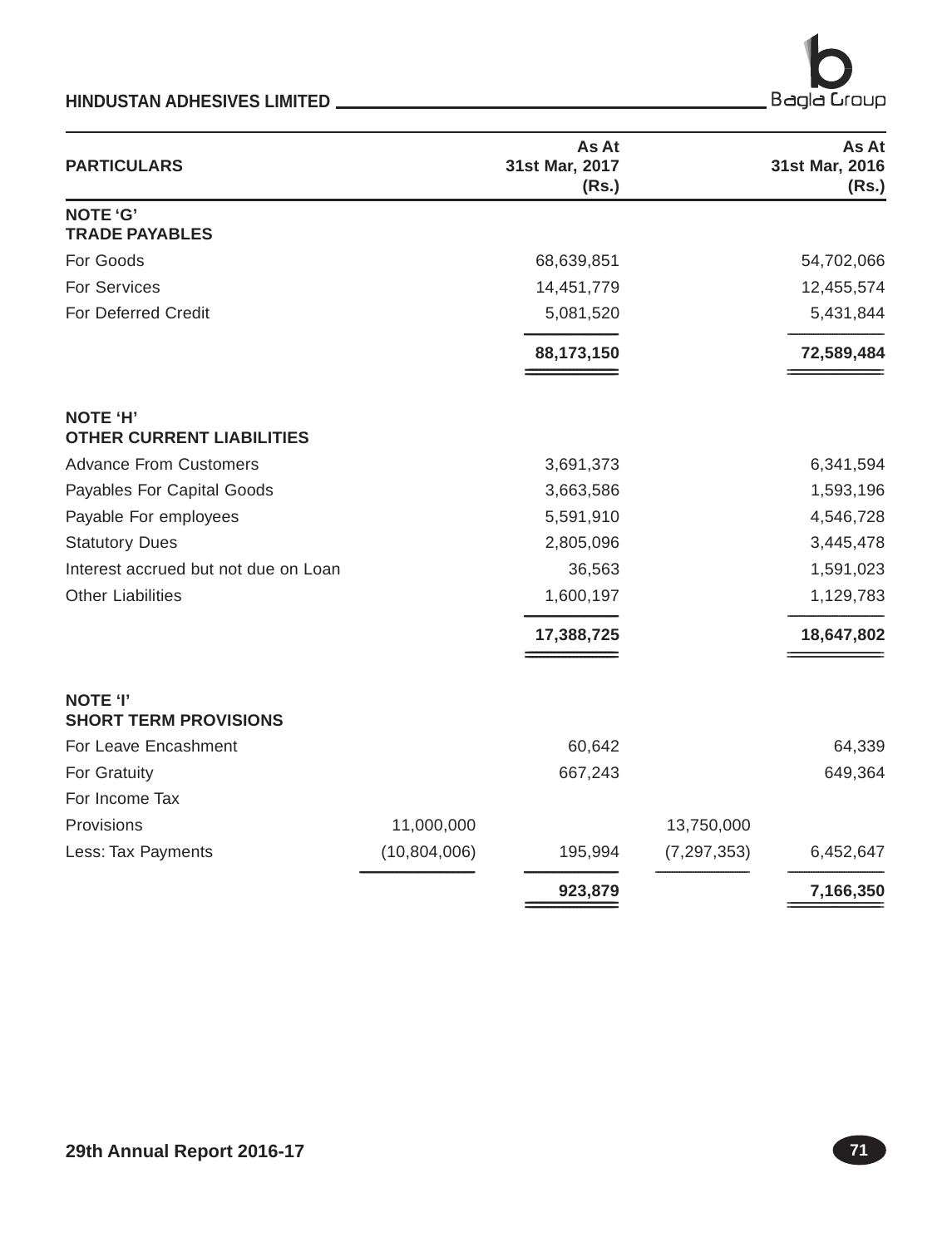| 29th Annual Report 2016-17 |  |
|----------------------------|--|

| FIXED ASSETS<br>J<br>NOTE "J                  |                                      |                              |                             |                                   |                                   |                              |                         |                                   |                                                   |                     |
|-----------------------------------------------|--------------------------------------|------------------------------|-----------------------------|-----------------------------------|-----------------------------------|------------------------------|-------------------------|-----------------------------------|---------------------------------------------------|---------------------|
| TANGIBLE ASSETS                               |                                      |                              |                             |                                   |                                   |                              |                         |                                   |                                                   | (Rupees)            |
|                                               |                                      | 0 S S<br>œ<br>O              | <b>BLOCK</b>                |                                   |                                   |                              | DEPRECIATION WRITTENOFF |                                   | ш<br>z                                            | <b>BLOCK</b>        |
|                                               | As on                                | Addition                     | Deduction                   | As on                             | As on<br>31.03.2016               | For the                      | Adjustment on           | ង<br>មិ                           | As on                                             | As on               |
| Particulars                                   | 31.03.2016<br>(Rs.)                  | (Rs.)                        | Capitalized<br>(Rs.)        | 31.03.2017<br>(Rs.)               | (Rs.)                             | (RS.)<br>Year                | sale of Assets<br>(Rs.) | 31.03.2017<br>(Rs.)               | 31.03.2017<br>(Rs.)                               | 31.03.2016<br>(Rs.) |
| LAND (FREE HOLD)                              | 26,64,804                            | 88,56,410                    |                             | 1, 15, 21, 214                    |                                   |                              |                         |                                   | 1, 15, 21, 214                                    | 26,64,804           |
| BUILDING                                      | 4,53,05,045                          |                              |                             | 4,53,05,045                       | 3,06,88,978                       | 13,56,514                    |                         | 3,20,45,492                       | 1,32,59,553                                       | 1,46,16,067         |
| PLANT & MACHINERY                             | 42,40,04,082                         | 1,18,80,386                  |                             | 43,58,84,468                      | 24,61,48,046                      | 2,43,22,705                  |                         | 27,04,70,751                      | 16,54,13,717                                      | 17,78,56,036        |
| ELECTRIC INSTALLATION                         | 2,98,84,778                          | 9,83,917                     |                             | 3,08,68,695                       | 1,46,73,535                       | 26,71,403                    |                         | 1,73,44,938                       | 1, 35, 23, 757                                    | 1,52,11,243         |
| FURNITURE & FIXTURE                           | 1,65,12,611                          | 37,48,236                    |                             | 2,02,60,847                       | 76,10,429                         | 29,53,016                    |                         | 1,05,63,445                       | 96,97,402                                         | 89,02,182           |
| AIR CONDITIONER                               | 24,68,232                            | 8,11,726                     |                             | 32,79,958                         | 19,39,389                         | 2,20,626                     |                         | 21,60,015                         | 11, 19, 943                                       | 5,28,843            |
| OFFICE EQUIPMENT                              | 9,22,031                             | 23,500                       |                             | 9,45,531                          | 8,79,788                          | 5,561                        |                         | 8,85,349                          | 60,182                                            | 42,243              |
| FITNESS EQUIPMENT                             | 72,74,065                            | 99,476                       |                             | 73,73,541                         | 13,54,539                         | 10,75,281                    |                         | 24,29,820                         | 49,43,721                                         | 59,19,526           |
| TELEVISION                                    | 1,47,599                             | 41,000                       |                             | 1,88,599                          | 30,220                            | 53,767                       |                         | 83,987                            | 1,04,612                                          | 1,17,379            |
| <b>VEHICLES</b>                               |                                      |                              |                             |                                   |                                   |                              |                         |                                   |                                                   |                     |
| CAR'S / BUS                                   | 1,27,66,261                          | 1,00,63,547                  | 3,63,082                    | 2,24,66,726                       | 92,50,635                         | 28,34,615                    | 3,29,889                | 1,17,55,361                       | 1,07,11,365                                       | 35,15,626           |
| DELIVERY TRUCKS                               | 13,27,005                            | 9,42,000                     | 7,59,945                    | 15,09,060                         | 12,38,840                         | 67,083                       | 7,38,904                | 5,67,019                          | 9,42,041                                          | 88,165              |
| <b>SCOOTERS</b>                               | 2,73,965                             | 1,33,758                     |                             | 4,07,723                          | 2,49,952                          | 16,001                       |                         | 2,65,953                          | 1,41,770                                          | 24,013              |
| CYCLE'S                                       | 7,967                                |                              |                             | 7,967                             | 6,213                             |                              |                         | 6,213                             | 1,754                                             | 1,754               |
| <b>COMPUTERS</b>                              | 33,65,148                            | 6,02,726                     |                             | 39,67,874                         | 26,98,510                         | 5,24,296                     |                         | 32,22,806                         | 7,45,068                                          | 6,66,638            |
| <b>TOTAL</b>                                  | 54, 69, 23, 593<br>(53, 10, 68, 150) | 3,81,86,682<br>(1,67,11,645) | $11,23,027$<br>$(8,56,202)$ | 58,39,87,248<br>(53, 69, 23, 593) | 31,67,69,074<br>(28, 41, 01, 112) | 3,61,00,868<br>(3,33,98,870) | (7,30,908)<br>10,68,793 | (31, 67, 69, 074)<br>35,18,01,149 | $(23,01,54,519)$ $(24,69,67,038)$<br>23,21,86,099 | 23,01,54,519        |
| Capital Work in Progress                      |                                      |                              |                             |                                   |                                   |                              |                         |                                   |                                                   |                     |
| Building under Construction                   |                                      | 83,39,509                    |                             | 83,39,509                         |                                   | ï                            |                         | í.                                | 83,39,509                                         |                     |
| Advance for Capital Goods                     |                                      |                              |                             |                                   |                                   |                              |                         |                                   |                                                   |                     |
| Pre-operative Expenses<br>pending allocation) |                                      | 22,69,191                    |                             | 22,69,191                         |                                   |                              |                         |                                   | 22,69,191                                         |                     |
| <b>TOTAL</b>                                  |                                      | 1,06,08,700                  |                             | 1,06,08,700                       |                                   |                              |                         |                                   | 1,06,08,700                                       |                     |
| <b>GRAND TOTAL</b>                            | 54,69,23,593                         | 4,87,95,382                  | 11,23,027                   | 59, 45, 95, 947                   | 31,67,69,074                      | 3,61,00,868                  | 10,68,793               | 35,18,01,149                      | 24,27,94,798                                      | 23,01,54,519        |
|                                               |                                      |                              |                             |                                   |                                   |                              |                         |                                   |                                                   |                     |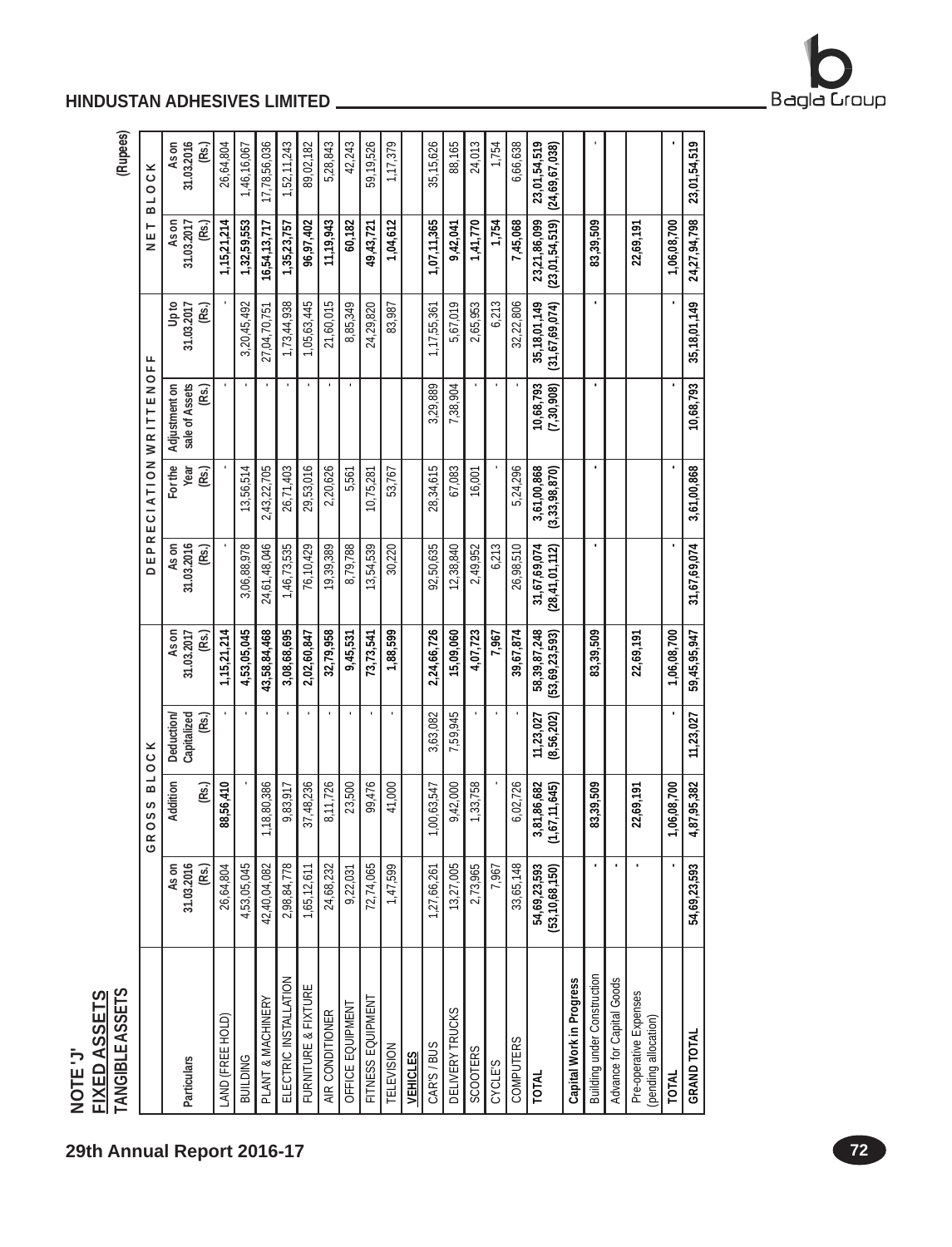

| <b>PARTICULARS</b>                                                                         | As At<br>31st Mar, 2017<br>(Rs.) | As At<br>31st Mar, 2016<br>(Rs.) |
|--------------------------------------------------------------------------------------------|----------------------------------|----------------------------------|
| NOTE 'K'<br><b>NON CURRENT INVESTMENTS</b>                                                 |                                  |                                  |
| <b>Unquoted</b>                                                                            |                                  |                                  |
| 10,000 (10,000) Equity share of Rs 10/-each<br>Fully Paid up of Benares State Bank Limited | 100,000                          | 100,000                          |
| 650000 (600000) Equity share of Rs 10/-each<br>Fully Paid up of Bagla Polyfilms Ltd.       | 16,250,000                       | 15,000,000                       |
| <b>IDBI</b> Midcap fund                                                                    | 500,000                          |                                  |
| Less: Provision for diminution in value                                                    | 16,850,000<br>100,000            | 15,100,000<br>100,000            |
|                                                                                            | 16,750,000                       | 15,000,000                       |
| <b>NOTE 'L'</b><br><b>OTHER NON CURRENT ASSETS</b>                                         |                                  |                                  |
| <b>Security Deposits</b>                                                                   | 11,849,460                       | 10,907,105                       |
| Advance for Capital Goods                                                                  | 19,034,689                       | 207,199                          |
| VAT on Capital Goods                                                                       | 342,595                          | 293,122                          |
|                                                                                            | 31,226,744                       | 11,407,426                       |
| <b>NOTE 'M'</b><br><b>INVENTORIES</b>                                                      |                                  |                                  |
| (As taken, valued and certified by the management)                                         |                                  |                                  |
| <b>Raw Materials</b>                                                                       | 49, 151, 215                     | 47,221,897                       |
| <b>Finished Goods</b>                                                                      | 18,619,280                       | 15,580,881                       |
| Work in Progress                                                                           | 43,128,340                       | 47,084,480                       |
| Stores, Spares, Fuel and Packing Materials                                                 | 12,144,024                       | 15,246,382                       |
| <b>Scrap for Sales</b>                                                                     | 36,816                           | 1,008                            |
|                                                                                            | 123,079,675                      | 125,134,648                      |

**======================================** ======================================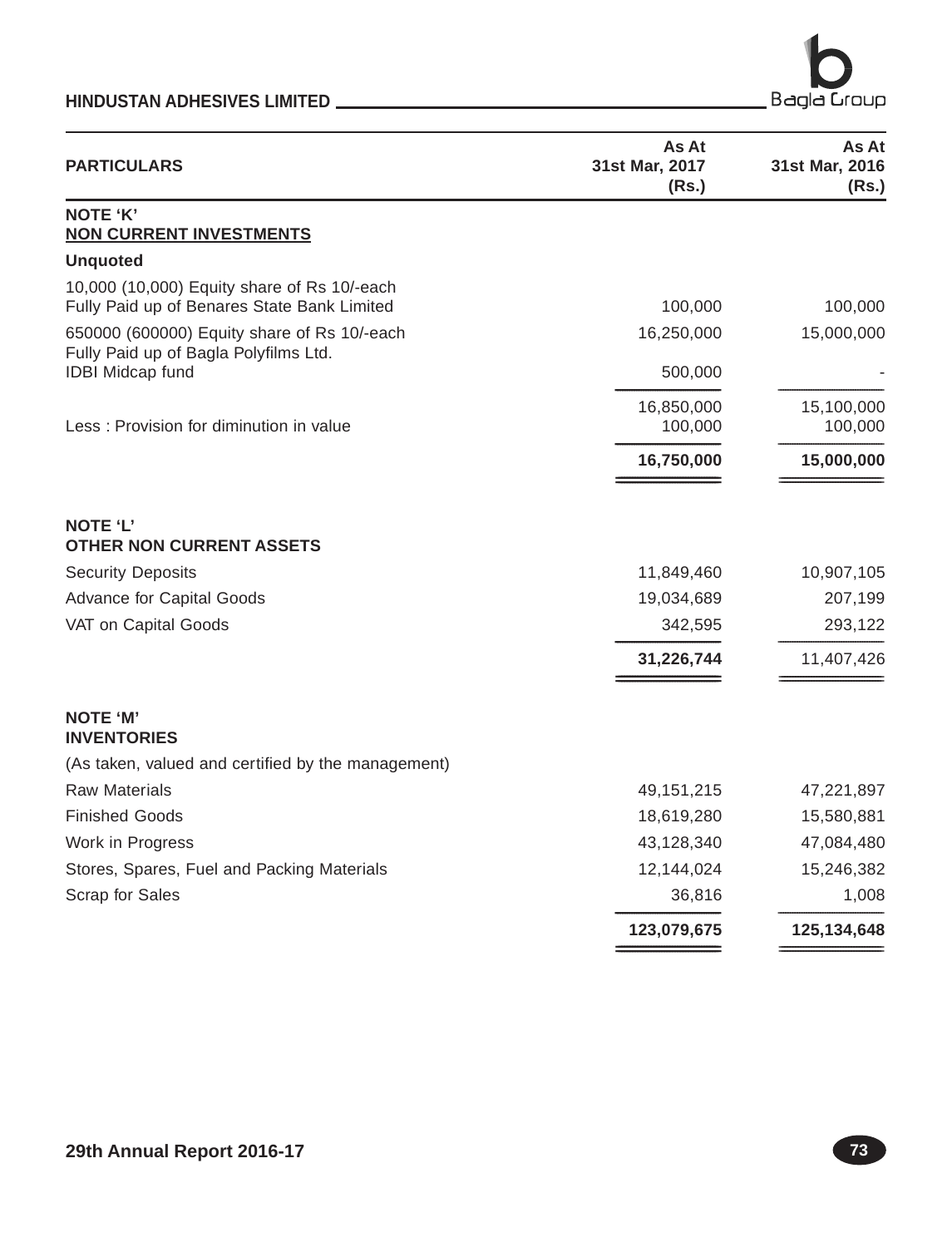

| <b>PARTICULARS</b>                                                                                                                              | As At<br>31st Mar, 2017<br>(Rs.) | As At<br>31st Mar, 2016<br>(Rs.) |
|-------------------------------------------------------------------------------------------------------------------------------------------------|----------------------------------|----------------------------------|
| <b>NOTE 'N'</b>                                                                                                                                 |                                  |                                  |
| <b>TRADE RECEIVABLES</b>                                                                                                                        |                                  |                                  |
| (Unsecured, considered good unless otherwise stated)                                                                                            |                                  |                                  |
| <b>Debts Due Over Six month</b>                                                                                                                 |                                  |                                  |
| Considered good                                                                                                                                 | 6,763,695                        | 4,703,381                        |
| Considered doubtful                                                                                                                             | 1,101,507                        | 484,789                          |
| Less: Provision for doubtful debts                                                                                                              | (1, 101, 507)                    | (484, 789)                       |
| <b>Other Debts</b>                                                                                                                              |                                  |                                  |
| Considered good                                                                                                                                 | 135, 126, 176                    | 111,818,183                      |
|                                                                                                                                                 | 141,889,871                      | 116,521,564                      |
| NOTE 'O'<br><u>CASH AND CASH EQUIVALENTS</u><br><b>Cash in Hand</b><br>(As per books and certified)<br><b>Balances with Scheduled Banks in:</b> | 234,853                          | 372,392                          |
| <b>Current Accounts</b>                                                                                                                         |                                  |                                  |
|                                                                                                                                                 | 4,205,511<br>5,857,968           | 10,022,933                       |
| <b>Fixed Deposit Accounts</b><br>Interest Accrued but not due on fixed deposits                                                                 | 56,929                           | 6,324,598<br>160,884             |
| (Pledged as Margin money and having maturity within 12 months)                                                                                  |                                  |                                  |
|                                                                                                                                                 | 10,355,261                       | 16,880,807                       |
| NOTE 'P'<br><b>SHORT TERM LOANS &amp; ADVANCES</b>                                                                                              |                                  |                                  |
| Advances recoverable in cash or in kind or for value to be received                                                                             |                                  |                                  |
| Unsecured, considered good:                                                                                                                     | 9,434,637                        | 7,881,351                        |
| VAT Receivable                                                                                                                                  | 1,200,590                        | 27,218                           |
| <b>Balances with Excise Department</b>                                                                                                          | 4,057,870                        | 7,756,828                        |
|                                                                                                                                                 | 14,693,097                       | 15,665,397                       |
|                                                                                                                                                 |                                  |                                  |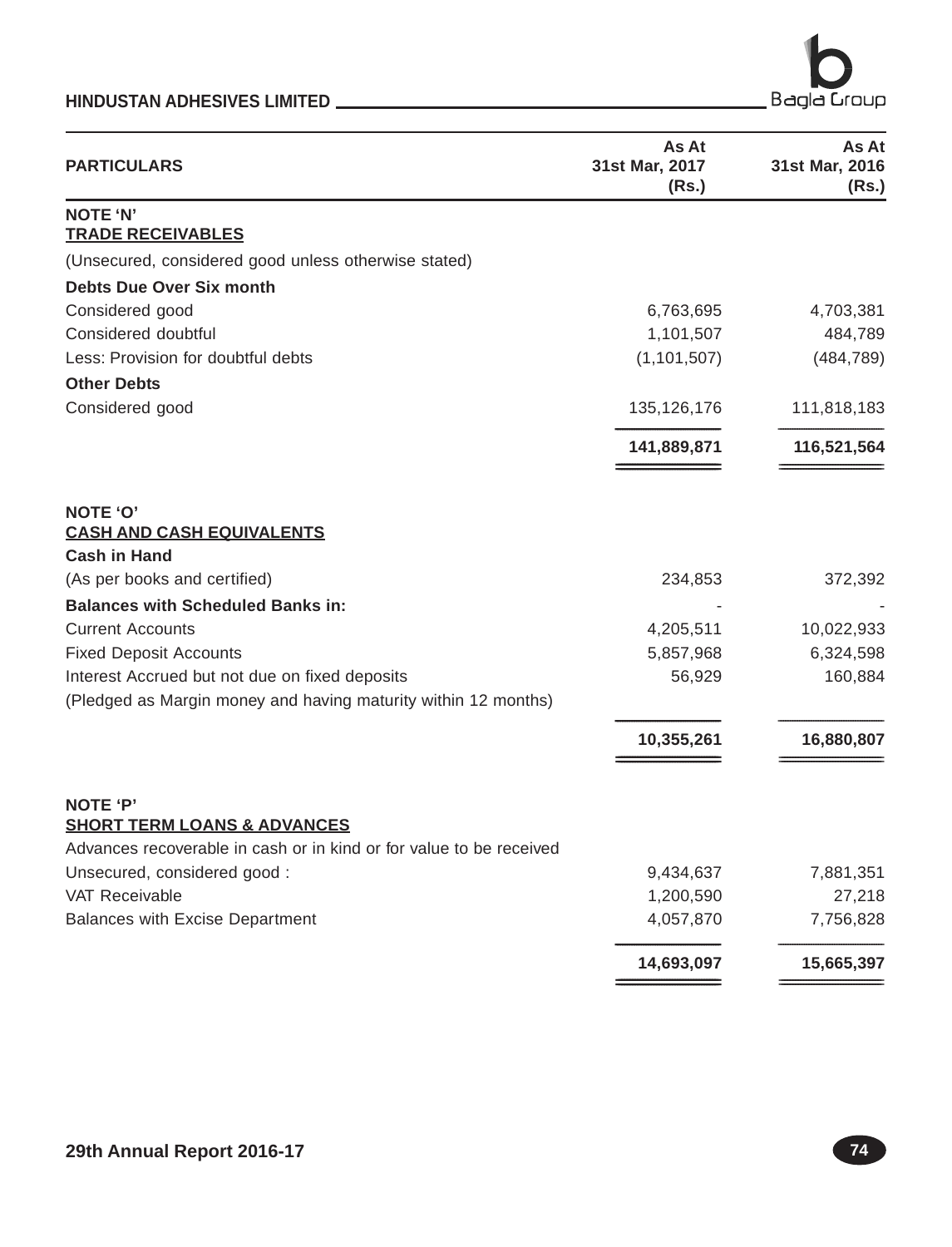| <b>PARTICULARS</b>                                              | As At<br>31st Mar, 2017<br>(Rs.) | As At<br>31st Mar, 2016<br>(Rs.) |
|-----------------------------------------------------------------|----------------------------------|----------------------------------|
| NOTE 'Q'<br><b>OTHER CURRENT ASSETS</b>                         |                                  |                                  |
| Discarded Fixed Assets held for Sales                           | 2,404,207                        | 2,404,207                        |
|                                                                 | 2,404,207                        | 2,404,207                        |
| NOTE 'R'                                                        |                                  |                                  |
| <b>REVENUE FROM OPERATIONS</b>                                  |                                  |                                  |
| [Sales Net of Returns]<br><b>Domestic Sales</b>                 | 720,785,057                      |                                  |
| <b>Export Sales</b>                                             | 95,851,455                       | 663,471,263<br>97,580,345        |
| <b>Scrap Sales</b>                                              | 3,153,836                        | 2,371,159                        |
| <b>Trading Goods</b>                                            |                                  | 1,093,600                        |
| <b>Total Sales</b>                                              | 819,790,348                      | 764,516,367                      |
| Less Excise Duty                                                | 78,984,961                       | 73,402,117                       |
|                                                                 | 740,805,387                      | 691,114,250                      |
| Job Work Receipts                                               | 367,680                          | 143,232                          |
| Membership Fee                                                  | 16,551,689                       | 13,978,833                       |
| <b>Export Incentives</b>                                        | 4,315,334                        | 438,035                          |
|                                                                 | 762,040,090                      | 705,674,350                      |
| <b>NOTE 'S'</b>                                                 |                                  |                                  |
| <b>OTHER INCOME</b>                                             |                                  |                                  |
| Miscellaneous Receipts<br>Interest received on Security Deposit | 14,000<br>400,572                | 21,506                           |
| Interest received on Bank deposits                              | 778,670                          | 669,055                          |
| Foreign Exchange Fluctuation (Net)                              | 3,173,786                        |                                  |
| Excess Provision for Bonus Written Back                         |                                  | 197,076                          |
| Sundry Balances W/Back                                          | 32,006                           |                                  |
| Rent on Machine                                                 | 336,000                          |                                  |
| Profit on Sales of Fixed Assets                                 | 48,142                           | 34,706                           |
| Insurance Claim Received                                        | 348,711                          |                                  |
|                                                                 | 5,131,887                        | 922,343                          |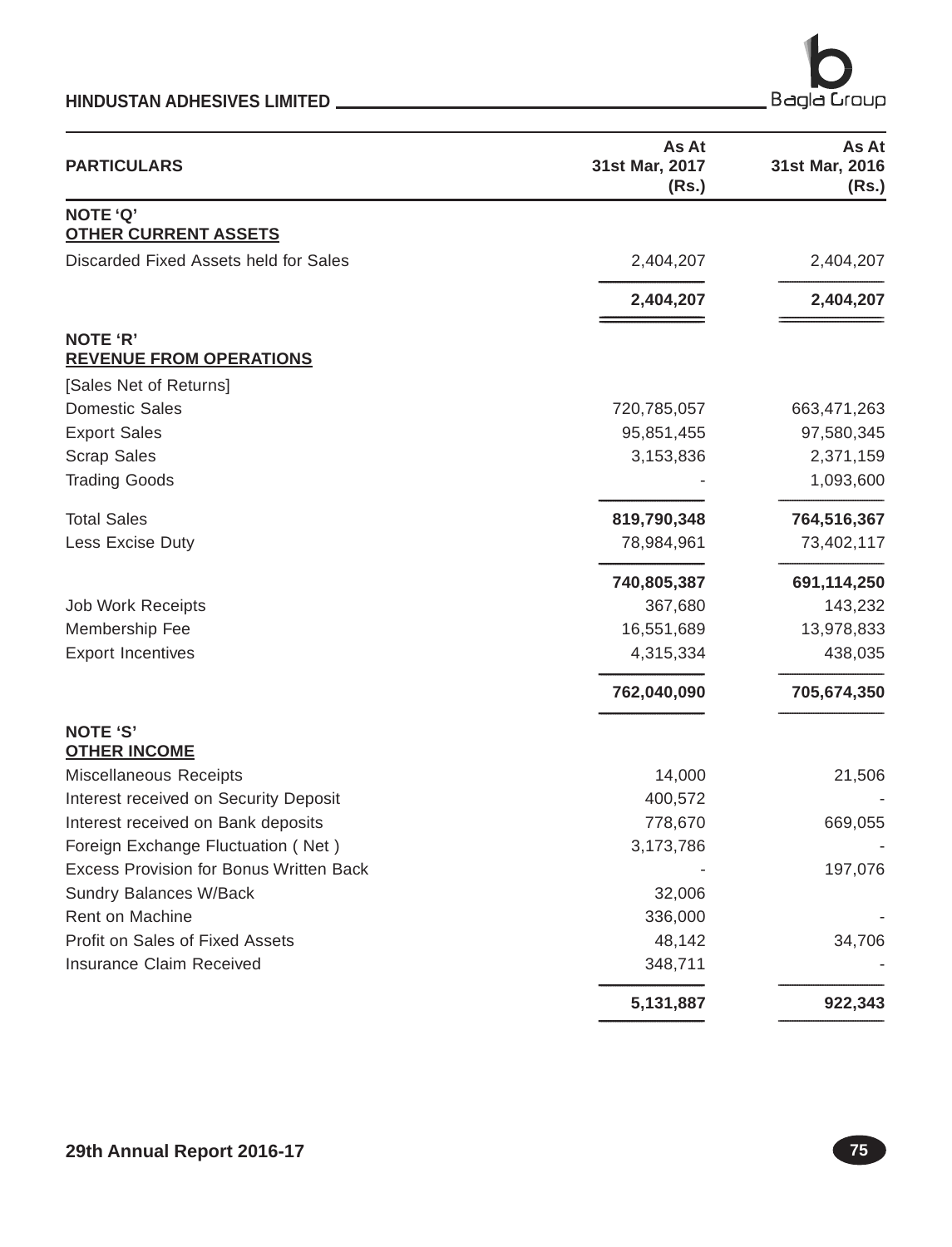

| <b>PARTICULARS</b>                                                                                                                                                                 | As At<br>31st Mar, 2017<br>(Rs.) | As At<br>31st Mar, 2016<br>(Rs.) |
|------------------------------------------------------------------------------------------------------------------------------------------------------------------------------------|----------------------------------|----------------------------------|
| <b>NOTE 'T'</b>                                                                                                                                                                    |                                  |                                  |
| <b>MATERIALS CONSUMED</b>                                                                                                                                                          |                                  |                                  |
| <b>Raw Materials Consumed</b>                                                                                                                                                      |                                  |                                  |
| <b>Opening Stocks</b>                                                                                                                                                              | 47,221,897                       | 45,397,370                       |
| Add: Purchases                                                                                                                                                                     | 376,225,575                      | 361,855,556                      |
|                                                                                                                                                                                    | 423,447,472                      | 407,252,926                      |
| <b>Less : Closing Stocks</b>                                                                                                                                                       | 49, 151, 215                     | 47,221,897                       |
|                                                                                                                                                                                    | 374,296,257                      | 360,031,029                      |
| <b>NOTE 'U'</b><br><b>CHANGES IN INVENTORY OF FINISHED GOODS.</b><br><b>WORK IN PROCESS AND STOCK-IN-TRADE</b><br><b>OPENING STOCK</b><br>Work in Process<br><b>Finished Goods</b> | 47,084,480<br>15,580,881         | 50,365,864<br>13,501,545         |
| Scrap                                                                                                                                                                              | 1,008                            | 9,444                            |
|                                                                                                                                                                                    | 62,666,369                       | 63,876,853                       |
| <b>CLOSING STOCK</b>                                                                                                                                                               |                                  |                                  |
| <b>Work in Process</b>                                                                                                                                                             | 43,128,340                       | 47,084,480                       |
| <b>Finished Goods</b>                                                                                                                                                              | 18,619,280                       | 15,580,881                       |
| Scrap                                                                                                                                                                              | 36,816                           | 1,008                            |
|                                                                                                                                                                                    | 61,784,436                       | 62,666,369                       |
|                                                                                                                                                                                    | (881, 933)                       | (1, 210, 484)                    |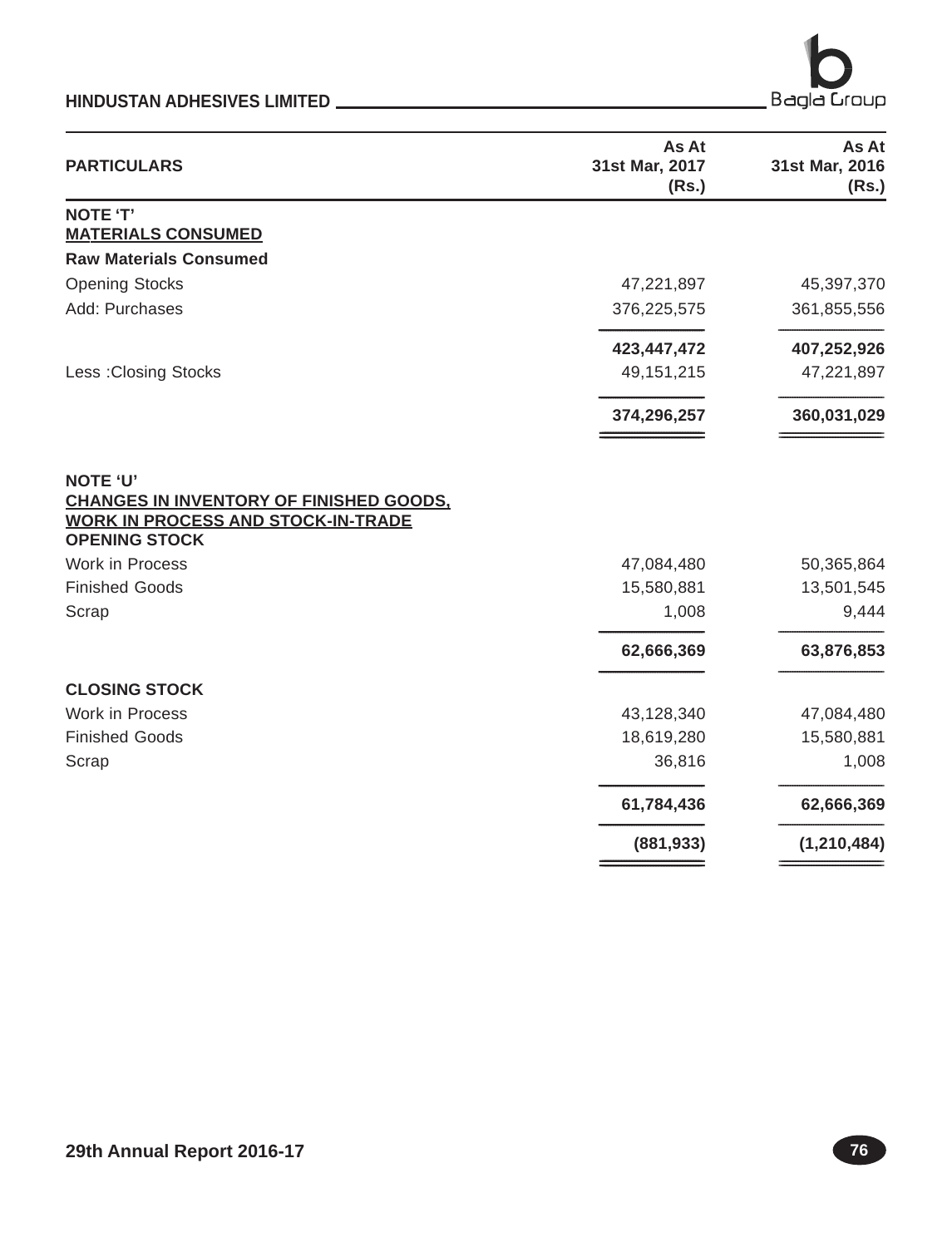| <b>PARTICULARS</b>                                   | As At<br>31st Mar, 2017<br>(Rs.) | As At<br>31st Mar, 2016<br>(Rs.) |
|------------------------------------------------------|----------------------------------|----------------------------------|
| <b>NOTE 'V'</b><br><b>EMPLOYEE BENEFITS EXPENSES</b> |                                  |                                  |
| Salaries, Wages and other Allowances                 | 59,608,780                       | 51,970,996                       |
| Contribution to Provident and other Allied Funds     | 4,063,087                        | 3,525,969                        |
| Director's Remuneration                              | 9,180,000                        | 7,068,111                        |
| <b>Staff Welfare and Benefits</b>                    | 2,824,735                        | 3,168,008                        |
| Gratuity                                             | 2,641,777                        | 1,508,373                        |
| Leave Encashment                                     | 487,376                          | 350,488                          |
|                                                      | 78,805,755                       | 67,591,945                       |
| NOTE 'W'                                             |                                  |                                  |
| <b>FINANCE COST</b>                                  |                                  |                                  |
| Interest to Banks on Cash/Packing credits            | 16,900,782                       | 18,902,606                       |
| Interest to Bank on Term Loan                        | 6,628,007                        | 9,018,618                        |
| Interest on Other                                    | 1,311,122                        | 1,574,259                        |
| <b>Bank Commission and Charges</b>                   | 4,499,747                        | 4,922,316                        |
|                                                      | 29,339,658                       | 34,417,799                       |
| <b>NOTE 'X'</b><br><b>OTHER EXPENSES</b>             |                                  |                                  |
| 1<br><b>MANUFACTURING EXPENSES</b>                   |                                  |                                  |
| Power & Fuel Consumed                                | 50,872,945                       | 48,891,131                       |
| Store, Spares & Tools Consumed                       | 14,643,752                       | 11,408,432                       |
| Packing Expenses                                     | 30,109,940                       | 27,778,888                       |
| Carriage Inward                                      | 269,471                          | 222,002                          |
| <b>Repairs and Maintenance:</b>                      |                                  |                                  |
| <b>Building and Shed</b>                             | 5,444,411                        | 2,542,904                        |
| Plant and Machinery                                  | 10,238,490                       | 10,835,227                       |
| <b>Others</b>                                        | 3,735,402                        | 2,509,352                        |
|                                                      | 115,314,411                      | 104,187,936                      |

**======================================** ======================================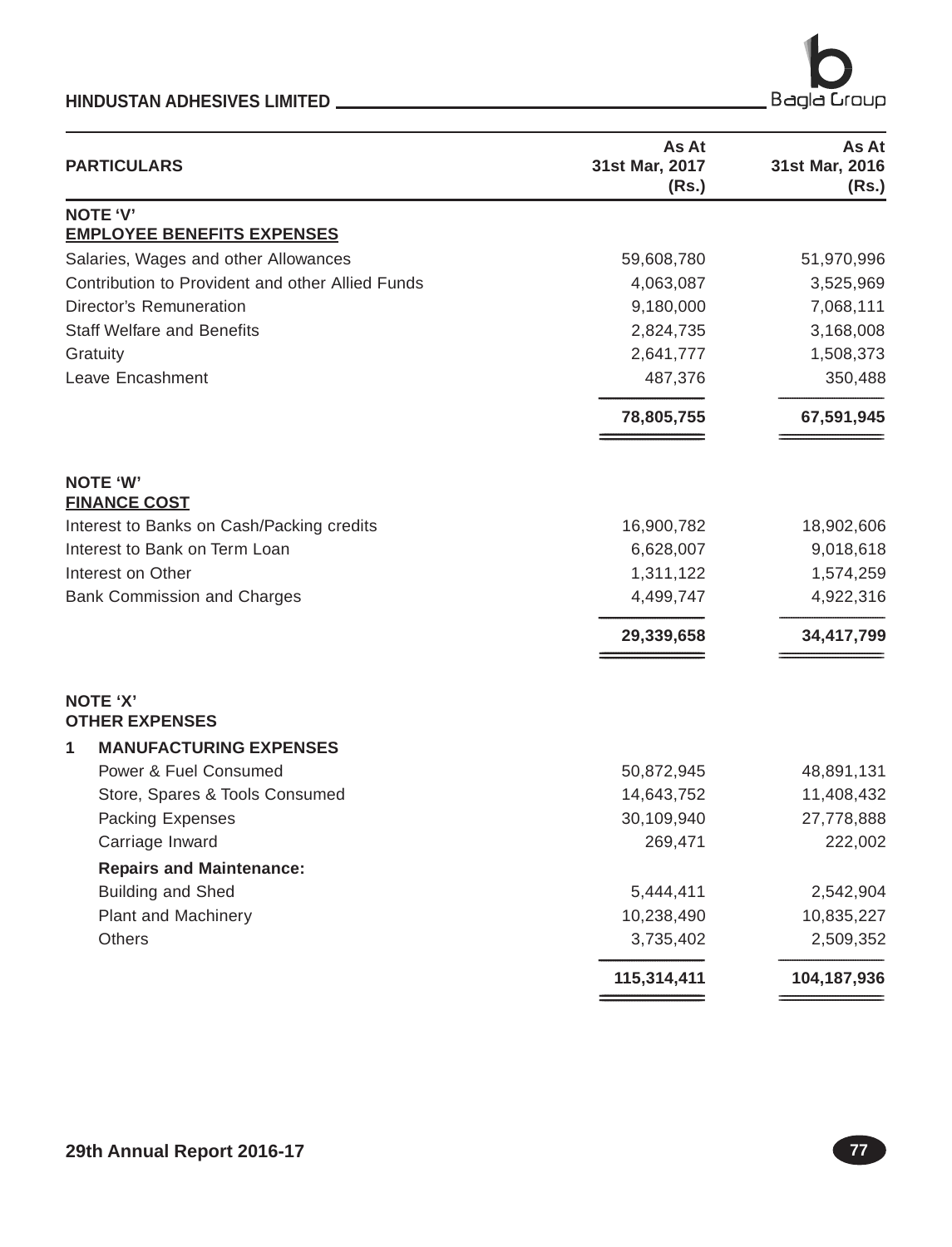| Bagla Group |
|-------------|

| 2<br><b>ADMINISTRATIVE AND OTHER OVERHEADS</b><br>Rent, Rates and Taxes<br>7,241,621<br><b>Printing and Stationery</b><br>1,161,916<br>Traveling and Conveyance<br>12,115,527<br>Vehicle Running Maintenance<br>2,926,419<br>Postage & Telephone charges<br>4,023,069<br><b>Electricity and Water Overheads</b><br>1,842,655<br>Data processing Expenses<br>444,890<br>Legal and Professional Charges<br>3,110,836<br><b>Advertisement Expenses</b><br>21,492<br>Auditor's Remuneration :<br>For Audit Fees<br>105,000<br>For Tax Audit Fees<br>20,000<br><b>For Other Matters</b><br>39,215<br>Fees & Subscription<br>834,714<br>Repairs and Maintenance Others<br>3,740,324<br>Insurance Charges<br>1,329,527<br><b>General Expenses</b><br>6,346,280<br>Provision for doubtful debts/advances<br>690,672<br>Sundry Balances Written off (Net)<br>449,924<br>Previous year adjustment (Net)<br>138,153<br>Foreign Exchange Fluctuation (Net)<br><b>Advertisement &amp; Publicity</b><br>384,470<br>Freight and Carriage Outward<br>21,871,345<br>Discount, Rebates and Claims<br>1,132,724<br>Brokerage & Commission<br>4,349,072<br><b>Business Promotion Expenses</b><br>5,011,085<br><b>Turnover and Sales Tax</b><br>452,281<br><b>Statutory Demands</b><br><b>Exhibition &amp; Conference Expenses</b><br>449,281<br>80,232,492 | <b>PARTICULARS</b> | As At<br>31st Mar, 2017<br>(Rs.) | As At<br>31st Mar, 2016<br>(Rs.) |
|----------------------------------------------------------------------------------------------------------------------------------------------------------------------------------------------------------------------------------------------------------------------------------------------------------------------------------------------------------------------------------------------------------------------------------------------------------------------------------------------------------------------------------------------------------------------------------------------------------------------------------------------------------------------------------------------------------------------------------------------------------------------------------------------------------------------------------------------------------------------------------------------------------------------------------------------------------------------------------------------------------------------------------------------------------------------------------------------------------------------------------------------------------------------------------------------------------------------------------------------------------------------------------------------------------------------------------------|--------------------|----------------------------------|----------------------------------|
|                                                                                                                                                                                                                                                                                                                                                                                                                                                                                                                                                                                                                                                                                                                                                                                                                                                                                                                                                                                                                                                                                                                                                                                                                                                                                                                                        |                    |                                  |                                  |
|                                                                                                                                                                                                                                                                                                                                                                                                                                                                                                                                                                                                                                                                                                                                                                                                                                                                                                                                                                                                                                                                                                                                                                                                                                                                                                                                        |                    |                                  | 6,980,864                        |
|                                                                                                                                                                                                                                                                                                                                                                                                                                                                                                                                                                                                                                                                                                                                                                                                                                                                                                                                                                                                                                                                                                                                                                                                                                                                                                                                        |                    |                                  | 975,078                          |
|                                                                                                                                                                                                                                                                                                                                                                                                                                                                                                                                                                                                                                                                                                                                                                                                                                                                                                                                                                                                                                                                                                                                                                                                                                                                                                                                        |                    |                                  | 11,799,752                       |
|                                                                                                                                                                                                                                                                                                                                                                                                                                                                                                                                                                                                                                                                                                                                                                                                                                                                                                                                                                                                                                                                                                                                                                                                                                                                                                                                        |                    |                                  | 2,229,008                        |
|                                                                                                                                                                                                                                                                                                                                                                                                                                                                                                                                                                                                                                                                                                                                                                                                                                                                                                                                                                                                                                                                                                                                                                                                                                                                                                                                        |                    |                                  | 3,596,267                        |
|                                                                                                                                                                                                                                                                                                                                                                                                                                                                                                                                                                                                                                                                                                                                                                                                                                                                                                                                                                                                                                                                                                                                                                                                                                                                                                                                        |                    |                                  | 1,879,192                        |
|                                                                                                                                                                                                                                                                                                                                                                                                                                                                                                                                                                                                                                                                                                                                                                                                                                                                                                                                                                                                                                                                                                                                                                                                                                                                                                                                        |                    |                                  | 665,627                          |
|                                                                                                                                                                                                                                                                                                                                                                                                                                                                                                                                                                                                                                                                                                                                                                                                                                                                                                                                                                                                                                                                                                                                                                                                                                                                                                                                        |                    |                                  | 3,861,023                        |
|                                                                                                                                                                                                                                                                                                                                                                                                                                                                                                                                                                                                                                                                                                                                                                                                                                                                                                                                                                                                                                                                                                                                                                                                                                                                                                                                        |                    |                                  | 67,660                           |
|                                                                                                                                                                                                                                                                                                                                                                                                                                                                                                                                                                                                                                                                                                                                                                                                                                                                                                                                                                                                                                                                                                                                                                                                                                                                                                                                        |                    |                                  |                                  |
|                                                                                                                                                                                                                                                                                                                                                                                                                                                                                                                                                                                                                                                                                                                                                                                                                                                                                                                                                                                                                                                                                                                                                                                                                                                                                                                                        |                    |                                  | 105,000                          |
|                                                                                                                                                                                                                                                                                                                                                                                                                                                                                                                                                                                                                                                                                                                                                                                                                                                                                                                                                                                                                                                                                                                                                                                                                                                                                                                                        |                    |                                  | 20,000                           |
|                                                                                                                                                                                                                                                                                                                                                                                                                                                                                                                                                                                                                                                                                                                                                                                                                                                                                                                                                                                                                                                                                                                                                                                                                                                                                                                                        |                    |                                  | 35,700                           |
|                                                                                                                                                                                                                                                                                                                                                                                                                                                                                                                                                                                                                                                                                                                                                                                                                                                                                                                                                                                                                                                                                                                                                                                                                                                                                                                                        |                    |                                  | 312,325                          |
|                                                                                                                                                                                                                                                                                                                                                                                                                                                                                                                                                                                                                                                                                                                                                                                                                                                                                                                                                                                                                                                                                                                                                                                                                                                                                                                                        |                    |                                  | 2,514,022                        |
|                                                                                                                                                                                                                                                                                                                                                                                                                                                                                                                                                                                                                                                                                                                                                                                                                                                                                                                                                                                                                                                                                                                                                                                                                                                                                                                                        |                    |                                  | 920,995                          |
|                                                                                                                                                                                                                                                                                                                                                                                                                                                                                                                                                                                                                                                                                                                                                                                                                                                                                                                                                                                                                                                                                                                                                                                                                                                                                                                                        |                    |                                  | 5,465,114                        |
|                                                                                                                                                                                                                                                                                                                                                                                                                                                                                                                                                                                                                                                                                                                                                                                                                                                                                                                                                                                                                                                                                                                                                                                                                                                                                                                                        |                    |                                  | 220,977                          |
|                                                                                                                                                                                                                                                                                                                                                                                                                                                                                                                                                                                                                                                                                                                                                                                                                                                                                                                                                                                                                                                                                                                                                                                                                                                                                                                                        |                    |                                  | 3,061,774                        |
|                                                                                                                                                                                                                                                                                                                                                                                                                                                                                                                                                                                                                                                                                                                                                                                                                                                                                                                                                                                                                                                                                                                                                                                                                                                                                                                                        |                    |                                  | 505,798                          |
|                                                                                                                                                                                                                                                                                                                                                                                                                                                                                                                                                                                                                                                                                                                                                                                                                                                                                                                                                                                                                                                                                                                                                                                                                                                                                                                                        |                    |                                  | 95,058                           |
|                                                                                                                                                                                                                                                                                                                                                                                                                                                                                                                                                                                                                                                                                                                                                                                                                                                                                                                                                                                                                                                                                                                                                                                                                                                                                                                                        |                    |                                  | 805,570                          |
|                                                                                                                                                                                                                                                                                                                                                                                                                                                                                                                                                                                                                                                                                                                                                                                                                                                                                                                                                                                                                                                                                                                                                                                                                                                                                                                                        |                    |                                  | 18,765,364                       |
|                                                                                                                                                                                                                                                                                                                                                                                                                                                                                                                                                                                                                                                                                                                                                                                                                                                                                                                                                                                                                                                                                                                                                                                                                                                                                                                                        |                    |                                  | 1,625,441                        |
|                                                                                                                                                                                                                                                                                                                                                                                                                                                                                                                                                                                                                                                                                                                                                                                                                                                                                                                                                                                                                                                                                                                                                                                                                                                                                                                                        |                    |                                  | 3,308,152                        |
|                                                                                                                                                                                                                                                                                                                                                                                                                                                                                                                                                                                                                                                                                                                                                                                                                                                                                                                                                                                                                                                                                                                                                                                                                                                                                                                                        |                    |                                  | 4,751,044                        |
|                                                                                                                                                                                                                                                                                                                                                                                                                                                                                                                                                                                                                                                                                                                                                                                                                                                                                                                                                                                                                                                                                                                                                                                                                                                                                                                                        |                    |                                  | 322,632                          |
|                                                                                                                                                                                                                                                                                                                                                                                                                                                                                                                                                                                                                                                                                                                                                                                                                                                                                                                                                                                                                                                                                                                                                                                                                                                                                                                                        |                    |                                  | 177,159                          |
|                                                                                                                                                                                                                                                                                                                                                                                                                                                                                                                                                                                                                                                                                                                                                                                                                                                                                                                                                                                                                                                                                                                                                                                                                                                                                                                                        |                    |                                  | 784,638                          |
|                                                                                                                                                                                                                                                                                                                                                                                                                                                                                                                                                                                                                                                                                                                                                                                                                                                                                                                                                                                                                                                                                                                                                                                                                                                                                                                                        |                    |                                  | 75,851,233                       |
| Total $(1+2+3)$<br>195,546,903                                                                                                                                                                                                                                                                                                                                                                                                                                                                                                                                                                                                                                                                                                                                                                                                                                                                                                                                                                                                                                                                                                                                                                                                                                                                                                         |                    |                                  | 180,039,169                      |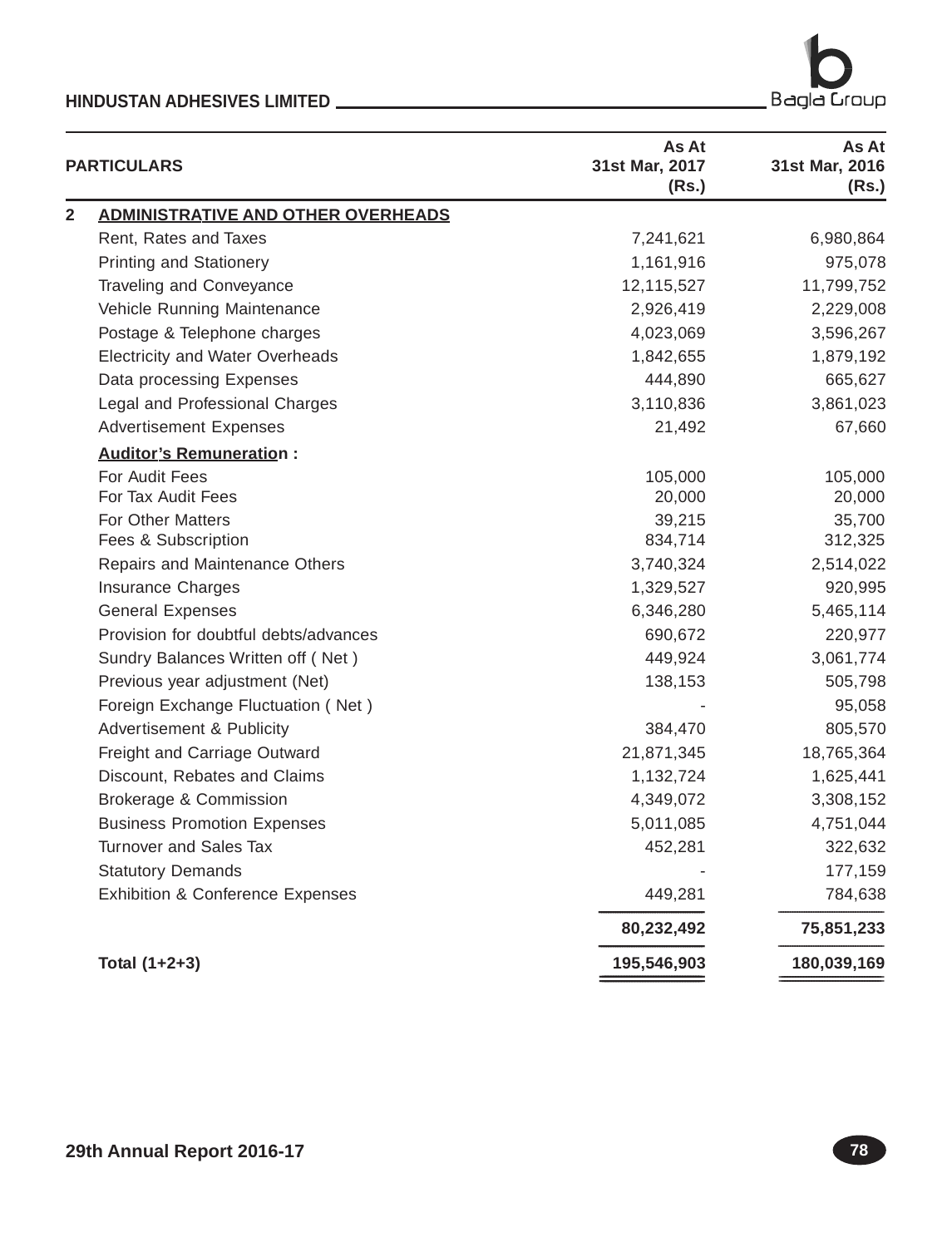

### **NOTE : Y SIGNIFICANT ACCOUNTING POLICIES AND OTHER NOTES TO THE CONSOLIDATED FINANCIAL STATEMENTS AS AT 31st MARCH, 2017**

### **A. SIGNIFICANT ACCOUNTING POLICIES**

#### **I. a) BASIS OF ACCOUNTING**

The financial statements are prepared under the historical cost convention and in accordance with the requirements of the Companies Act, 2013, and applicable Accounting Standards except otherwise stated.

#### **b) USE OF ESTIMATES**

The preparation of financial statements in under generally accepted accounting principal (GAAP) requires management to make estimates and assumptions that effect the reported statements of assets and liabilities and the disclosure of contingent liabilities on the date of financial statements and reported amounts of revenue and expenses during the year. The actual results could differ from these estimates. Any revision to accounting estimates is recognized prospectively in current and future periods.

#### **II. RECOGNITION OF INCOME AND EXPENDITURE**

#### **In case of parent company:**

All revenues costs, assets and liabilities are accounted for on accrual basis except excise duty payable on uncleared finished goods, which is accounted as and when they fall due by clearance of goods from factory, sales are inclusive of excise duty and exchange gain/loss on export sales, realization from Scrap of Adhesives Tape and POF Division is accounted for on cash basis, duty Drawbacks and other export incentive (income) are accounted for on receipt basis.

#### **In case of subsidiary company:**

Income from Fees and subscriptions, recorded net of discounts and rebates have been recognized as income for the year irrespective of the period, for which these are received. However, the Fees receivable from existing members as at the end of the year has been recognized as income for the year, the costs relating to rendering of these services being unascertainable are charged off to revenue in the year in which they become legally payable, interest income is recognized on a time proportion basis taking into account the amount outstanding and the rate applicable.

#### **III. INVENTORIES**

Raw Materials, stores and spares are valued at cost. Work-in-progress and finished goods are valued at lower of cost or net realizable value. The bases of determining cost for various categories of Inventories are as follows:

Stores & Spares, Raw Material

| & Packing Materials               | First in first out lower of cost or market value |
|-----------------------------------|--------------------------------------------------|
| Work-in-progress & Finished Goods | Material Cost plus appropriate Attributable      |
|                                   | Production overheads, Duties as Applicable.      |
| Rejected Materials/Scrap          | At estimated realizable Value                    |

#### **IV. INVESTMENTS**

Long Term Investments are stated at cost. Diminution of permanent nature in the value of investments has been provided for.

### **V. FIXED ASSETS & DEPRECIATION**

Fixed assets are stated at cost less depreciation. Cost of acquisition or construction is inclusive of freight, duties and other incidental expenses, till the assets are put to use.

#### **In case of parent company:**

Depreciation has been provided at the rates derived from useful life of the assets prescribed in schedule II to the Companies Act, 2013 as under: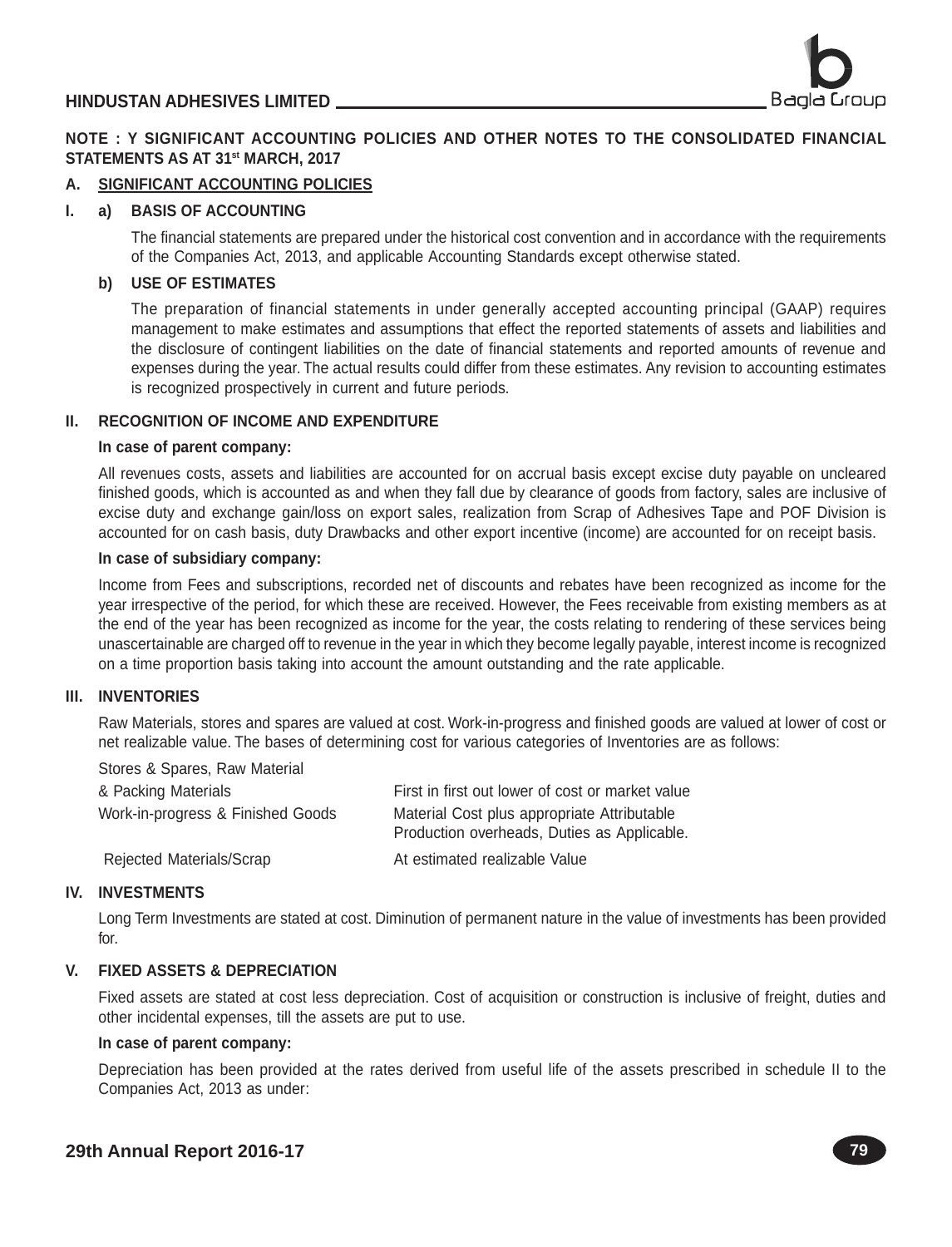

- a) On Plant & Machinery and Electric Installations, on straight-line method
- b) On Building, Office Equipments, Air conditioners, furniture & fixtures and vehicles on written down value method

#### **In case of subsidiary company:**

Depreciation on fixed assets is calculated on written down value method using the rates arrived at based on the useful lives estimated by the management with due consideration of the rates prescribed in Schedule II of the Companies Act, 2013.

#### **VI. RESEARCH & DEVELOPMENT EXPENSES**

Research & Development expenses of revenue nature are charged to revenue when incurred. Expenditure of capital nature is capitalized and depreciation is charged thereon as per the Group's policy.

#### **VII FOREIGN CURRENCY TRANSACTIONS**

Foreign currency loans/deferred credit availed to acquire fixed assets are accounted for at the exchange rates prevailing on the dates of disbursement. Transactions in foreign currency are recorded at the exchange rate prevailing on the transaction date. The assets & liabilities outstanding at the close of the year are translated into Indian Currency at the exchange rate prevailing on the Balance Sheet date and/or forward cover rate.

The differences arising out of conversion of loans for fixed assets are adjusted in the value of respective fixed assets and in respect of other liabilities and assets the foreign exchange fluctuation is debited / credited to the Profit & Loss Account.

#### **VIII EXCISE DUTY**

Liability for excise Duty in respect of finished goods and scrap not cleared from factory premises for sale is accounted for at the time of clearance from the factory premises. The policy has however, no impact on operating results and net current assets of the Company.

#### **IX EXPENDITURE DURING CONSTRUCTION PERIOD**

All expenses incurred up to the date of installation are capitalized together with the other direct costs.

#### **X BORROWING COST**

Borrowing costs that are directly attributable to the acquisition or construction of fixed assets, which take substantial period of the time to get ready for its intended use, are capitalize until the time all substantial activities necessary to prepare such assets for their intended use are complete. Other borrowing cost are recognized as an expense in the year in which they are incurred.

#### **XI EMPLOYEE BENEFITS:**

#### **(i) Defined Contribution Plans**

The Group Contributions to the Provident Fund and Superannuation Fund are charged to the profit and loss accounts

#### **(ii) Defined Benefit plan/ long term Compensated Absences:**

#### **In case of parent company:**

The Group's liability towards gratuity and compensated absences is determined on the basis of the year end actuarial valuation done by an independent actuary. The actuarial gains or losses determined by the actuary are recognized in the profit and loss account as income or expense.

#### **In case of Subsidiary company:**

The Employee Gratuity is the Companies define benefit plan where an employee will get the benefit as per the provision of the Gratuity Act. Being the first year of operations of the company and appointment of the employee's no provision for Gratuity has been made.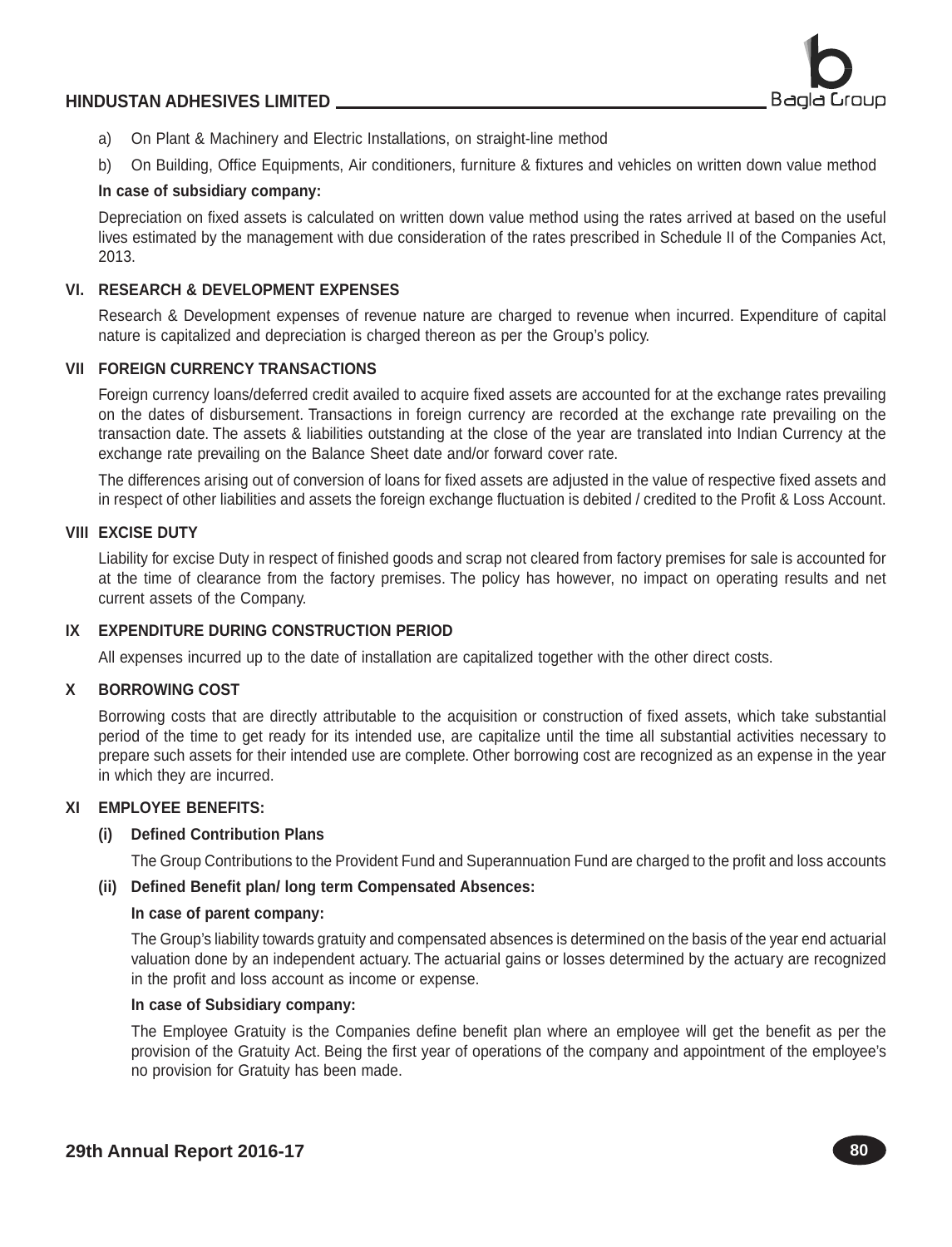

#### **XII CONTINGENT LIABILITES**

Contingent Liabilities are disclosed by way of notes and are not recognized as an item of expense in the profit and loss account. Contingent gains are recognized. Provision are recognized as liability only when they can be measured by using a substantial of which is expected to result in as outflow of resources embodying economic benefits. These are reviewed at each Balance Sheet date and adjusted to reflect the current best estimated.

#### **XIII TAXES ON INCOME**

Tax expenses for the year comprises of current tax and deferred tax.

- a) Current tax is determined on the amount of tax payable in respect of taxable income for the period using the applicable tax rates and tax laws in accordance with the provisions of Indian income Tax Act, 1961.
- b) Deferred tax is recognized, subject to consideration of prudence, on timing differences, being difference between taxable and accounting income / expenditure that originate in one period and are capable of reversal in one or more subsequent periods. Deferred tax is accounted for using the applicable tax rates as on the Balance Sheet date.

#### **XIV IMPAIRMENT OF ASSETS**

Impairment of assets is assessed at Balance Sheet date and if any indicators of impairment exist, the same is assessed and provided for.

#### **B OTHER NOTES ON ACCOUNTS**

- 1. Contingent liabilities not provided for in respect of:
	- (a) Bank Guarantees given by the company Rs.09.69 Lacs (Previous year Rs.0.60Lacs)
	- (b) Foreign letter of credit opened with IDBI Bank & Allahabad Bank for import of Raw material etc. worth Rs 113.21 Lacs (Previous year Rs. 96.35 Lacs) procurement of for raw material from domestic supplier Rs. Nil Lac (Previous year Rs. 96.87 Lac)
	- (c) Sales Tax demand pending appeals Rs**.** 0.01Lacs (Previous year Rs. 0.04 Lacs)
	- (d) Excise Duty demand pending appeals at High Court Rs 1.95 Lacs. (Previous year at Rs. 1.95 Lacs) against which protest money deposited Rs.1.95 Lacs (Previous year at Rs. 1.95 Lacs).
	- (e) Excise duty demand Rs.15.39 Lacs (Previous year at Rs.15.39 Lacs) against which protest money deposited Rs.1.30 Lacs (Previous year at Rs. 1.30 Lacs).
- 2. In accordance with company's consistent practice, no provision has been made for excise duty aggregating Rs 15.32 Lacs (Previous year Rs. 10.87 Lacs) on finished goods lying at the factory premises, which are accounted for on clearance thereof. However, this will neither affect the Profit / loss nor net current assets for the year.
- 3. Following banks accounts have no transactions during the year and are subject to confirm by the banks:

| Name of the Bank           | <b>Book Balance as</b><br>on 31.03.2017 | <b>Book Balance as</b><br>on 31.03.2016 |
|----------------------------|-----------------------------------------|-----------------------------------------|
| Allahabad Bank - Ahmedabad | 15.150.05                               | 15.150.05                               |
| IDBI Bank Ltd. - Mumbai    | 1.450.39                                | 1.450.39                                |
| IDBI Bank Ltd. - Banglore  | 456.66                                  | 456.66                                  |

4. In the opinion of the Board and to the best of their knowledge and belief, the value on realization of current assets, loans and advances including amount recoverable from Income Tax, Central Excise, Service Tax, VAT and deferred credit from suppliers all are in the ordinary course of business would not be less than the amount at which they are stated in the Balance Sheet, all these debit/credit balances are subject to confirmations and adjustments, if any. The management is hopeful of recovering the debit balances, which are outstanding since a long.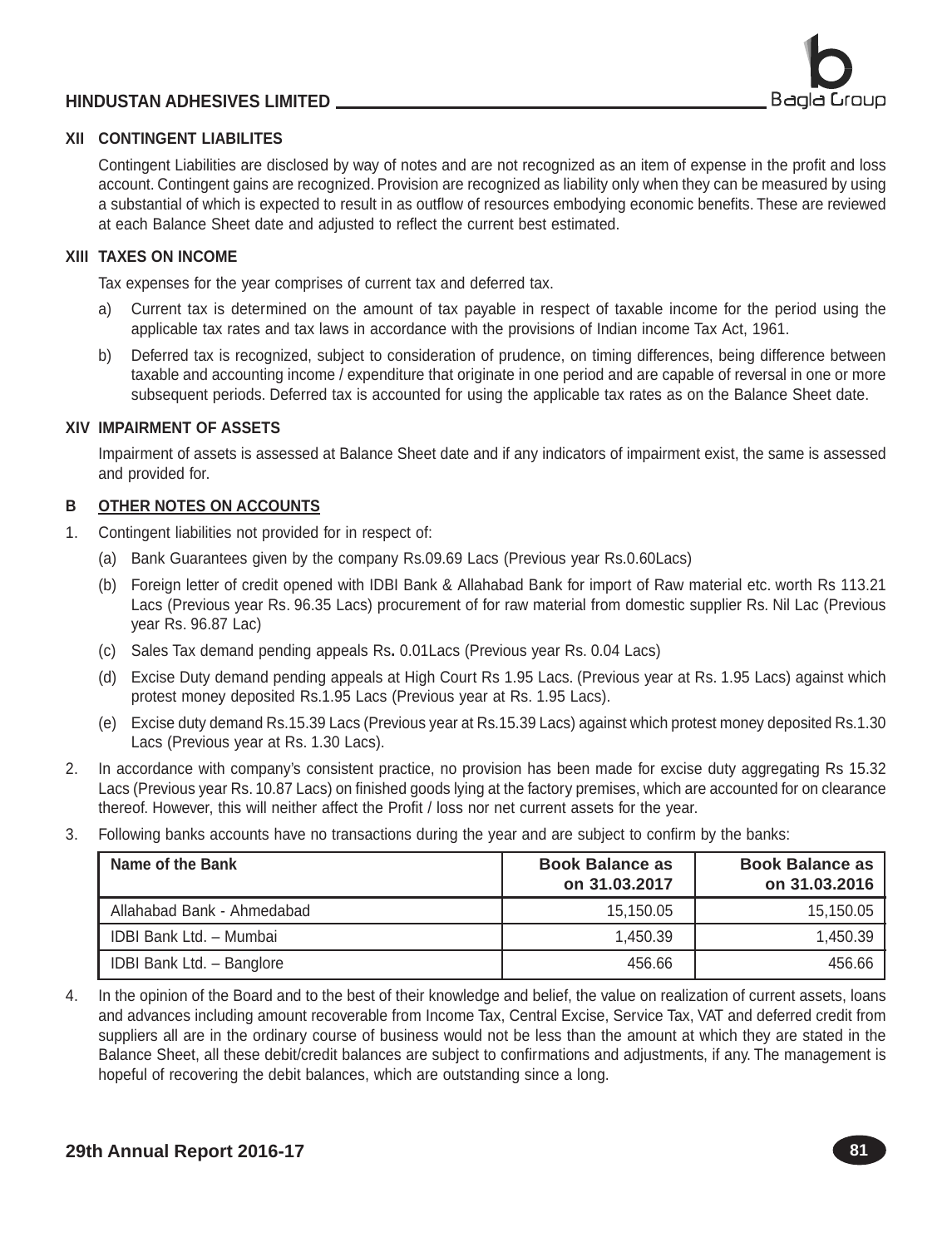

5. Dues to Small Scale Industrial Undertaking could not be identified because necessary information from the suppliers are yet to be received, in absence of which amount outstanding as on Balance Sheet date and names of parties could not be given.

Additionally, the company is in the process of identifying Micro, Small and Medium enterprises as defined under the Micro, Small and Medium Enterprises Development Act, 2006. Therefore, it is not possible for the company to ascertain whether payment to such enterprises has been done within 45 days from date of acceptance of supply of goods or services rendered by such enterprise and to make requisite disclosure.

#### **6. A. Amount paid to Directors as remuneration**:

| <b>Particulars</b>                   | 2016-17   | 2015-2016 |
|--------------------------------------|-----------|-----------|
| No. of Persons                       | One       | One       |
| Salary & Allowances (see note Below) | 54,00,000 | 46,50,000 |
| Perguisites                          | 30,00,000 | 15,42,346 |

**Note: The Increase in remuneration during the year is subject to approval of the members in the General Meeting.**

#### **B. Whole Time Director**

| <b>Particulars</b>                | 2016-17  | 2015-2016 |
|-----------------------------------|----------|-----------|
| No. of Persons                    | Two      | Two       |
| Salary & Allowances               | 7,80,000 | 7,80,000  |
| Contribution to P.F & other funds | 50.400   | 50,400    |
| Perguisites                       | 1,74,000 | 1,54,000  |

#### **7. Earnings per share (EPS):**

|                                                       | 2016-17 | 2015-2016 |
|-------------------------------------------------------|---------|-----------|
| Profit/(Loss) after Tax (Rs. in Lacs)                 | 477.49  | 175.72    |
| Average number of Equity Shares (Face Value of Rs.10) | 5116300 | 5116300   |
| Basic and Diluted EPS (in Rupees per Share)           | 9.33    | 3.43      |

8 Details of Employee Benefits as required by the Accounting Standard -15 "Employee Benefits" are as follows:

#### **1 Defined contribution Plans**

| <b>Particulars</b>                                                                                                                                | 2016-17   | 2015-2016 |
|---------------------------------------------------------------------------------------------------------------------------------------------------|-----------|-----------|
| The Group has recognized the following amounts in the profit and loss account: -<br><b>Contribution to Provident Fund and Family Pension Fund</b> | 29.29.183 | 26.23.520 |

#### **2 Defined Benefit Plan (unfunded)**

#### **(a) A General description of the employees Benefit Plan:**

The Company has obligation towards gratuity, a funded defined benefit retirement plan covering eligible employees. The plan provides for lump sum payment to vested employees at retirement, death while in employment or on termination of an amount equivalent to 15 days salary payable for each completed year of service or part thereof in excess of six months. Vesting occurs upon completion of five years of service.

- **(b) Details of defined benefit plan as per Actuarial Valuation are as follows:**
- **I Components of employer expenses**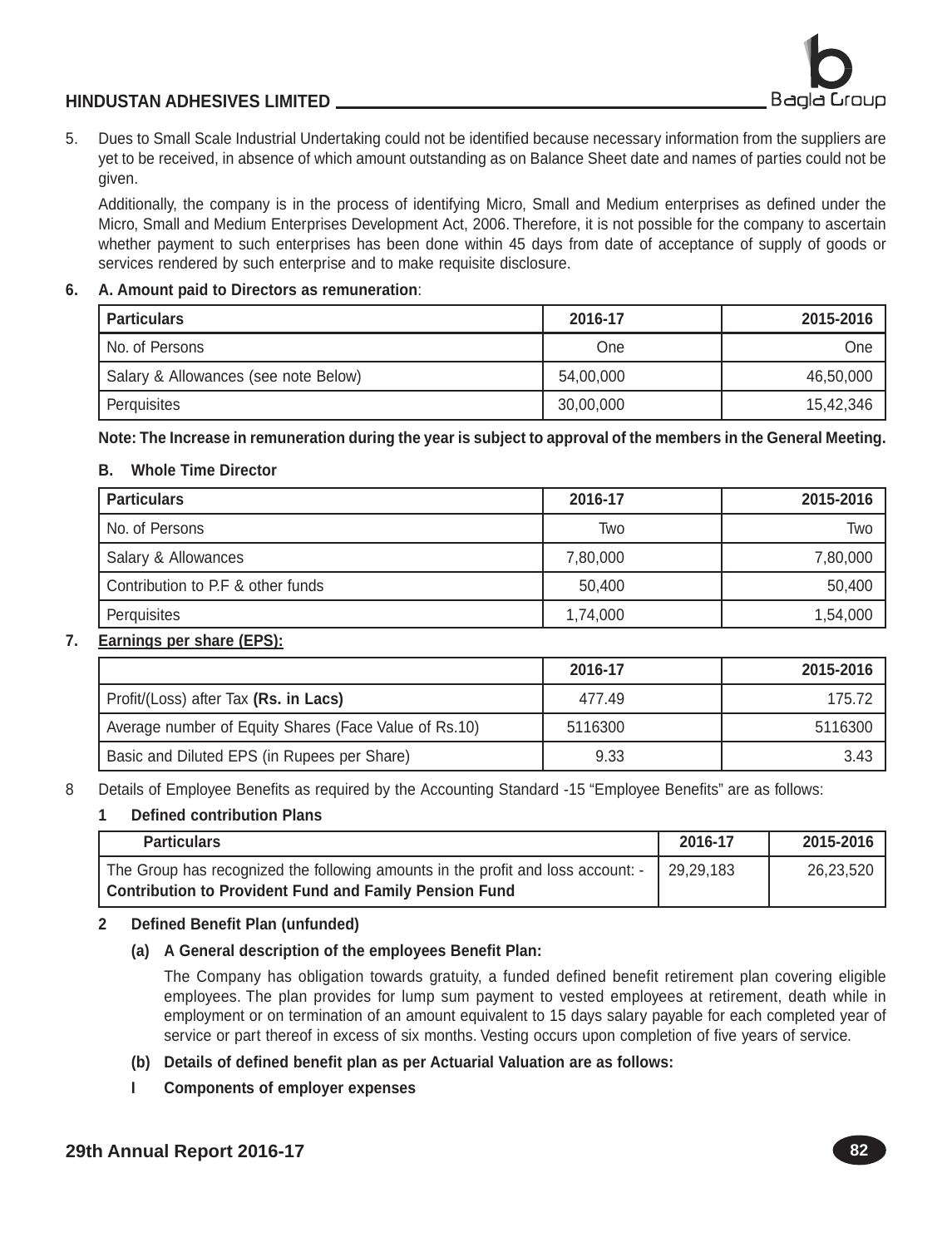## **Charge in Defined Benefit Obligation during the year.**

| <b>PARTICULARS</b>                        | Gratuity  |           | <b>Leave Encashment</b> |          |
|-------------------------------------------|-----------|-----------|-------------------------|----------|
|                                           | 2016-17   | 2015-16   | 2016-17                 | 2015-16  |
| <b>Current Service Cost</b>               | 8,36,535  | 7,32,759  | 86.914                  | 77,615   |
| Interest Cost                             | 7,12,286  | 6,47,427  | 43.221                  | 38,451   |
| Actuarial Losses (Gains)                  | 10.92.657 | 1,28,187  | 3,37,392                | 2,28,100 |
| Total Expenses recognized in the P& L A/c | 26,41,478 | 15,08,373 | 4,67,527                | 3,44,166 |

## **II Net Asset/ (Liability) recognized in the Balance sheet**

| <b>PARTICULARS</b>                                                | <b>Gratuity</b> |           | <b>Leave Encashment</b> |          |
|-------------------------------------------------------------------|-----------------|-----------|-------------------------|----------|
|                                                                   | 2016-17         | 2015-16   | 2016-17                 | 2015-16  |
| Present Value of Defined Benefit Obligation                       | 1,11,80,334     | 94.97.149 | 7.33.453                | 5,76,280 |
| Net Asset / (Liability) recognized in the<br><b>Balance Sheet</b> | 1,11,80,334     | 94.97.149 | 7,33,453                | 5,76,280 |

### **III Charge in Defined Benefit Obligation during the year.**

| <b>PARTICULARS</b>                                                      |             | Gratuity   | <b>Leave Encashment</b> |              |  |
|-------------------------------------------------------------------------|-------------|------------|-------------------------|--------------|--|
|                                                                         | 2016-17     | 2015-16    | 2016-17                 | 2015-16      |  |
| Present value of defined Benefit obligation<br>at the beginning of year | 94,97,149   | 80,92,833  | 5,76,280                | 4,80,639     |  |
| <b>Current Service Cost</b>                                             | 8,36,535    | 7,32,759   | 86,914                  | 77,615       |  |
| Interest Cost                                                           | 7,12,286    | 6,47,427   | 43.221                  | 38,451       |  |
| Actuarial Losses/(Gains)                                                | 10,92,657   | 1,28,187   | 3,37,392                | 2,28,100     |  |
| Benefits paid                                                           | (9,58,293)  | (1,04,057) | (3, 10, 354)            | (2, 48, 525) |  |
| Present value of Defined Benefit obligation<br>at the end of year       | 1,11,80,334 | 94,97,149  | 7,33,453                | 5,76,280     |  |

#### **IV Actuarial Assumptions**

| I PARTICULARS          | <b>Current</b><br>Year | <b>Previous</b><br>Year |
|------------------------|------------------------|-------------------------|
| I Discount Rate        | 7.50%                  | 8.00%                   |
| Salary escalation Rate | 8.00%                  | 5.00%                   |

**V** The assumption of the future salary increases, considered in actuarial valuation, takes into account the inflation, seniority, promotion and other relevant factor.

#### **9 Related Party Disclosure as per Accounting Standard AS-18** (As certified by the Management) is as follows:

## **A). List of Related Parties**

## **1. Where Control Exist**:

Hindustan Foils Ltd. Agarwal Tracom Pvt. Ltd. Bagla Polifilms Ltd.

## **29th Annual Report 2016-17 83**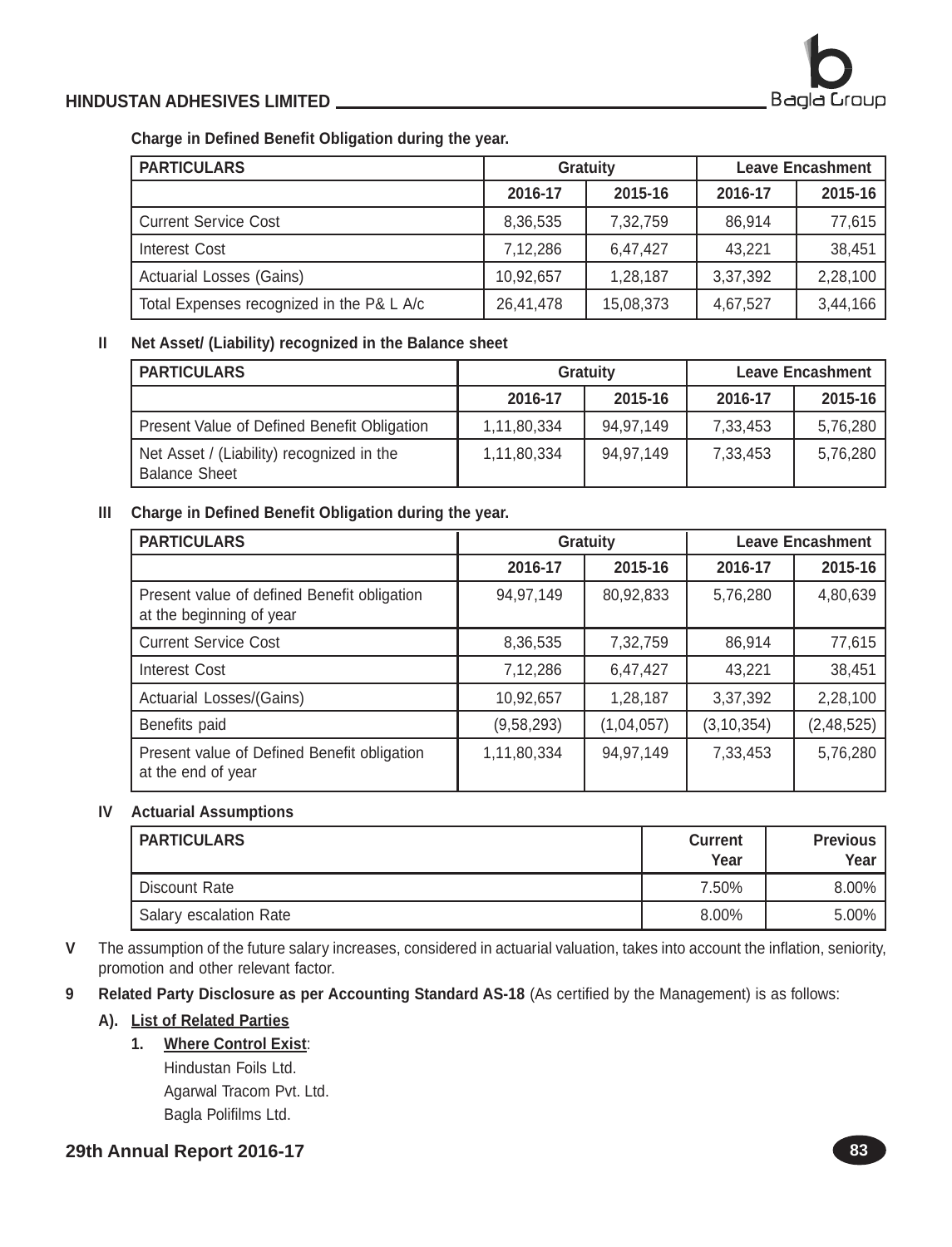

## **2. Key Management Personal:**

| Mr. Lalit Kumar Bagla    | - Director in Parent Company                               |
|--------------------------|------------------------------------------------------------|
| Mr. Madhu Sudan Bagla    | - Managing Director in Parent Company                      |
|                          | and Director in Subsidiary Company                         |
| Mr. Suresh Sridhar Ajila | - Whole time Director in Parent Company                    |
| Mrs. Urmila Goenka       | - Whole time Director in Parent Company                    |
| Mr. Nakul M Bagla        | - CFO in Parent Company and Director in Subsidiary Company |

**3. Relative of Key Management Personnel**

(With whom transactions taken place during the year) Mrs. Pushpa Devi Bagla Mrs. Anju Bagla Mr. Dhruv Bagla Mrs. Gayathri Ajila

## **4. Others**

Shree Shree Ishwar Satya Narayanjee & Other Deities Surya Consumers Goods Pvt. Ltd.

## **B). Transactions with Related Parties:**

| Type of<br><b>Related</b> | <b>Nature of Transaction</b>                     | Volume of<br><b>Transactions</b> |             | Amt. Payable/<br>(Recoverable)    |            |
|---------------------------|--------------------------------------------------|----------------------------------|-------------|-----------------------------------|------------|
| Party                     |                                                  | 2016-17                          | 2015-16     | 2016-17                           | 2015-16    |
| Where                     | Loan & advances Repaid                           | <b>NIL</b>                       | 2,15,930    | <b>NIL</b>                        | <b>NIL</b> |
| Control                   | Loans & Advances Given and received back         | 1,14,57,150                      | 17,00,000   | <b>NIL</b>                        | <b>NIL</b> |
| <b>Exists</b>             | Investments made in shares                       | <b>NIL</b>                       | 1,50,00,000 | <b>NIL</b>                        | <b>NIL</b> |
|                           | Hire charges Paid                                | <b>NIL</b>                       | 1,30,000    | <b>NIL</b>                        | NIL        |
|                           | Statutory Payments on behalf of related party    | 22,986                           | 12,07,294   | <b>NIL</b>                        | NIL        |
|                           | Reimbursement payment on behalf of related party | 22,986                           | 13,74,887   | <b>NIL</b>                        | <b>NIL</b> |
|                           | <b>Rent Paid</b>                                 | 1,80,000                         | 1,08,000    | <b>NIL</b>                        | <b>NIL</b> |
|                           | <b>Sales</b>                                     | 64,453                           | 95,962      | <b>NIL</b>                        | NIL        |
|                           | Security Deposit given                           | Nil                              |             | 15,00,000 (15,00,000) (15,00,000) |            |
|                           | Refund of Security Deposit                       | Nil                              | 1,08,000    | <b>NIL</b>                        | <b>NIL</b> |
| Key                       | Managing Director's Remuneration & Perks         | 84,00,000                        | 62,88,111   | <b>NIL</b>                        | NIL        |
| <b>Management</b>         | Loans & Advances Received                        | 15,00,000                        | <b>NIL</b>  | 15,00,000                         | <b>NIL</b> |
| Personal                  | Loans & Advances Received                        | 32,05,000                        | <b>NIL</b>  | 20,90,000                         | <b>NIL</b> |
|                           | Loan & advances Repaid                           | 11,15,000                        | <b>NIL</b>  | <b>NIL</b>                        | <b>NIL</b> |
|                           | Director's Remuneration                          | 10,04,400                        | 9,84,400    | <b>NIL</b>                        | NIL        |
|                           | <b>CFO Remuneration</b>                          | 28,80,000                        | 20,40,000   | <b>NIL</b>                        | <b>NIL</b> |
| Remuneration in advance   |                                                  | <b>NIL</b>                       | 67,866      | <b>NIL</b>                        | (67, 866)  |
|                           | Advance Remuneration Received back               | 67,866                           | <b>NIL</b>  | <b>NIL</b>                        | <b>NIL</b> |
|                           | <b>Rent Paid</b>                                 | 15,00,000                        | 7,50,000    | <b>NIL</b>                        | <b>NIL</b> |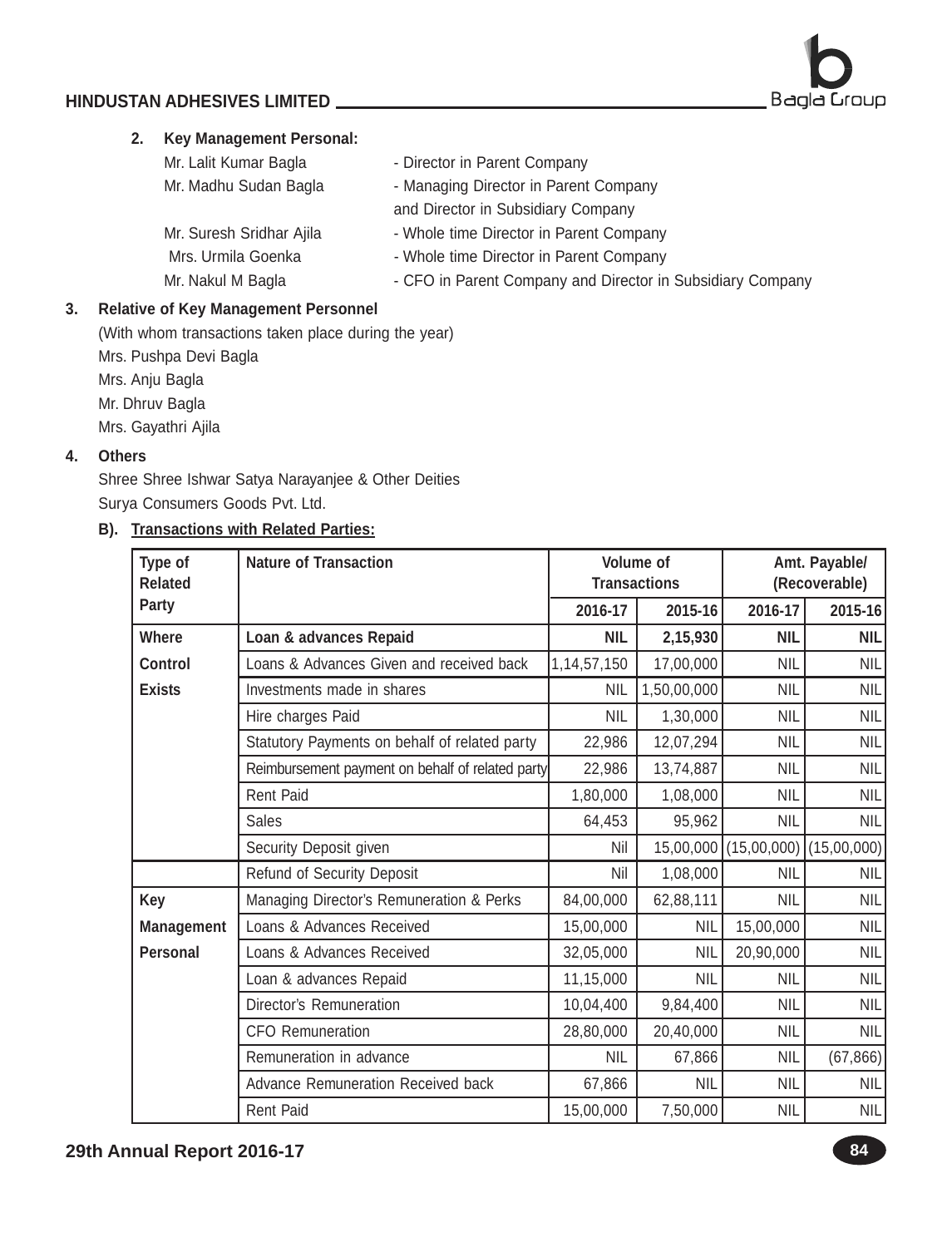

| Type of<br><b>Related</b>                                                | <b>Nature of Transaction</b>                         | Volume of<br><b>Transactions</b> |                          | Amt. Payable/<br>(Recoverable) |                          |
|--------------------------------------------------------------------------|------------------------------------------------------|----------------------------------|--------------------------|--------------------------------|--------------------------|
| Party                                                                    |                                                      | 2016-17                          | 2015-16                  | 2016-17                        | 2015-16                  |
|                                                                          | Hire charges Paid                                    | 2,40,000                         | 4,80,000                 | <b>NIL</b>                     | <b>NIL</b>               |
|                                                                          | <b>Security Deposit</b>                              | Nil                              | 7,50,000                 | (7, 50, 000)                   |                          |
|                                                                          | Amount Received by the related party for<br>expenses | 4,025                            | <b>NIL</b>               | <b>NIL</b>                     | <b>NIL</b>               |
| Reimbursement of the amount received by<br>the related part for expenses |                                                      | 4,025                            | <b>NIL</b>               | <b>NIL</b>                     | <b>NIL</b>               |
| <b>Relative of</b>                                                       | Salary                                               | 28,80,000                        | 17,40,000                | <b>NIL</b>                     | <b>NIL</b>               |
| Key                                                                      | Loans & Advances Received                            | 29,75,000                        | <b>NIL</b><br><b>NIL</b> | 21,00,000<br><b>NIL</b>        | <b>NIL</b><br><b>NIL</b> |
| <b>Management</b>                                                        | Loan & advances Repaid                               | 8,75,000                         |                          |                                |                          |
| Personal                                                                 | Advance against salary                               | <b>NIL</b>                       | 4,43,576                 | <b>NIL</b>                     | <b>NIL</b>               |
|                                                                          | Reimbursements                                       | <b>NIL</b>                       | 53,912                   | <b>NIL</b>                     | <b>NIL</b>               |
|                                                                          | Commission                                           | 7,89,568                         | 7,83,703                 | <b>NIL</b>                     | <b>NIL</b>               |
|                                                                          | <b>Rent Paid</b>                                     | 18,88,999                        | 3,61,861                 | <b>NIL</b>                     | <b>NIL</b>               |
|                                                                          | Office Maintenance                                   | 2,31,589                         | 2,15,430                 | <b>NIL</b>                     | <b>NIL</b>               |
| Security Deposit Given                                                   |                                                      | <b>NIL</b>                       |                          | 7,50,000 (17,50,000)           | (17,50,000)              |
| <b>Others</b>                                                            | Loan Received                                        | 2,70,000                         | <b>NIL</b>               | 2,70,000                       | <b>NIL</b>               |
|                                                                          | <b>Sales</b>                                         | 1,54,135                         | <b>NIL</b>               | (1, 49, 346)                   | <b>NIL</b>               |
|                                                                          | <b>Rent Paid</b>                                     | <b>NIL</b>                       | 24,000                   | <b>NIL</b>                     | <b>NIL</b>               |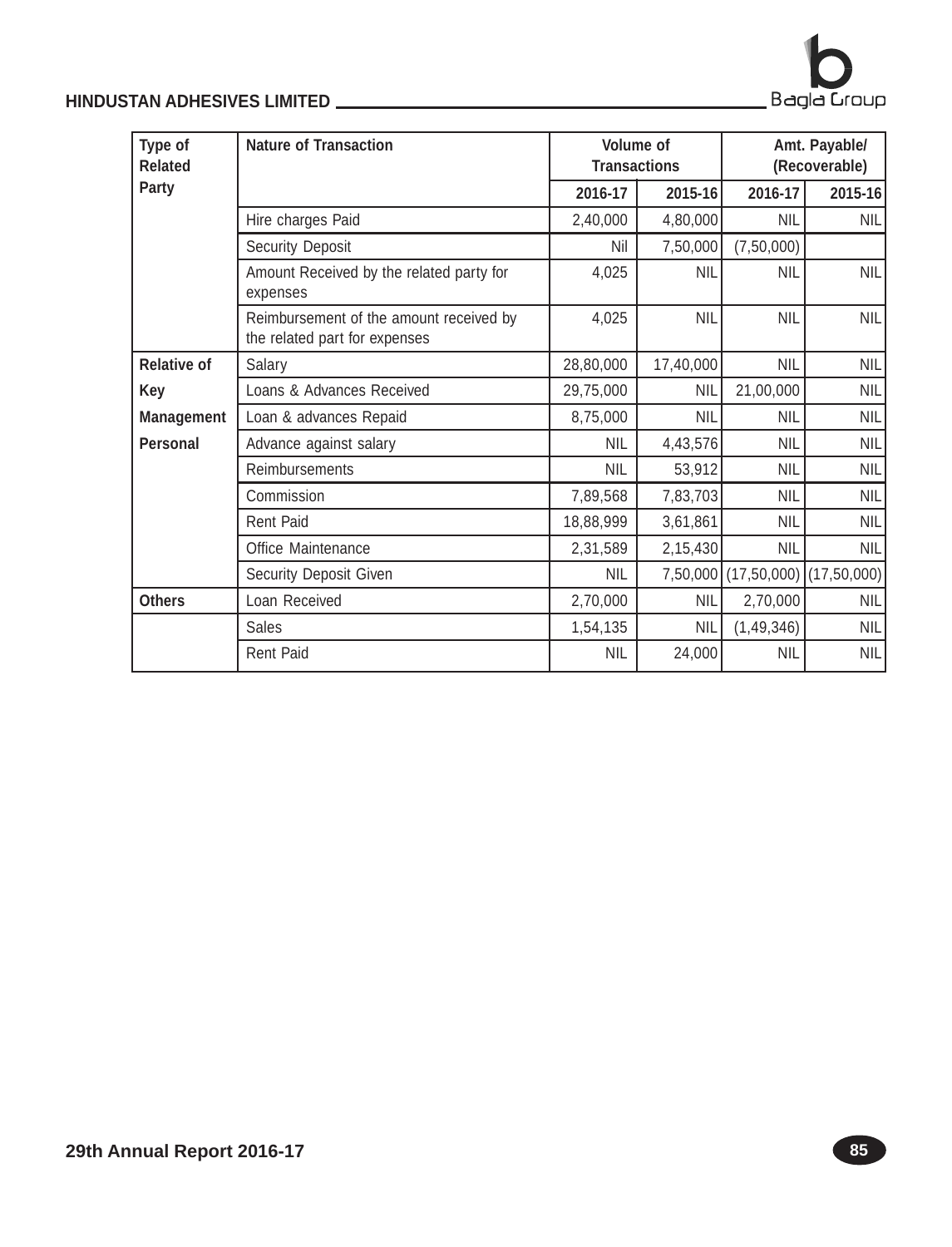| <b>Particulars</b>  |             | 2016-17                   |            | 2015-16     |                           |            |
|---------------------|-------------|---------------------------|------------|-------------|---------------------------|------------|
| <b>Receivables</b>  | Rs.         | Value in Foreign Currency |            | Rs.         | Value in foreign Currency |            |
| <b>Export Sales</b> | 1,07,50,635 | <b>USD</b>                | 1,63,635   | 76,94,212   | <b>USD</b>                | 1,17,531   |
|                     | <b>Nil</b>  | <b>Euro</b>               | <b>Nil</b> | 1,31,158    | Euro                      | 1,774      |
| Advance for Machine | 1,88,67,375 | Euro                      | 2,62,500   | <b>Nil</b>  | <b>Nil</b>                | <b>Nil</b> |
| For Others          | <b>Nil</b>  | <b>Nil</b>                | <b>Nil</b> | 1,23,715    | <b>USD</b>                | 2,018      |
| Advance for Import- | 1,23,715    | <b>USD</b>                | 2,018      | 17,37,759   | <b>USD</b>                | 25,800     |
| <b>Raw Material</b> |             |                           |            |             |                           |            |
| Total               | 2,97,41,725 | <b>USD</b>                | 4,28,063   | 96,86,844   | <b>USD</b>                | 1,45,349   |
|                     | 1,88,67,375 | <b>Euro</b>               | 2,62,500   | 1,31,158    | Euro                      | 1,774      |
| <b>Payables</b>     |             |                           |            |             |                           |            |
| Import-Raw          | 1,17,36,212 | <b>USD</b>                | 1,78,125   | 26, 15, 458 | <b>USD</b>                | 38,880     |
| Material            | 15,060      | <b>GBP</b>                | 150        | <b>Nil</b>  | <b>Euro</b>               | <b>Nil</b> |
| Advance Received    | 4,04,85     | <b>USD</b>                | 6,324      | 29,22,226   | <b>USD</b>                | 43,740     |
| against others      | 4Nil        | <b>Euro</b>               | <b>Nil</b> | 2,28,540    | <b>Euro</b>               | 3,000      |
| Total               | 1,21,56,126 | <b>USD</b>                | 1,84,449   | 57,66,224   | <b>USD</b>                | 82,620     |
|                     | 15,060      | <b>GBP</b>                | 150        | 2,28,540    | Euro                      | 3,000      |

## **10. Derivative Instruments and un-hedged Foreign Currency disclosure**

**11. Specified Bank Notes (SBNs) held and transacted during the year are disclosed as follows:**

| <b>Particulars</b>                       | SBN's         | <b>Other Notes</b> | Total         |
|------------------------------------------|---------------|--------------------|---------------|
| Closing balance in hand as on 08.11.2016 | 11,05,500     | 2,31,130           | 13,36,630     |
| Add: Permitted Receipts                  | <b>NIL</b>    | 12,55,333          | 12,55,333     |
| Less: Permitted Payments                 | <b>NIL</b>    | (13, 25, 076)      | (13, 25, 076) |
| Less: Amount Deposited in Banks          | (11, 05, 500) | NIL                | (11, 05, 500) |
| Closing Balance in hand as on 30.12.2016 | <b>NIL</b>    | 1,60,387           | 1,60,387      |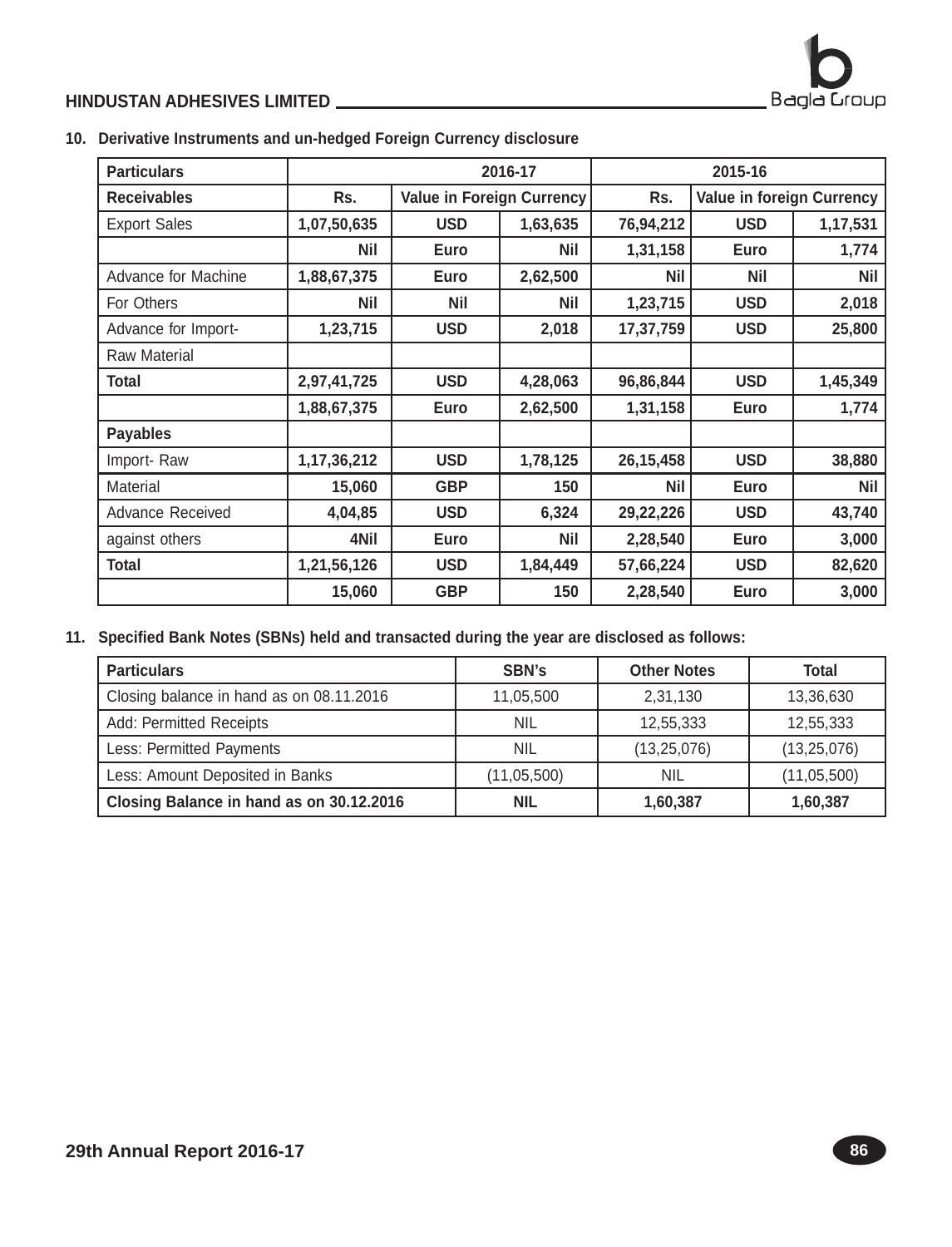

# **CONSOLIDATED CASH FLOW STATEMENT FOR THE YEAR ENDED 31ST MARCH, 2017**

|   |                                                                                                |                                                       |                 | <b>Currenct Year</b><br>(Rs.) | <b>Previous Year</b><br>(Rs.) |
|---|------------------------------------------------------------------------------------------------|-------------------------------------------------------|-----------------|-------------------------------|-------------------------------|
| A | <b>Cash Flow From Operating Activities</b><br>Net Profit / (Loss) As per Profit & loss Account |                                                       |                 | 52,200,602                    | 28,882,466                    |
|   | <b>Adjustment For:</b><br>Depreciation<br>Sales of Fixed Assets Sold                           |                                                       |                 | 36,100,868                    | 33,398,870                    |
|   | Interest Paid / Received Net                                                                   |                                                       |                 | (48, 142)<br>29,339,658       | (34, 706)<br>34,417,799       |
|   | Provision for Doubt ful reversed                                                               |                                                       |                 | 690,672                       | 220,977                       |
|   | Provision for Gratuity & Leave                                                                 |                                                       |                 | 1,840,657                     | 1,499,657                     |
|   | <b>Operating Profit Before Working Capital Change</b><br>Adjustment For:                       |                                                       |                 | 120,124,315                   | 98,385,063                    |
|   | Trade & Other Receivables                                                                      |                                                       |                 | (44, 905, 997)                | 15,892,064                    |
|   | Inventories                                                                                    |                                                       |                 | 2,054,973                     | (1,746,786)                   |
|   | <b>Trade Payable</b>                                                                           |                                                       |                 | 14,324,588                    | (22, 215, 155)                |
|   | <b>Cash Generated by Operating Activities</b><br><b>Less: Income Tax Payments</b>              |                                                       |                 | 91,597,880<br>(14, 722, 035)  | 90,315,186<br>(8,467,515)     |
|   | <b>Net Cash Generated by Operating Activities</b>                                              |                                                       |                 | 76,875,844                    | 81,847,671                    |
| в | <b>CASH FLOW FROM INVESTMENT ACTIVITIES</b>                                                    |                                                       |                 |                               |                               |
|   | Purchases /sale of Fixed Assets                                                                |                                                       |                 | (48,693,006)                  | (16, 551, 645)                |
|   | Purchased of Investment                                                                        |                                                       |                 | (1,750,000)                   | (15,000,000)                  |
|   | <b>Net Cash Flow from investment activities</b>                                                |                                                       |                 | (50, 443, 006)                | (31, 551, 645)                |
| C | <b>CASH FLOW FROM FINANCING ACTIVITIES</b><br>Subcidy Received                                 |                                                       |                 |                               |                               |
|   | Proceeds /(Repayment) from Secured Loans                                                       |                                                       |                 | (3,462,427)                   | (16, 972, 514)                |
|   | Proceeds /(Repayment) from Unsecured Loans                                                     |                                                       |                 | 4,960,000                     | 1,000,000                     |
|   | Dividend Paid                                                                                  |                                                       |                 | (5, 116, 300)                 |                               |
|   | Net Adjustment for Consolidation<br>Interest                                                   |                                                       |                 | (29, 339, 658)                | 998,395<br>(34, 417, 799)     |
|   |                                                                                                |                                                       |                 |                               |                               |
|   | Net cash used in Financing Activities                                                          |                                                       |                 | (32, 958, 384)                | (49, 391, 918)                |
|   |                                                                                                | NET INCREASE /( DECREASE) IN CASH AND CASH EQUIVALENT |                 | (6,525,546)                   | 904,108                       |
|   | Cash & Cash equivalents opening Balance                                                        |                                                       |                 | 16,880,807                    | 15,976,699                    |
|   | <b>Cash &amp; Cash equivalents Closing Balance</b>                                             |                                                       |                 | 10,355,261                    | 16,880,807                    |
|   | As per our report of even date attached                                                        |                                                       |                 |                               |                               |
|   | For SALARPURIA & PARTNERS<br>Firm Registration No.-302113E<br><b>Chartered Accountants</b>     |                                                       |                 |                               |                               |
|   | (Kamal Kumar Gupta)                                                                            | (S.S. DUA)                                            | (L.K. BAGLA)    | (M.S. BAGLA)                  | (N.M. BAGLA)                  |
|   | Partner                                                                                        | <b>Company Secretary</b>                              | Chairman        | Mg. Director                  | CFO                           |
|   | M. No.: 089190                                                                                 |                                                       | (DIN: 01596548) | (DIN: 01425646)               |                               |
|   | Place: New Delhi                                                                               |                                                       |                 |                               |                               |
|   | Date: 30.05.2017                                                                               |                                                       |                 |                               |                               |

**29th Annual Report 2016-17 87**